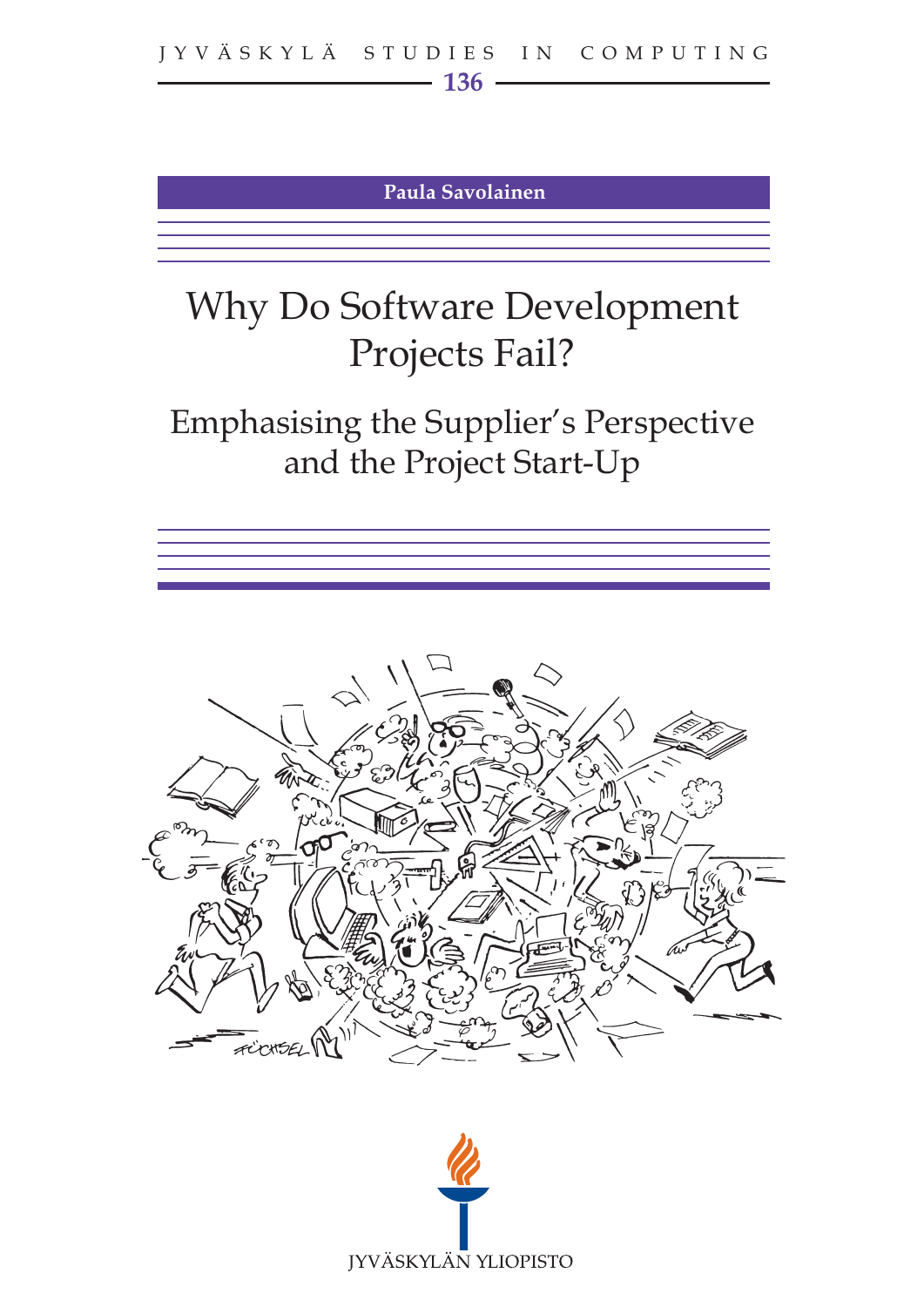JYVÄSKYLÄ STUDIES IN COMPUTING 136

## Paula Savolainen

# Development Projects Fail? Why Do Software

## Perspective and the Project Start-Up Emphasising the Supplier's

Esitetään Jyväskylän yliopiston informaatioteknologian tiedekunnan suostumuksella julkisesti tarkastettavaksi yliopiston Agora-rakennuksen Auditoriossa 3 marraskuun 18. päivänä 2011 kello 12.

Academic dissertation to be publicly discussed, by permission of the Faculty of Information Technology of the University of Jyväskylä, in the building Agora, Auditorium 3, on November 18, 2011 at 12 o'clock noon.

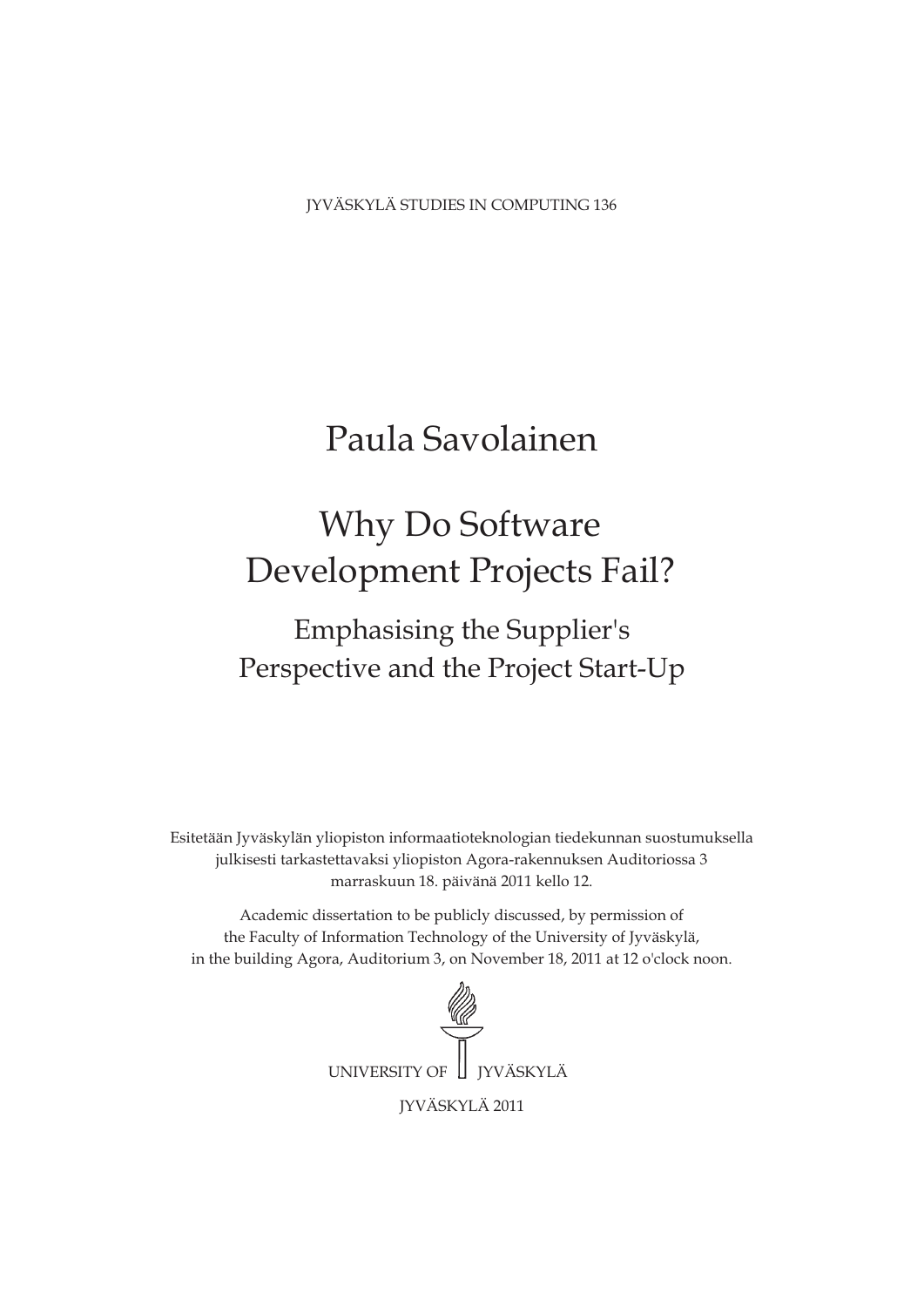# Why Do Software Development Projects Fail?

Emphasising the Supplier's Perspective and the Project Start-Up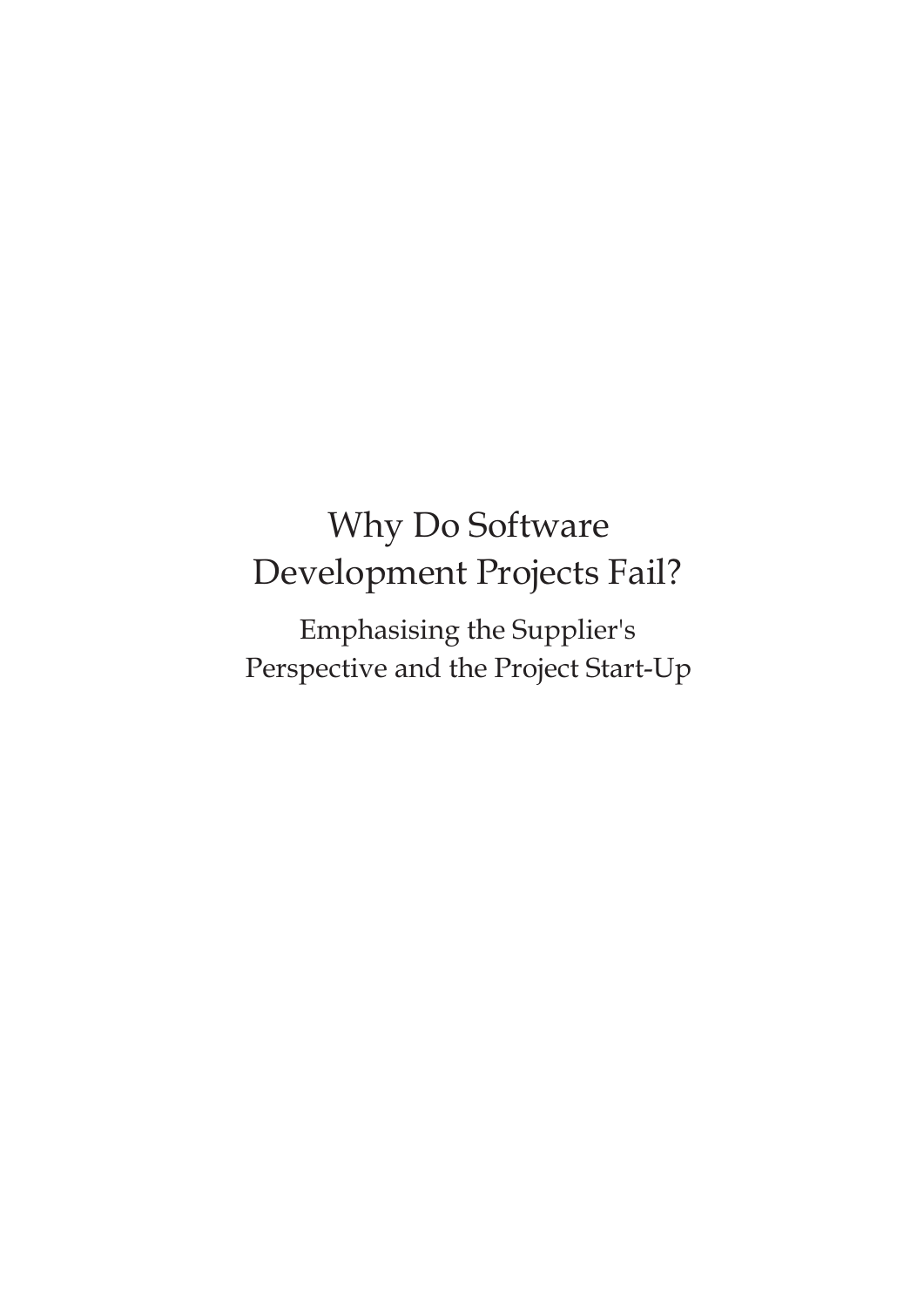JYVÄSKYLÄ STUDIES IN COMPUTING 136

## Paula Savolainen

# Why Do Software Development Projects Fail?

Emphasising the Supplier's Perspective and the Project Start-Up



JYVÄSKYLÄ 2011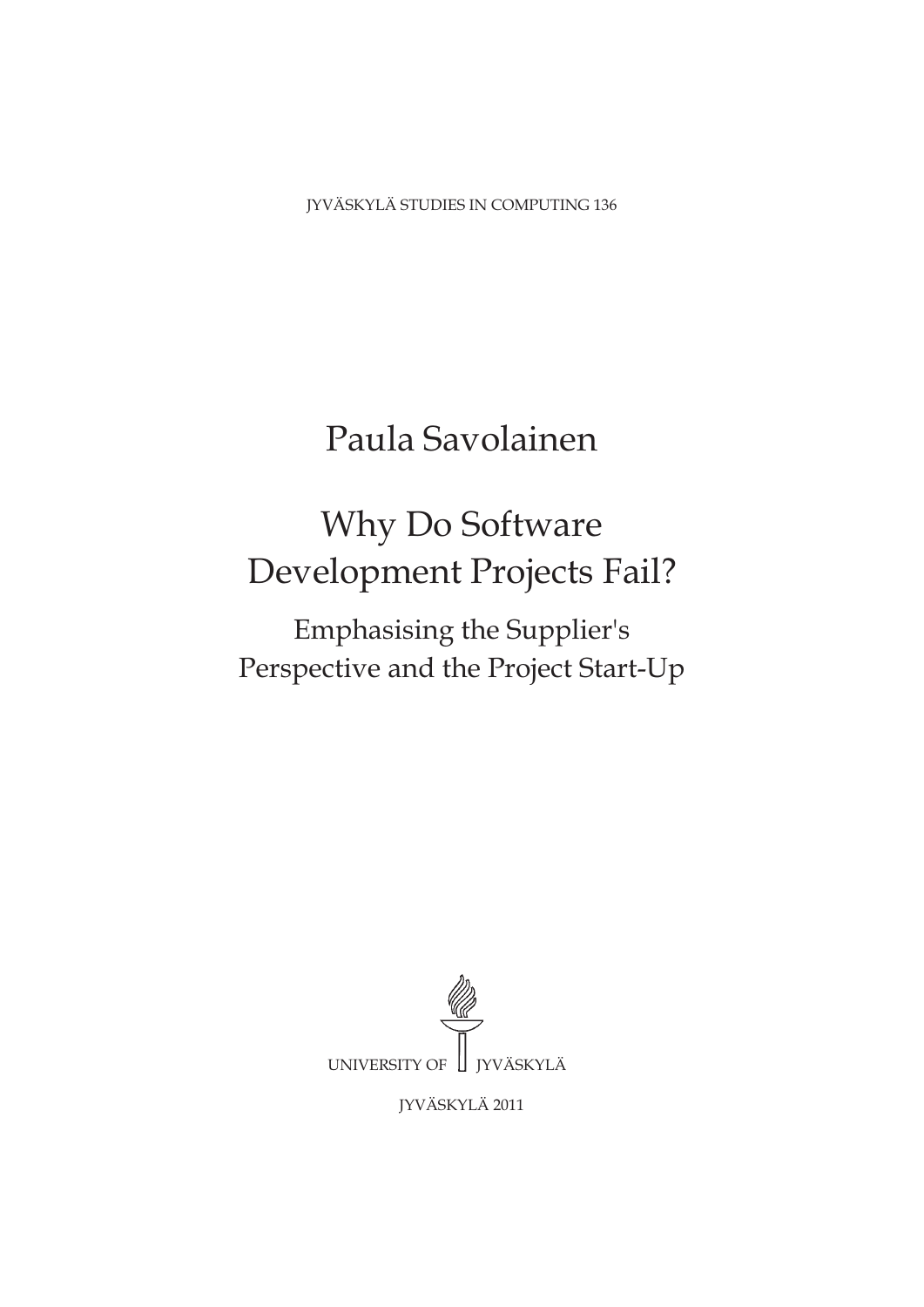Editors Seppo Puuronen Department of Computer Science and Information Systems, University of Jyväskylä Pekka Olsbo, Ville Korkiakangas Publishing Unit, University Library of Jyväskylä

Cover picture by F. Füchel, printed with permission by its owner, Morten Fangel

URN:ISBN:9789513944681 ISBN 978-951-39-4468-1 (PDF)

ISBN 978-951-39-4467-4 (nid.) ISSN 1456-5390

Copyright © 2011, by University of Jyväskylä

Jyväskylä University Printing House, Jyväskylä 2011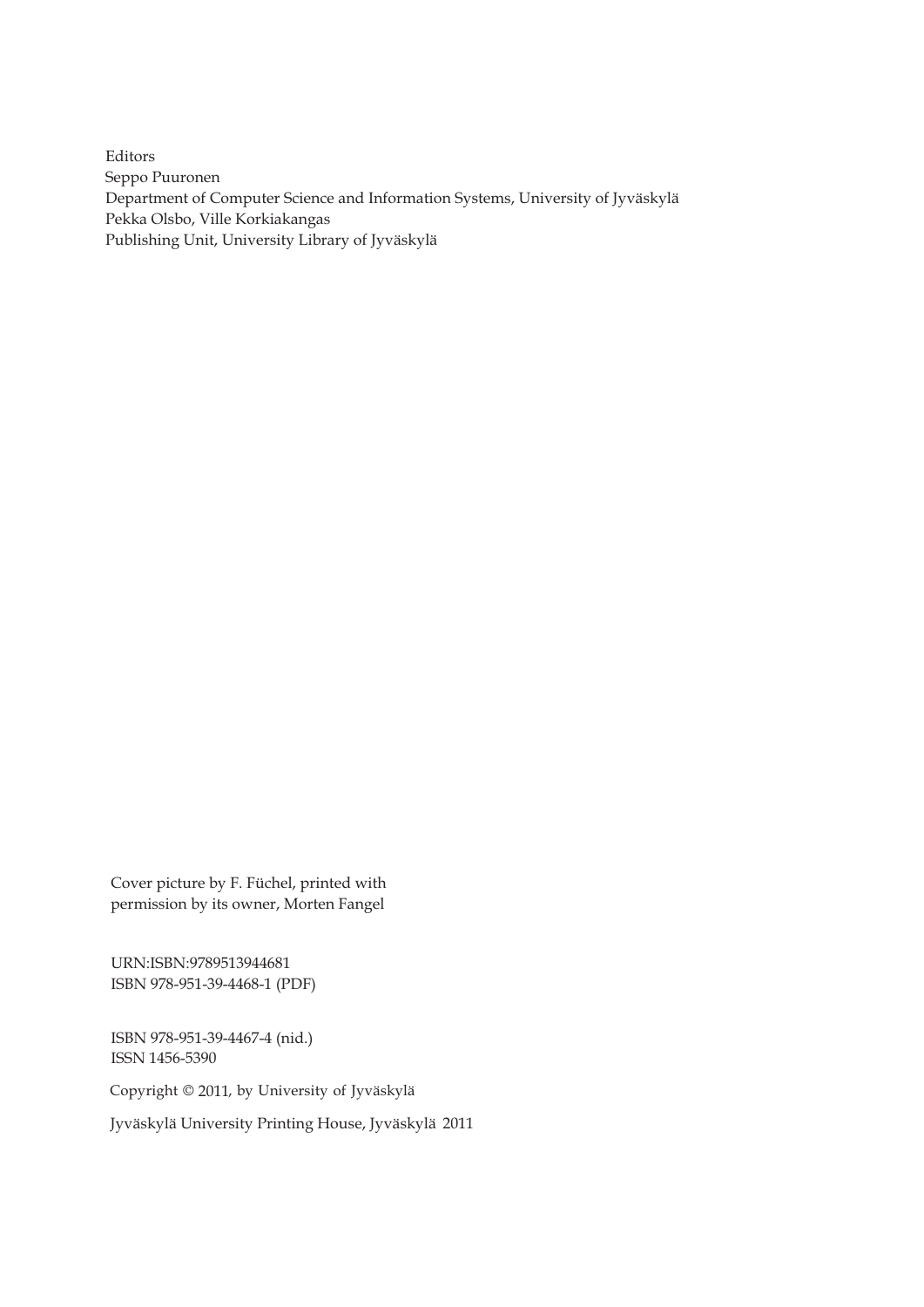#### **ABSTRACT**

Savolainen, Paula Why Do Software Development Projects Fail? Emphasising the Supplier's Perspective and the Project Start-Up Jyväskylä: University of Jyväskylä, 2011, 81 p. (+ articles) (Jyväskylä Studies in Computing, ISSN 1456-5390; 136) ISBN 978-951-39-4467-4 (nid.) ISBN 978-951-39-4468-1 (PDF) Finnish summary Diss.

This dissertation focus on finding answers to the question: why do software development projects fail? A post-mortem analysis of five cancelled software engineering projects was conducted. From this, the reasons for cancellation decisions and the causes behind those reasons were identified. In four cases there was a sub-contracting relationship between a customer and a supplier, and in these cases serious mistakes were made before the project start. As a result of this study, the customer-supplier framework was developed. This discerns differences between a customer and a supplier in sub-contracting situations and positions the phases which precede software development projects in the business context. A systematic literature review was also performed in order to find out how software development project success and failure is defined from the supplier's perspective. Three success criteria from the supplier's perspective were identified: customer satisfaction, short term business success for the supplier, and long-term success for the supplier. Furthermore, this research established that the academic literature does not distinguish between software development project management success and project success. Without this distinction it is easy to conclude that a software development project has failed. Following the systematic literature, the project start-up phase was researched in industry and it was found that software development projects may fail because supplier firms do not seem to actively aim at defining success criteria for each project during the start-up phase. Without defined success criteria different members may pursue their own goals instead of the project's goals. Therefore, it is difficult to make project management adjustments during project execution which ensure project success and evaluation of project success is not possible.

Keywords: software development project, project failure, project success, project management failure, project management success, project start-up, customer-supplier framework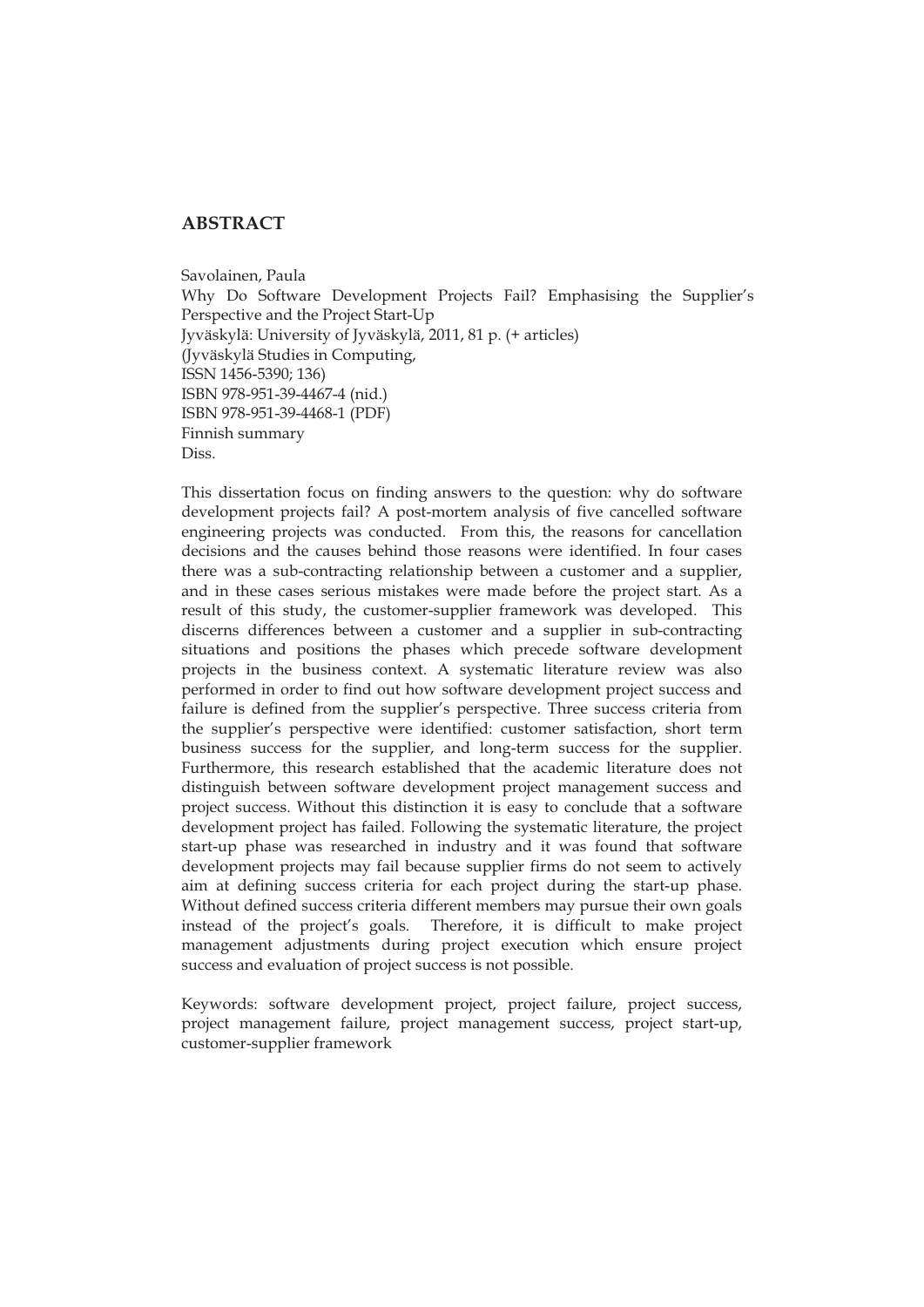| Author's address | M.Sc.Econ. Paula Savolainen<br>School of Computing<br>University of Eastern Finland<br>paula.m.savolainen@uef.fi                                                    |
|------------------|---------------------------------------------------------------------------------------------------------------------------------------------------------------------|
| Supervisors      | Dr. Ita Richardson<br>Lero - the Irish Software Engineering Research Centre<br>Depart. of Computer Science & Information Systems<br>University of Limerick, Ireland |
|                  | Professor Jarmo Ahonen<br>School of Computing<br>University of Eastern Finland                                                                                      |
|                  | Professor Pasi Tyrväinen<br>Depart. of Computer Science and Information Systems<br>University of Jyväskylä, Finland                                                 |
| <b>Reviewers</b> | Professor Hannu Jaakkola<br><b>Tampere University of Technology</b><br>Dr. Rory O'Connor<br>Dublin City University                                                  |
| Opponent         | Associate Professor Darja Śmite<br>University of Latvia                                                                                                             |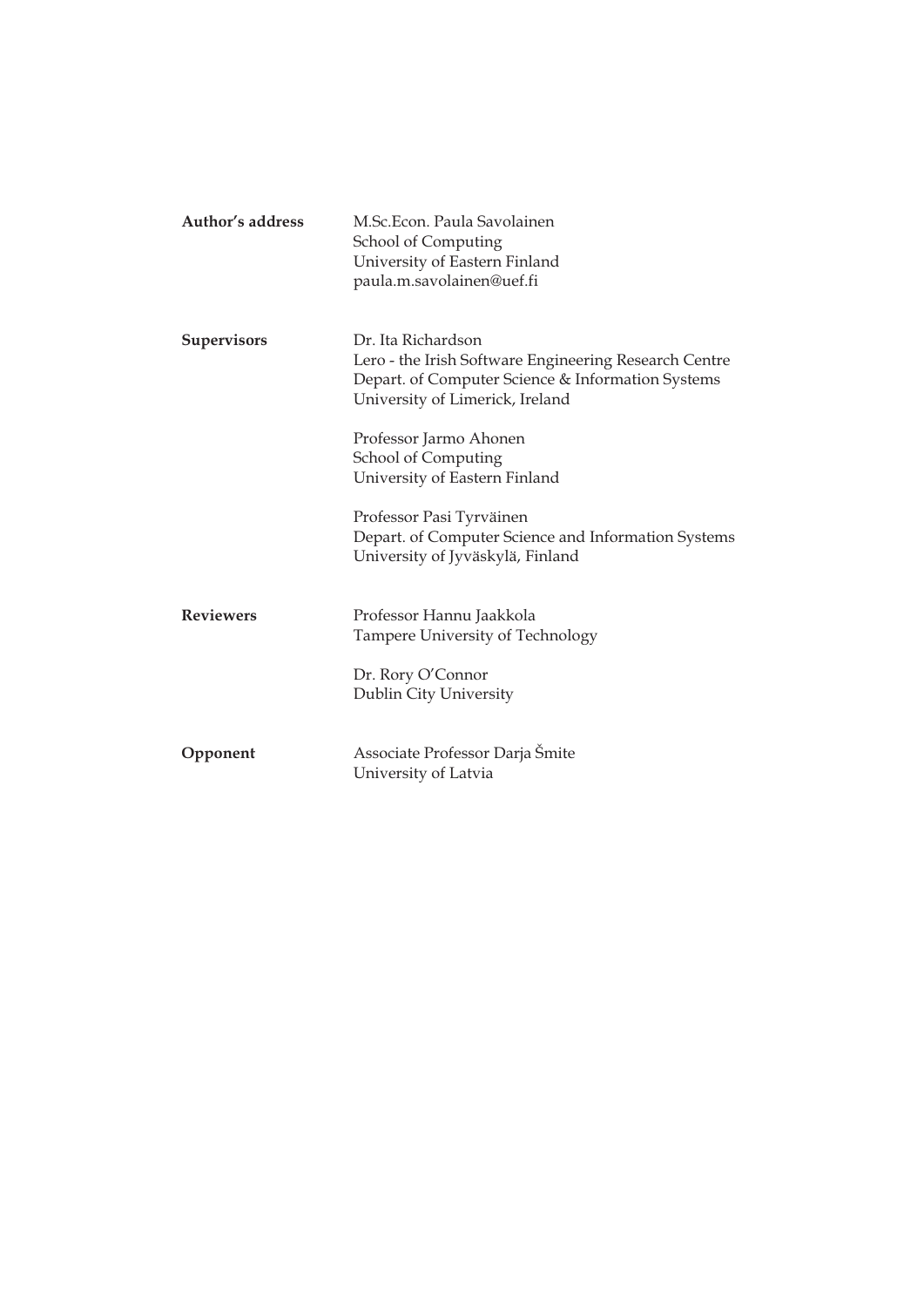#### **PREFACE**

Working for a doctoral dissertation is a huge process lasting many years, and that was very true for me. However, working for my Ph.D was definitely something else for me than that which the public outlook recommends: young graduates without any other working experience are encouraged to conduct research for their Ph.D as fast as possible and to continue on their academic career paths.

Working as a researcher was not an option for me after graduation. I had to wait until Professor Anne Eerola tossed me her suggestion, and Dr. Seppo Lammi, head of the department at the University of Kuopio, offered me – a middle-aged woman – a one-year contract. That was a pre-start but the real start was an opportunity to visit Lero – the Irish Software Engineering Research Centre. After several fruitful months in Ireland everything has gone so fast, but I don't know yet whether I have found the first control point in a long distance or a sprint race.

This dissertation is the result of hard work; combining work, private life and research together. Therefore I especially want to thank my family and friends who have suffered my mental absence and desire to talk about how I have progressed. In addition to my dearest, I thank all my supervisors, but especially Ita: *Go raibh mile maith agat, Ita, as an gcabhair agus as an tacaiocht go léir a thug do dom.* 

I express my gratitude to my reviewers, Professor Hannu Jaakkola and Dr. Rory O'Connor, for their valuable comments. Special thanks go to Morten Fangel, who kindly lent his own book to me. Finally, I want to thank my colleagues in Finland and abroad for supporting and encouraging me in my research.

The research reported in this dissertation has been supported in part by the Finnish Funding Agency for Technology and Innovation (Tekes) with grant 70011/08 (SAMeT) and 70054/10 (Kytkin), and was supported in part by Science Foundation Ireland grant 03/CE2/I303\_1 to Lero – the Irish Software Engineering Research Centre. I thank the Saastamoinen Foundation (Saastamoisen säätiö) for the opportunity to go abroad; this Primrose path would be one route to be chosen.

*Father, I'm sure you would have been proud of me.* 

Siilinjärvi 10.10.2011 Paula Savolainen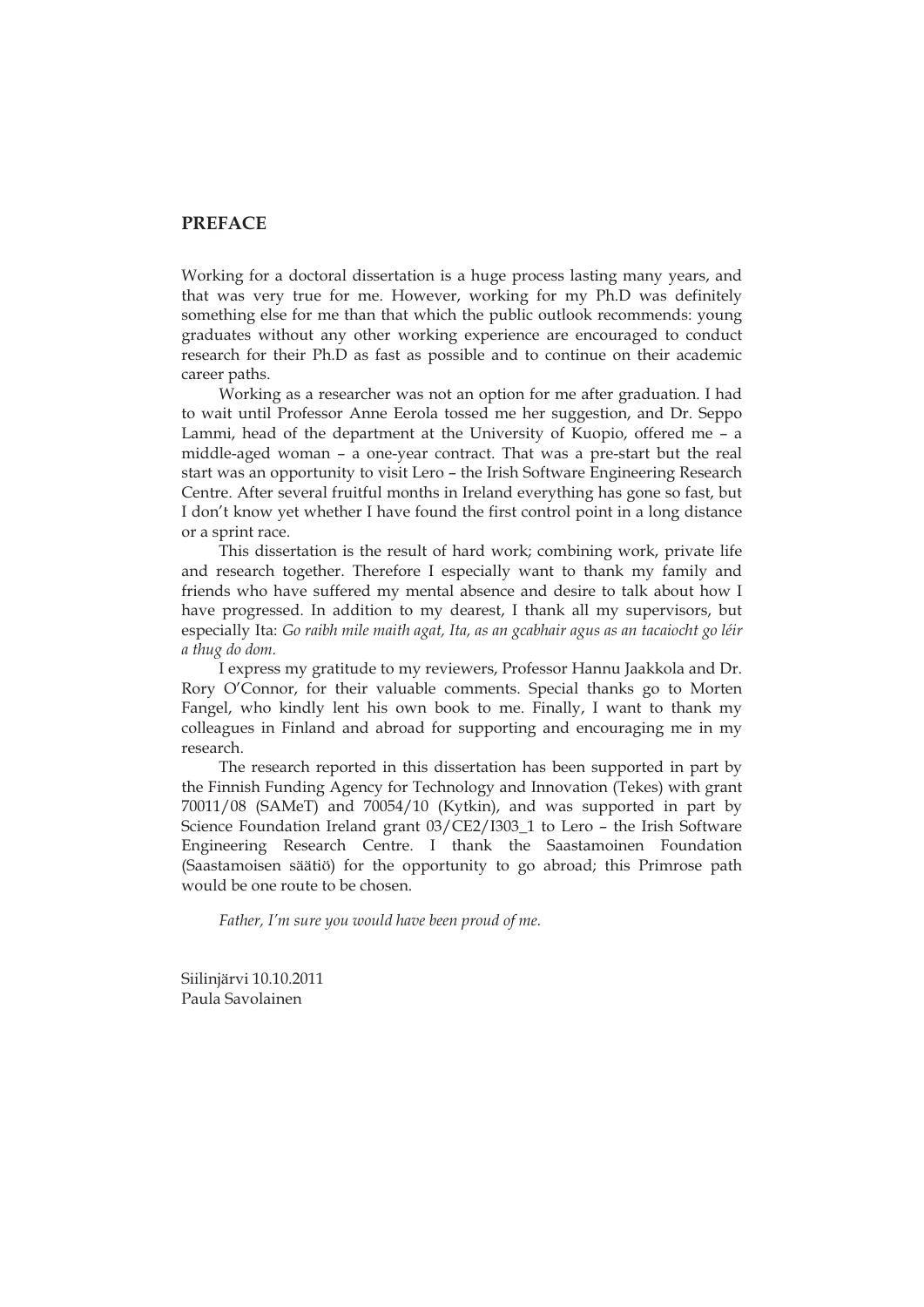## **FIGURES**

| FIGURE 1 The research problem, research questions, and their             |  |
|--------------------------------------------------------------------------|--|
|                                                                          |  |
|                                                                          |  |
| FIGURE 3 Example 1: In-house ICT department - Supplier  38               |  |
|                                                                          |  |
|                                                                          |  |
| FIGURE 6 The definitions for internal project start and project start 46 |  |
|                                                                          |  |

## **TABLE**

|--|--|--|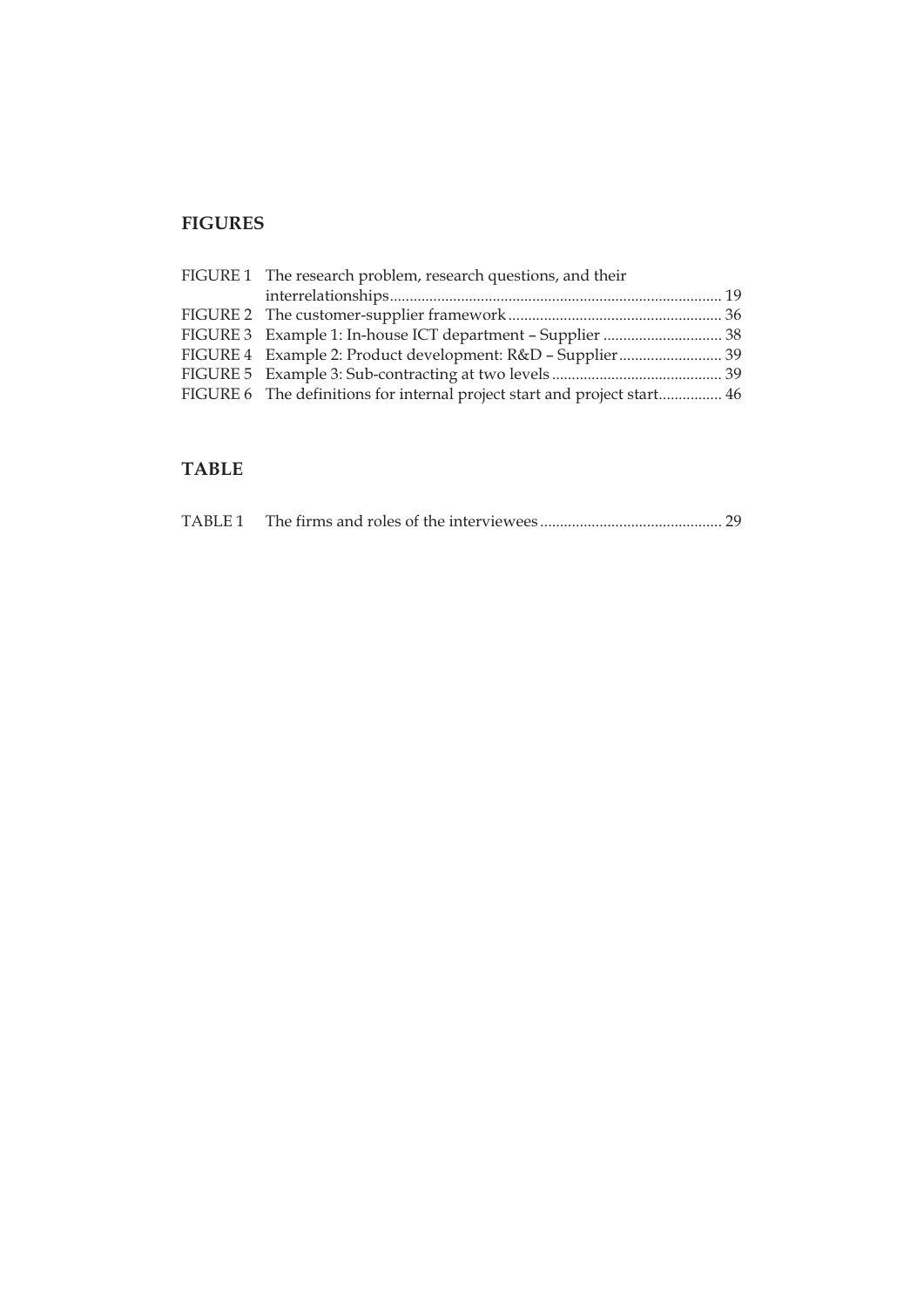## **CONTENTS**

ABSTRACT PREFACE **FIGURES AND TABLE CONTENTS** 

| 1              |                                                |  |  |
|----------------|------------------------------------------------|--|--|
| $\overline{2}$ | BASIC CONCEPTS ON SOFTWARE DEVELOPMENT PROJECT |  |  |
| 3              | RESEARCH PROBLEM AND RESEARCH QUESTIONS  18    |  |  |
| 4              | 4.1<br>4.2<br>4.3                              |  |  |
| 5              |                                                |  |  |
| 6              | SOFTWARE DEVELOPMENT PROJECT SUCCESS FROM      |  |  |
| 7              | 7.1<br>7.2<br>7.3                              |  |  |
| 8              | 8.1<br>8.2<br>8.3<br>8.4                       |  |  |
| 9              | 9.1<br>9.2<br>9.3<br>9.4<br>9.5<br>9.6         |  |  |
| 10             |                                                |  |  |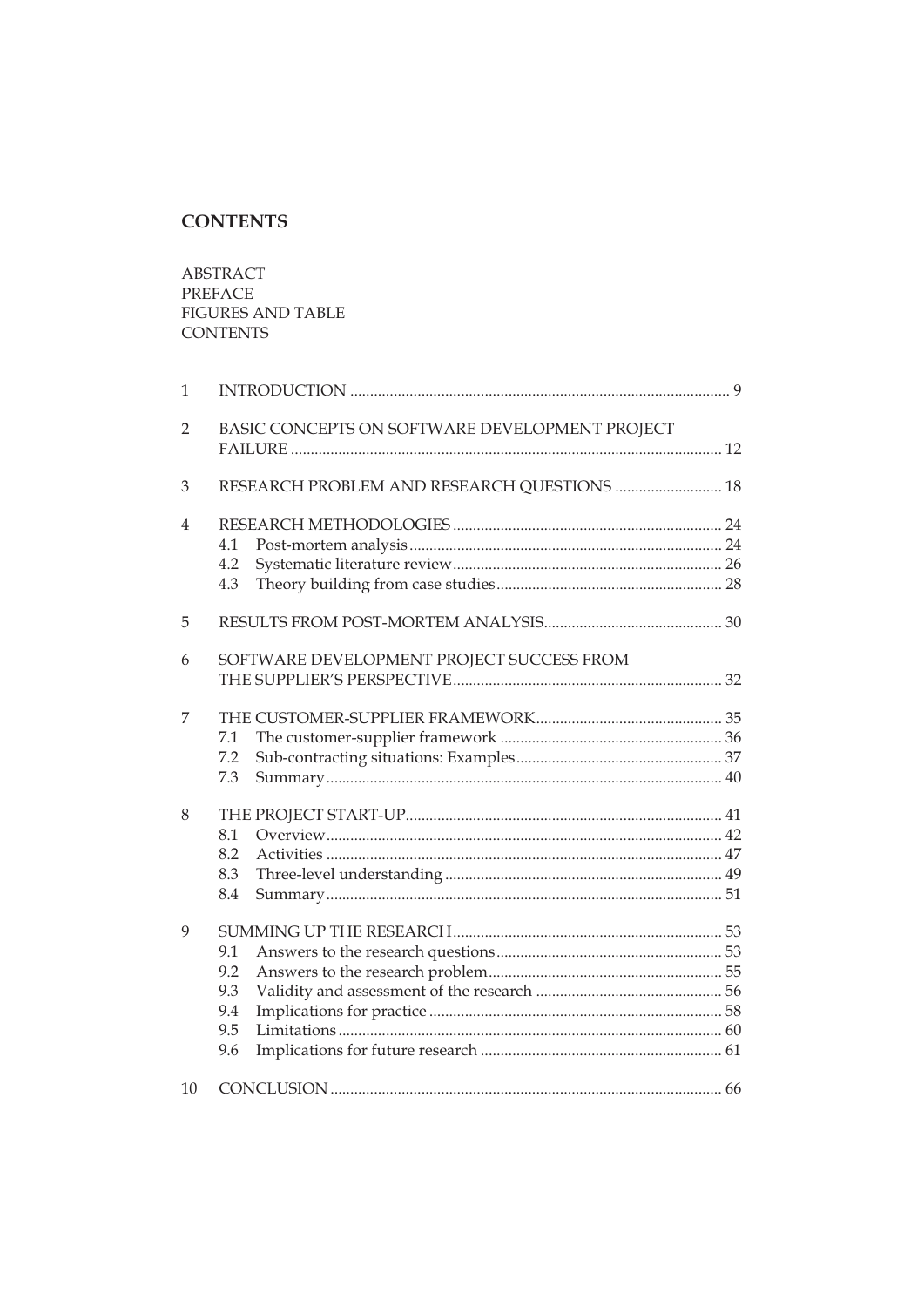| APPENDIX A: PUBLICATIONS AND AUTHOR'S CONTRIBUTION  70 |  |
|--------------------------------------------------------|--|
|                                                        |  |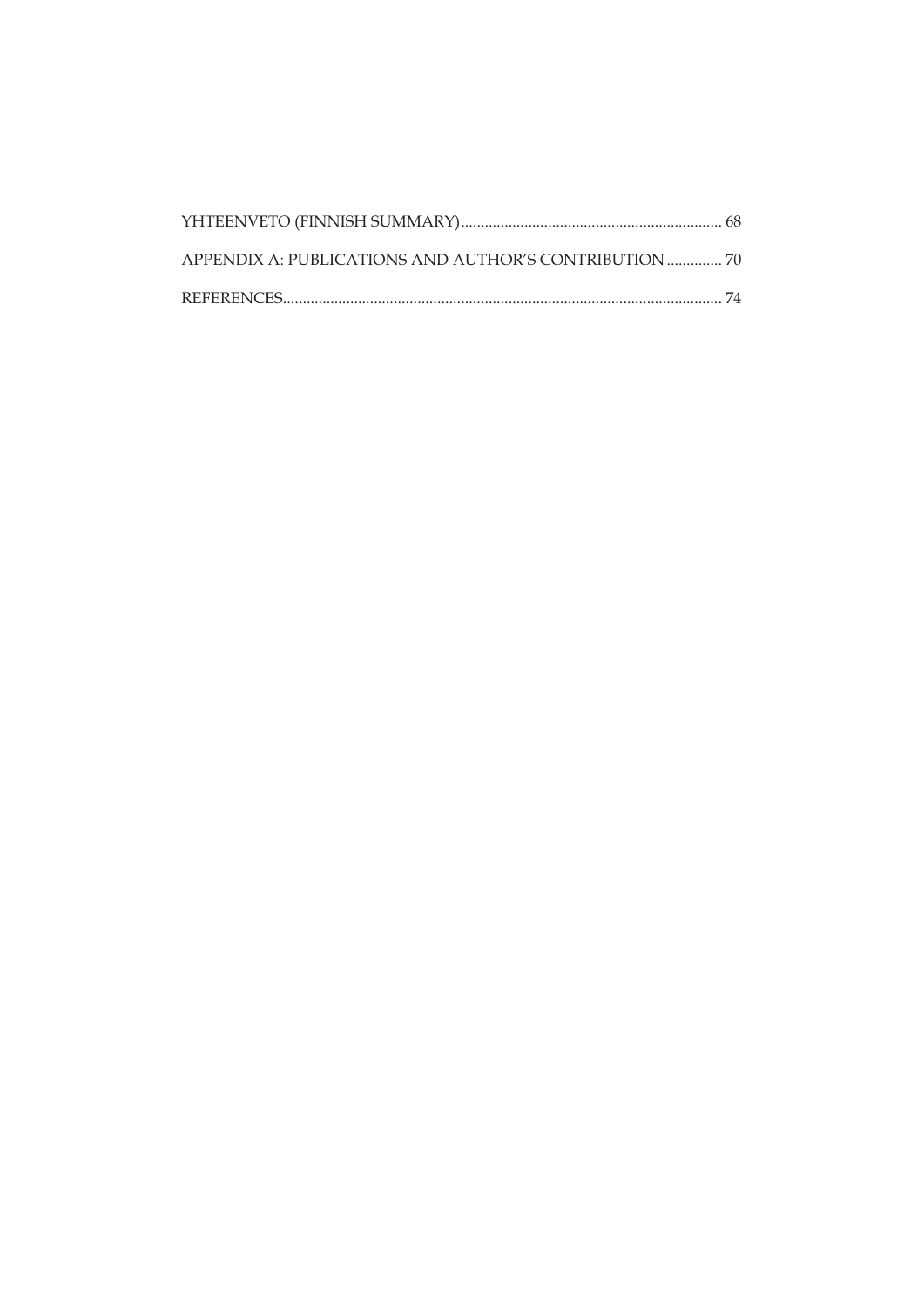### **1 INTRODUCTION**

Software development has its roots in the 1960s and since then software has become an essential part of modern society. With the help of software it is possible to write a report, build a bridge, control the space shuttle, build social networks in the Internet, and it may play a crucial role in overall economy. However, despite the successful application of software to almost all possible areas, software development projects have a reputation that they often fail; they are e.g. late, over-budget, or not able to satisfy customers' needs (Cerpa and Verner, 2009; Glass, 2006).

Although software development projects have a reputation that they fail, it is difficult to find trustworthy figures of the economic impact of software development project failures, and even the percentage of cancelled projects is not clear (Glass, 2005; 2006). For example Charette (2005), after several decades as an IT consultant, estimates that project failures have a likely cost the U.S. economy of at least US\$25 billion and maybe US\$75 billion during the last five years. He defines project failure as the total abandonment of a project before or shortly after delivery, and therefore his figures do not include projects which exceeded their budgets, were delivered late, or costs of rework of bug-ridden systems. Assuming that Charette's estimates are correct, the number of cancellations is daunting, and their economic impact is significant.

The inaccuracy of the rate of the economic impact of software development project failure is said to be due to the situation that most of the software failures, especially in private-sector organizations, remain unreported and are written off as part of the cost of doing business (Ewusi-Mensah, 2003, p. 4). The situation is very understandable because neither the organizations nor the individuals involved want the details of those projects to appear in any media, and as a consequence, research on these projects is difficult.

However, there have been studies on unsuccessful software development projects. The studied cases have been either too massive to be hidden or have been public in some legal sense. Because of the publicity these cases have been thoroughly studied in order to find reasons for failure, failure factors, or risks related to these cases (e.g. Charette, 2005; Chua, 2009; Ewusi-Mensah, 2003;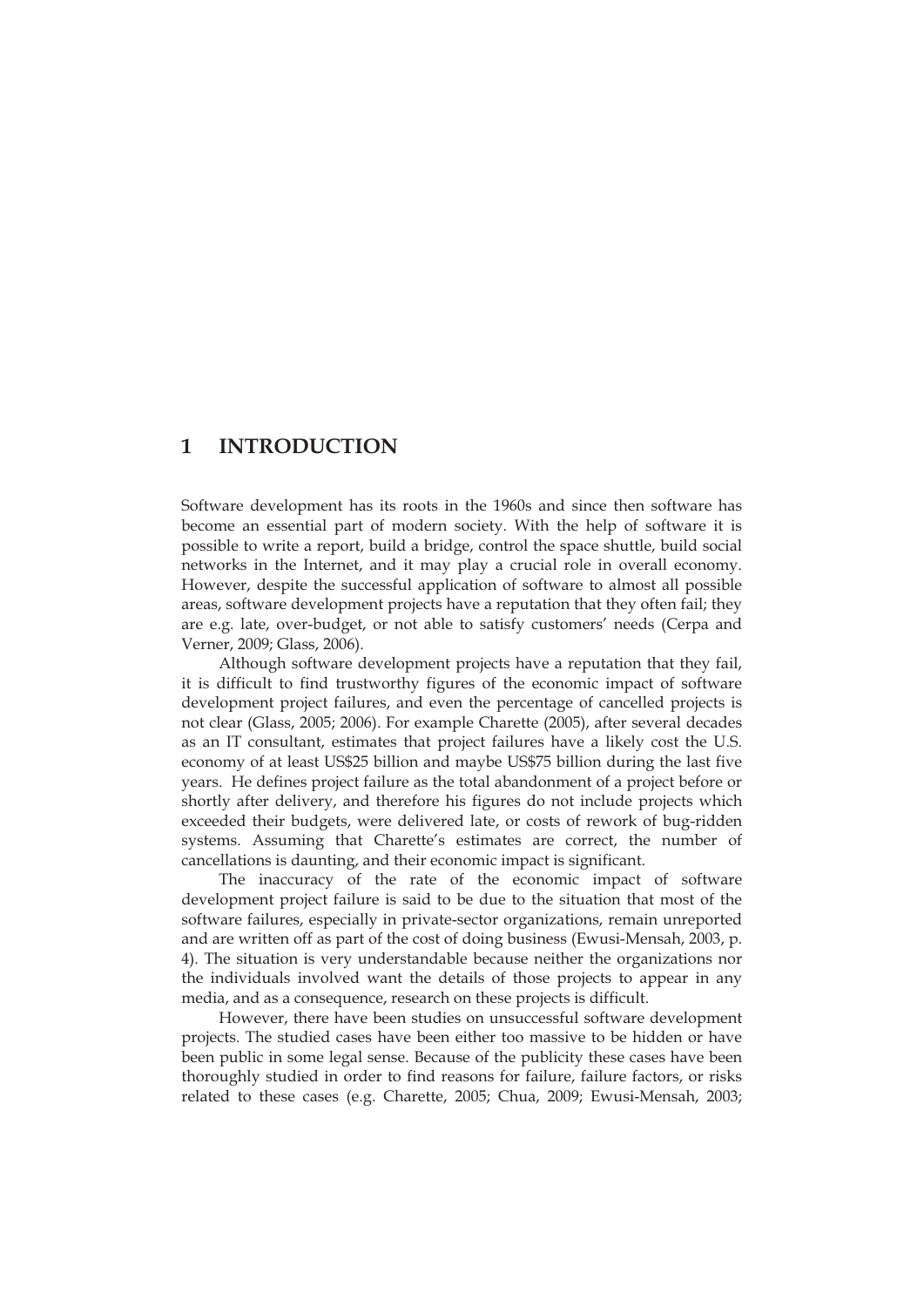Glass, 1998; Verner, Sampson and Cerpa, 2008). In addition to studies on publicly available cases, there are other studies which have tried to find signs or patterns which could foretell or ensure software development project success or improve efficiency of numerous projects (e.g. Bannerman, 2008; Barki, Rivard and Talbot, 2001; Barry, Mukhopadhyay and Slaughter, 2002; Boehm, 1991; de Bakker, Boonstra and Wortmann, 2010; Dvir, Raz and Shenhar, 2003; Schmidt, Lyytinen, Keil and Cule, 2001; Verner and Evanco, 2005).

Those studies on failed software projects which have identified various factors that lead to failure have usually done this in a rather generalized fashion, and the reason for the failure of a specific project is often ignored. It is rather the effect of the failure that is described in detail, e.g., the failure of project X resulted in a loss of \$Y dollars and as a consequence the company went bankrupt (Verner et al., 2008).

Therefore, although software development projects have been carried out for over 50 years, it seems that we have not yet learned enough to ensure that our software development projects are successful (Cerpa and Verner, 2009), and there is still a need for research on software development failure. In addition to the learning point of view, the need for research on software development failure is intensified by the human factors; a failed software development project means despair and embarrassment for the project team, and may ruin careers. Moreover, software development is difficult and expensive, and therefore software development project failure means loss of economic resources.

Hence, in this dissertation, the focus is on software development project failure. Instead of research on large and massive projects, the research for this dissertation concentrates on private-sector everyday projects that are not highprofile enough to be reported in the literature or press. The aim of the research is to extend understanding of software development project failure and have answers to question why software development projects fail.

This dissertation consists of this introduction (Chapter 1), 8 further chapters, and five publications. A literature review and the basic concepts are introduced in Chapter 2.

The research process is presented in Chapters 3 and 4. The overall research problem, research questions, and their relationships are presented in Chapter 3. This chapter emphasizes the decisions made during the research process. It also details the original publications co-authored by the researcher presenting this dissertation and how each one contributes to the dissertation. Chapter 4 discusses the research methodologies which were used during the research process.

Chapter 5 presents results from the post-mortem analysis.

Chapter 6 describes the systematic literature review which was performed in order to have an answer to the first research question. Identified software development project success criteria from the supplier's perspective are presented and evaluated.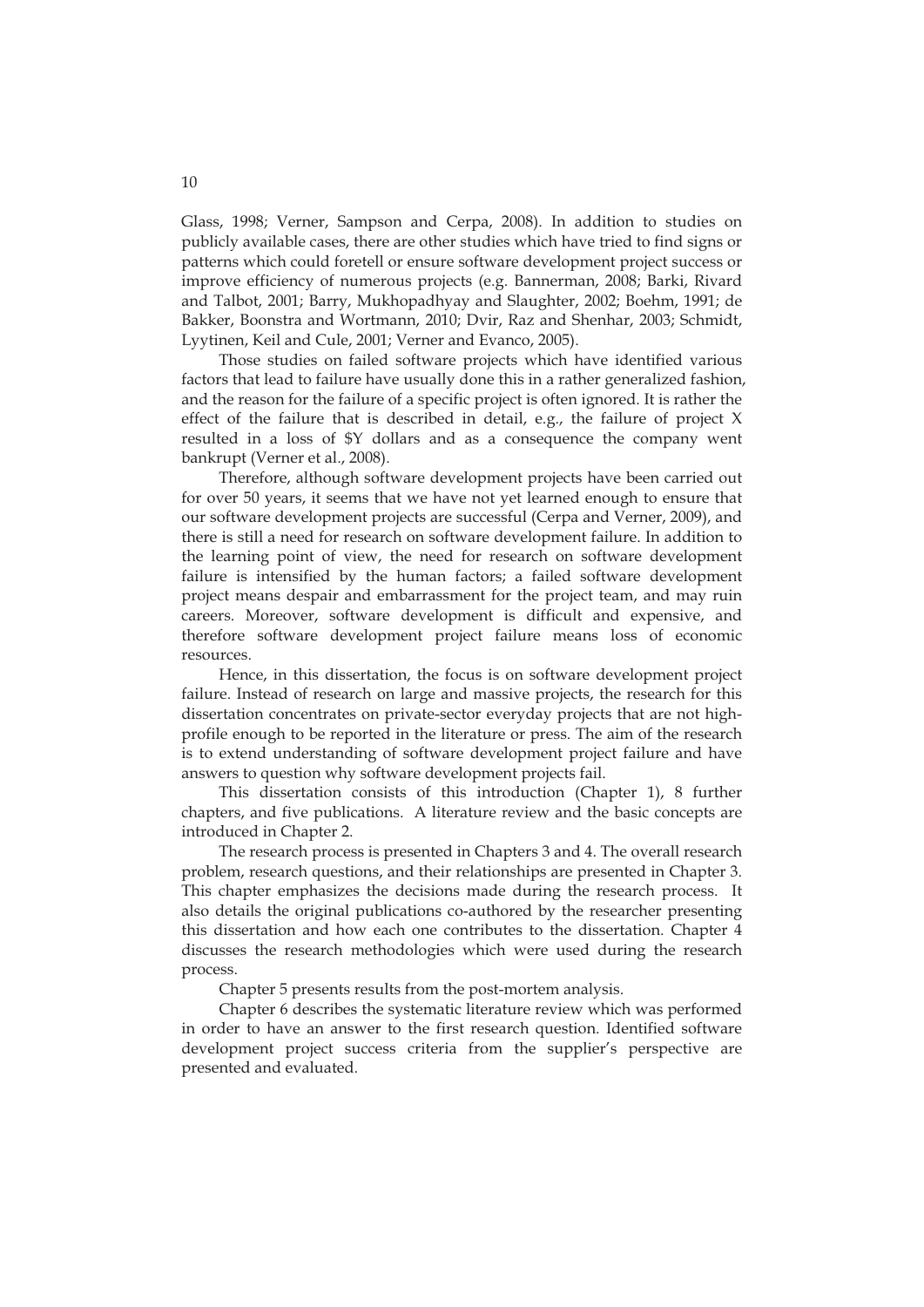In Chapter 8 there is an overview of the project start-up phase. Moreover, activities which are performed in a firm which develops software for an external customer are discussed. Furthermore, a three-level understanding which should be gained before any software project starts is presented.

Chapter 9 summarizes the research. This includes an assessment of the research, and the implications for practice and future research.

The original publications are listed in Appendix A including full citation information and abstract. The author's contribution to each publication is also presented. Each publication is referred in this dissertation using name 'Publication' and serial Roman number. Each article is unique and discrete. However, the publications along with Chapters 1-9 form a coherent dissertation.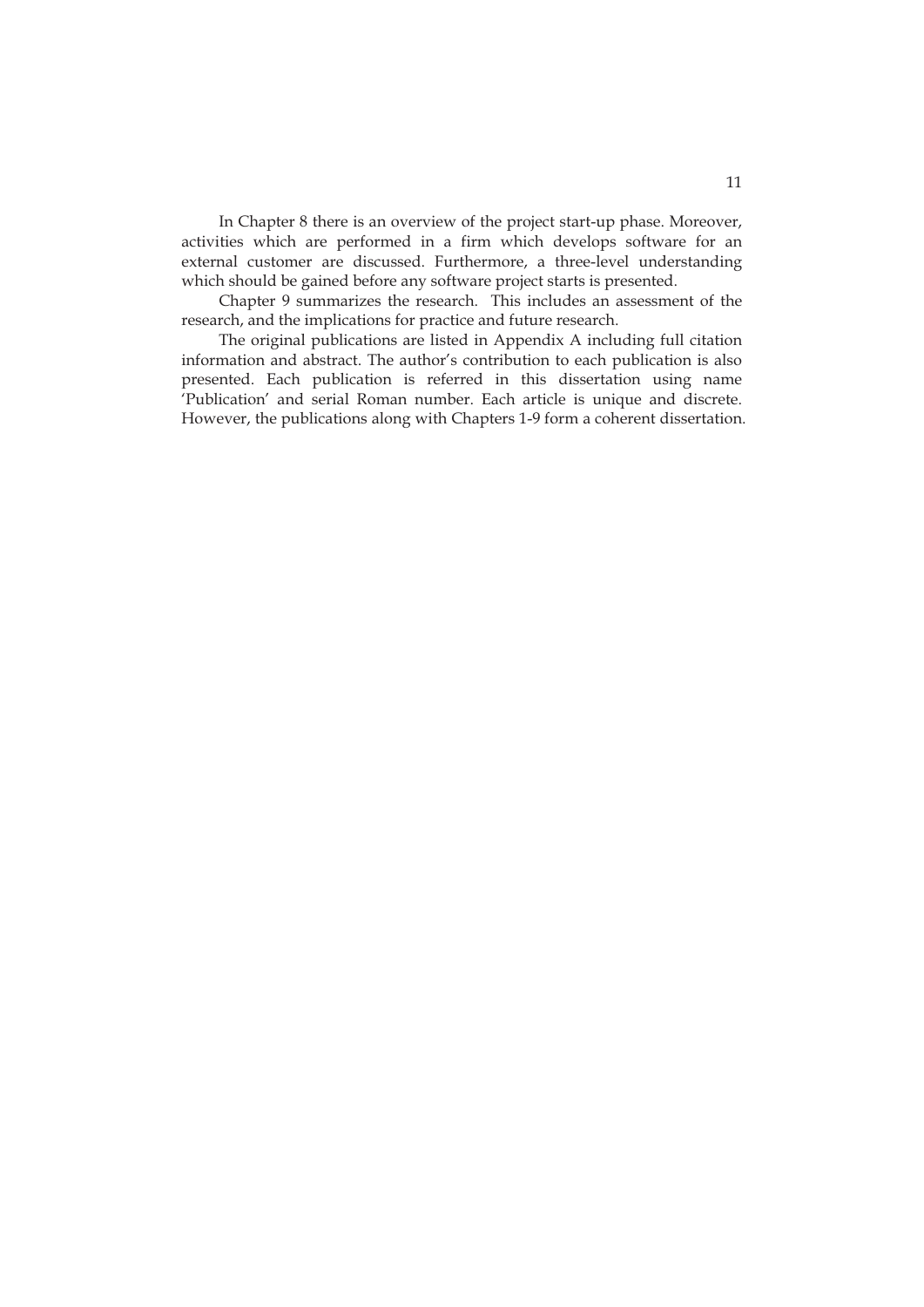## **2 BASIC CONCEPTS ON SOFTWARE DEVELOPMENT PROJECT FAILURE**

Although software development projects have been carried out for over 50 years, it seems that we have not yet learned enough to ensure that our software development projects are successful (Cerpa and Verner, 2009). However, during recent decades different ways of how to organize software development have been developed (Cusumano, MacCormack, Kemerer and Crandall, 2003; Gumm, 2006; Meyer, 2006; Prikladnicki, Audy and Shull, 2010), and terminology which is used to describe software development has also evolved. Because of different terminology which has been used to describe different modes to organize software development, research on software development projects is difficult without being strict with concepts and what they mean.

One of the difficulties related to research on software development projects is to recognize whether the study is about the software development project or something else. Moreover, core questions are whether the study is about a project, about software development, or about software development project.

The first concept, 'project', is defined in the standard ISO/IEC 12207 Systems and software engineering – Software life cycle processes as "*an endeavour with defined start and finish dates undertaken to create a product or service in accordance with specified resources and requirements*" (ISO/IEC 12207, 2008, p. 5). Moreover, Newton defines a project describing attributes for work done during a project: "*In a project the work is unique, complex, non-routine, on-time effort limited by time, budget, resources, and performance specifications designed to meet customer needs*" (Newton, 2009, p. 16). Therefore a project should have defined start and finish dates and specific resources should be allocated to do unique and complex work. After accomplishment, project resources will be relieved to other projects or work.

The second concept, 'software development' is as important as the concept of project, and it is understood in this dissertation as the act of working to produce or create software. This means that studies on IT projects may be applicable if they contain software development projects but there may be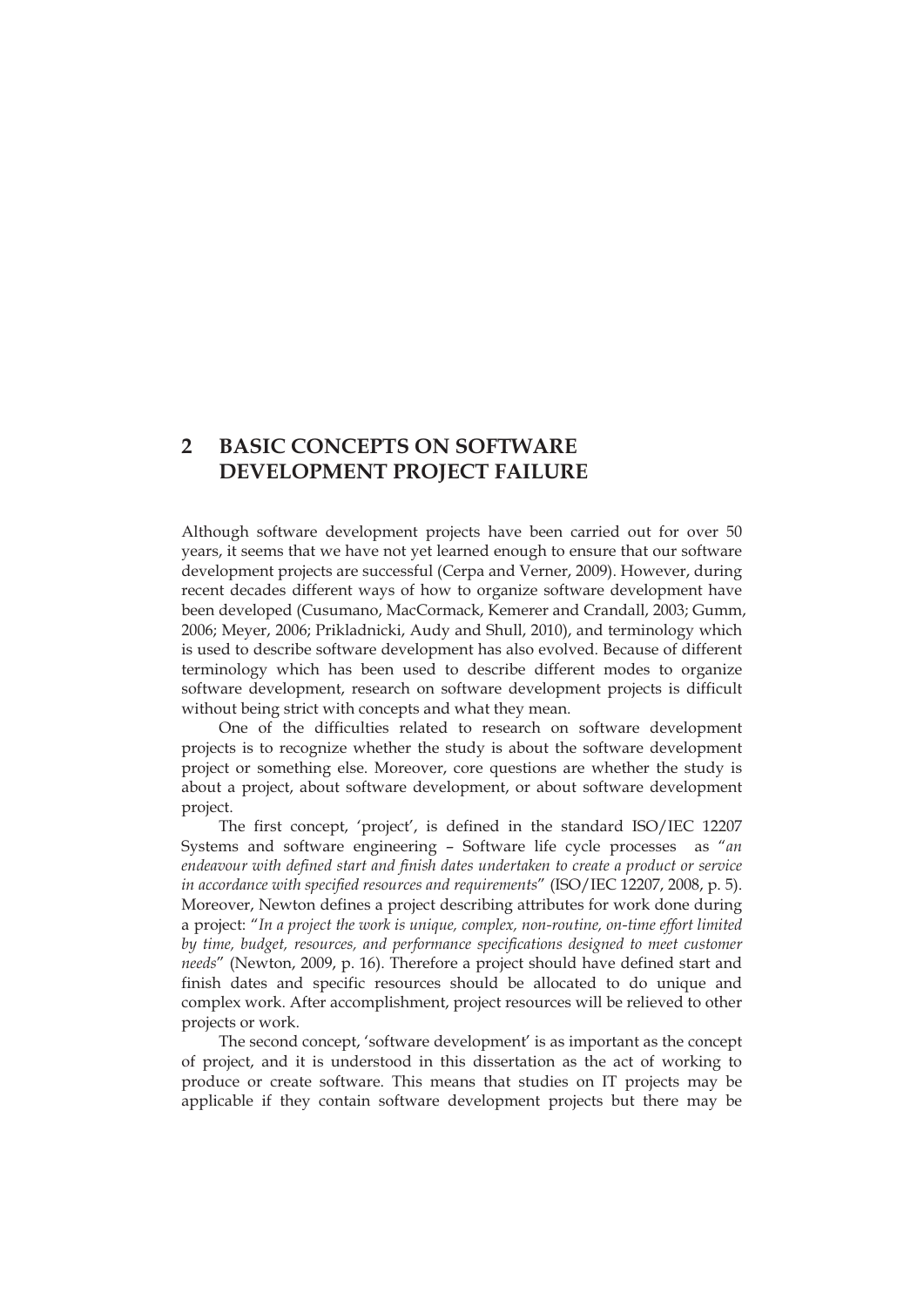difficulties in isolating results which discuss only software development projects. One example of such difficulties can be found in a study by Whittaker (1999).

Whittaker's study is about unsuccessful information technology projects. Projects were classified as 'Custom-developed Application', 'Purchased Application Installation', 'New Data Management System', 'New Operating System', 'New Communication System', and 'Other Components'. Without having more knowledge about the projects studied it seems that only the first project type, 'Custom-developed Application', is about software development projects. Therefore only parts of the results attained by Whittaker are applicable if the research focus is on software development projects.

Another difficulty is to distinguish software development projects from software maintenance work which is done on a continuous basis, i.e. without bundling changes or new features together and establishing a project for that. Moreover, confusion exists with continuous services which are related to software but are not software development, e.g. database administrative support and network support. Furthermore, one difficulty is related to software products and their implementation in target organizations. Can a software product implementation project be considered a software development project or not?

Examples of studies where it is difficult to interpret if the focus is on software development project are studies made by Haried and Ramamurthy (2009), Levina and Ross (2003), and Taylor (2005; 2007). These studies are concrete examples about how carefully researchers have to read studies made by other researchers, look for symptoms of projects, and evaluate the usefulness and applicability of the studies from the viewpoint of a software development project.

One example is the study by Haried and Ramamurthy (2009) which evaluates the success in international sourcing of information technology projects. The projects consist of different IT projects – including software development projects – and therefore only part of the study may be applicable. However, in addition to being careful when recognizing software development projects, researchers should recognize that in this study three cases out of eight were actually continuous services (database administrative support, SAP application maintenance support, and network support) – not projects. Therefore careful consideration is needed before using the results gained from this study.

Another example is the study by Levina and Ross (2003) which explores the value proposition in information technology outsourcing. The study consists of one case where contracts are made for several years with a fixed price, with certain value, and an agreement on the level of service to be provided for that price. However, it seems that the contract is a mixture of support, software maintenance and various development projects, and therefore the study is not applicable to research on software development projects.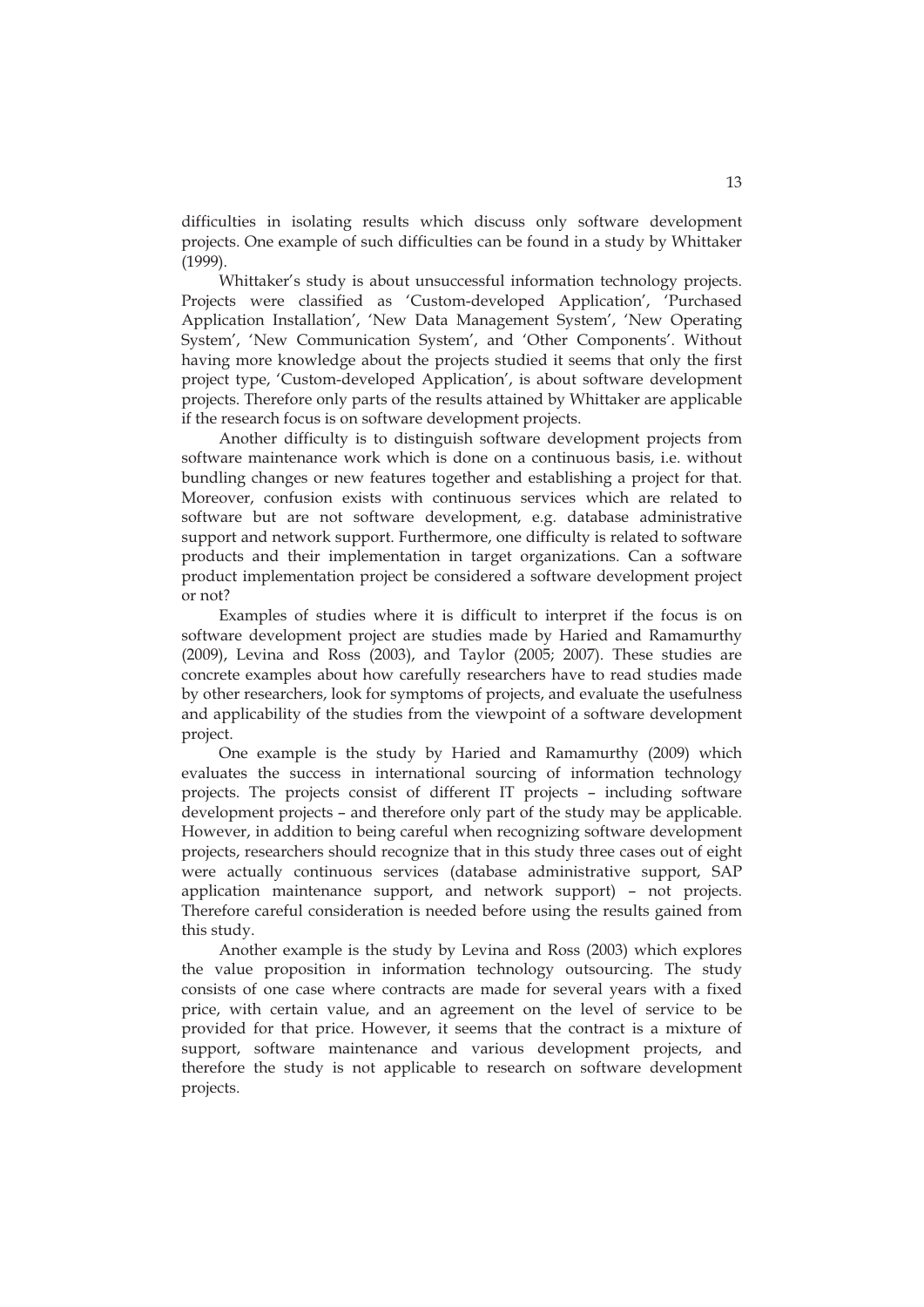Although Levina and Ross's study is not applicable for research on software development projects, it is a study of application management outsourcing. As was the case in their study, outsourcing may be a fixed contract for several years including agreed services. On the contrary, it may be that a study of outsourcing may be revealed to be a case where only one project is outsourced to one supplier and therefore the study of outsourcing may be applicable to research on software development projects.

The question of should a software product implementation project be considered a software development project in context of outsourcing is concretized with another example. Taylor (2005; 2007) studied outsourced IT projects from the supplier's perspective and especially risks on package implementation projects. Typically the projects in her study included extensive customization, front-end web development work, and/or major infrastructure upgrades, and only two major projects were described as straightforward package implementations with little or no customization (Taylor, 2005). Therefore the study made by Taylor can be considered applicable to research on software development projects.

These three examples describe the difficulties which researchers face while studying software development projects. In this dissertation the focus is on projects in which software is designed or developed, or major customization is made in software products. Embedded software development is also included. The concept of a software engineering project is used to highlight that some of the projects can be embedded software development projects including appliance design. Any IT projects or continuous services are excluded from this dissertation.

Before it is possible to assess a software development project as a failure, the concept of 'project failure' should be considered. Although software development project failure could be assumed to be intuitively understandable, there is neither a consistent definition of software development project failure or project failure in general.

However, there are two concepts related to project failure/success which are agreed in the project management literature (Belassi and Tukel, 1996; Collins and Baccarini, 2004; de Wit, 1988; Jugdev and Müller, 2005; Munns and Bjeirmi, 1996; Müller and Turner, 2007; Wateridge, 1998):

- Project failure/success factors which are elements of a project that can be influenced to increase the likelihood of failure/success; these are independent variables that make failure/success more likely
- Project failure/success criteria which are the elements by which the outcome of the project is judged; these are dependent variables which measure project failure/success

Project failure/success factors are discussed as such (e.g. Cerpa and Verner, 2009; de Wit, 1988; Munns and Bjeirmi, 1996; Reel, 1999), grouped by process, product, or people factors (e.g. Procaccino, Verner and Lorenzet, 2006), a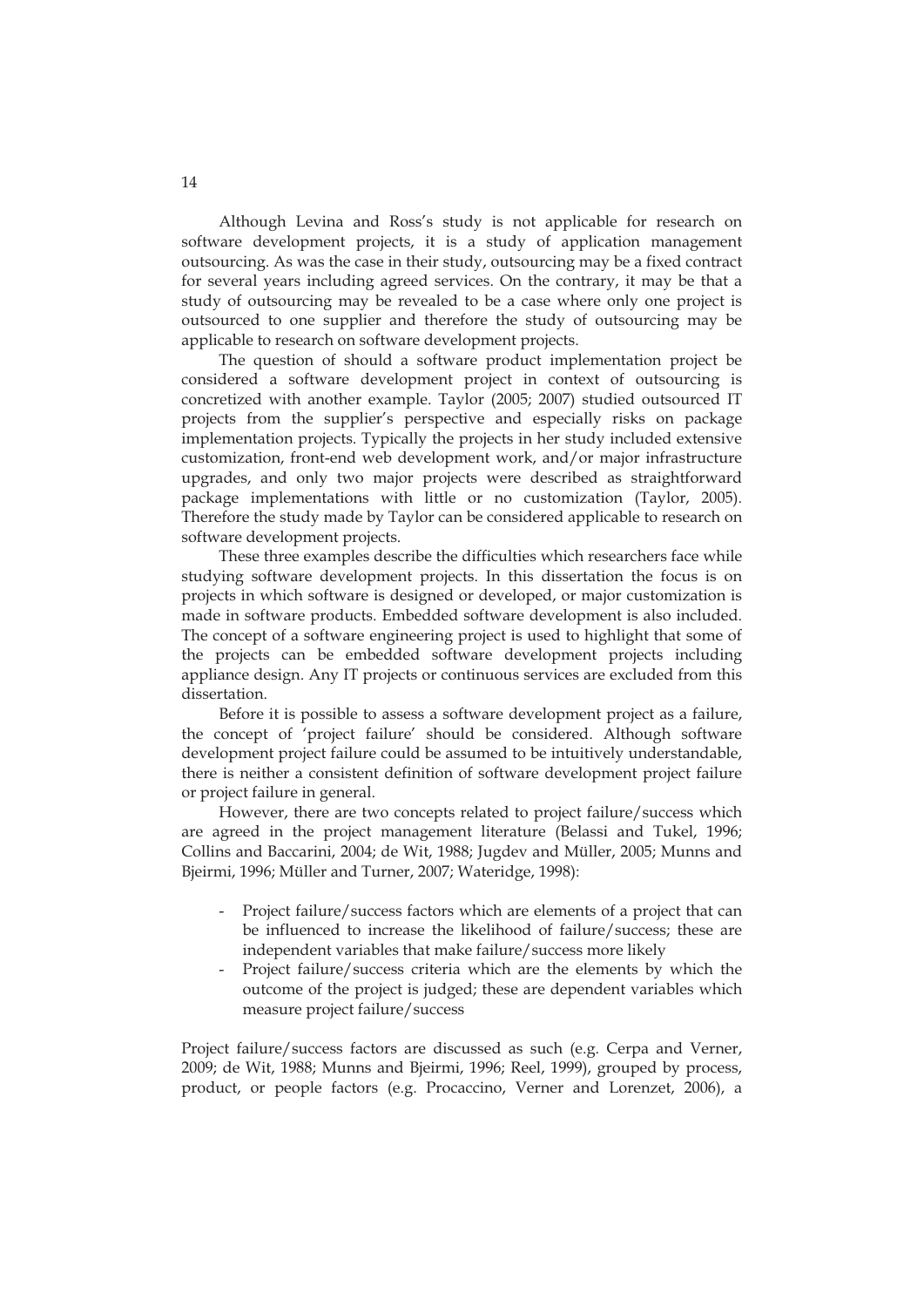framework has been used in order to classify the factors (e.g. Belassi and Tukel, 1996; Ewusi-Mensah, 2003; Fortune and White, 2006), or factors have been used as a basis for models to estimate software project outcome (Cerpa, Bardeen, Kitchenham and Verner, 2010).

Instead of project failure/success factors, more interesting from this dissertation's point of view are the criteria which are used to judge the project's failure or success. However, there is no common understanding of either what software development project failure/success criteria are or what project failure/success criteria are in general, and the main reason for the prevailing situation seems to originate from the nature of projects. Each project has different interest groups or stakeholders which view the project from different perspectives (Belassi and Tukel, 1996; Boehm, 1991; de Wit, 1988), and this may be the reason for the inconsistent and diverse criteria which are used. Commonly recognized stakeholders in software development projects are project sponsors, customer, end-users, senior management, suppliers, project managers, and the actual project team which designs and develops software (Boehm, 1991; Jun, Qiuzhen and Qingguo, 2010; Pressman, 2005; Procaccino, Verner, Shelfer and Gefen, 2005; Procaccino and Verner, 2006). For example, developers' perspective is emphasized in (Linberg, 1999; Procaccino et al., 2005) and project managers' perspective in (e.g. Procaccino and Verner, 2006).

Although there is no common understanding of project failure/success criteria between researchers, general project management research has started to distinguish concepts of 'project failure/success' and 'project management failure/success' (PM failure/success). Two recently published reviews on project success, one by Jugdev and Müller (2005) and another by Ika (2009), highlight the distinction between project success and PM success. Moreover, Papke-Shields, Beise and Quan (2010) have noticed and taken into account this distinction while defining measures for their study on assessing the use of project management practices. Other studies differentiating project success from PM success are e.g. Baccarini (1999), Cooke-Davies (2002), de Wit (1988), Dvir, Lipovetsky, Shenhar and Thisler (1998), Dvir et al. (2003), Lipovetsky, Tishler, Dvir and Shenhar (1997), Munns and Bjeirmi (1996), Sadeh, Dvir and Shenhar (2000), and Shenhar, Levy and Dvir (1997). The same distinction is made by Pinto and Prescott (1990), and Pinto and Mantel (1990), who have used the concepts efficiency of the project implementation process and external efficiency. The first concept refers to PM success whereas external efficiency consists of the perceived value of the project and client satisfaction.

The definitions presented by Munns and Bjeirmi (1996) for project and project management clarify the distinction. They define a project as "*achievement of a specific objective, which involves a series of activities and tasks which consume resources*" (Munns and Bjeirmi, 1996, p. 81). This highlights the importance of understanding and attaining the project goals, and a project is a means to achieving those goals. Project management is defined as "*the process of controlling the achievement of the project objectives by applying a collection of tools and techniques*" (Munns and Bjeirmi, 1996, p. 81). Thus PM success is considered to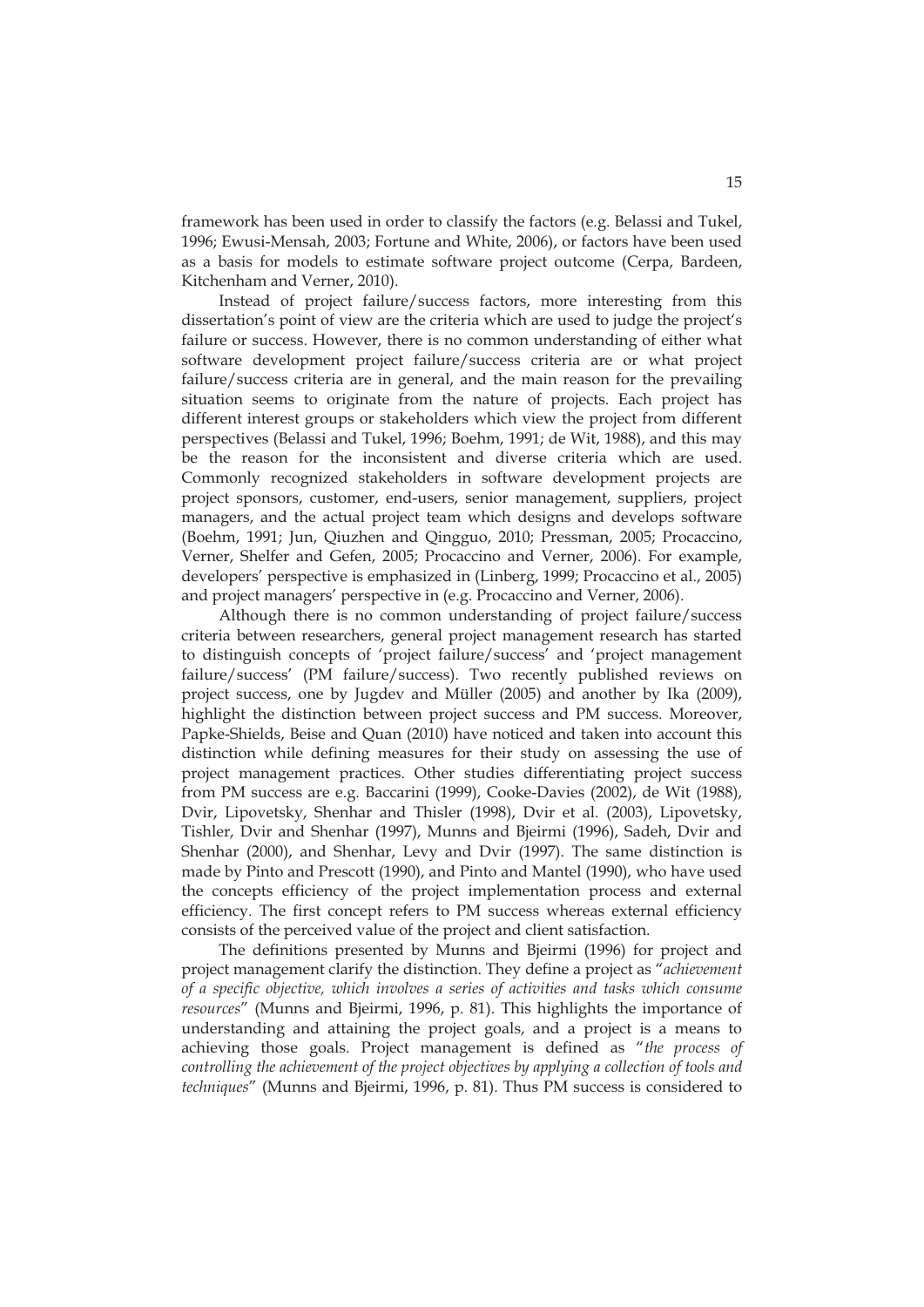be measurable (e.g. time/cost/quality) while project success goes further, focusing on longer-term and customer-oriented results (Papke-Shields et al., 2010).

Another way to perceive the distinction between project success and PM success is by saying "*the operation was a success, but the patient died*" (Jugdev and Müller, 2005, p. 22). This emphasizes the situation, where a software development project has been accomplished on time, within budget, and with required features. If the software does not fulfil the customer's real needs the reason for the situation is not a consequence of the managerial part of the project but there are more profound reasons for the situation.

Moreover, de Wit (1988) has said that "*A project can be a success despite poor project management performance*." (de Wit, 1988, p. 165), and one popular example of this is the Sydney Opera House. Although it took 15 years to build and the budget was overrun 14 times, it is now generally agreed to be an engineering masterpiece (Jugdev and Müller, 2005). However, it should be realized that whereas PM success may lead to project success, the opposite is not true (Ika, 2009), as was also pointed out by de Wit (de Wit, 1988, p. 165): "*Good project management can contribute towards project success but is unlikely to be able to prevent failure*". Therefore, PM failure/success and project failure/success should be evaluated as separate but interlinked measures.

One of the studies where there were criteria for both project and project management failure that were precisely expressed was the study by Whittaker (1999) on unsuccessful information technology projects. A project was considered a failure if the project budget was overrun by 30 per cent or more, or the project schedule was overrun by 30 per cent or more, or the project was cancelled or deferred due to its inability to demonstrate or deliver the planned benefits.

On the contrary, only one criterion was used in the study of Sumner, Bock and Giamartino (2006) exploring the linkage between the characteristics of IT project leaders and project success. They adhered to one project management criterion defining project success as: "…*planned versus actual project completion time is a valid measure of project success that essentially encompasses project cost*" (Sumner et al., 2006, p. 46). Finishing a project within budget may mean not that it has been successful, but only that the management of costs has been successful.

In addition to already mentioned studies, there is one study and one definition which should be mentioned if the focus of the research is software development failure. The study is the periodically updated Chaos Report which is made by the Standish Group<sup>1</sup>. Publicly available and largely cited version of the report is from 1995. However, the results and the content are not cited in this dissertation because of the criticism presented against research methods and figures (Eveleens and Verhoef, 2010; Glass, 2005; Glass, 2006; Jørgensen and Moløkken-Østvold, 2006). In addition to the Chaos Report, the definition which has to be mentioned is made by one of the critics, Robert L. Glass. He uses the

-

<sup>1</sup> http://www.standishgroup.com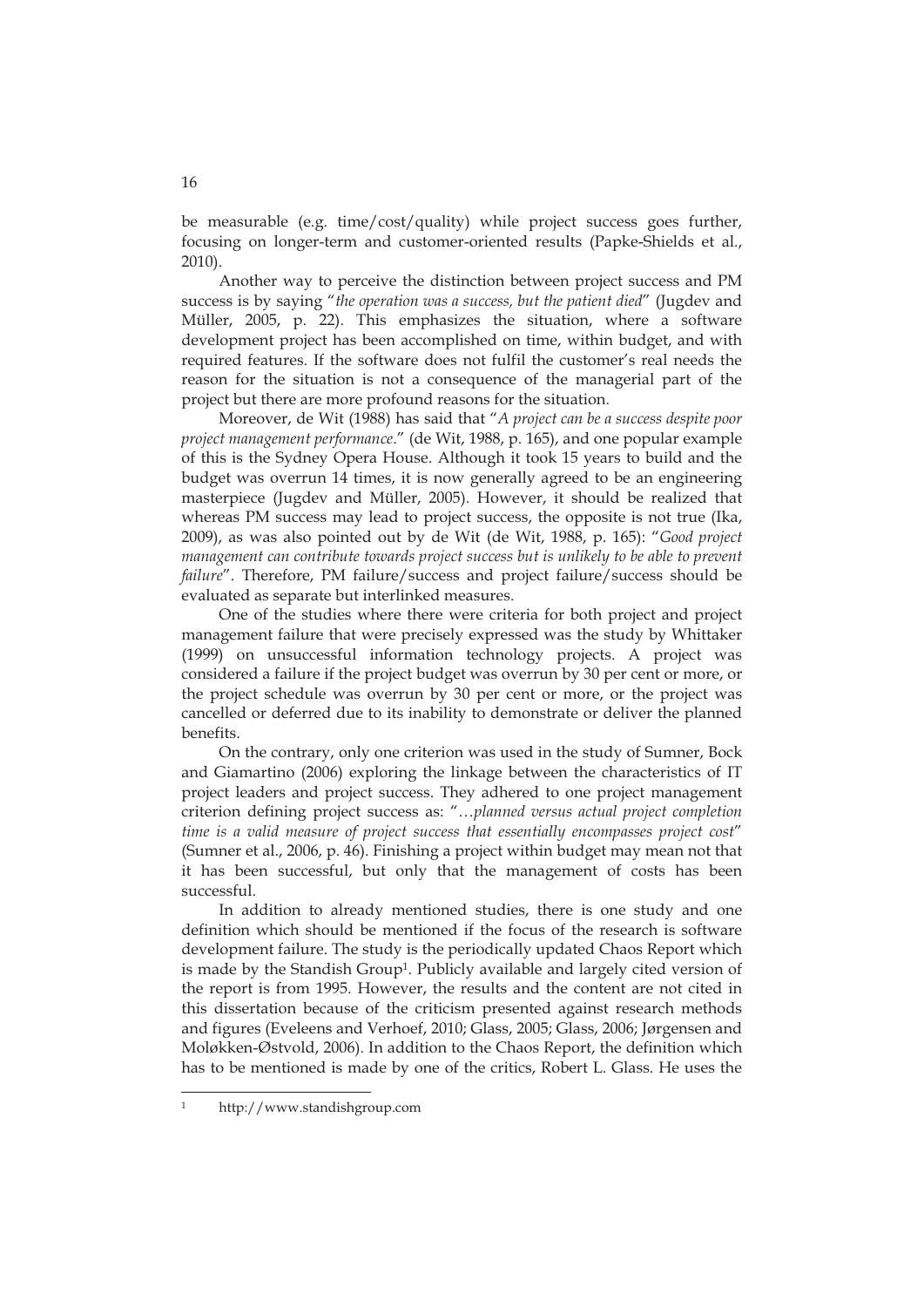concept of 'runaway project' meaning "*a project which goes out of control primarily because of the difficulty of building the software needed by the system*" (Glass, 1998, p. 3). This definition encompasses the recognition that the project became unmanageable in terms of meeting its original target goals, and all too often, the project had to be cancelled. These target goals may be schedule, costs, quality, or other essential goals of the project.

As a summary, project success is defined in this dissertation according to Turner: "*Overall the project will be successful if it delivers the desired performance improvement, or better, at a time and a cost that provides value for the organization*" (Turner, 2009, p. 266). This definition emphasizes project success but does not ignore project management success.

Although both project failure and success are discussed above, the focus of this dissertation is on software development project failure. It is not assumed that success and failure are opposite concepts, but by understanding one concept it is likely that some understanding could be gained about the other concept. Hence, when commencing this dissertation, a failed software development project was defined to be a project that is either cancelled before completion or has delivered functionally that was not used.

However, progression through the research showed that this definition does not cover the supplier's perspective. The systematic literature review was conducted in order to find how software development project success/failure is defined from the supplier's perspective. This is presented in Chapter 6.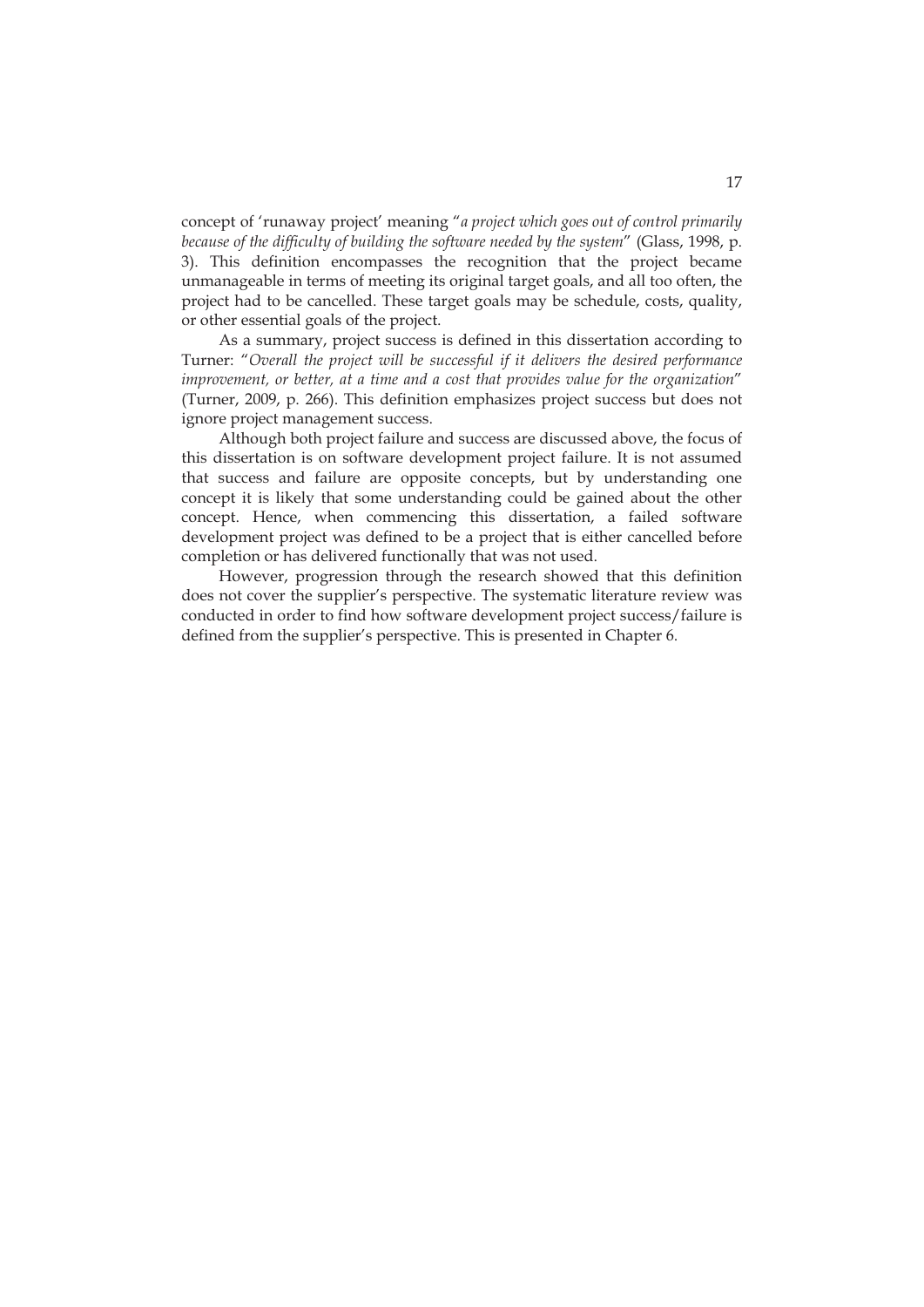## **3 RESEARCH PROBLEM AND RESEARCH QUESTIONS**

This chapter presents the research problem, the research questions and the decisions made during the research process. The original publications and their contribution to the main research problem are described. A simplified picture shows the research questions, publications, which are part of this dissertation, and their interrelationships (Figure 1).

In this dissertation the focus is on software development project failure. Motivation for the research originated from observations from the literature but after the first steps of the research it became clear that there is an area which is not researched before. The observations from the literature are as follows: Firstly, it seems that we have not yet learned enough to ensure that our software development projects are successful (Cerpa and Verner, 2009). Secondly, the reason for the failure of a specific project is often ignored in studies on failed software projects which have identified various factors that lead to failure (Verner et al., 2008). Thirdly, comprehensive studies on failed software development projects have been made on large projects which have been too massive to hide, or have been public in some legal sense, but despite of frequency of private-sector everyday projects thorough studies on them have been ignored. Therefore there is a need for robust research on common privatesector software development projects which have deemed to have failed.

Based on these observations the overall research problem of this dissertation can be summarized by the question "*Why do software development projects fail?*" The answer to the research problem was considered by looking at firms which develop software. The projects which were applicable should have failed, e.g. a project that was cancelled before completion or delivered functionally that was not used. The use of this definition ensured that the difference between project failure and PM failure was taken into account.

Five cancelled software engineering projects were found from five different firms. Normally, any type of detailed data on software engineering cancellations is strictly confidential and very difficult to get access to. In these cases one of the authors of Publication I had been involved either as an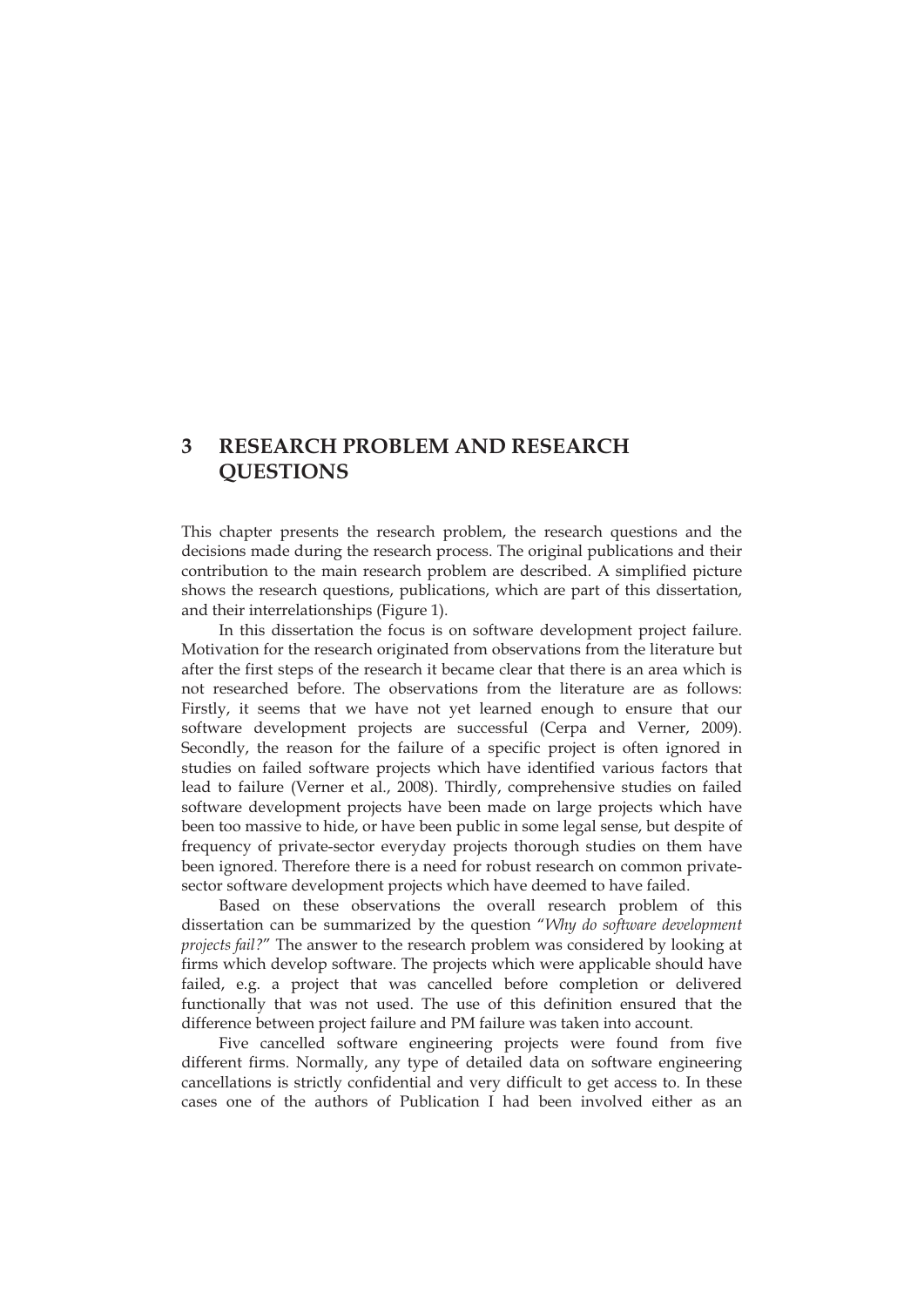employee of the software supplier or the customer, or as a consultant hired by a firm which was involved in that case. The concept of software engineering was used to highlight that some of the projects were embedded software development including appliance designing.

In order to achieve a better understanding of why software development projects fail a post-mortem analysis of these five cancelled software engineering projects was made. The aim was to find out why these five projects suffered cancellation, and to gain more knowledge about the reasons for cancellation decisions and the causes behind those reasons. The study is described in Publication I, and the main results from the viewpoint of this dissertation are summarized in Chapter 5.



FIGURE 1 The research problem, research questions, and their interrelationships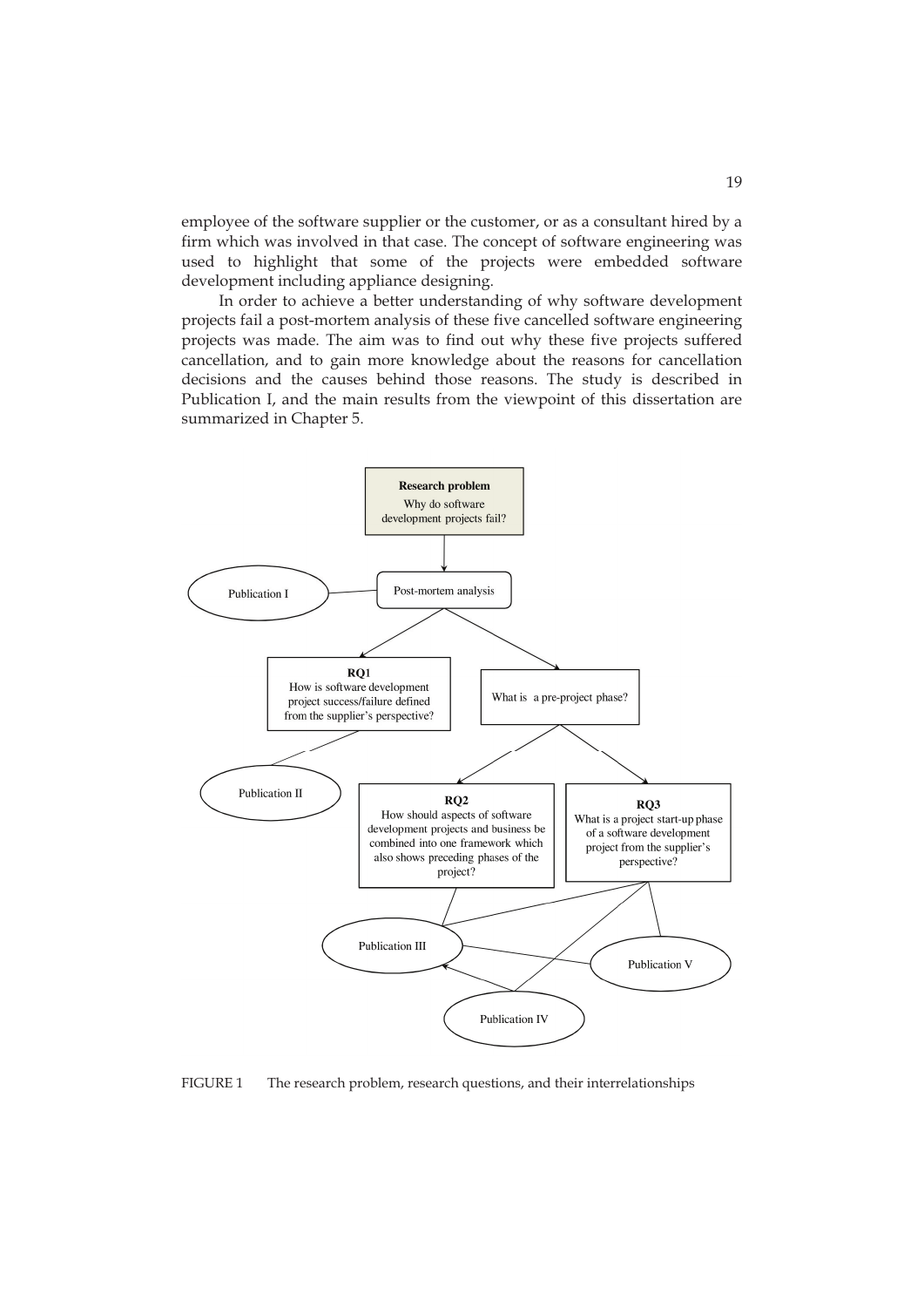The reasons for cancellation decisions and the causes behind those reasons were identified. The root causes of the cancellation decisions were well known (lack of understanding of the real needs of the customer, the unavailability of experienced people when the project team was selected, risks connected to tight schedules, problems with selected architecture, and a lack of understanding of the technical problem).

However, although reasons for cancellation decisions and the causes behind those reasons were identified, two other issues emerged. The first one is related to concern about the project failure from the perspective of the main stakeholders. Another issue is related to the phase where mistakes were made.

The first issue emerged while analyzing Case C in which there were two organizational stakeholders, a customer and a supplier, and where there was a sub-contracting relationship between these parties. If we look at the case from the customer's perspective the project was a clear failure. However, from the supplier's perspective the case is different. The supplier finished the project practically on time, and the customer paid the invoice although did not implement the system. Was this case also a failure from the supplier's perspective although the project delivered functionally that was not used?

Although different stakeholders have been recognized while studying software development projects, it is not common to distinguish between the customer's and the supplier's perspectives. However, different perspectives are partly taken into account in outsourcing literature, which has traditionally studied outsourcing from the customer's perspective (Dibbern, Goles, Hirschheim and Jayatilaka, 2004), and concentrating on what, why, where, and how to outsource (Dibbern et al., 2004; Hätönen and Eriksson, 2009). Although it has been recognized that there is a need for studies from the supplier's perspective in outsourcing literature (Dibbern et al., 2004; Levina and Ross, 2003), studies have only been published recently which take into account both perspectives equally (e.g. Haried and Ramamurthy, 2009), or the study has been carried out from the supplier's perspective (e.g. Aundhe and Mathew, 2009; Jun et al., 2010; Taylor, 2007).

Hence, when the research problem was studied from the supplier's perspective a more specific question was formulated as "*What is software development project failure from the supplier's perspective?*" Although the overall research problem is about software development project failure it can be supposed that the aim of the supplier is to have a successful project. Because success and failure are not necessary reverse concepts, software development success should also be considered. The first research question is thus defined as

RQ1: How is software development project success/failure defined from the supplier's perspective?

Another issue emerged while considering the phase in which mistakes were made. In four cases out of five, the outcome of the project was to be delivered to an external customer, and in these cases the cause of the cancellation originated in a phase *before* project had been started. The real cause of the failure in these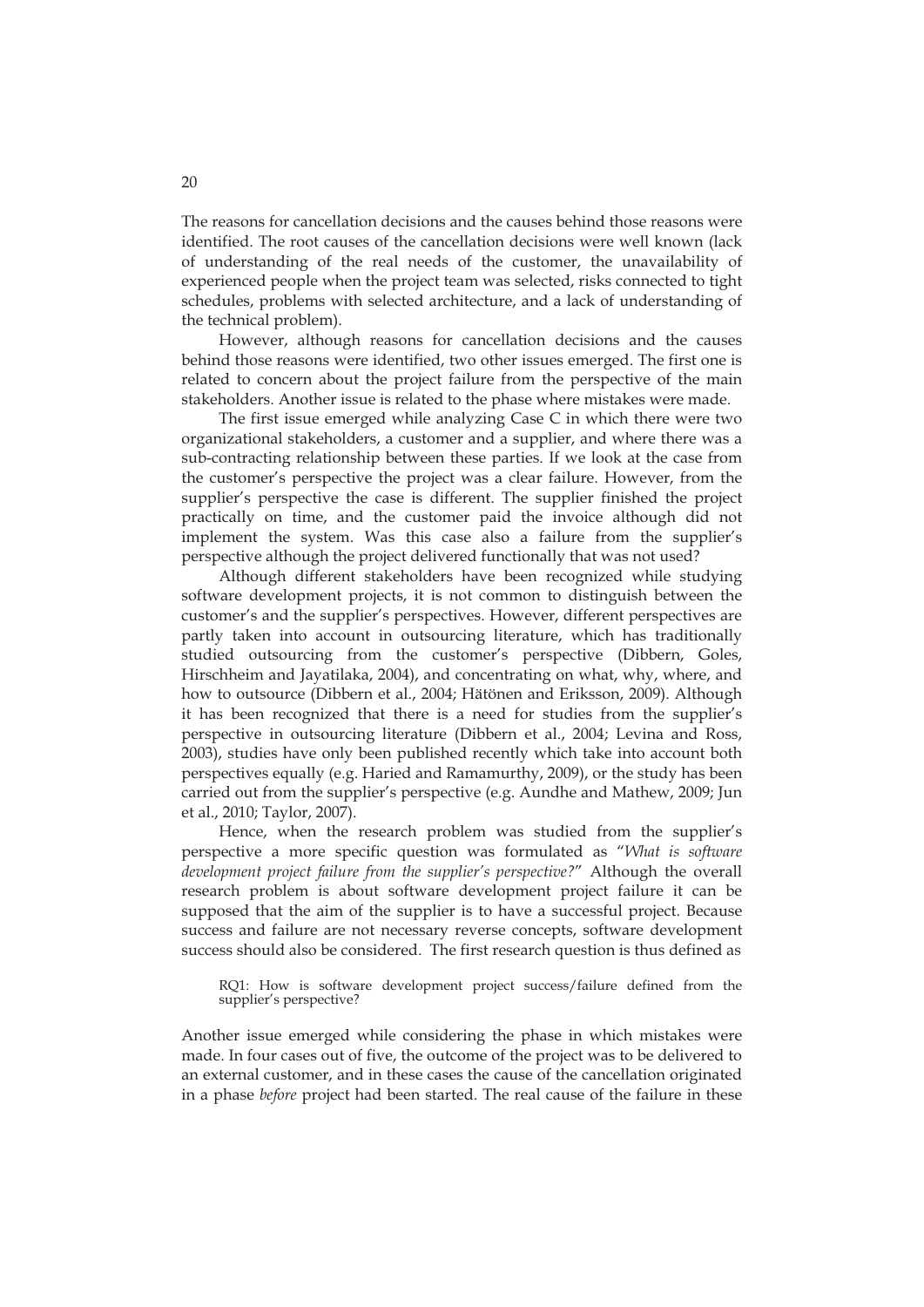four cases was a fatal mistake made before the project started, related to the tendering, to the agreement or to something else that happened before the beginning of the project. Hence, in sub-contracting situations there is a preproject phase in which it is possible to make mistakes resulting in project cancellation.

This finding is supported by Gillis who has stated that many of the important decisions and assumptions that affect the eventual success or failure of a project are made in the 'pre-project' phase and are given to the project manager as part of his mandate or as constraints on his authority (Gillis, 1987). Therefore a tentative research question was formulated as, "*What is a pre-project phase?*".

The study around the pre-project phase was further divided into two more specific research questions. One was related to the problem of how different aspects which are present in sub-contracting software development projects are connected together. Another one was related to a certain phase inside the preproject phase. The viewpoint followed the same perspective as in RQ1, i.e. the supplier's perspectives but not forgetting the existence of the customer.

When there is a sub-contracting relationship, as it was in four analyzed cases out of five (Publication I), there are two parties, a customer and a supplier, of which the customer is acquiring software and the supplier is developing software for the customer. In these situations, the customer and the supplier are from different organizations, and they have made a contract regarding a software development project. According to the contract the supplier has agreed to develop software and deliver the outcome of the software development project to the customer. Consequently, both parties have different perspectives with diverged goals. For the supplier, the project is a way to do business, and for the customer, the benefits gained with help of the output of the project should be worth the price. Hence, at the same time the aim of the customer is to minimize the costs of the project and aim of the supplier is to maximize the profit of the project (de Wit, 1988; Sadeh et al., 2000). This situation adds business elements into projects.

However, the existence of business elements and that they may have an influence on the following software development project has been noticed only recently. For example Anda, Sjøberg and Mockus (2009) have published an article in which they have recognized that bidding is partly a business domain but at the same time the bids for software projects contain a substantial software engineering component. In addition to recognizing a connection between the business field and software engineering field, Anda et al. (2009) suggest that "*there are important drivers of cost and effort that may not be well described using current software engineering concepts*" (Anda et al., 2009, p. 424).

Given connections between business, software development and projects, there should be a framework which connects all elements together and shows the pre-project phase in this context. Therefore a new research question was formulated: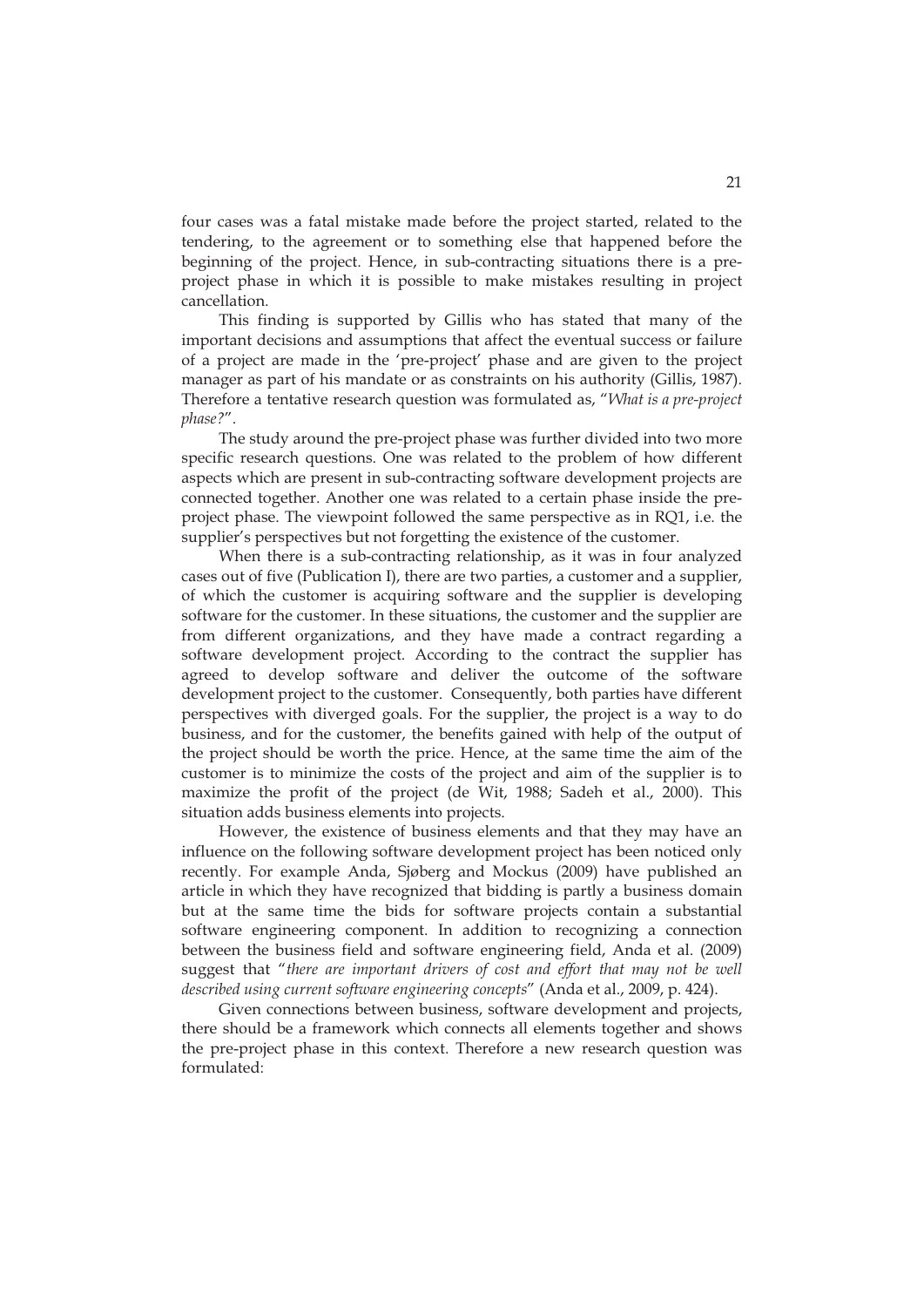RQ2: How should aspects of software development projects and business be combined into one framework which also shows preceding phases of the project?

The answer to RQ2 helps to discern differences between two main organizational stakeholders, consider software development project failure from both perspectives, and position pre-project phase in a business context. During this research project it was found that examining software development projects in a business context is quite unusual. Furthermore, the pre-project phase seemed to be an almost unexplored area, but especially when studying software development projects from the supplier's perspective.

Research question three is related to a certain phase inside the pre-project phase. The post-mortem analysis revealed that the real cause of failure in four contractual cases was a serious mistake, which was made *before* the project had been started. Moreover, in three cases out of these four sub-contracting cases a mistake was made during the tendering phase (Case A, Case C, and Case E) while in the fourth case (Case B) the supplier made a mistake *after* receiving the order from a customer but *before* the project was started. This phase can be considered to be a project start-up phase (Fangel, 1991; Turner and Cochrane, 1993).

During the research process it was decided to concentrate on the project start-up phase. The main reason for the decision was that there is no project until the supplier has received on order from the customer or the customer has indicated in other ways that the supplier has been selected to execute the project. Moreover, the project start-up phase precedes every software development project, and there is a scarcity of studies that discuss project startup as found during the research process. Hence, the third research question was formulated as

RQ3: What is a project start-up of a software development project from the supplier's perspective?

In brief, the aim of this dissertation is to have answers to the main research problem, i.e. to have more knowledge about software development project failure and to understand why software development projects fail. However, although reasons for cancellation decisions and the causes behind those reasons were identified in five cases, other issues emerged during the post-mortem analysis, which led to the three research questions. Answers to these three research questions provide partial answers to the main research problem. By summing up all partial answers more knowledge on software development failure is attained.

This dissertation consists of five publications and this introduction. Publication I gives explanations for cancellation of five specific cases and therefore provides a partial answer to the overall research problem. The second publication answers RQ1, and therefore provides a partial answer to the overall research problem. Publications III and IV answer RQ2 and RQ3 and therefore provide further partial answers to the overall research problem. Publication V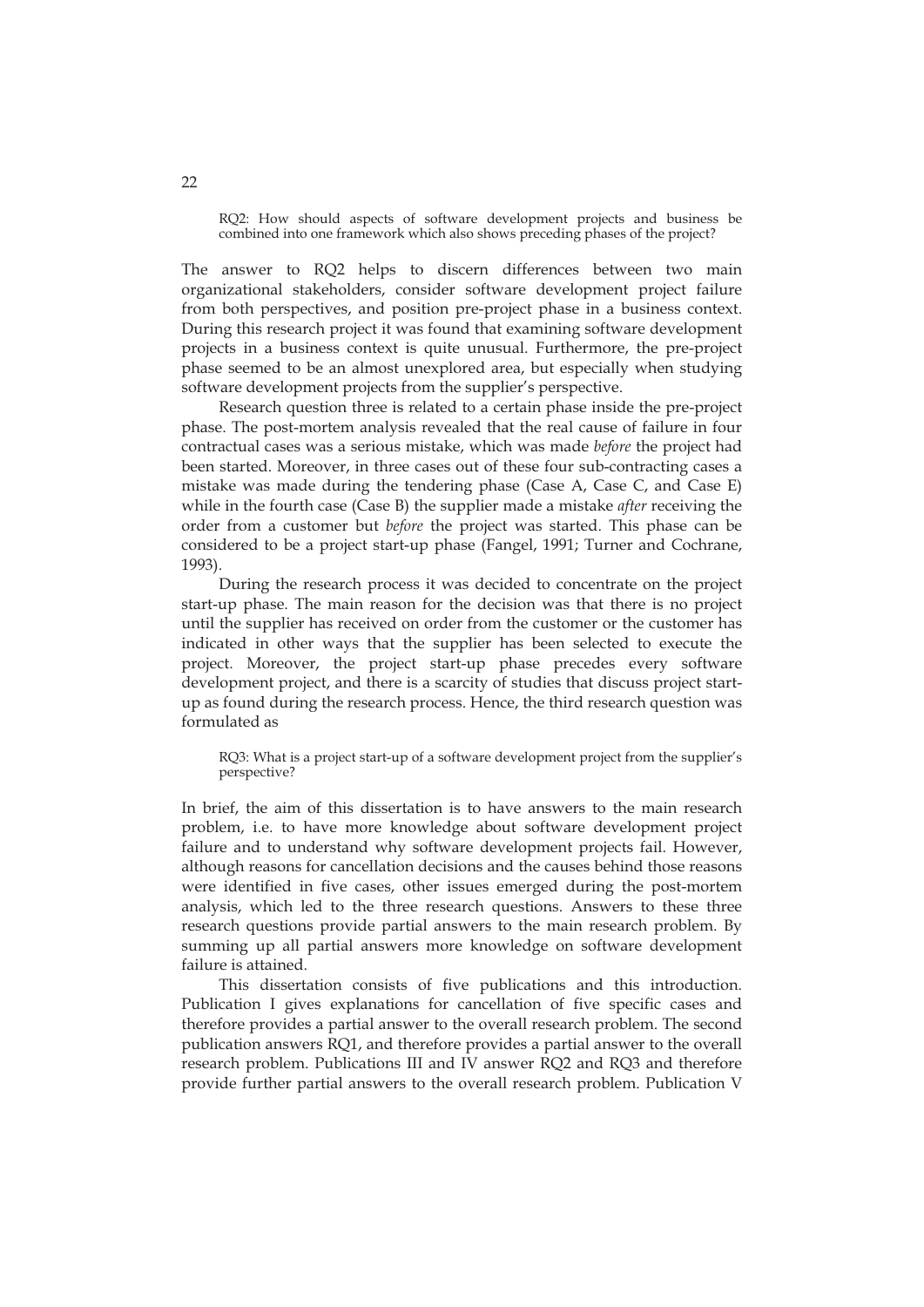provides information for RQ3 and therefore is yet another partial answer to the overall research problem.

Each research question is answered in its own chapter. Chapter 6 presents an answer to RQ1, Chapter 7 answers RQ2, and Chapter 8 answers RQ3. Summaries to research questions and answers to the overall research problem are presented in Chapter 9.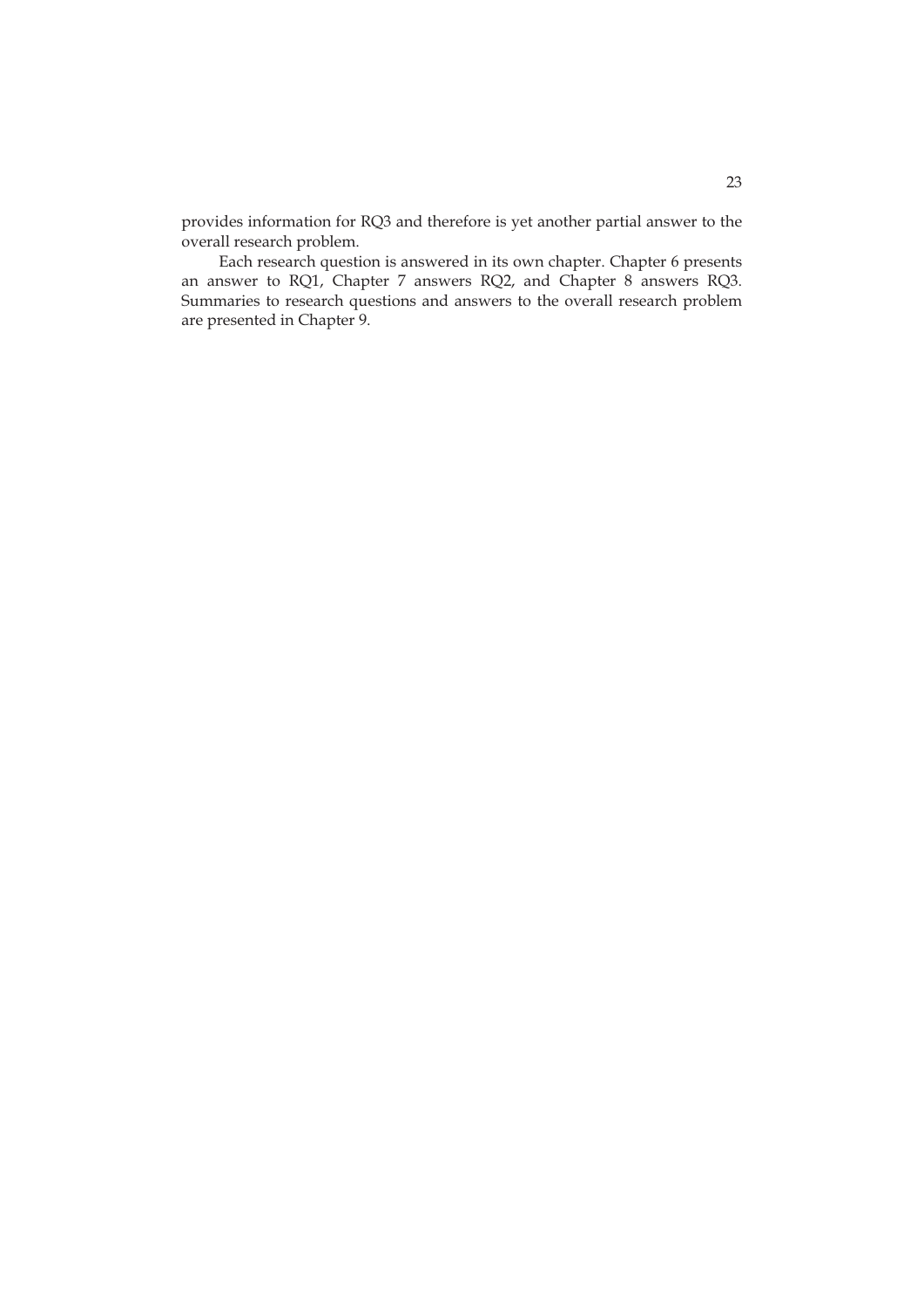#### **4 RESEARCH METHODOLOGIES**

The research conducted for this dissertation consists of the overall research problem and three research questions. In order to have a better understanding of the subject – Why do software development projects fail? – a post-mortem analysis of five cancelled software engineering projects was conducted. This method is presented in Subchapter 4.1. In order to have an answer for RQ1 a systematic literature review was performed. This is described in Subchapter 4.2.

Before research questions two and three were formulated there was a more general research question "What is a pre-project phase?" Since it became clear that preceding phases of the software development project are an almost unexplored area, a research approach called theory building from case studies was selected. This research approach is considered especially appropriate in new topic areas (Eisenhardt, 1989b). During the research process RQ2 and RQ3 were formulated. These are described in Subchapter 4.3.

A variety of research methods were used as suggested by Myers (2009, p. 10) and Sjøberg, Dybå and Jørgensen (2007) who claim that carefully selected and combined research methods and design elements in one research is a target for improving the quality of empirical studies in software engineering. Answers to the research questions were attained using the research methods described in this chapter, and therefore more knowledge was gained on software development failure.

#### **4.1 Post-mortem analysis**

In order to have an answer to the main research problem, cancelled software development projects were analyzed. Details of the method are given in Publication I; this subchapter provides a brief overview. Analysis and results are also described in Publication I.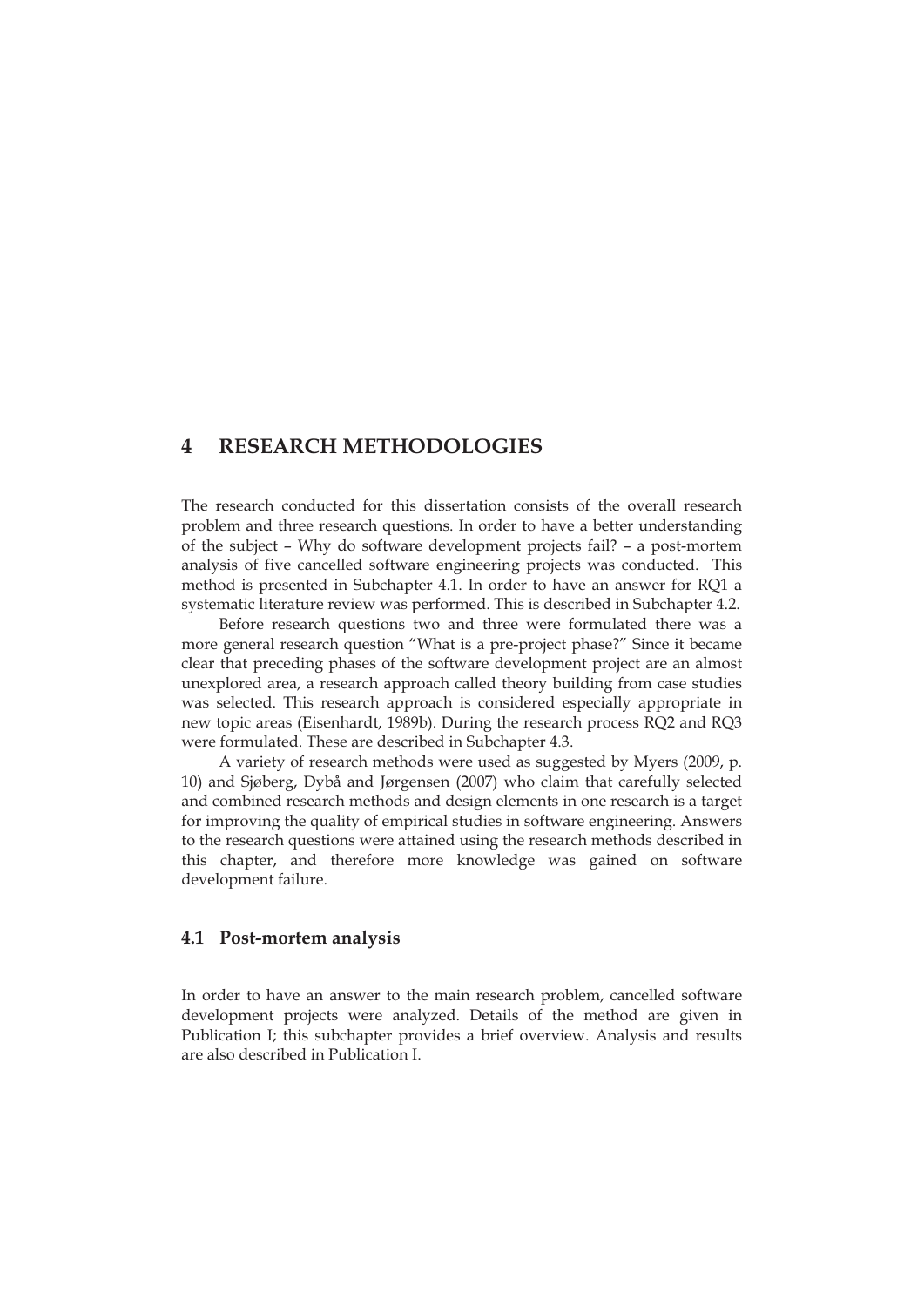A natural choice for the research method in order to analyze projects was a case study, and the choice is supported by the definition of a case study research provided by Myers (2009, p. 76):

"Case study research in business uses empirical evidence from one or more organizations where an attempt is made to study the subject matter in context. Multiple sources of evidence are used, although most of the evidence comes from interviews and documents."

Case studies are a standard method of empirical study in management and related disciplines such as organization development and information systems research (Sjøberg et al., 2007). Runeson and Höst (2009) state that case study is a suitable research methodology in software engineering research also since it studies phenomena in its natural context, although they see that case study methodology is more mature in social sciences or in the information systems field than in the software engineering field. Hence, the guidelines provided by Yin (2009) – social science –, and Myers (2009) – business and management, although the author's background is from information systems – were applied for post-mortem analysis of software engineering projects.

For post-mortem analysis no separate data collection phase was needed. The data consisted of almost complete project documentation of cancelled software engineering projects in which one of the authors of Publication I had been involved, in either as an employee of the software supplier or the customer, or as a consultant hired by the supplier or the customer. The availability of the detailed data is due to this involvement and to the benevolence of the companies involved. The possible impact of this involvement on the validity of the research is discussed in Publication I.

The data included all existing software engineering process documentation such as technical documents, project plans, minutes of meetings, emails related to the project, and different types of memos. The available documentation included everything that can be reasonably expected to be found after a project has been cancelled. In some cases the documentation includes additional information such as emails released for research purposes.

The unit of analysis was one cancelled software engineering project. Every project was from a different company and each company was involved in only one case, either as a supplier, a customer, or a company with an in-house development unit. Four cases out of five involved both the supplier and the customer companies, and the story of each case is the story of the organizations involved, which is a common situation in case studies of projects (Myers, 2009, p. 76).

Because there is no known post-mortem analysis method developed for a situation where only project documentation – but almost complete project documentation – is available, a step-by-step analysis method was developed. Common knowledge of software projects and process models was needed, and the causal reasoning of the analysis was based on the possibility of following individual events and issues backwards in time by using the reconstructed project.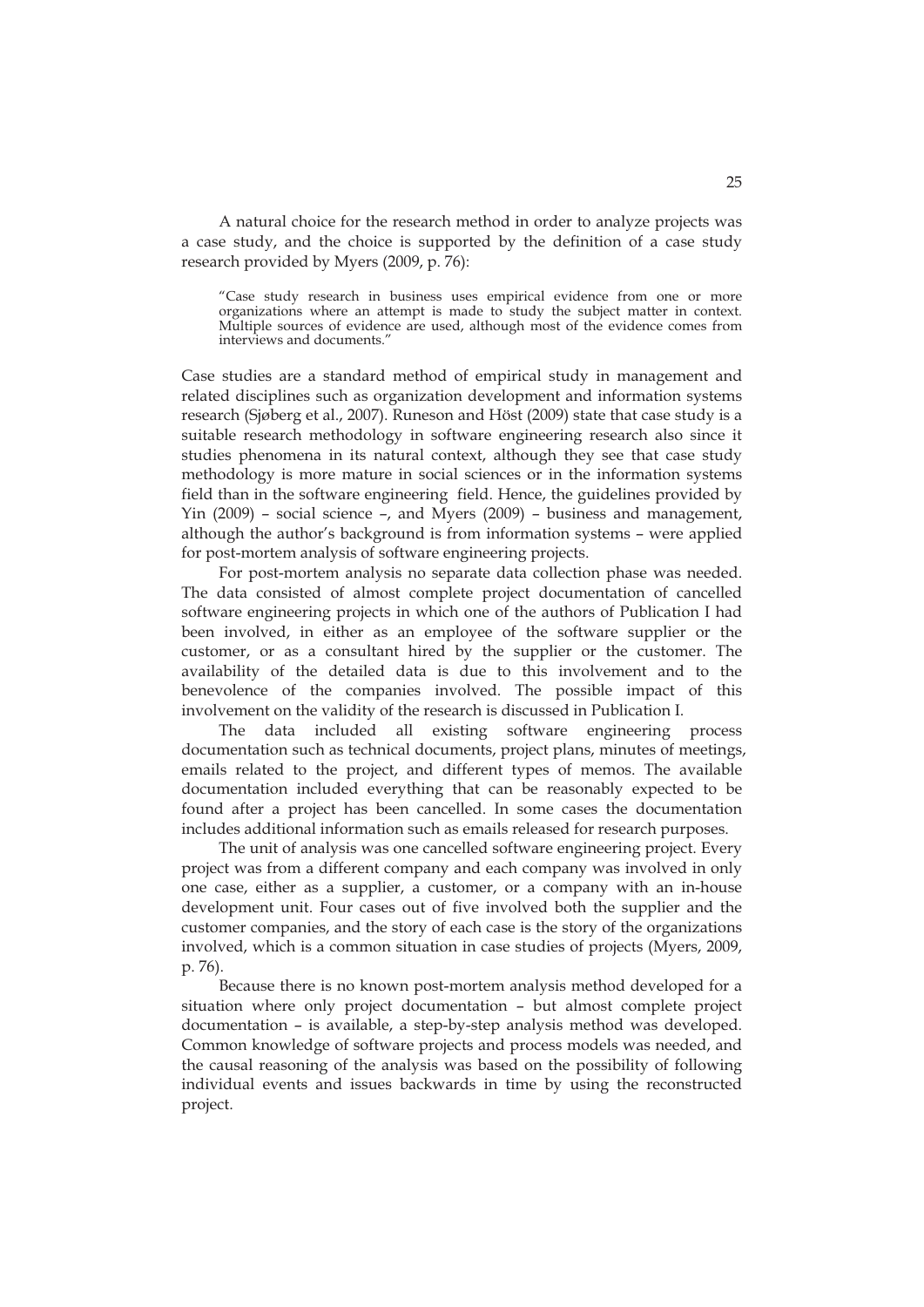The analysis of each case was performed in two phases. The first phase consisted of project documentation analysis and interviews carried out by an evaluation team. This phase was conducted for purposes other than academic research and an evaluation report of the cancelled case was produced. During the second phase of the analysis all project documentation was analyzed by the authors of Publication I, including reports created during the first phase.

The analysis carried out in the second phase was based on the available documentation. In this case there was none of the normal difficulties in getting access to the relevant documentation. The available documentation was rich and allowed many different types of analysis to be performed. It was authentic and credible, and there was no doubt of the representativeness of the documents. Since information gathered from analysis of project records and documents has been shown to be invaluable in getting at the 'hidden' agenda that may be at the root of the some of the failed development projects in organizations (Ewusi-Mensah, 2003, p. 199) it was possible to trace the root cause of the cancellation reason.

Since almost complete documentation of the projects were available, it was possible to triangulate the analysis by crosschecking each interpretation from several documents. This was possible because there were many documents related to the same subject, and in many cases individual documents had been created by different individuals.

The project was reconstructed from the categorized documents by anchoring individual documents and their contents to the timescale of the project. Several approaches to analyze the documentation were used until the root causes of the cancellation decisions were identified, and this is discussed in detail in Publication I. The validity of the post-mortem analysis is also discussed in Publication I. Results, which are relevant for this study, are presented in Chapter 5.

#### **4.2 Systematic literature review**

In order to be able to answer RQ1, a systematic literature review was performed, and analysis and results are presented in Publication II. Kitchenham and Charters (2007) provide a definition for systematic literature review as: "*… a means of identifying, evaluating and interpreting all available research relevant to a particular research question, or topic area, or phenomenon of interest.*" (Kitchenham and Charters, 2007, p. 3). However, a pursuit of finding all available studies has commonly been bypassed in practice. Many researchers have decided to use different digital libraries relevant for their subject, have excluded or included conference papers, textbooks, or have chosen to use a limited period of time. Examples of using constraints can be found e.g. in Beecham, Baddoo, Hall, Robinson and Sharp (2008), Hannay, Sjøberg and Dybå (2007), Jørgensen and Shepperd (2007), Kitchenham, Brereton, Budgen, Turner, Bailey and Linkman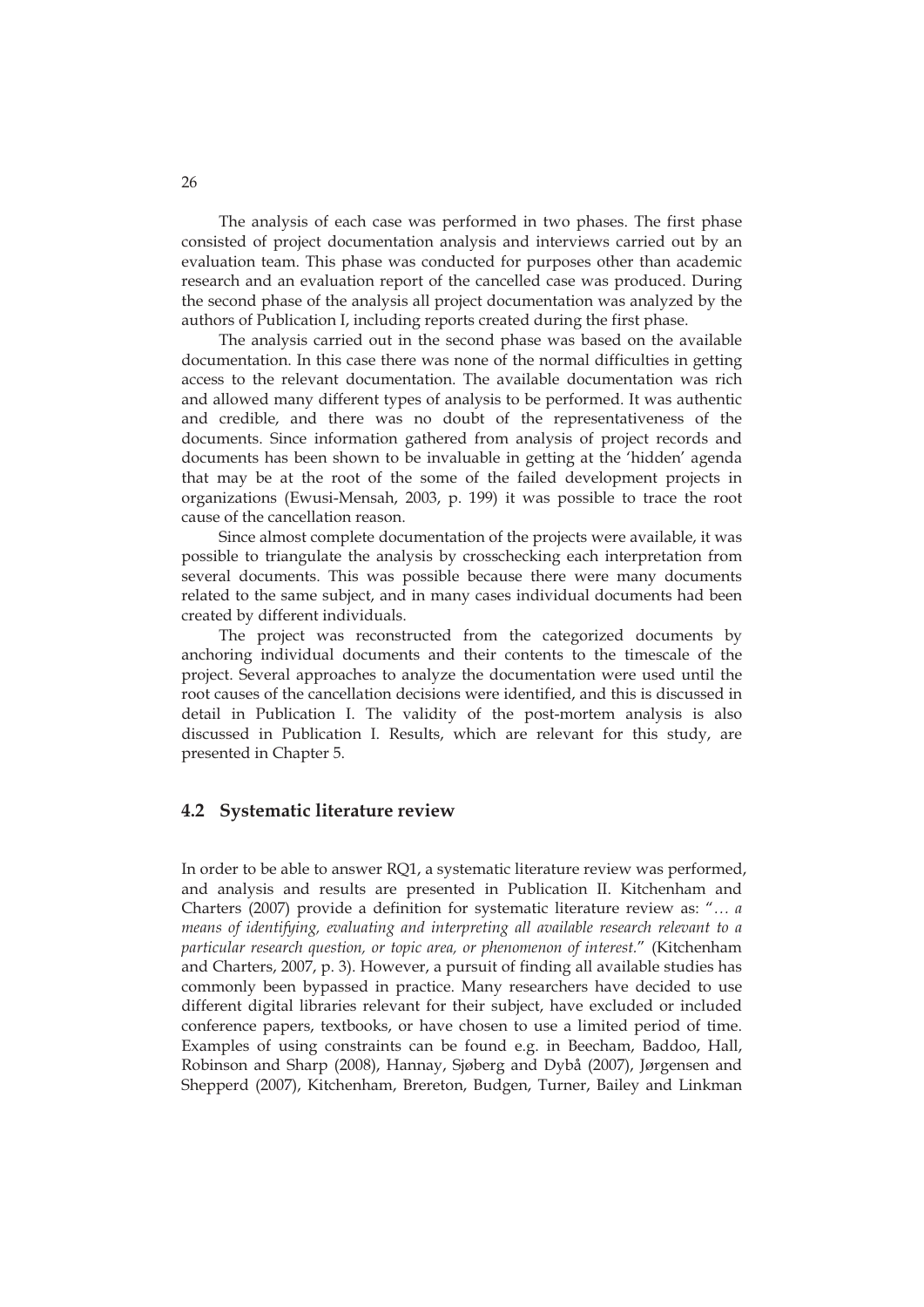(2009), Prikladnicki and Audy (2010), Sjøberg et al. (2005), and Šmite, Wohlin, Gorschek and Feldt (2010).

The most common reasons to undertake systematic reviews are to summarize existing information, indentify gaps in current research, or provide a framework/background in order to appropriately position new research activities (Kitchenham and Charters, 2007). One example of a well done and informative systematic review is one made by Šmite et al. (2010). In addition to it being a well done review, at the same time it shows how resource and time consuming it is to conduct a review. It took about one year to complete the review and there were four researchers involved. Another example of systematic literature reviews is one made by Beecham et al. (2008). Their systematic review was used as the basis for constructing a motivation model (Sharp, Baddoo, Beecham, Hall and Robinson, 2009), which means that the review provides a framework in order to appropriately position new research activities.

However, software researchers have only recently begun to pay attention to how to systematically locate, evaluate, synthesize, and interpret the evidence of past research (Cruzes and Dybå, 2011), and since there is a lack of common terminology and the quality of empirical studies varies, there may be conflict between internal and external validity (Sjøberg et al., 2007), or some other confusion surrounding the interpretation of the primary studies. Therefore the usefulness of systematic literature reviews weakens. One example of confusion can be found from the same systematic review of Šmite et al. (2010) mentioned above. They have classified 59 papers into numerous categories, and their classification either into inter-organizational (chain of collaborating companies) or intra-organizational (international organizations) is essential from this dissertation's point of view. However, a study conducted by Lasser and Heiss (2005) has been classified as being an inter-organizational study although the study describes in-house (intra-organizational) distributed arrangements. This unstable classification is bothersome from this dissertation's point of view but at the same time shows the need for a profound understanding of the collaboration organizations and their roles, and therefore exposes the importance of the customer-supplier framework developed and described in Publication III.

In the systematic literature review completed for this research the guidelines of Kitchenham and Charters (2007) were applied and the process and results are presented in Publication II. The review, analysis, and criteria for project success are presented in Chapter 6 of this introduction. Moreover, Case C is considered using the success criteria.

The analysis of the studies fulfilling the inclusion criteria for the review required interpretation. Since there were only a few papers, the number of the success criteria found from these papers was limited. Generalization of the identified criteria was quite straightforward, and it was possible to define the success criteria from the supplier's perspective. The validity of the literature review is discussed in Publication II.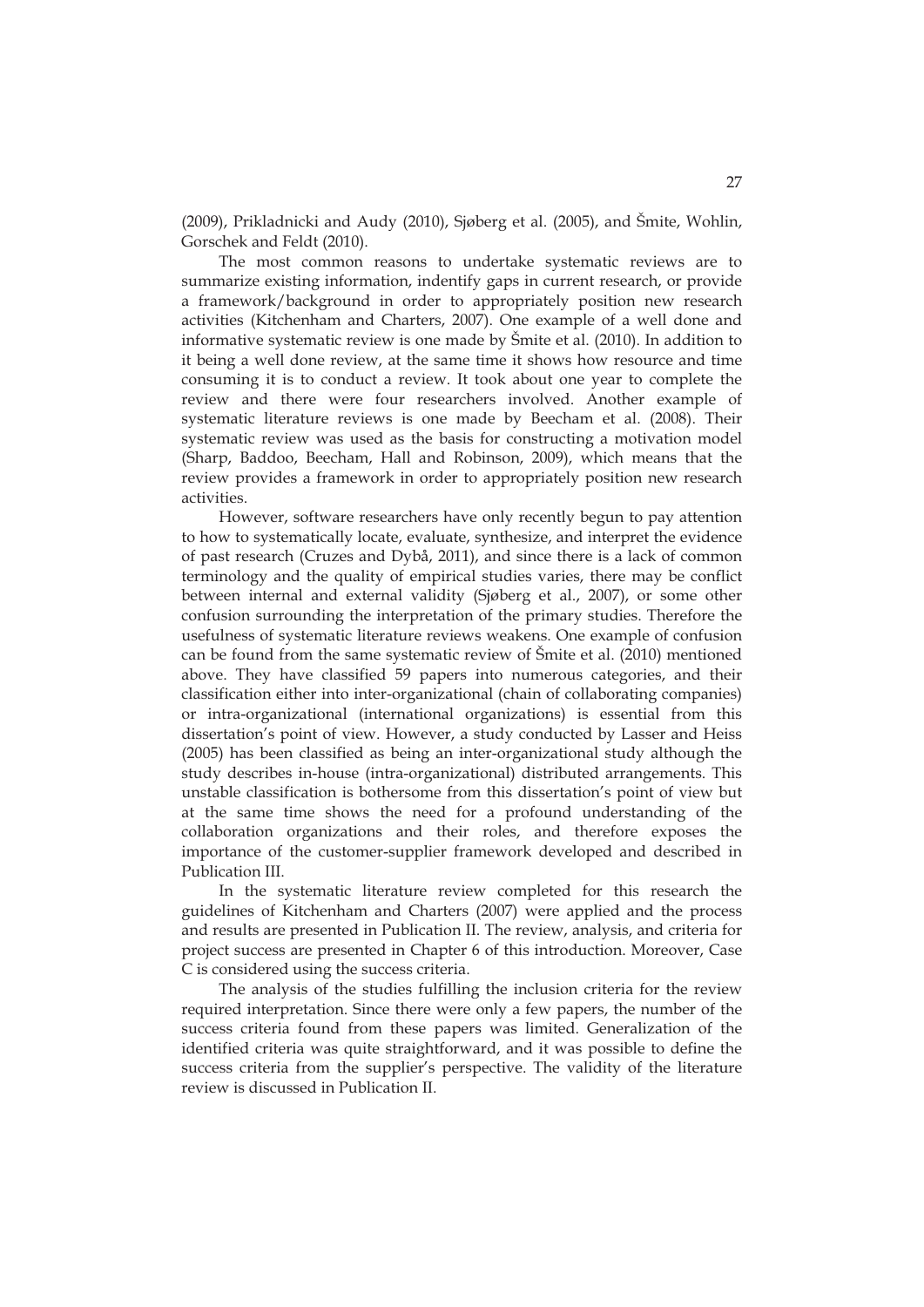#### **4.3 Theory building from case studies**

The rationale for the third part of the research emerged from the post-mortem analysis while considering the phase in which mistakes were made. Since it became clear that preceding phases of the software development projects are an almost unexplored area, a research approach called theory building from case studies was selected. This research approach is considered especially appropriate in new topic areas (Eisenhardt, 1989b).

Theory building from case studies has an emphasis on developing concepts, measures, and testable theoretical propositions supported by empirical evidence (Eisenhardt and Graebner, 2007). This is consistent with Sjøberg et al. (2007) and Sjøberg, Dybå, Anda and Hannay (2008) who emphasize the need for a common understanding and use of basic terminology, descriptors, and keywords, that theories should be empirically tested, and that theories should have practical value for the software industry.

The aim thus was to create basic concepts and have a better understanding of the activities performed before project start in a supplier firm. The choices and steps taken during the research are described more closely in Publication III, and only a summary of the research process is presented here.

Post-mortem analysis revealed that mistakes were made during the tendering phase and during the project start-up phase. During the research process it was decided to concentrate on the project start-up phase (RQ3) and therefore interviews about this phase were planned and conducted in four other firms which should be valid representatives of software industry in general. It was decided to choose four software engineering firms whose main business was to sell, execute, and deliver the outcome of the project to external customers and employing between 25 and 249 people. The aim was to interview practitioners who were project managers or other people responsible for project management in these firms. The aim was not to reach saturation interviewing as many project managers as possible but to interview at least two project managers from each firm.

As planned, two software engineering firms where interviews were performed were involved in software development projects for various customers. The other two firms were involved with embedded software projects with close cooperation with industrial firms. The main characteristic of all four participant firms is that they deliver unique products (software or embedded software, or in some cases specialized hardware with embedded software) for their customers. For these firms projects are their main way of doing business. The interviews and their roles are illustrated in Table 1. The term 'Focus' in the table relates to whether the firm develops mainly software or embedded software.

During the research process, literature on the preceding phases of software engineering projects was sought after but this turned out to be difficult. The pre-project phase seemed to be an almost non-existing area, at least when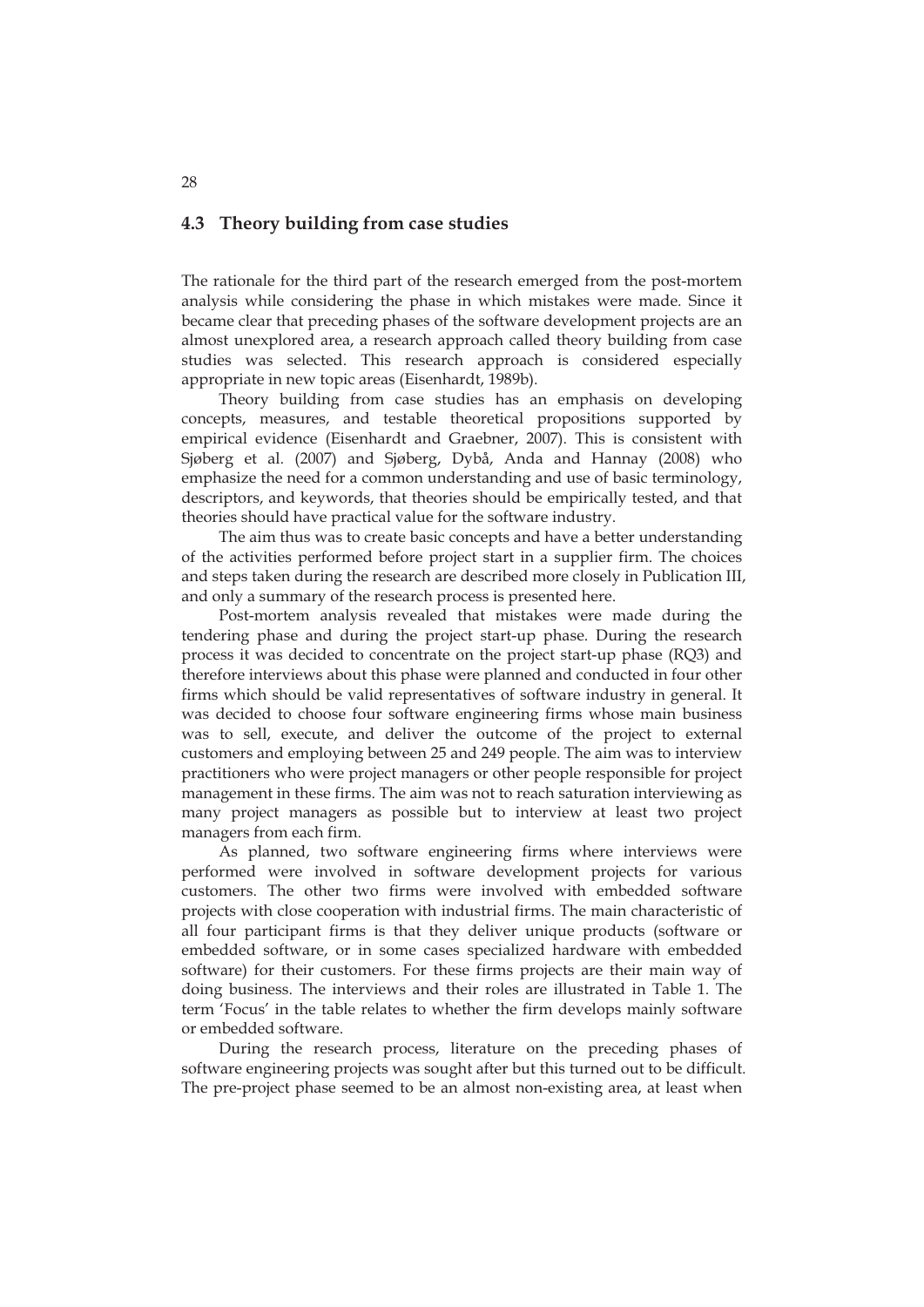the focus is on the preceding phases from the supplier's perspective. Therefore literature was sought after from project business (e.g. Artto, Wikström, Hellström and Kujala, 2008; Kujala and Artto, 2000), project marketing (e.g. Cooper and Budd, 2007; Cova and Holstius, 1993; Holstius, 1987; Jalkala, Cova, Salle and Salminen, 2010; Kujala, Murtoaro and Artto, 2007), and project management (e.g. Dvir et al., 1998; Fangel, 1984; Fangel, 1991; PMBOK, 2008; Shenhar et al., 1997). In summary, no framework with which to bind this research was found.

RQ2 was formulated in order to encapsulate the complex situation at this phase of the research process. A customer-supplier framework was developed in order to be able to discuss the phases preceding software engineering projects in the business context and moreover, to show different perspectives.

During the development process basic analysis of interviews were utilized as well as the literature on project marketing, project management and software engineering, especially considering the supplier's perspective. This process is described more closely in Publication III. The customer-supplier framework is an answer to RQ2 and it is presented in Publication III and briefly in Chapter 7.

| Firm   | <b>Focus</b>      | The role of the interviewee |
|--------|-------------------|-----------------------------|
| Firm A | Software          | Project Manager             |
|        |                   | Project Manager             |
|        |                   | Business Unit manager       |
| Firm B | Software          | Project Manager             |
|        |                   | Project Manager             |
|        |                   | Team Manager                |
| Firm C | Embedded software | Project Manager             |
|        |                   | <b>Engineering Manager</b>  |
| Firm D | Embedded software | Project Manager             |
|        |                   | Project Manager             |
|        |                   | Project Manager             |
|        |                   | Project Manager             |
|        |                   | Project Manager             |
|        |                   | Project Manager             |

TABLE 1 The firms and roles of the interviewees

In order to be able to answer RQ3, further analysis of interviews from the project start-up phase was performed. This analysis as well the main results are described more closely in Publication III. A coherent answer for RQ3 is presented in Chapter 8.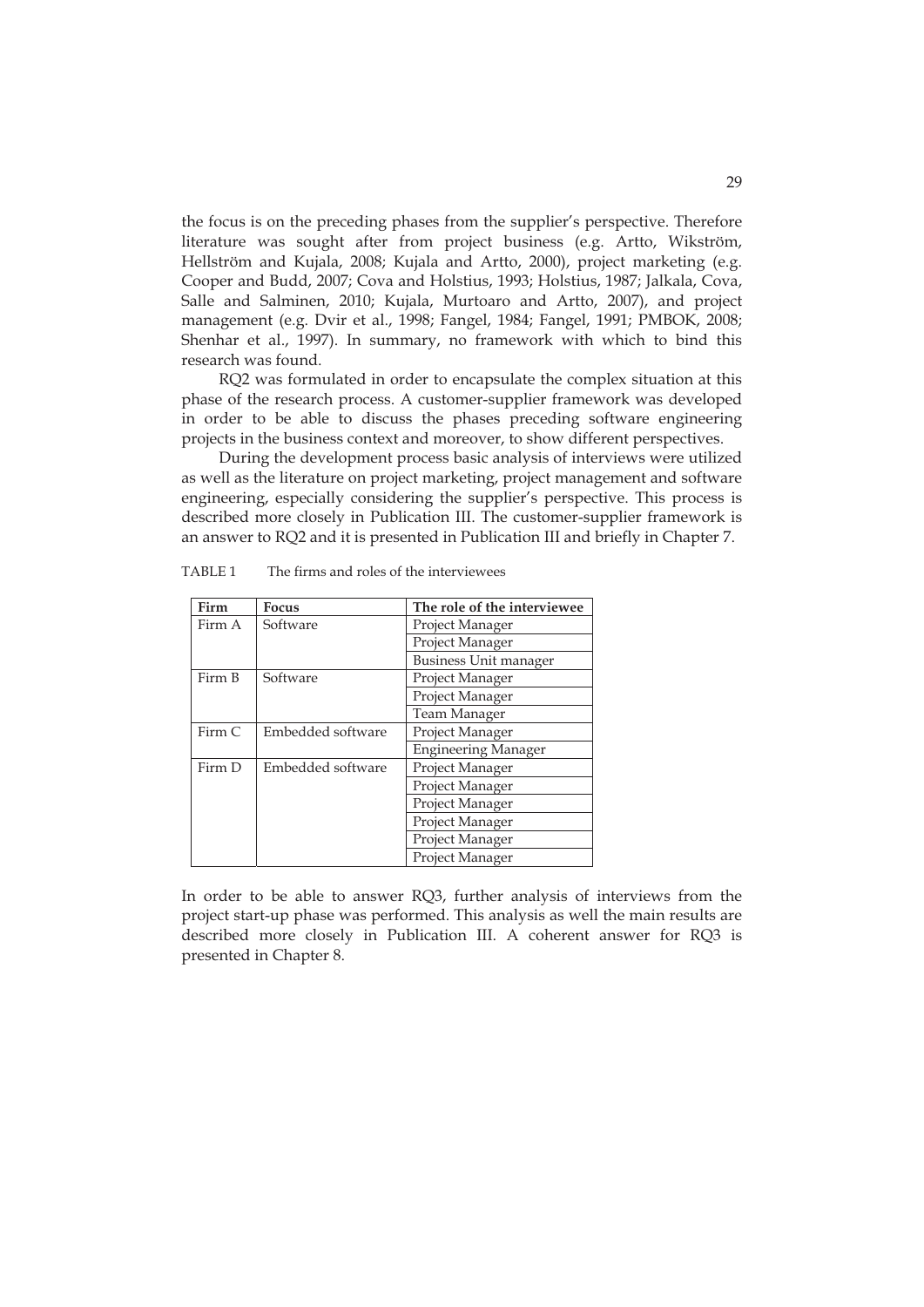### **5 RESULTS FROM POST-MORTEM ANALYSIS**

In order to achieve a better understanding of why software development projects fail a post-mortem analysis of five cancelled software engineering projects was conducted. The aim of the study was to find out why these five projects suffered cancellation to gain more knowledge about the reasons for cancellation decisions and the causes behind those reasons. The study is presented in Publication I and this chapter is a brief summary of the main findings from the perspective of this dissertation.

The root causes of the cancellation decisions were well known ones. The projects suffered from a lack of understanding of the real needs of the customer, the unavailability of experienced people when the project team was selected, risks connected to tight schedules, problems with selected architecture and a profound lack of understanding of the technical problem.

However, in addition to explanations for cancellations of these five cases, there were two important findings. Firstly, when there is a sub-contract relationship between a customer and a supplier it is not clear whether the project is a failure from the supplier's perspective although the project is failure from the customer's perspective. Based on the initial definition of software development project failure presented in Chapter 2 (failed software development project is a project that is cancelled before completion or delivered functionality that was not used), one case, Case C, was a clear failure. However, from the supplier's perspective the case was not so straightforward. The supplier managed to produce the software on time, within budget, and according to the scope agreed with the customer during the course of the project, and the customer paid the invoice. The key question was that whether it is possible to consider the project a failure also from the supplier's perspective, and this vague situation led to RQ1.

The second finding was related to the sub-contracting situation and a preproject phase in such situations. It was noticed that in four cases out of five there was a sub-contracting relationship between the customer and the supplier. In these cases there was a pre-project phase in which it is possible to make mistakes resulting project cancellation. This finding led to a tentative research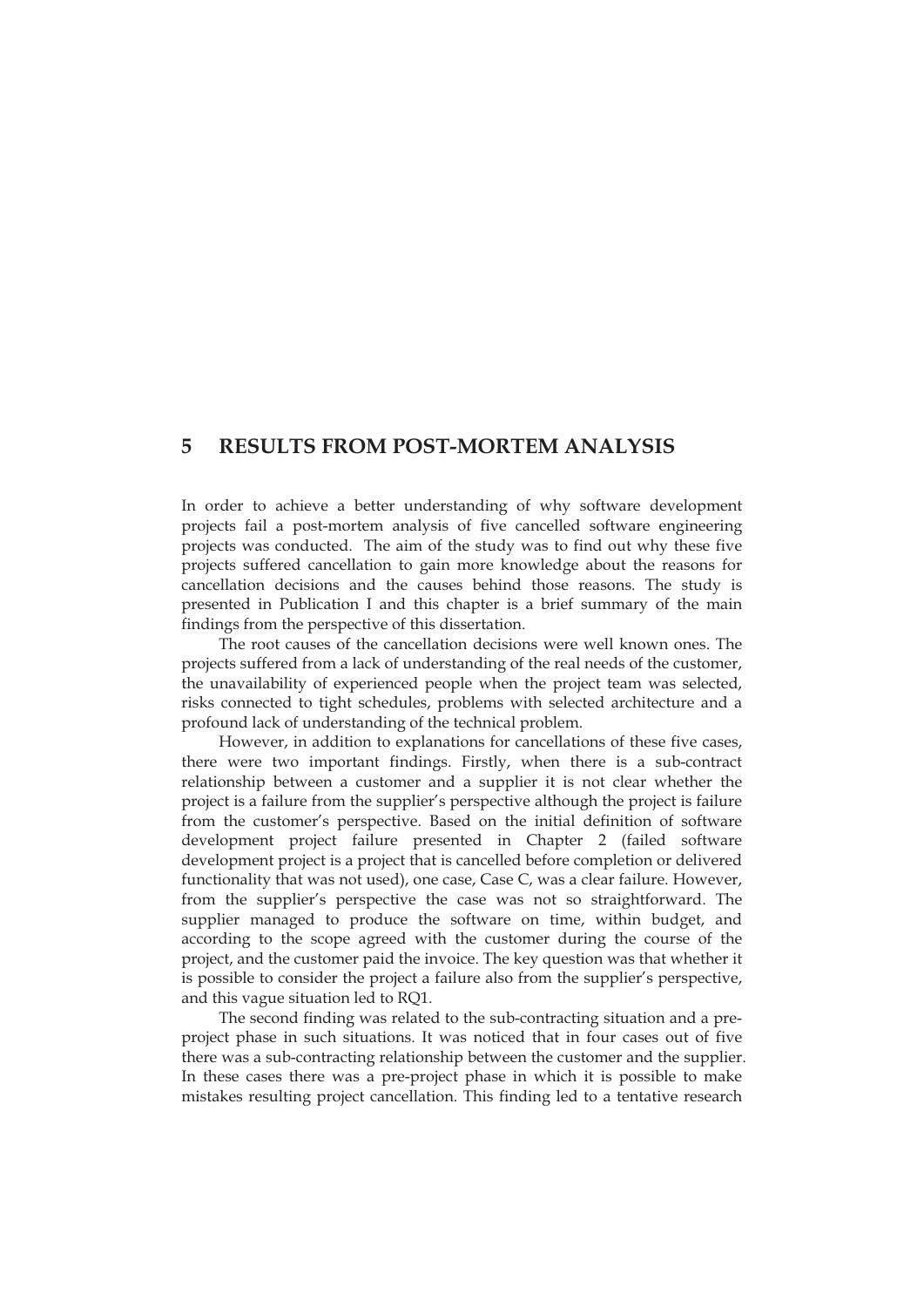question concerning the pre-project phase, but this tentative research question was divided later into two more specific research questions.

These two findings from cases analyzed in Publication I were the rationale for the remainder of the research which provided answers to the overall research problem.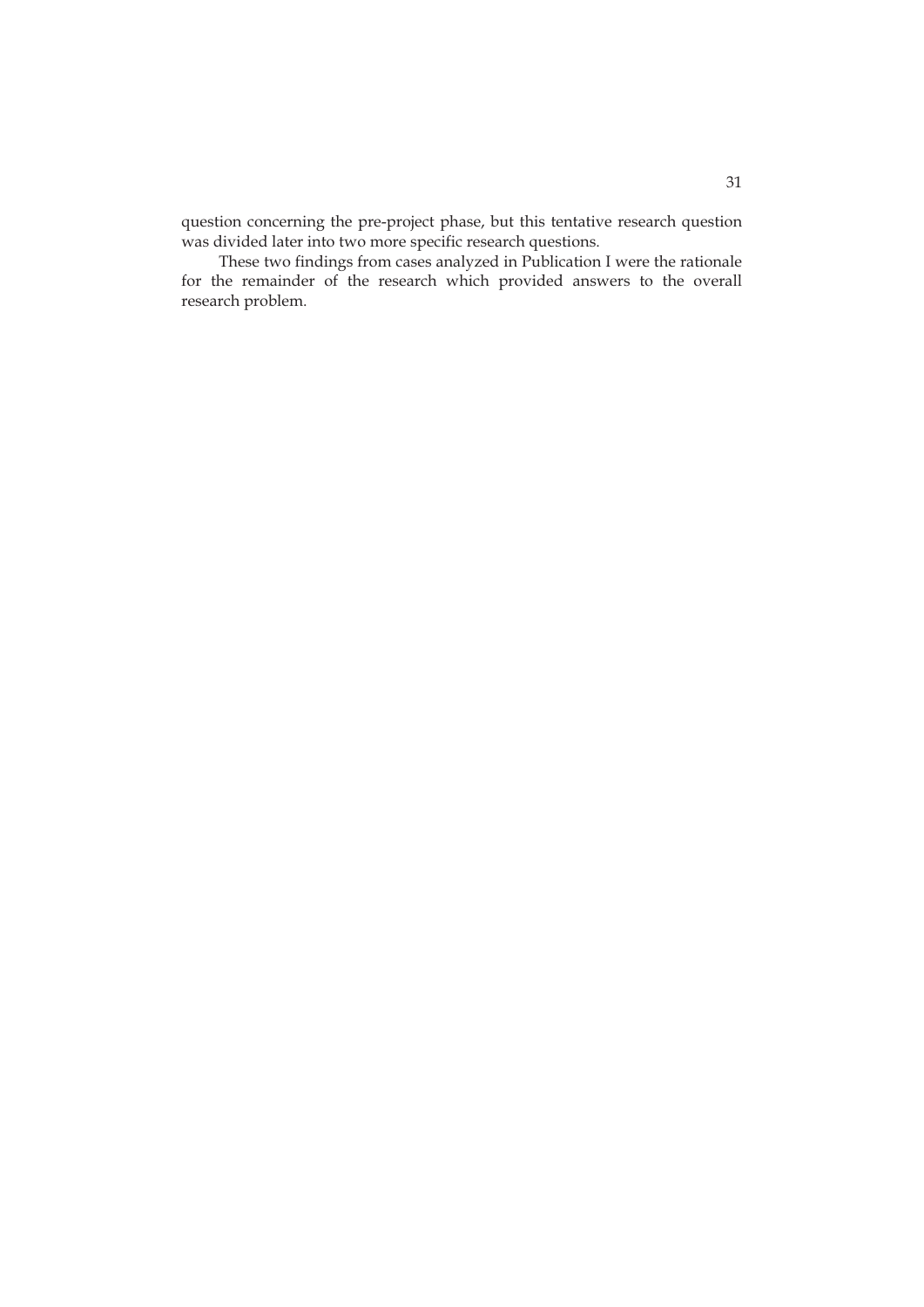## **6 SOFTWARE DEVELOPMENT PROJECT SUCCESS FROM THE SUPPLIER'S PERSPECTIVE**

The concern of how a supplier considers software development failure emerged from the post-mortem analysis presented in Publication I. In Case C the outcome of the project was delivered almost on time and within budget but the customer did not take the system into use, and therefore the project was a failure from the customer's perspective. However, from the supplier's perspective the case was different. The project was finished practically on time, and the customer paid the invoice, but it was not known whether the supplier considered the project to be a failure or not.

When software is developed through a contractual project there are two parties which have different perspectives and different goals (Collins and Baccarini, 2004; de Wit, 1988; Sadeh et al., 2000; Taylor, 2007). Furthermore, the supplier has the responsibility to develop software for the customer, and at the same time the project is a way of making business for the supplier. Therefore, it is not straightforward to convey how a supplier perceives the software development project failure. The vague situation led to RQ1 "*How is software development project success/failure defined from the supplier's perspective?*" In order to be able to answer the research question a systematic literature review was performed, and this is described in Publication II and summarized in this chapter.

It was found that de Bakker et al. (2010) argue in their recently published article, that, based on their literature review, the use of the traditional project success definition will easily lead to the conclusion that the software development project has failed. They report that the publications investigated for their paper indicate that, during the course of a software development project, the requirements originally made will almost certainly change, and this will influence the schedule and the costs. Therefore it is almost impossible to provide adequate time and budget estimates at the beginning of a software development project.

Despite this contradiction related to unreliable estimates and the need to have fixed timetables and budgets which was earlier noted e.g. by Glass (2001),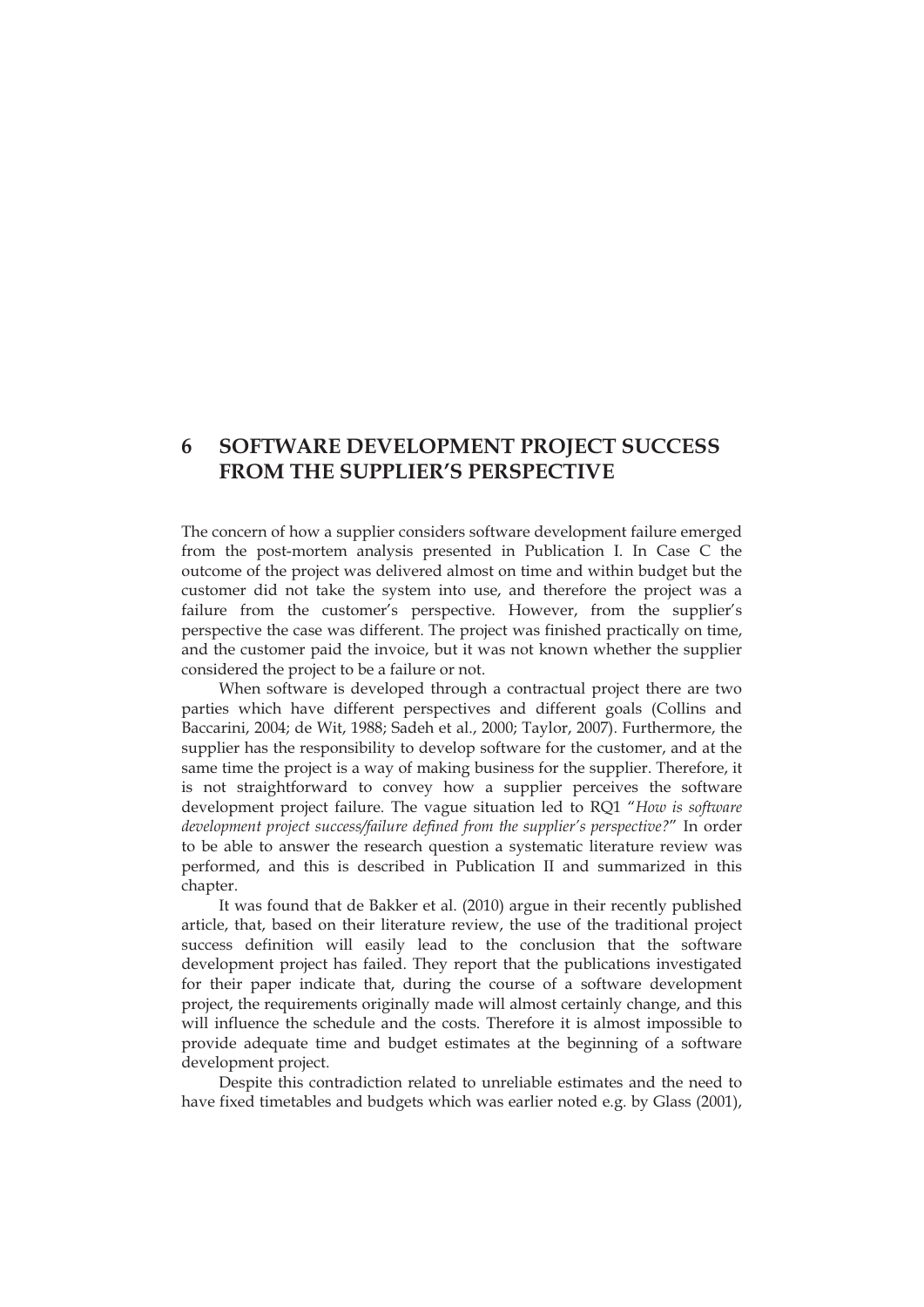research on software development project success seems to adhere to the traditional project success definition, and, unfortunately, this implies that almost all software development projects seem to fail although there are many examples of successful software implementation in our modern society.

Based on project management literature and the arguments of de Bakker et al. (2010), definitions for software development project success/failure were sought while not ignoring software development project management success/failure. This is in-line with original definition of software development project failure presented in Chapter 2 which emphasizes project failure, not project management failure.

 There were numerous articles discussing project success/failure or software development project success/failure but only seven articles passed the inclusion criteria: the article has to discuss software development project success/failure or software development project management success/failure from the supplier's perspective.

Definitions for software development project success/failure were sought from these seven articles but they were not found. Instead, criteria which were used to evaluate whether software development project was a success from the supplier's perspective were found. Criteria for failure evaluation were not found. However, the main focus was on software development project success from the supplier's perspective only in one article, and furthermore, it was limited to PM success. In other articles the main focus was on risks, or trust and control, for example. This may be a reason why definitions for software development project success/failure were not found.

Three criteria for evaluation of a software development project success from the supplier's perspective were established based on success criteria extracted from the articles. These criteria are:

- 1) customer satisfaction,
- 2) short-term business success for the supplier, and
- 3) long-term business success for the supplier.

Hence, based on the systematic literature review described in Publication II, the answer for RQ1 is that there are no definitions for software development project failure in literature. There was no definition either for project success but these three success criteria were provided.

In order to have a definition for software development project success/failure from the supplier's perspective empirical research should be conducted. Only in one article which was accepted for further analysis in the systematic literature review the main focus was on software development project success from the supplier's perspective. Without complementary empirical research the basis for definition will remain weak.

However, it is possible to evaluate software development project success from the supplier's perspective using the three success criteria which were found from literature. The analyzed Case C in Publication I was a failure from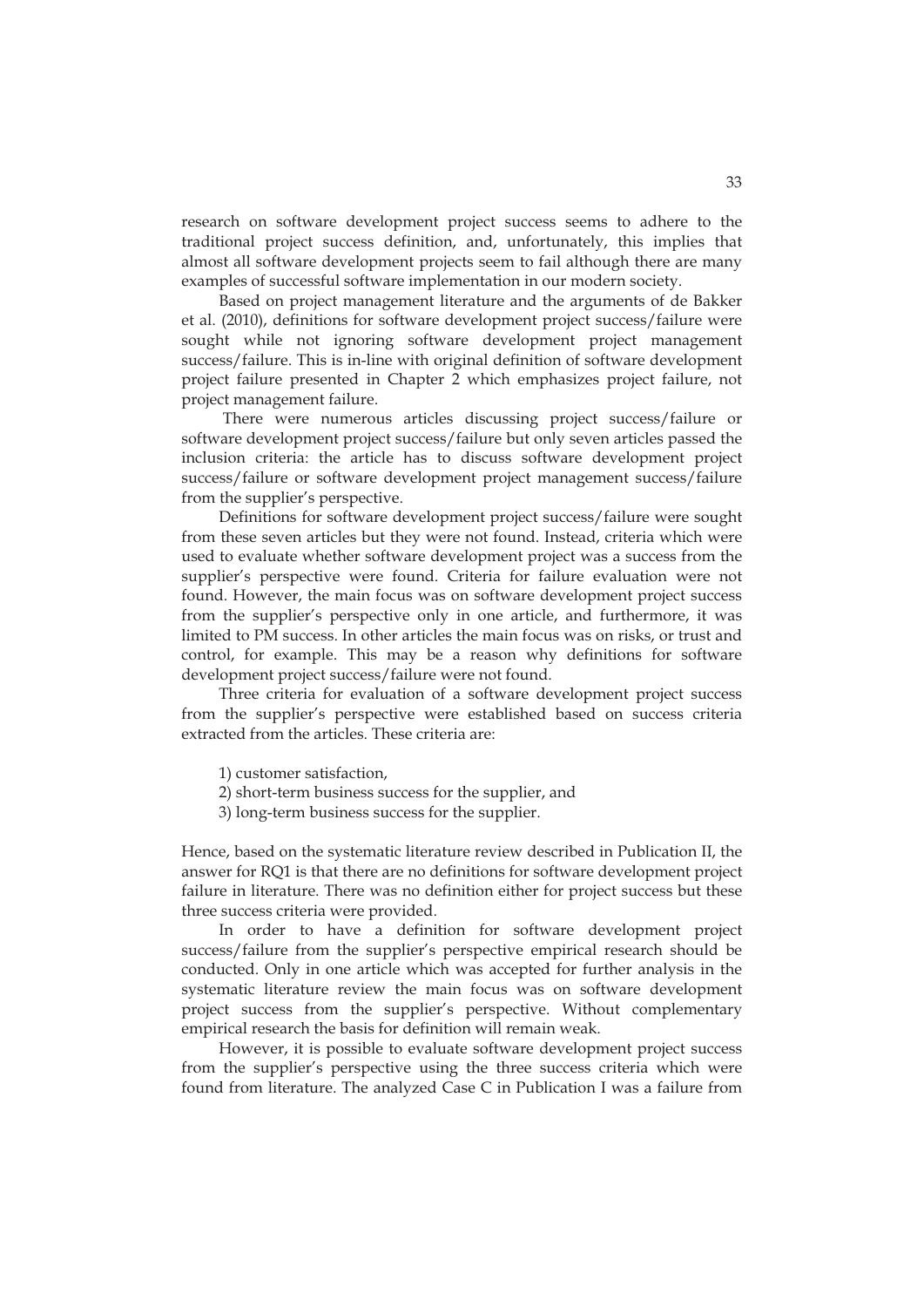the customer's perspective, but the situation was unclear from the supplier's perspective. The first criterion – customer satisfaction – was not realized because the customer was not satisfied. However, the second criterion – shortterm business success for the supplier – was possibly fulfilled because the customer paid the invoices although it is not known if the project was profitable for the supplier. Considering the third criteria – long-term business success for the supplier – it may be assumed that long-term business success for the supplier will not be reached. The basis for this assumption is that because the customer was not satisfied, it is less likely that the customer might have more projects with that supplier in future.

This evaluation indicates that if software development project is considered as a failure when it is cancelled before completion or delivered functionality that was not used, the project may be partially successful from the supplier's perspective. This judgment is based on assumption that short term business benefit was possibly fulfilled, but long term business success might not be fulfilled because of the unsatisfied customer.

Although there were only seven articles which were accepted for analysis and considerable interpretation was required in order to identify success criteria from these articles, this short evaluation shows that these three criteria are usable for judging software development project success from the supplier's perspective. However, although these criteria are usable from the supplier's perspective these are not applicable from the customer's perspective as such. For example criterion customer satisfaction seems irrelevant from the customer's perspective in sub-contracting situations.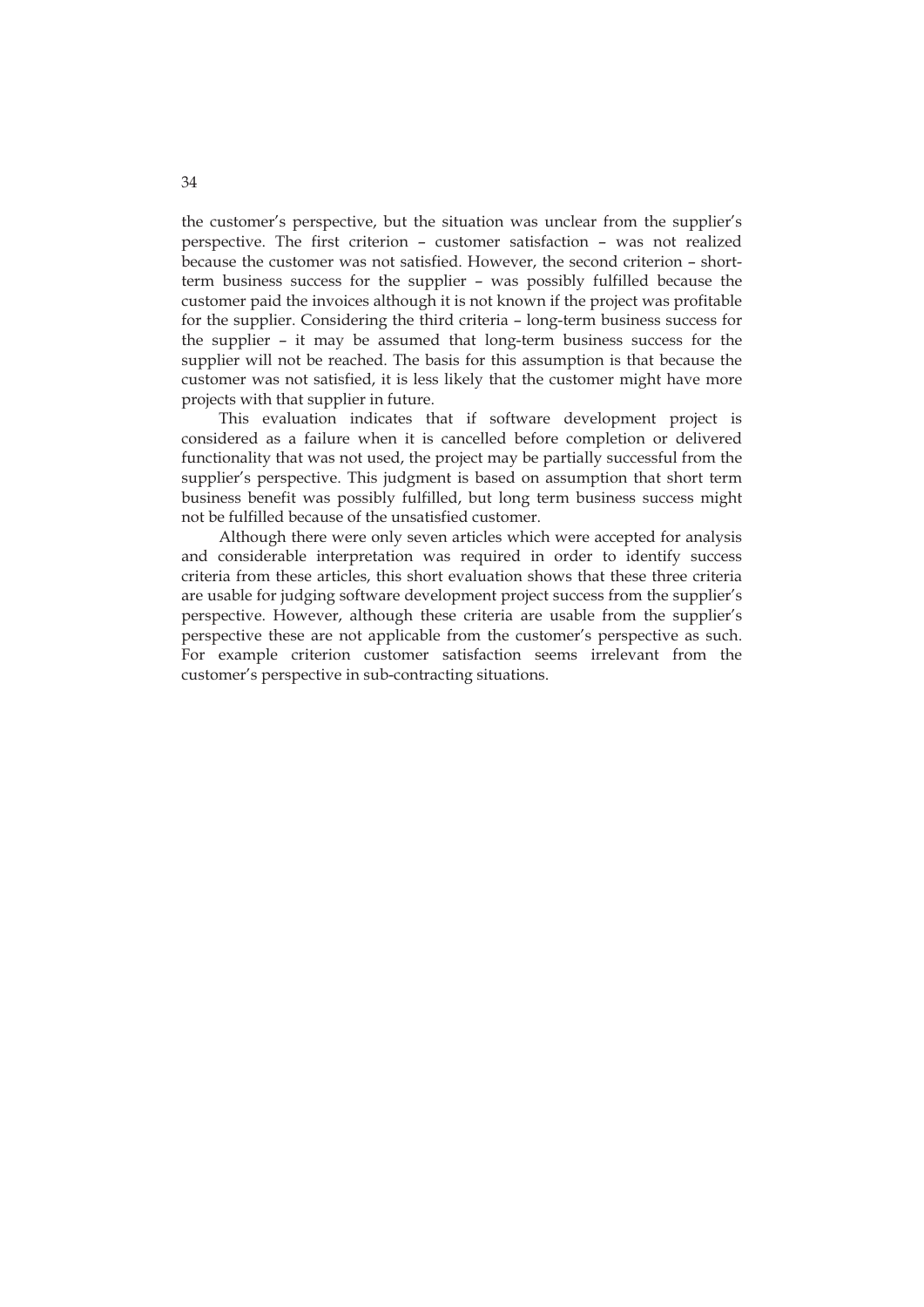## **7 THE CUSTOMER-SUPPLIER FRAMEWORK**

Since a tentative research question was formulated as "*What is a pre-project phase?*" the study around the pre-project phase was divided into two more specific research questions. RQ1 has been discussed in Chapter 6.

This revealed that in sub-contracting situations there are different aspects which should be taken into account when software development projects are studied. Moreover, the pre-project phase, in which it is possible to make such mistakes causing the project to be cancelled, should be considered together with these different aspects. Therefore RQ2 "*How should aspects of software development projects and business be combined into one framework which also shows preceding phases of the project?*" was formulated, and a customer-supplier framework was developed as an answer to RQ2. The development process and the framework itself are described thoroughly in Publication III, and only different perspectives are discussed in Subchapter 7.1 of this introduction.

In order to be able to study software development project failure in different contexts, special attention is needed while recognizing whether there is a sub-contracting relationship or not. For example the article of Lasser and Heiss (2005) presents a classification of in-house collaboration forms with 15 different stages in one single firm but the same article has been misclassified by Šmite et al. (2010) as being a case with a chain of collaboration companies.

Because it is difficult to recognize the existence of the sub-contracting relationship especially in the case of distributed software development, three examples were generated in order to mitigate difficulties in recognition of the sub-contracting relationships between customers and suppliers. These examples are presented in Subchapter 7.2. Subchapter 7.3 is a summary of this chapter.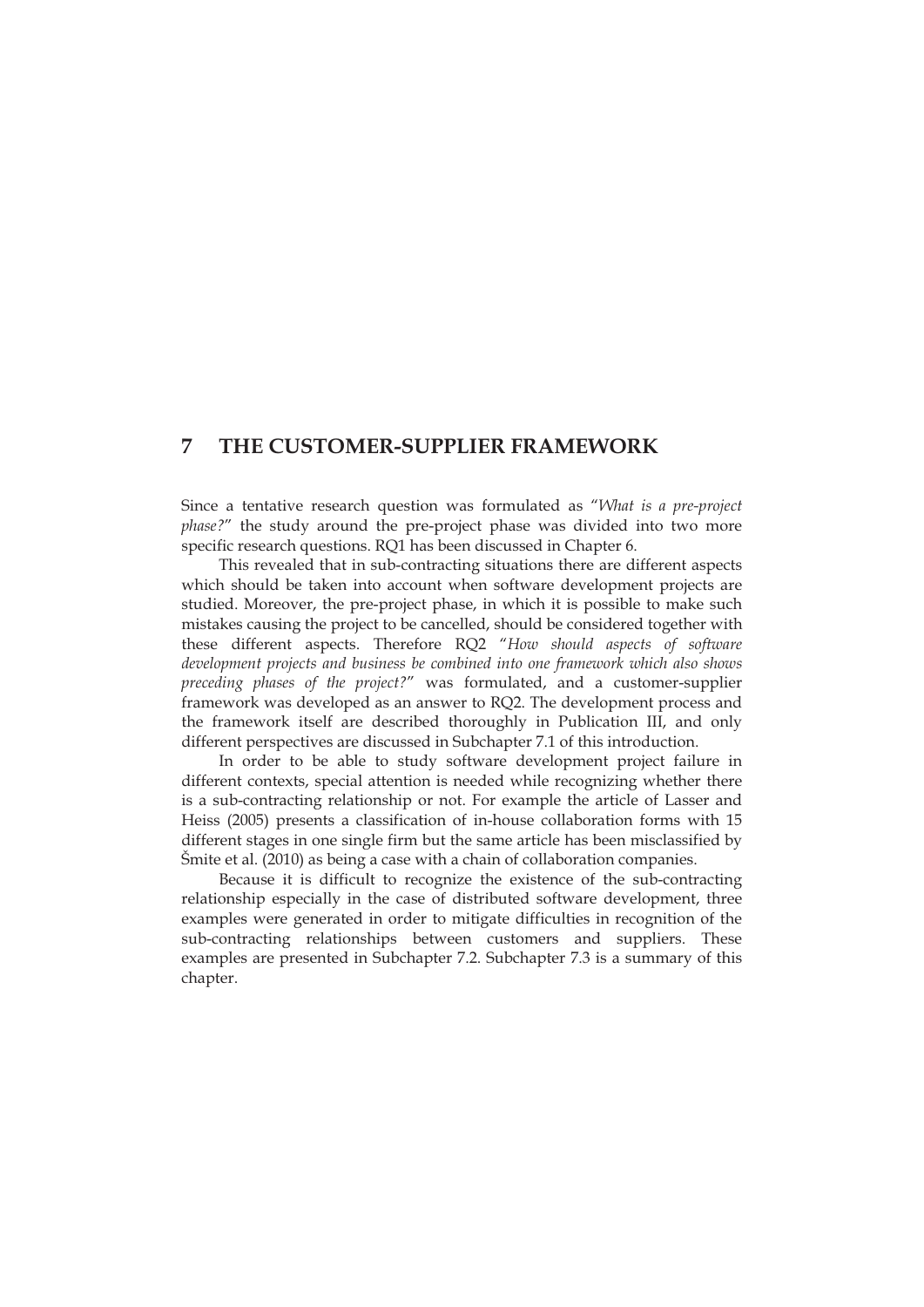## **7.1 The customer-supplier framework**

The heart of the customer-supplier framework (Figure 2) is a software development project. The focus in this framework is on software development, including embedded software development, which is made through projects to external customers. The concept 'Software engineering project' is used in the framework to highlight that a project can be an embedded software development project including appliance design.



FIGURE 2 The customer-supplier framework

When looking at a software development project from the supplier's perspective there is no project without preceding phases. When the sales effort has been successful, the customer makes an order, and the sales phase ends. The concept 'Order from the customer' means the moment when the customer has made an official order or the customer has indicated in some other way that it will acquire a software engineering project with agreed deliverables from the supplier firm. After that point the responsibility for the case is transferred from sales personnel to project personnel, and the supplier starts preparations for the project execution, i.e. begins the project start-up phase. This start-up phase is described more closely in Chapter 8. The start-up phase ends when the supplier is ready to start the project execution, i.e. starts the project, as found in Publication IV. When the output of the project has been delivered to the customer, the supplier closes the project, disbands the project team, and transfers resources to other projects. The whole process is termed a 'Supply process' in ISO/IEC standard 12207 Systems and software engineering – Software life cycle processes (ISO/IEC 12207, 2008).

From the customer's side the same situation seems different, and the process from the customer's perspective is referred to as an 'Acquisition

36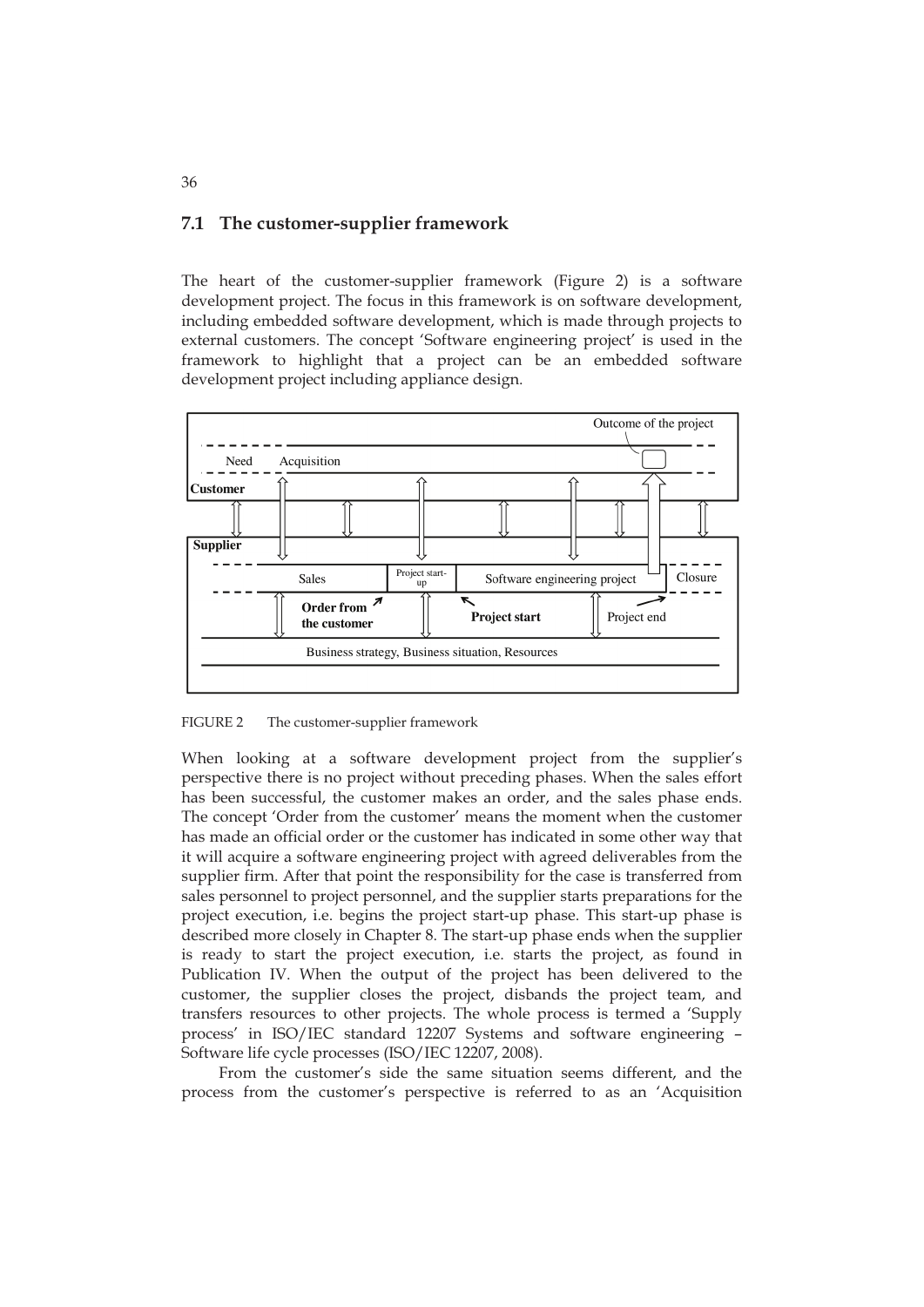process' in the same ISO/IEC 12207 standard. From the customer's side everything starts when the customer identifies a need or a supplier succeeds in raising a need inside the customer. If the customer decides that it is neither capable enough nor has enough resources to execute an in-house software development project, the customer starts an acquisition process. It may issue a request for tenders, or start negotiations directly with one supplier which prepares a tender for the customer. Depending on the situation there may be several negotiations with one supplier or with many suppliers. When the customer has selected the supplier, the supplier takes the responsibility for the project execution; the customer monitors the progress of the project, and finally receives the output of the project from the supplier. After acceptance of the project delivery, the customer closes the acquisition process, and takes the responsibility for implementation of the output of the project into its own organization, or merges the output of the project into its own products.

The main point is that when software development is carried out by an external supplier, there are two parties which have their own projects i.e. the customer has an acquisition project and the supplier has a software development project. Both parties have different responsibilities during the whole process, and these duties should be agreed before the project starts. Other concepts which are shown in the framework and contribute to the software development project executed by the supplier are described in Publication III.

## **7.2 Sub-contracting situations: Examples**

This subchapter underlines the importance of recognizing the sub-contracting relationship and therefore describes three basic types of different situations where sub-contracting relationships may exist with the help of three examples. These examples illustrate different sub-contracting situations where the supplier has the responsibility for developing software for the customer based on requirements defined by the buying customer. Instead of describing different software development models these examples show different situations where there may be many different projects under way at the same time, but one of these projects is a sub-contracted software development project given by a supplier to an external customer. These examples are not exhaustive but were developed in order to highlight the variety of situations where subcontracting relationships may exist. This sub-contracting relationship adds business elements to the project executed by the supplier.

Example 1 (Figure 3) illustrates a situation where Customer A is a firm having its own ICT department. This ICT department takes care of the information systems which have been or will be developed for different departments of Customer A. The ICT department may develop either most of the software itself or buy most of it from various suppliers. Thus *purchased software supports the operations of Customer's A own departments*. Information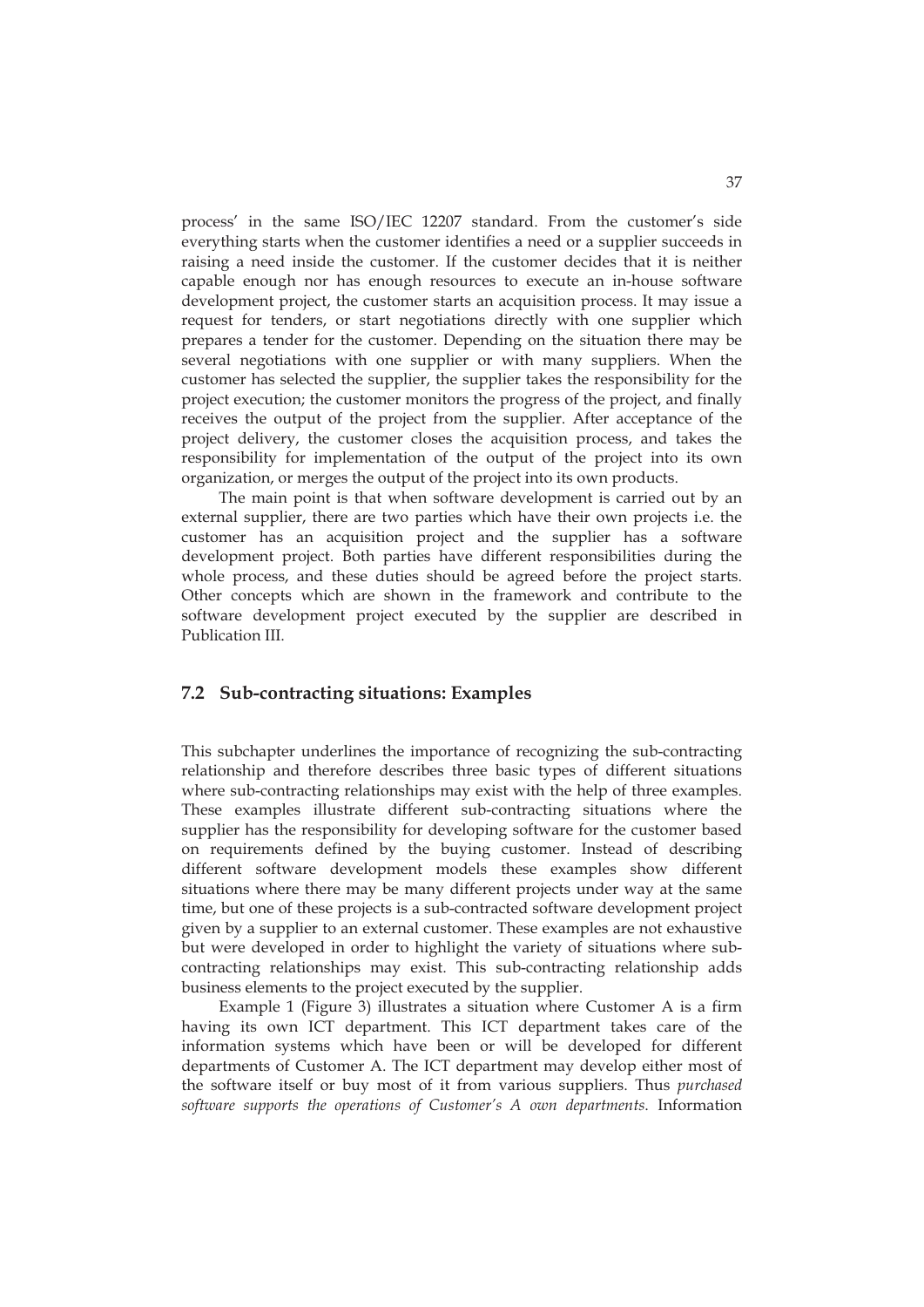systems of Customer A may require bespoke software development, or, if Customer A uses software products, tailoring is needed for interfaces between software products. Hence, the content and purpose of the software development project vary depending on the needs of Customer A. The dashed ellipse in Figure 3 highlights the sub-contracting relationship between Customer A and Supplier A and therefore shows where different aspects from the customer-supplier framework should be taken into account while studying software development.



FIGURE 3 Example 1: In-house ICT department – Supplier

Example 2 (Figure 4) illustrates a situation where Customer B develops software products or services (or products with (embedded) software) to various customers. The R&D unit has the responsibility for product development although new features of existing products or definitions of totally new products are based on requirements defined by product managers or marketing people from other departments of Customer B. Concerns over time to market with tempting features is a headache for Customer B, and the timetables are fixed with predefined product releases by marketing people and management. As can be seen in Example 2, in order to keep to the software production timetable a part or most of the development is acquired from Supplier B. The main characteristic of the situation in Example 2 is that *software developed by Supplier B will be a part of a product which will be sold to various customers of Customer B*. Depending on the need of Customer B, the projects which are made by Supplier B may be unique R&D projects or enhancements of an existing software product. The dashed ellipse highlights the sub-contracting relationship between Customer B and Supplier B and this is a simplified illustration of the customer-supplier framework.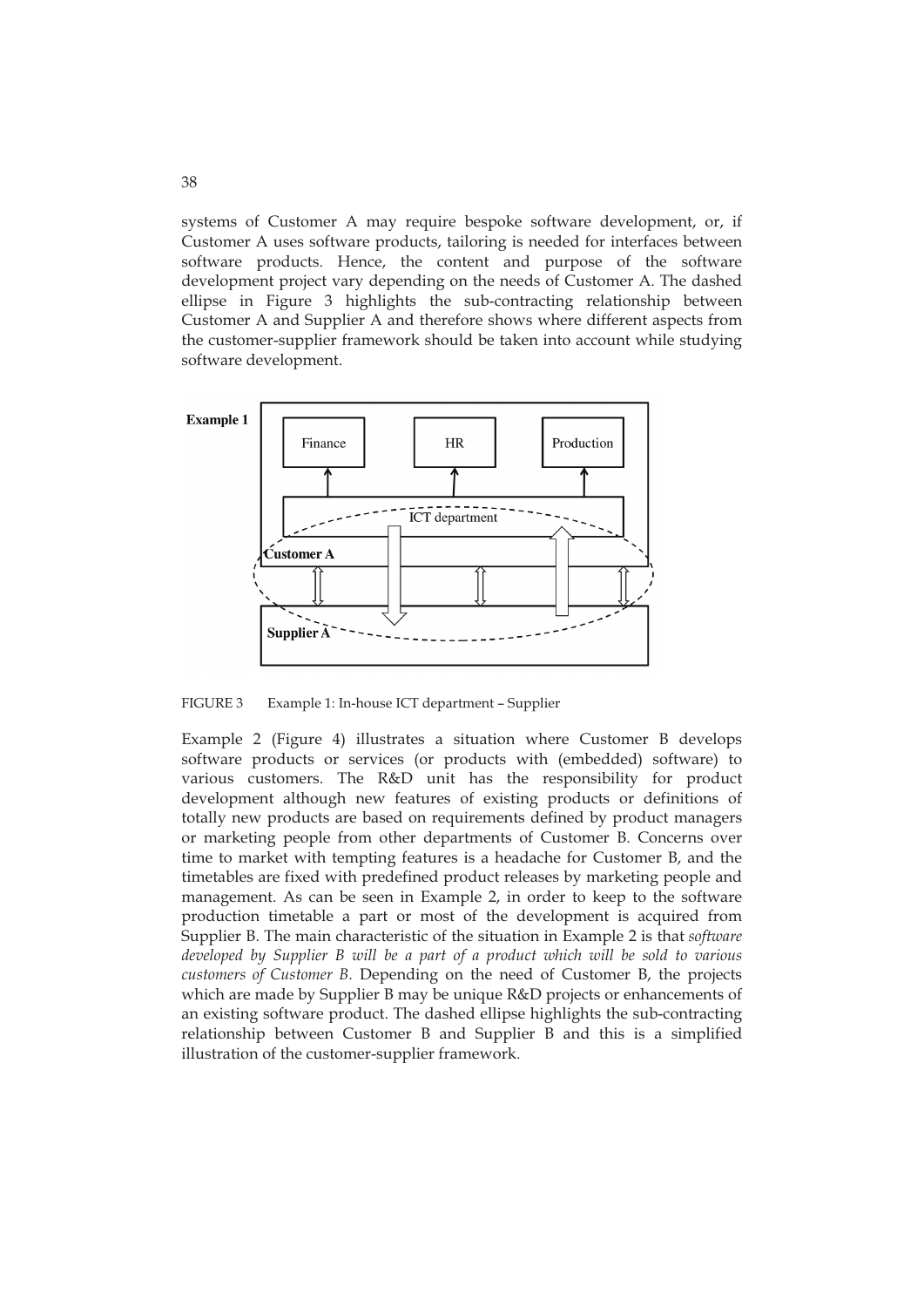

FIGURE 4 Example 2: Product development: R&D – Supplier



FIGURE 5 Example 3: Sub-contracting at two levels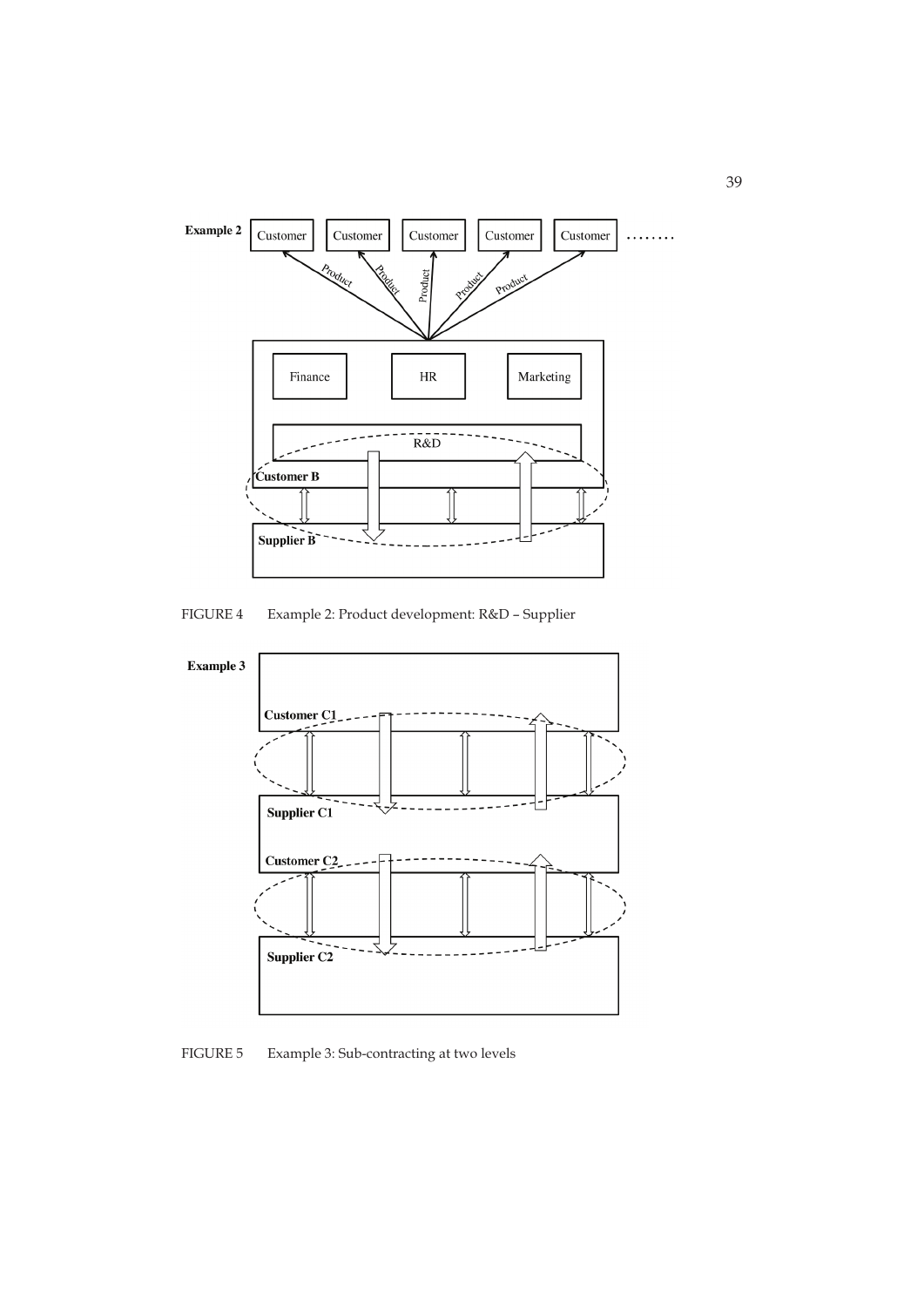Example 3 (Figure 5) illustrates *a supply chain* where the main sub-contracting relationship is between Customer C1 and Supplier C1. If Supplier C1 does not have enough resources or knowledge it may acquire a part of the software development from Supplier C2. In this situation Supplier C1 is at the same time a supplier for Customer C1 and a customer for Supplier C2. The dashed ellipse highlights the sub-contracting relationships between Customers and Suppliers. This example of the supply chain does not define whether Customer C1 is purchasing software for internal operations (Example 1) or for products made for its own customers (Example 2).

It has to be noted that these three examples above show different situations where sub-contracting relationships may exist but do not show all variations of distributed software development models. For example, an ICT department may develop a part of the software in-house and these in-house offices may be situated in one country or on other continents. None of the three examples illustrate this situation because there is no sub-contracting relationship between the in-house distributed departments.

Moreover, if Supplier A in Example 1 is situated in the same building in the same town as Customer A, the latter may collaborate closely with the former although they are from different organizations. Furthermore, Supplier A may have located its own offices in other countries and all these relationships differ from each other.

#### **7.3 Summary**

The developed customer-supplier framework provides a unified view of different aspects related to projects when software is developed by a supplier in the sub-contracting situation. Using the framework it is possible to distinguish between different perspectives and understand different elements which are present in sub-contracting situations, not forgetting the customer.

Three examples were generated in order to mitigate difficulties in recognition of the sub-contracting relationships between customers and suppliers. The examples illustrate a sub-contracting relationship where a supplier has the responsibility for developing software to a customer based on requirements defined by the purchasing customer. These three cases show different situations where the customer-supplier relationship may exist, and emphasize the importance of recognition of the business relation between the customer and the supplier as a part of a research setting when researching software development project failure.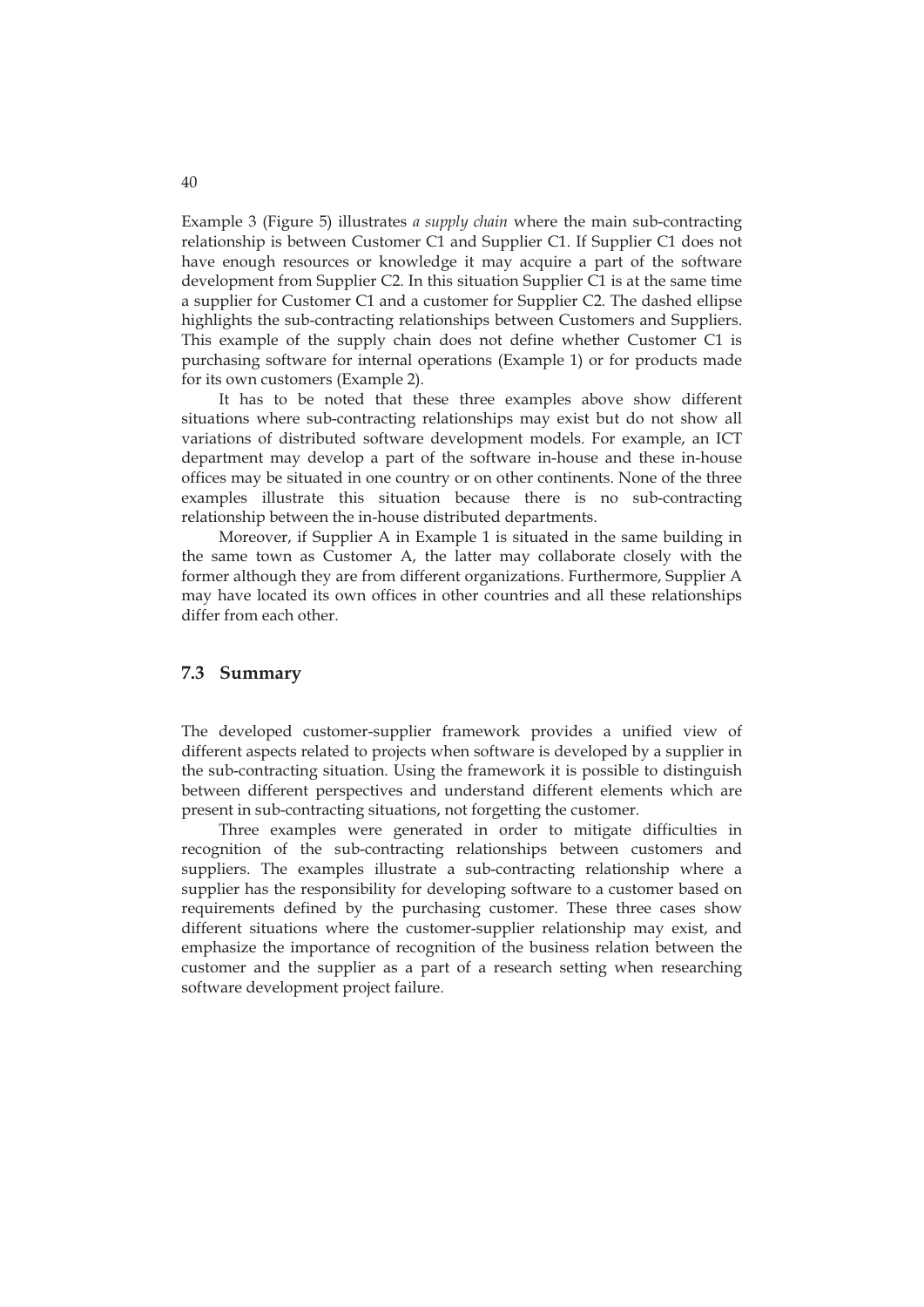## **8 THE PROJECT START-UP**

The post-mortem analysis of five cancelled software engineering projects exposed causes for cancellations. Moreover, the post-mortem analysis revealed that serious mistakes were made before the actual project started. It was decided to concentrate on the project start-up phase from the supplier's perspective for this dissertation because there is no project until the supplier has received an order from the customer or the customer has indicated in other ways that the supplier has been selected to execute the project. Moreover, a project start-up phase precedes every software development project, and there is a scarcity of studies that discuss project start-up.

Hence, RQ3 was formulated as "*What is a project start-up of a software development project from the supplier's perspective?"* and empirical research was performed in small to medium sized software companies in Finland. The research followed research methodology that is described in Subchapter 3.3 and in Publication III. This chapter presents the knowledge which was gained during the research process, and therefore this chapter is an answer to the third research question.

Subchapter 8.1 presents an overview of the project start-up phase, provides a definition for what project start and start date are from the supplier's perspective, and defines temporal and operational boundaries of the project start-up phase. This subchapter summarizes Publications III and IV. Subchapter 8.2 of this introduction briefly presents project start-up activities identified from interviews which are described more thoroughly in Publication III. The need to define success criteria before the project has been started is highlighted. Subchapter 8.3 summarizes findings from Publication V and presents a threelevel understanding which should be gained in order to enhance overall project success from the supplier's perspective. Subchapter 8.4 is a summary of this chapter.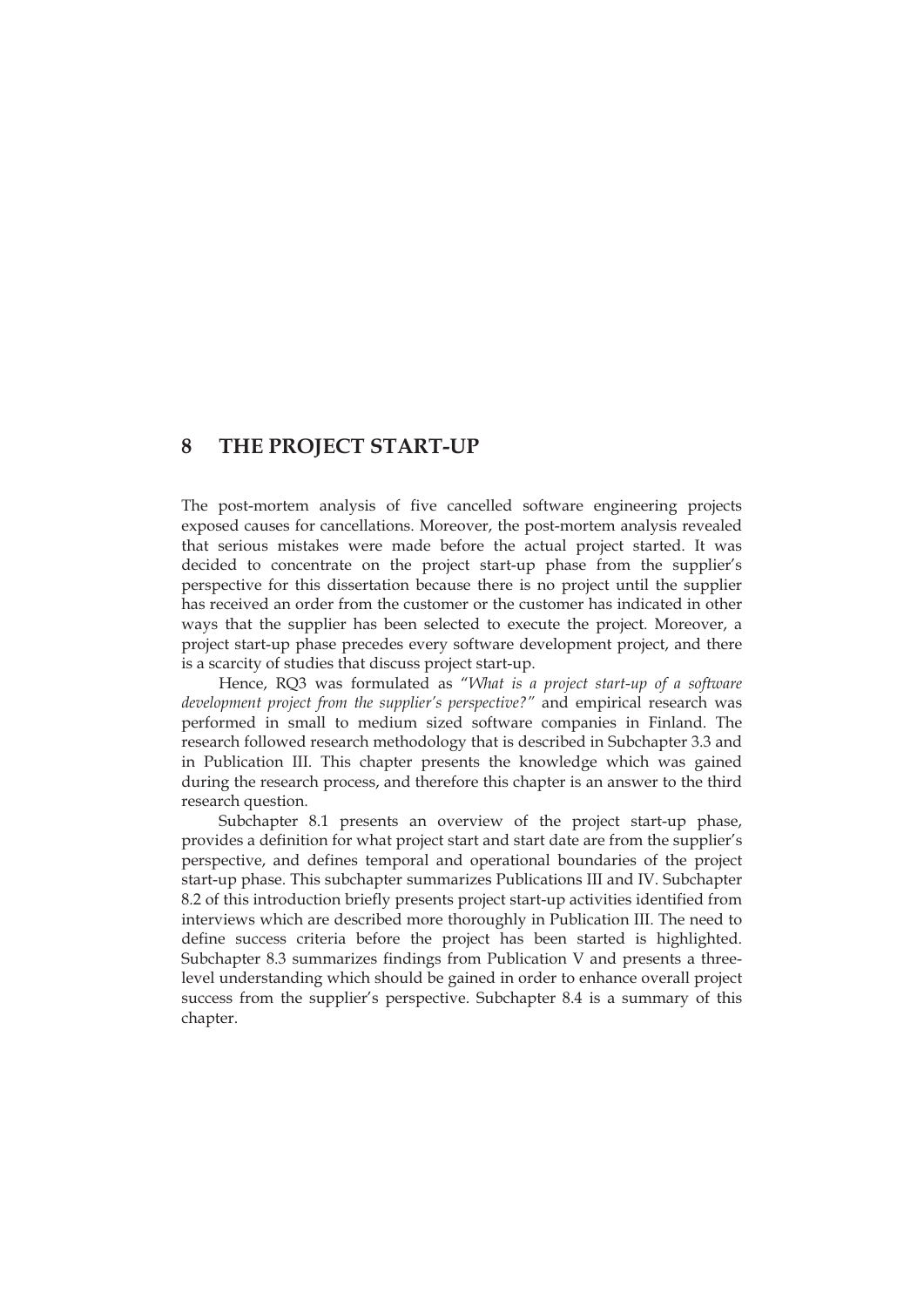#### **8.1 Overview**

During the research process it became clear that the project start-up phase has remained quite an unknown concept in literature on software development projects. This is supported by searching for the word 'start-up' in Project Management Body of Knowledge (PMBOK) which is an American national standard ANSI/PMI 99-001-2008 for project management. Only one occurrence was found, on page 141 (PMBOK, 2008). Moreover, the standard ISO/IEC 12207 Systems and software engineering – Software life cycle processes (ISO/IEC 12207, 2008) which has been used in this dissertation as a reference standard, does not recognize the word 'start-up' at all. Furthermore, only a handful of articles which discuss project start-up has been found during this research process. These articles are presented in Publication III. However, Turner states that it should now be widely accepted that a structured start-up process is an essential part of project management (Turner, 2009, p. 266), which is agreed with in this dissertation.

The basis for understanding of project start-up has been made in the INTERNET Committee on Project Start-up which was founded at the end of 1984. The work has been filed in a book called 'Handbook of Project Start-up: How to launch any phase effectively' (Fangel, 1990) and consists of 74 articles, abstracts, or reports which have been written for the workshops, congresses, symposiums, or conferences around the theme during 1981-1988. The book contains descriptions of project start-ups in general or in a specific industry, start-up of international projects, research and development projects, contractual projects, governmental projects, and small bespoke projects. There are checklists, guidelines for conducting start-up workshops, models for project start-ups and discussion on competences and skills of project team. Some of this information has been summarized in (Turner, 2009) as general guidelines for project start-up but these guidelines have focused on the project start-up from the customer's perspective.

It seems that project management literature has almost forgotten the concept of project start-up after an initial active period of research conducted during 1981-1988. This can partly be seen from literature review made by Themistocleous and Wearne (2000). They have conducted a survey of topics of project management in the International Journal of Project Management (IJPM) from 1984 to 1998, and Project Management Journal (PMJ) from 1990 to 1998. They did not use the concept of 'project start-up' but identified the concept of 'project launch' which to some extent could relate to project start-up activities carried out at the beginning of the project. They found that only 12 papers out of 538 (1%) have discussed project launch in papers published in IJPM. None of the 20 articles published in PMJ were about project launch.

The paucity of research on project start-up is supported in a study of Crawford, Pollack and England (2006). They conducted a study on the trends of emphasis within the project management literature over the period 1994-2003.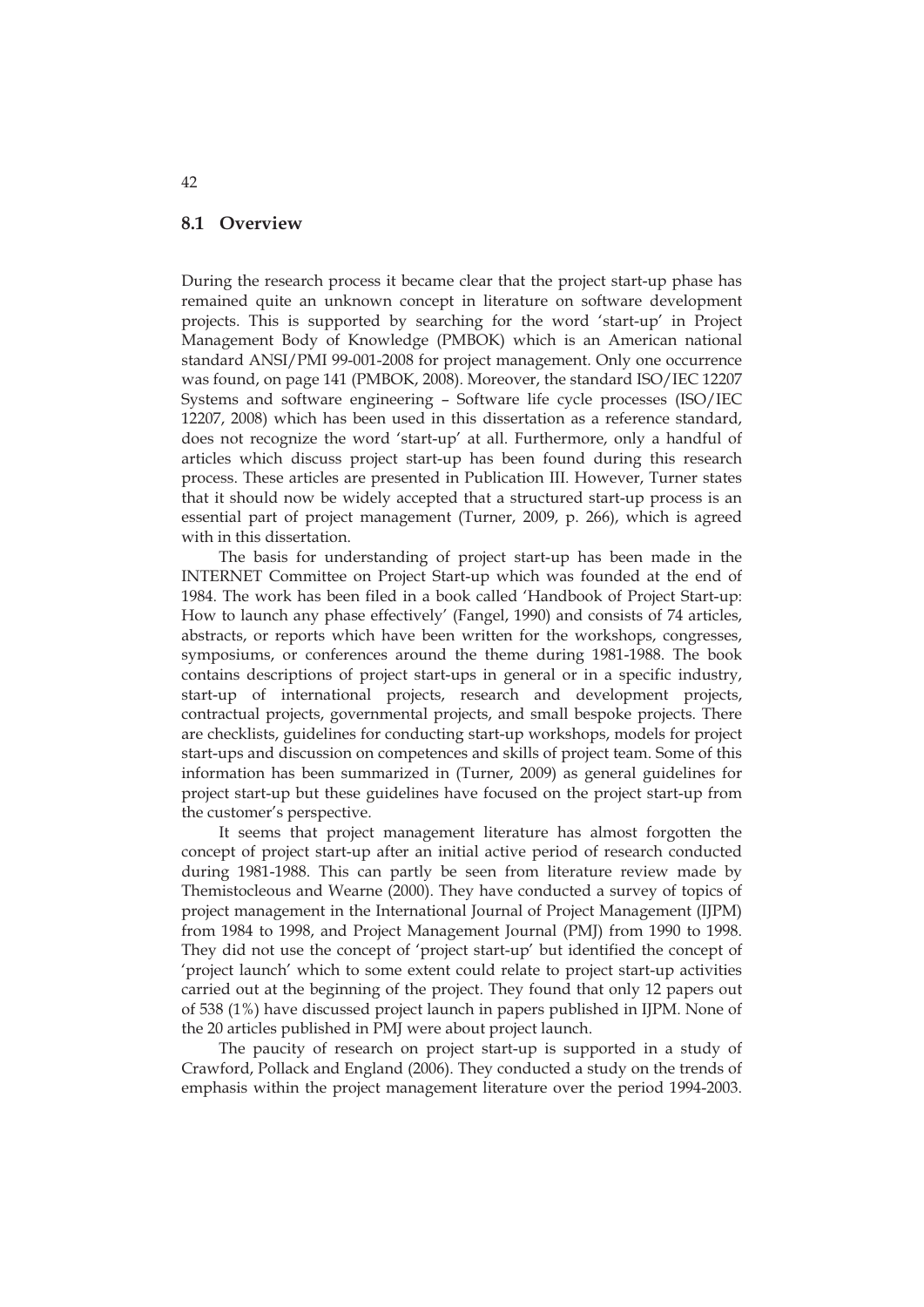This study covered articles published in the IJPM and in the PMJ. They found that only Betts and Lansley (1995) have found increasing interest in project start-up during 1983-1992. Project start-up consists of subjects like feasibility, briefing, requirements, definition, startup activities, and project finance according to a classification by Betts and Lansley (1995), i.e. only some of those studies were about project start-up as understood in this dissertation. At the same time Crawford et al. (2006) interpreted that Themistocleous and Wearne (2000) did not see any interest in project start-up, and this may be due to the absence of the concept of 'project start-up' and on the use of the concept of 'project launch' in topics of project management identified by Themistocleous and Wearne.

During this research process only two decent articles concentrating on project start-up was found, excluding articles published in (Fangel, 1990) or written by Fangel. These were Egginton (1996) and Halman and Burger (2002). These articles are discussed in Publication III. In addition to being a main subject in an article, project start-up can be a minor subject within other project management issues e.g. in Briner, Hastings and Geddes (2009, p. 93-105), Turner (2009, p. 265-278), and Turner and Cochrahe (1993). However, it is more common to encounter the concept of project start-up as a part of some other project management issue as in Taylor (2005) or Thomas and Fernández (2008).

Of concern is that the newest version of PMBOK does not discuss project start-up at all. Instead, PMBOK uses the concept of 'project initiation' which is defined as "*Launching a process that can result in the authorization of a new project.*" (PMBOK, 2008, p. 443). The processes which may result in a new project are 'Develop Project Charter' and 'Identify Stakeholders', and these processes belong to 'Initiating Process Group'. However, from the supplier's perspective this may be understood to mean sales phase, but in that case there is always a risk that there will be no project. Moreover, from the supplier's perspective there will be a project only after the customer has made an order, and therefore the concept of project initiation does not apply to supplier firms. Instead, in supplier firms there is a special start-up phase, and descriptions and guidelines for supplier firms are needed.

The prevailing situation emphasizes the work carried out by the INTERNET Committee on Project Start-up (Fangel, 1990). In addition to numerous articles published by the committee, they have defined the focus of their work. Project start-up has been defined as: "*Project start-up is a short-term systematic process designed to promote mutual understanding and cooperation among project participants.*" (Fangel, 1991, p. 5). Moreover, another definition is given as "*Project start-up is a unified and systematic management process which quickly generates a platform for taking off and for getting going effectively.*" (Fangel, 1991, p. 6). Its purpose has been presented as "*To create a solid base for management of the project – both through systematic project planning and through effective team building." (*Fangel, 1984, p. 242). The objectives of a project start-up can been expressed as: to create a shared vision for the project, to focus the attention of the project team on the project's purpose and the method of achieving it, to gain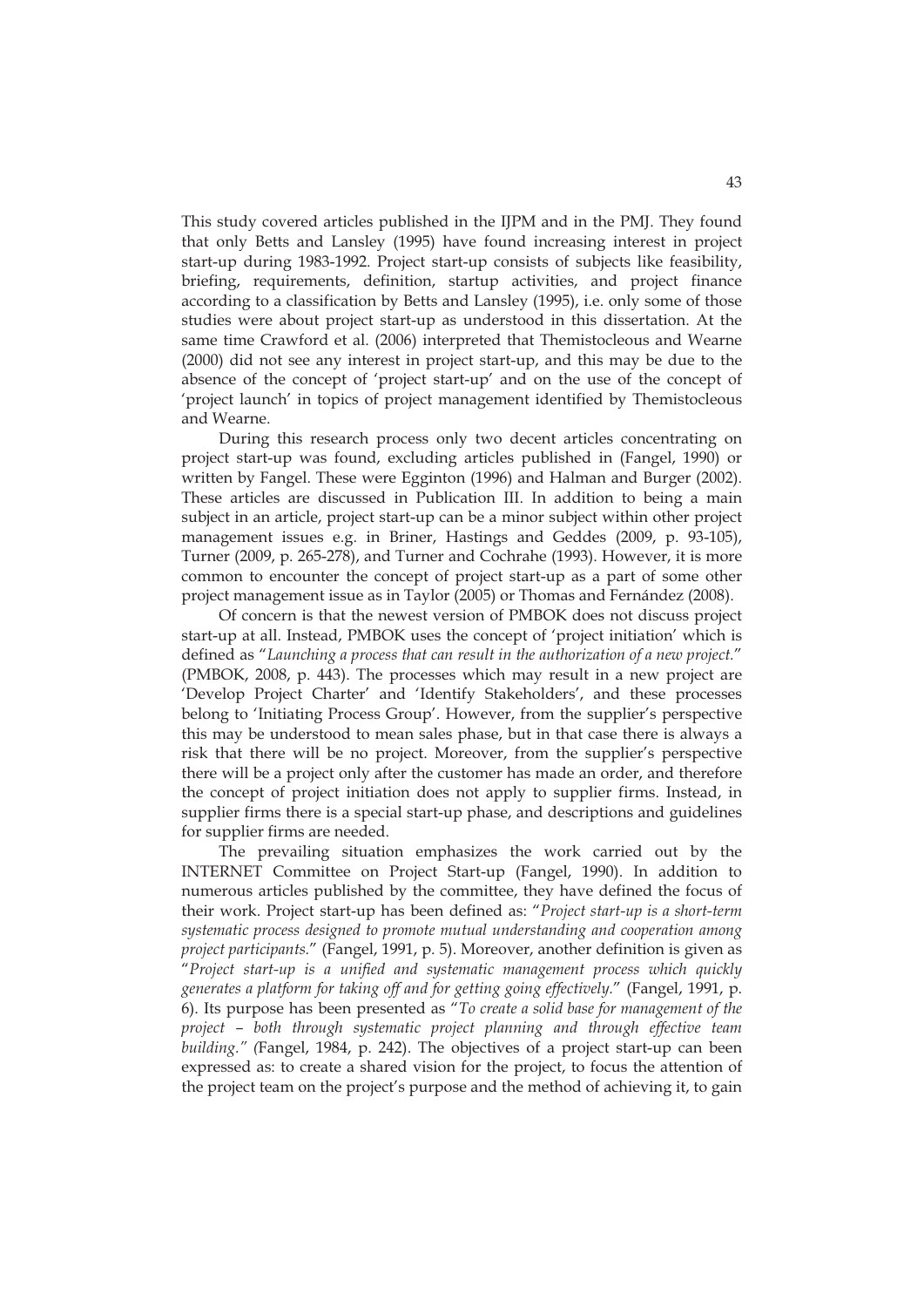acceptance of the plans, and to get the project team functioning (Turner, 2009, p. 266-267; Turner and Cochrane, 1993).

Both Fangel (1987) and Turner (2009, p. 266) has highlighted the need for effective start-up on projects and this may be due to:

- the lack of time after the contract,
- the increasing complexity of projects,
- the need for implementation of qualified project management earlier in the life cycle,
- the need for team building and cross-cultural cooperation,
- the need for increased effectiveness caused by shorter product life cycles, and
- changes in the way projects are managed, including goal-directed approaches, which reinforce the setting of objectives, the use of group methods for building cooperation, and the management of the team through the use of a clear and common mission.

When the INTERNET Committee on Project Start-up named their book, they noted that a project start-up may take place at the start of any of the stages in the project life cycle (Fangel, 1990). Turner agrees with them expressing that start processes may be conducted whenever there is a significant change in the project team, either in its composition or structure, or when the project team's attention needs refocusing on the objectives of the stage ahead (Turner, 2009). Moreover, Barry et al. (2002) showed how even a small sized project which is completed over a long time period can require stops and re-starts in order to implement changing requirements. Because these re-starts require much more effort than anticipated due to the time required, efficient start-ups are needed during the course of the project implementation.

However, in this dissertation any project start-ups are not discussed but the concentration is on the project start-up phase which precedes the project and ends with project start. As a consequence, there may be confusion over the concepts of *project start* and *project start-up*. Fangel draws the analogy with starting the engine of a car, and starting-up the diesel engine in a ship, described in (Fangel, 1991; and Publication III). The former is an action at an instant of time, and the latter is a structured series of activities, a start-up process, which gives the most efficient and economical operation (Turner, 2009, p. 266). In this dissertation both concepts are important, and their meanings need to be clarified.

The concept of project start may not be very important if we are discussing an in-house project or a product development project. However, in the case of a sub-contracted bespoke project the situation is different. The supplier and the customer should have a common understanding regarding the scope, timetable, and cost of the project. This understanding should come into existence during negotiations between the supplier and the customer before the project is allowed to start, and this understanding is usually clarified in the commercial and legally binding agreement and the project plan.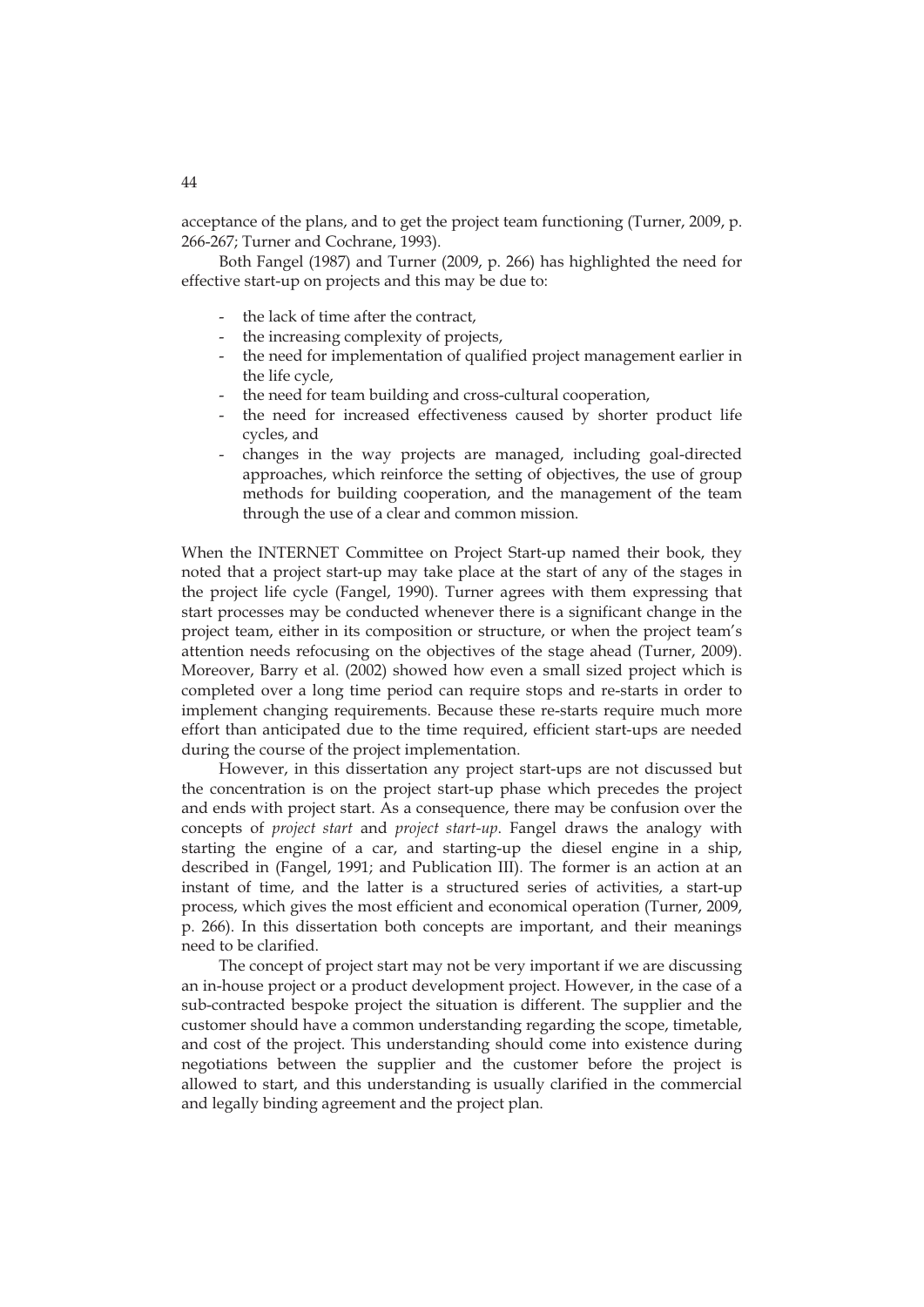When doing software projects as a business, the supplier has a need to estimate effort as realistically as possible, and the conceivable delivery date is estimated using effort estimation as a basis. Consequently, from the supplier's perspective it is important to have an original baseline and to fasten a date from which the project is considered started, and moreover, allocate resources to be ready from that date. From that moment of time the project should be under way and upcoming changes are made against that moment of time. If the project starts late, it is illogical to expect that later tasks will be completed earlier in order to make up the difference (Kappelman, McKeeman and Zhang, 2006). Moreover, allocated resources may already be reassigned to other projects. Especially from the supplier's perspective it is important to complete the project on time and within budget in order to have a profitable project (Collins and Baccarini, 2004; Mao, Lee and Deng, 2008), and therefore the project start should be agreed with the customer.

However, although the start date is important from the supplier's perspective and standards call for the definition of project start date defining a project as an "*Endeavour with defined start and finish dates undertaken to create a product or service in accordance with specified resources and requirements*" (ISO/IEC 12207, 2008, p. 5), it was found that literature does not provide any definition for project start. This vague situation is discussed in Publication IV.

Moreover, it was found that there is no common understanding of project start inside any company where project managers were interviewed. Every interviewed project manager seemed to have their own definition for the project start. Therefore each project manager has his/her own definition of what constitutes the start date of the project. This type of ambiguity may result in a situation in which the supplier performs work that is necessary for the project but is not included in the agreement, and therefore not only the project start but also project start date and the work included in a project should be defined.

Different definitions for project start were provided by interviewed project managers. After analysis similar definitions were grouped together, and finally there were five different definitions. These definitions were placed in a time scale representing the relative order of the definitions and the result is seen in Figure 7. Moreover, there is a suggestion for internal project start as well as a suggestion from where the project start-up phase starts and where it ends. These suggestions for definitions are discussed next.

The definition 'We got the order' is defined to be the start of the project start-up phase of the supplier firm. The supplier needs an order or some other indication that the customer has selected the supplier for its contractor. Without the order or some other indication the supplier takes a risk that the customer changes its mind, may decide not to start the project at all, or select another supplier.

After the supplier has got the order, the project manager is selected. Selection of the project manager is important but the selection is seen here mainly as managerial work. The next step is the moment when 'Project work has been started'. This means that someone – it may be a project manager or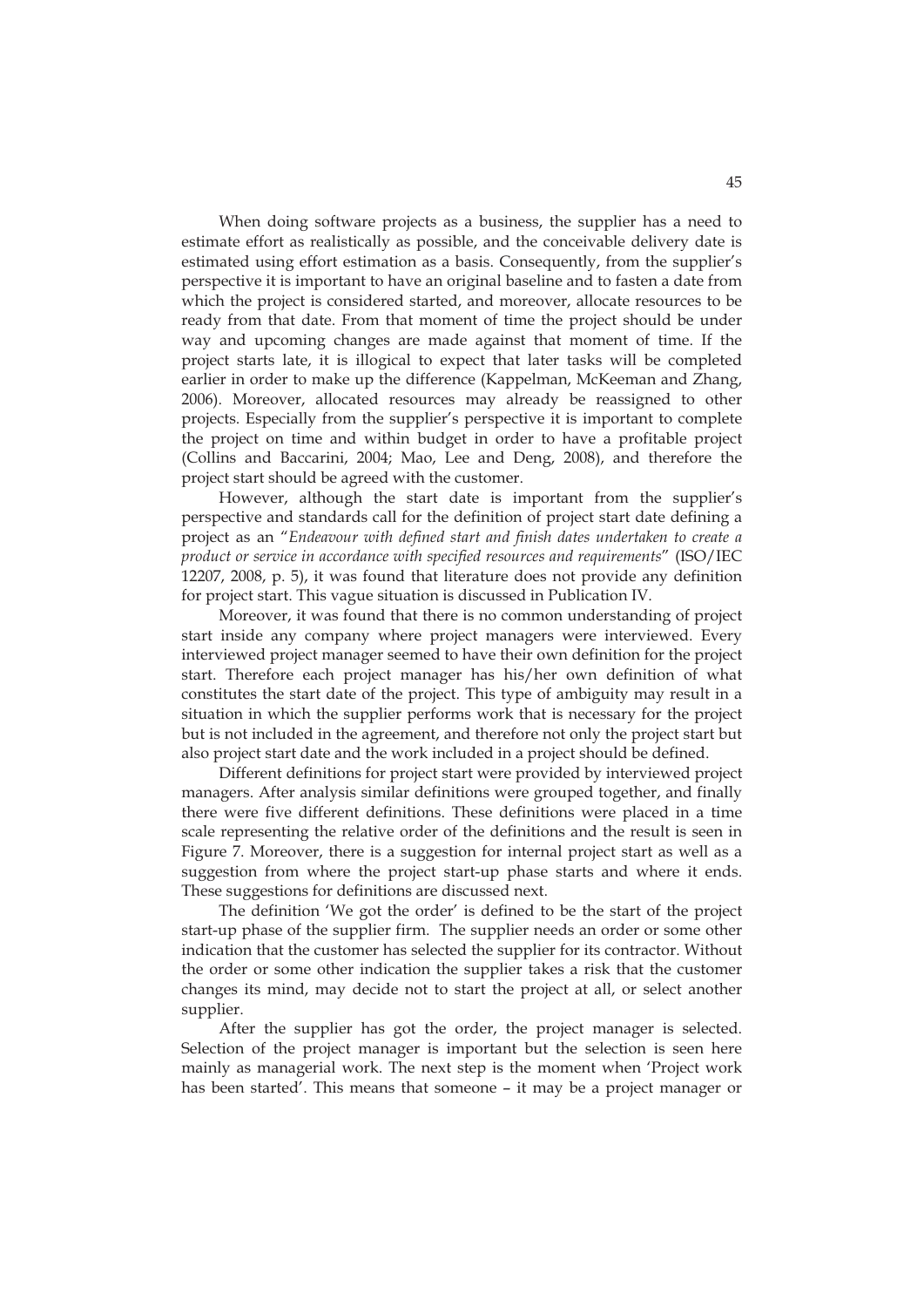other person – who is appointed to the project team starts working on the project. It was suggested in Publication IV that the moment when 'Project work has been started' should be fastened to the internal project start / internal project start-date.

Finally, it was suggested in Publication IV that the official project start / project start date should be fastened to the date where a kick-off meeting with the customer has been conducted, and it is the moment when the project startup phase ends. After that meeting the customer and the supplier should have a common understanding of the project, its objectives, budget, and schedule, and the customer may expect the supplier to have the project team up and running. Consequently, all project start-up activities that are required should be performed before that meeting. The interviews conducted with Project Managers identified eleven of these activities and these are described in Subchapter 8.2 and in Publication IV.



FIGURE 6 The definitions for internal project start and project start

After the supplier has received an order from the customer, the supplier is often under pressure to start the project as soon as possible. Silvasti (1987) has described the problems which the supplier encounters during the start-up process as:

- a lack of time after the contract.
- a lack of start-up resources,
- multi project environment,
- many potential projects needing start-up activities, and
- uncertainties concerning the starting projects.

He describes further: "*The work has to be started immediately – in one or two weeks. That would be possible if we could do all the preparation work before the contract. But*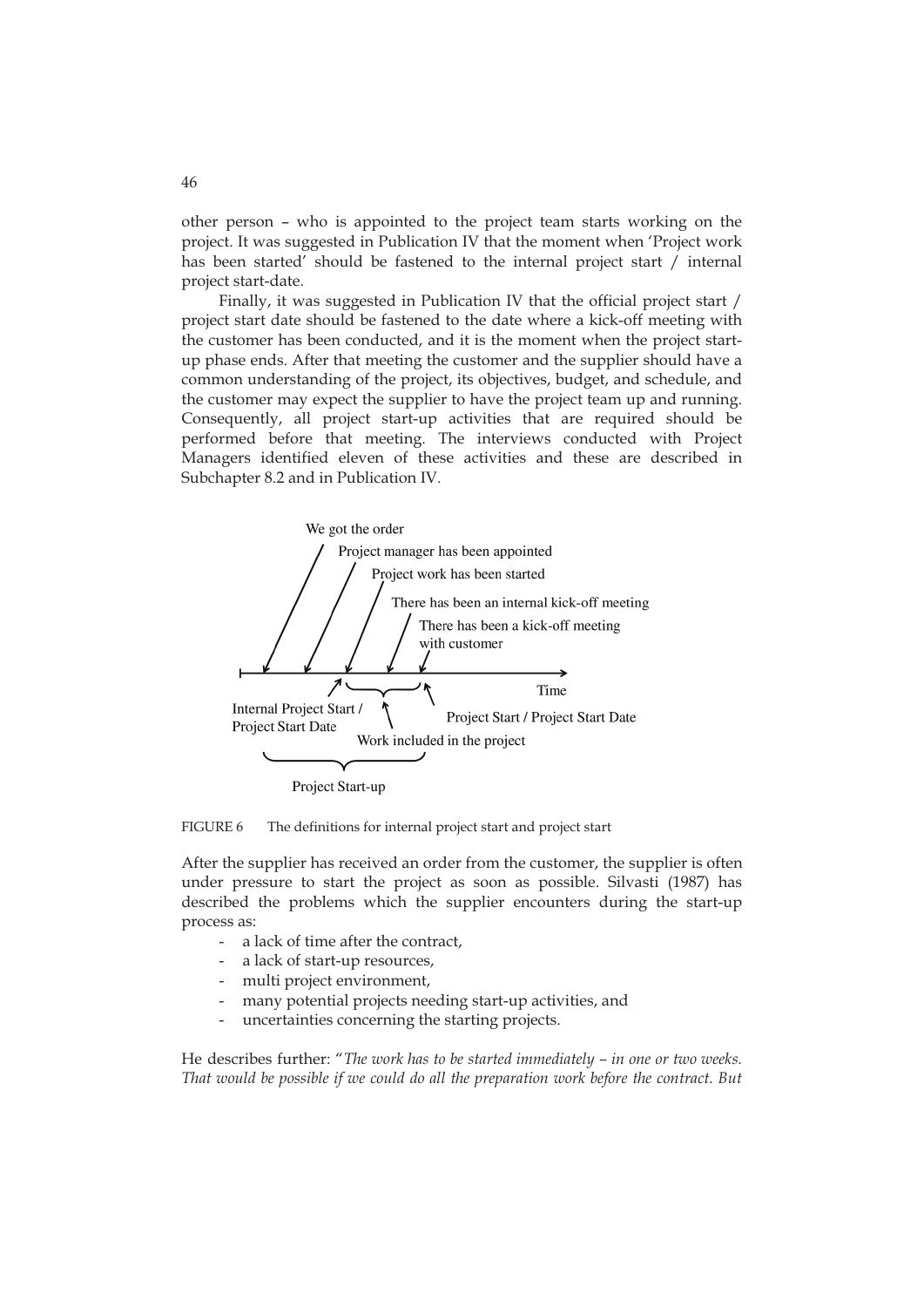we don't because for this we need costly resources and there is still a risk that we will *lose the contract*".

The supplier suffers from a contradiction. Although there is pressure to start the project as soon as possible, the supplier should concentrate on understanding what kind of project they are starting, and that will take time. Barry et al. (2002) have studied the relationship between the software project duration and project effort, and they have noted that for a given project a minimum time is required to get complex work started. An organization needs time to set up the project team, train them and allow them to become familiar with the project.

For the supplier, project start-up typically means the mobilization activities that they must engage upon following the award of the contract (Morris, 1987). However, no studies or textbooks were found which describe activities that are performed by software development supplier firms during the start-up phase. The few studies which discuss activities of any start-up phase are presented in Publication IV, but activities identified from interviews conducted for this research are presented in the next subsection.

## **8.2 Activities**

Eleven activities were identified from interviews of project managers during the research conducted for this dissertation. The research process, including the analysis of the interviews, is described more detailed in Publication III, and the activities are briefly presented in this subchapter. With the help of these activities it is possible to understand what happens in a software development firm during the start-up phase in practice.

Software development project management has been discussed in textbooks (e.g. Pressman, 2005; Royce, 1998). However, no studies have been found discussing activities which are, or should be, performed before project start when there is a sub-contracting relationship between the customer and the supplier. In these situations there is pressure to start the project as soon as possible because of commercial obligations to the customer, but at the same time the project manager and the project team should have enough time to familiarize themselves with the project.

Interviews carried out for this research revealed that project managers' relationship with upcoming projects varies. Some project managers did not hear about a project until they were nominated as the project manager for it. On the other hand, one individual acted as a salesman, sold the project, got the deal, gathered as good a project group as possible, and continued as the project manager. Hence, considering their roles and possibilities to get familiar with the project before project start, there are differences between the project managers. This difference between the project managers' roles and responsibilities was found inside all firms. Although only project managers were interviewed for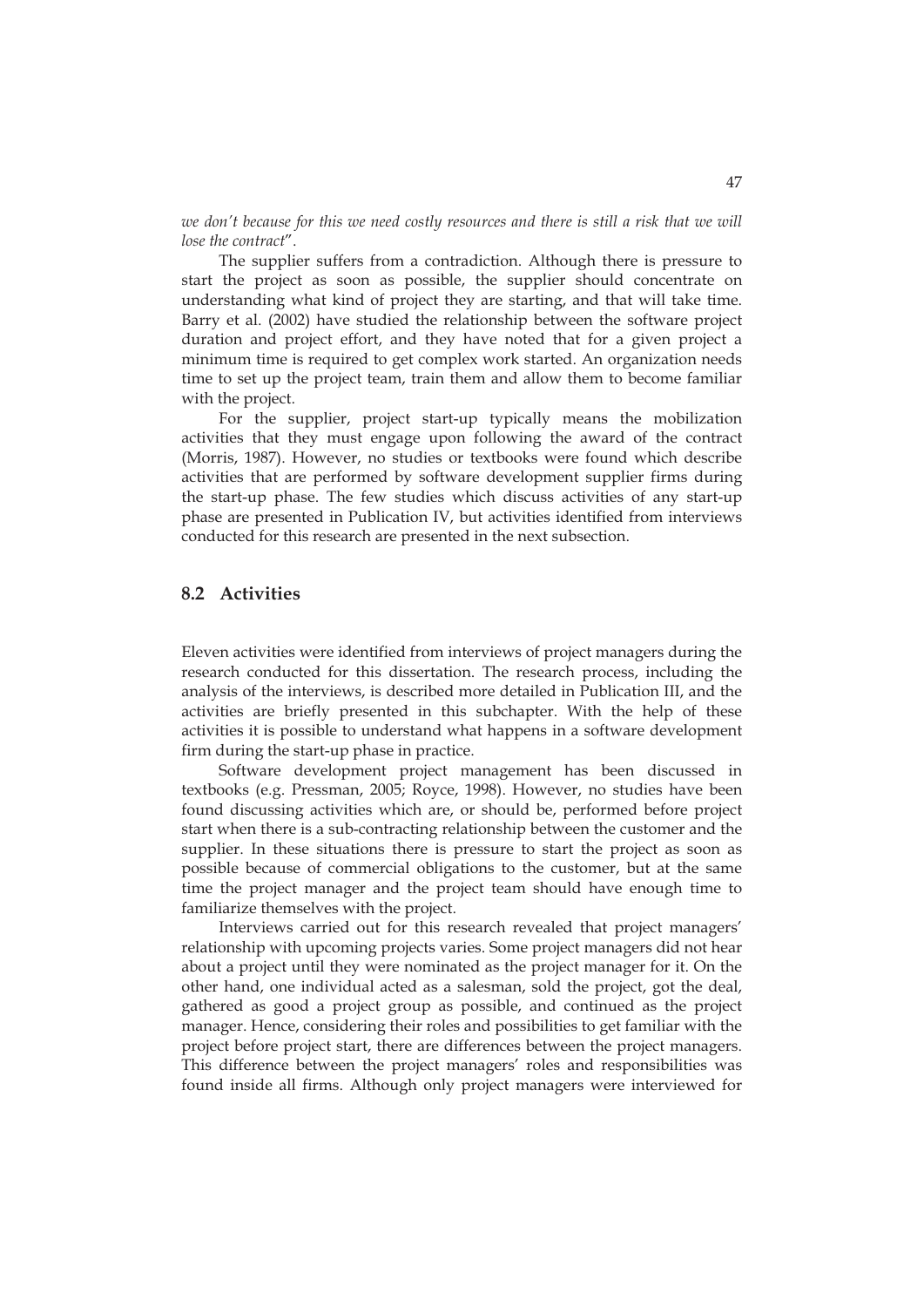the start-up phase, due to these differences it was possible to get a wide perspective into the project start-up phase from the supplier's perspective.

Altogether eleven activities were identified from the interviews with project managers. The activities are a fusion of all activities described by project managers, and that means that all activities were not described by all project managers. The activities identified from the interviews are:

- select the project manager,
- gather extant material,
- familiarize oneself with the project,
- select the project team,
- administer the project,
- plan (re-plan) the project,
- set up a development environment,
- make the handover from sales to project,
- plan/negotiate with a customer,
- run an internal kick-off meeting, and
- run a customer kick-off meeting.

These activities are a summary of operations which are, or should be, performed during the project start-up phase in supplier firms which develop software. Each activity is described more closely in Publication III in which there is also a comparison between these activities and existing studies found from literature on general project start-up activities.

The activities which are performed during the start-up phase aim mainly to quickly generate a platform for taking off and for getting going effectively (Fangel, 1984; 1991). However, when projects are made for external customers and the projects are a way to do business, goals exist which should be considered before project start.

Based on the systematic literature review described in Publication II and briefly in Chapter 5, there are three success criteria for software development projects from the supplier's perspective. Project outcomes should please the customer, the project should be profitable and moreover, long term benefits should also be reached. Therefore at the same time there is a concern of customer satisfaction and the possibility of re-buying (Cova and Salle, 2007), but projects should also bring value to the supplier (Shenhar et al., 1997). Moreover, there may be possible disparity between meeting short-term project goals and satisfying the customer, and disparity between meeting short-term and long-term benefits during the project execution, and these contradictory situations should be recognized. Hence, project managers who have the responsibility of managing the software development project should be aware of the results expected from their projects not only in the short- but also in the long run.

Consequently, the success criteria from the supplier's perspective should be defined before the project has even begun and prior to committing an organization's resources to it (Shenhar et al., 1997). To bear business objectives

48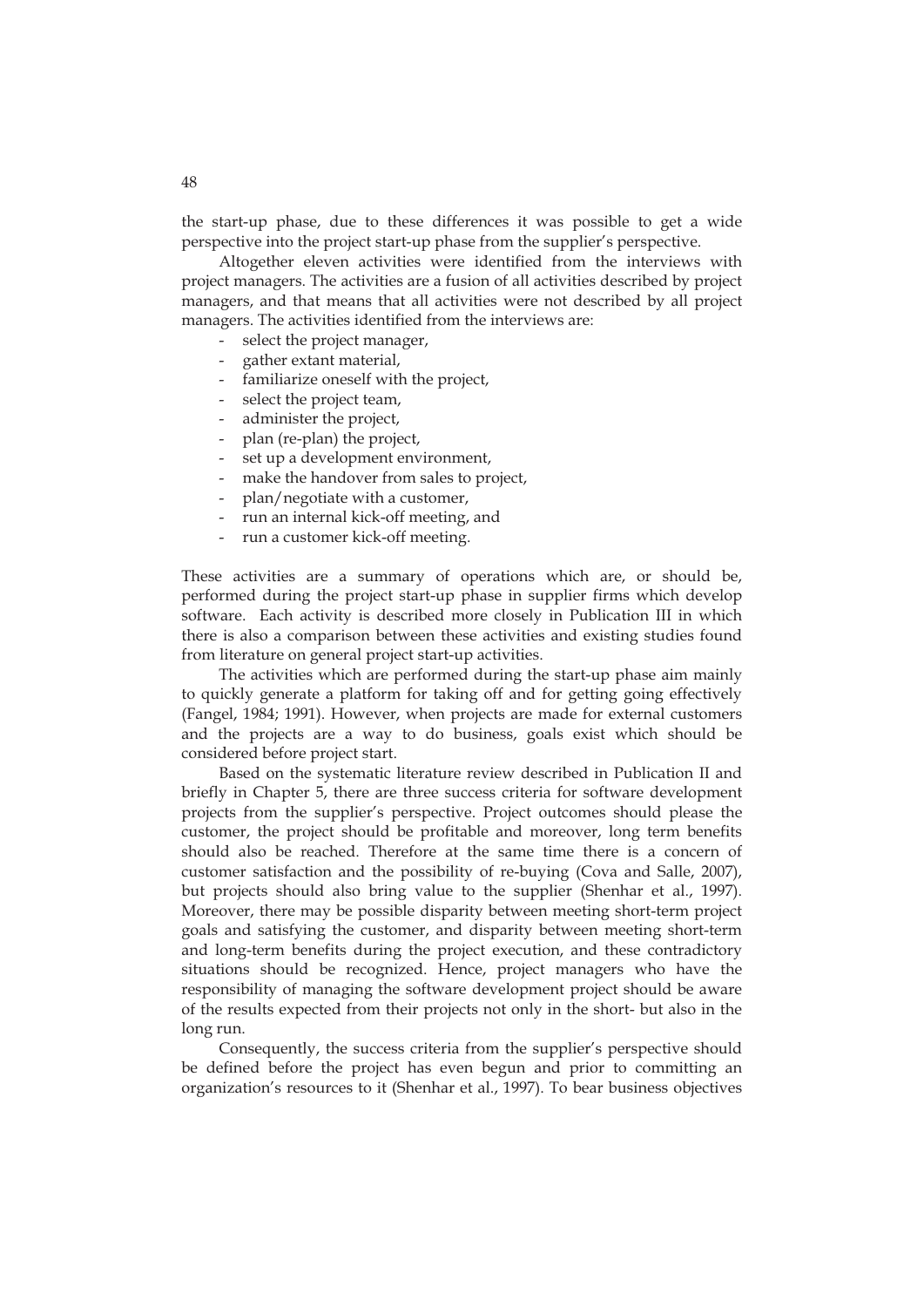in mind, management should specify project objectives as early as possible and focus the project manager's and team members' attention on the expected results from the project.

If the success criteria are not agreed, different members may pursue their own goals instead of project's goals (Mahaney and Lederer, 2003). If the success criteria are agreed at the start of the project, project management adjustments will be made during the project execution (Thomas and Fernández, 2008), and therefore project objectives are presumably easier to reach. Moreover, Kappelman et al. (2006) have stated that projects with undefined success criteria by definition cannot succeed.

However, one of the important findings from this research is that none of the interviewed project managers mentioned spontaneously that the success criteria for their projects are defined before project start. This finding may indicate that it is not common for supplier firms to actively aim at defining success criteria for each project and therefore do not encourage their project teams to engage themselves in such a way that the project success criteria will be met

Thus there may be a contradiction between practices in supplier firms and the studies of Shenhar et al. (1997), Thomas and Fernández (2008), and Wateridge (1998), which suggest that the success criteria should be agreed before the project start, and if not, the possibility to reach project success is weakened. Moreover, if project success criteria are not defined and agreed, it is not possible to evaluate whether the project was a success or not (Kappelman et al., 2006). This may be one explanation why software development projects have a reputation for failure.

### **8.3 Three-level understanding**

The overall research problem of this dissertation was to understand why software development projects fail. Although the overall research problem is about software development project failure, it can be supposed that the aim of the supplier is to have a successful project. Therefore during basic analysis identification of the key activities of the software project start-up phase that enhances overall project *success* from the supplier's perspective was striven for. This part of the analysis is presented in Publication V.

The research process progressed and it was understood that the key activities which are discussed in Publication V describe a *three-level understanding* which should be attained during the project start-up phase in order to enhance project success. Due to this advanced understanding, the concept of 'understanding' is used in this dissertation instead of the concept of 'key activities' which has been used in Publication V.

More understanding on the project start-up was gained from the Handbook of Project start-up (Fangel, 1990). At the project start-up phase the scope of work and constraints of quality, cost and time are fixed, either known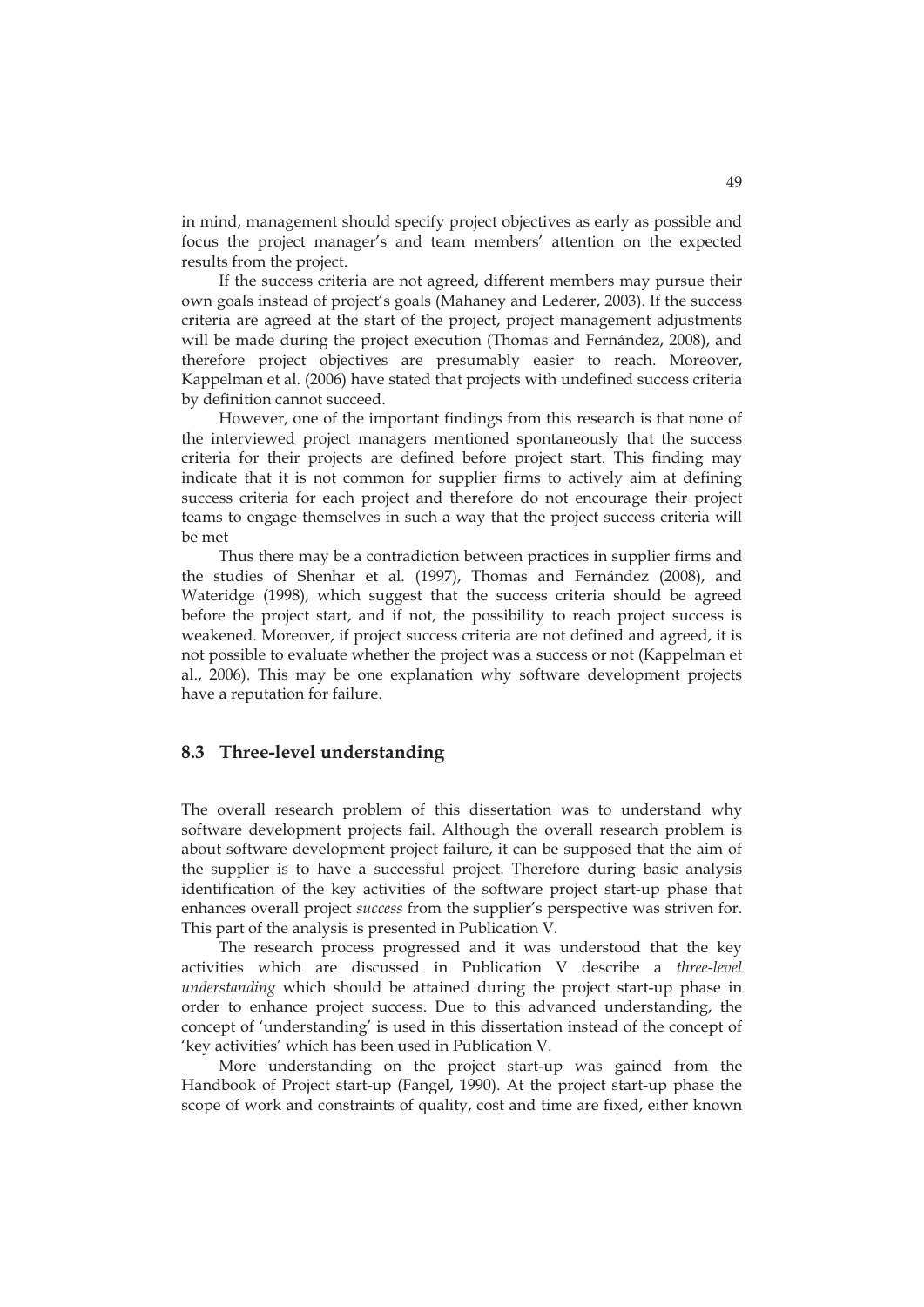by the customer or simply estimated (Passalacqua, 1987; Turner, 2009, p. 276- 277), and this means among others preparation for changes which will emerge during the course of the project. Therefore starting-up the project means understanding its objectives and making them flow throughout the project team (Passalacqua, 1987). However, it was identified from interviews that understanding should be attained not only at one level (project team) but at three levels which are project manager, project team, and customer/supplier. These three levels are discussed here, and also in Publications III and IV.

*Project manager*. The Project manager is the person who is assigned by the performing organization to achieve the project objectives (PMBOK, 2008, p. 444). In supplier firms, until the customer has made an order, it is unsure whether there will be any project at all. The interviews revealed that some project managers did not hear of the project until they were nominated as its manager while others were already involved during the sales process. Although the situation varies among project managers, 10 project managers out of the 14 emphasized the importance of achieving a holistic understanding of the project and its objectives. The project manager should formulate a big picture of the project and its goals, as formulated in Publication III. Without that understanding it is not possible to write the project plan or rewrite any project plan already created during the tendering phase. This applies especially to the schedule because only with a holistic understanding it is possible to estimate whether the original schedule is realistic or not. Moreover, without holistic understanding the project should not be allowed to start, described by one project manager:

The customer had a tight schedule and we needed three – four designers and to work with existing specifications. When looking back we should not have done any design work on the first day. Instead, I should have moved to the customer for a while to fathom out what was the need and if the specifications were finished or not.

Some project managers commented that at this stage, it is not possible to understand in detail what will be done during a project but a more general understanding has to be gained. It is essential to understand early what is really important so that it is possible to guide the project team to devote its time to important matters instead of less important details.

*Project team*. A Project team consists of the project management and other team members who carry out the management and project work. The team is comprised of individuals from different groups with knowledge of a specific subject matter or with a specific skill set who carry out the work of the project (PMBOK, 2008, p. 26). At the project start-up phase this novel organization – project organization – is created for undertaking a unique task (Turner, 2009, p. 265), and therefore just as a project manager needs to achieve a holistic understanding of the project and its objectives, the whole project team also needs to understand and agree on what tasks have to be done in order to accomplished the project (Kappelman et al., 2006). One project manager described this as follows: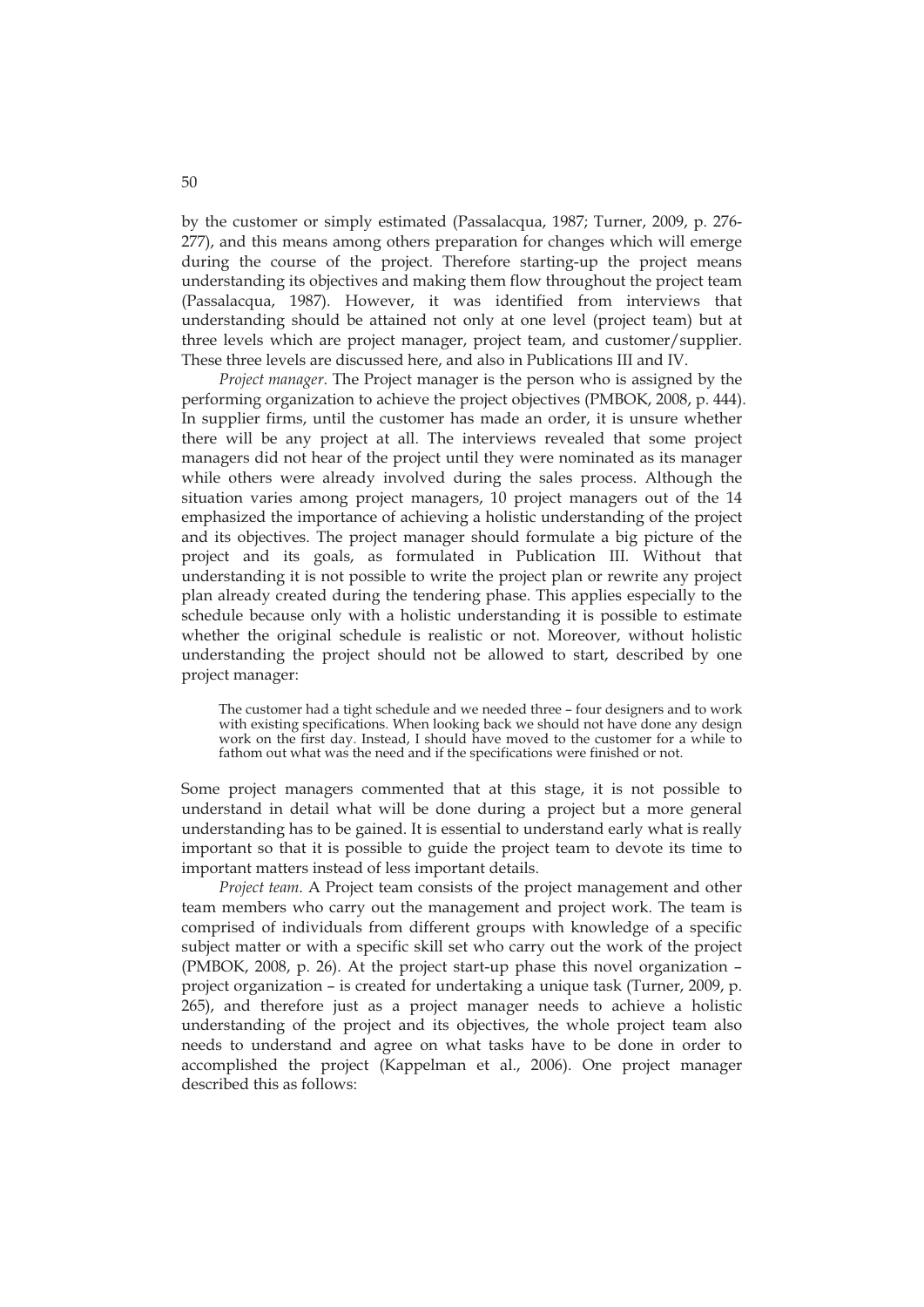It's better that we don't do anything but sit on our hands for two weeks so that it's clear to everyone what we are aiming for and what are the goals.

The interviewees provided examples of how this understanding might be attained, and these are discussed in Publication V.

*Supplier/customer*. When software is developed for an external customer, the customer and the supplier should have a common understanding of the project and its objectives. However, from the supplier's side there are sales representatives who negotiate with the customer for the content of the project. When the project manager is nominated they take responsibility, and start to familiarize themselves with the project. The project manager has to evaluate whether it is even theoretically possible to implement the desired outcome, or realistic to execute the project within the given timetable, costs, and scope. Therefore the understanding about the project gained during the sales process between the customer and the supplier, may no longer be valid, or need renegotiating with the customer. It was identified from the interviews that project managers want to ensure a common understanding between the customer and the supplier before the project start point. If the customer and the supplier have a common understanding of the project and its objectives before project start, it is possible to mitigate any problems connected to change management and negotiations on how to compensate for the changes. It was noted that the project managers had a realistic attitude that there will be changes during project execution and they must prepare for future changes during the start-up phase.

The need to gain this three-level understanding was identified from the interviews in order to enhance the overall success of software development projects of supplier firms. However, many project managers said "…. *we should have done / we should do* …." when describing experiences of the projects related to gaining this three-level understanding. Therefore more empirical research is needed on sub-contracted software development projects in order to first identify the problems related to this three-level understanding and later provide guidelines related to gaining three-level understanding in contractual business situations.

#### **8.4 Summary**

This chapter addresses RQ3. In addition to an overview of project start-up, it is an exposition of the start-up phase of a supplier firm that develops software for an external customer in a sub-contracting relationship. During the research conducted for this dissertation, eleven activities were identified from interviews with project managers. In addition to the activities, it was identified that there is a three-level understanding which should be attained during the project startup phase in order to enhance project success from the supplier's perspective. Moreover, some of the results of the research conducted for this dissertation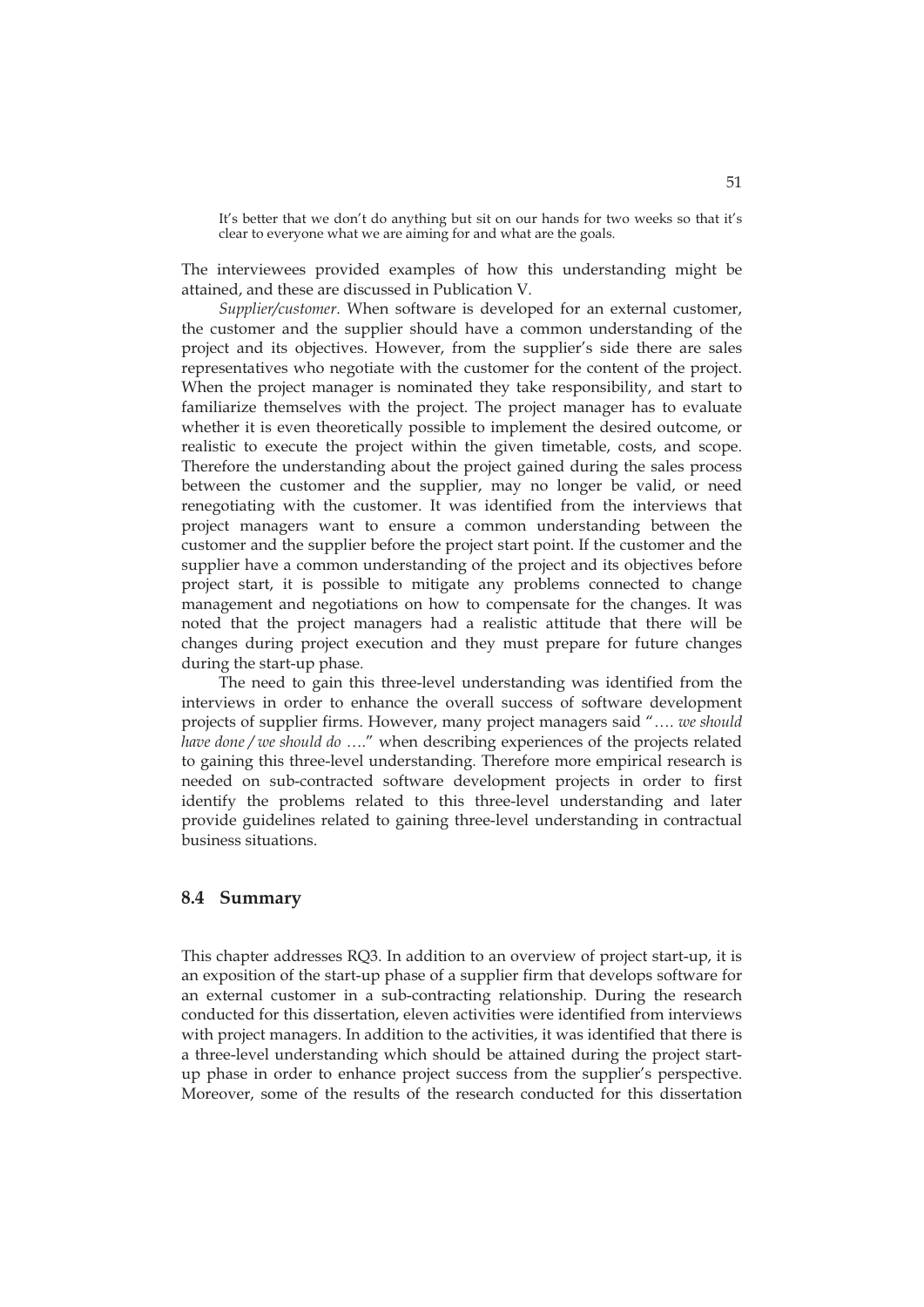were to discover definitions for internal project start and internal project start date as well as project start and project start-date. Furthermore, activities which should be included in project work were suggested.

In addition to the overview of the start-up phase of a software development firm, it was found that activities described by interviewed project managers did not mention that the success criteria for their projects are defined before project start. This important finding may indicate that it is not common for supplier firms to actively aim at defining success criteria for each project and encourage project team to engage themselves in working for a project in such way that its success criteria will be met. Consequently, there may be a contradiction between practices in supplier firms and the studies of Shenhar et al. (1997), Thomas and Fernández (2008), and Wateridge (1998), which suggest that the success criteria should be agreed on before the project start.

52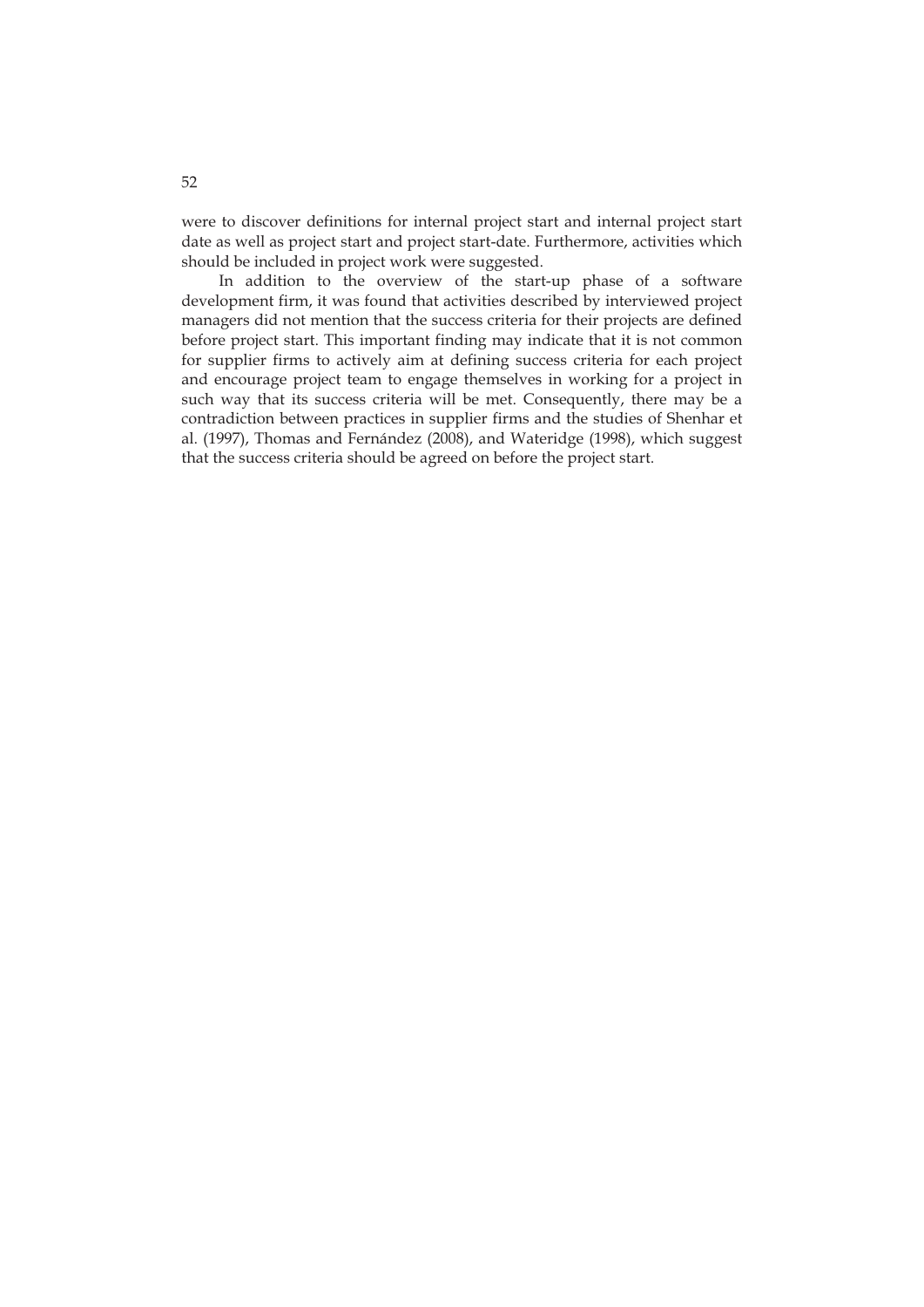# **9 SUMMING UP THE RESEARCH**

This dissertation presents many issues related to software development project failure. This chapter provides answers to the research questions in Subchapter 9.1, and the research problem in Subchapter 9.2. Validity and assessment of the research conducted for this dissertation are discussed in Subchapter 9.3. Implications for practice are considered in Subchapter 9.4. Subchapter 9.5 discusses limitations, and implications for future research are presented in Subchapter 9.6.

## **9.1 Answers to the research questions**

The overall research problem was "*Why do software development projects fail?*". More specific research questions for this dissertation were formulated during the research process and they were:

- How is software development project success/failure defined from the supplier's perspective? (RQ1)
- How should aspects of software development projects and business be combined into one framework which also shows preceding phases of the project? (RQ2)
- What is a project start-up of a software development project from the supplier's perspective? (RQ3)

#### *Answer to RQ1*

In order to answer RQ1 a systematic literature review was performed. There were four articles which discuss software development projects from the supplier's perspective, and three more articles that took both perspectives into account. Based on these articles the criteria for software development project success from the supplier's perspective are:

- 1) customer satisfaction,
- 2) short-term business success for the supplier, and
- 3) long-term business success for the supplier.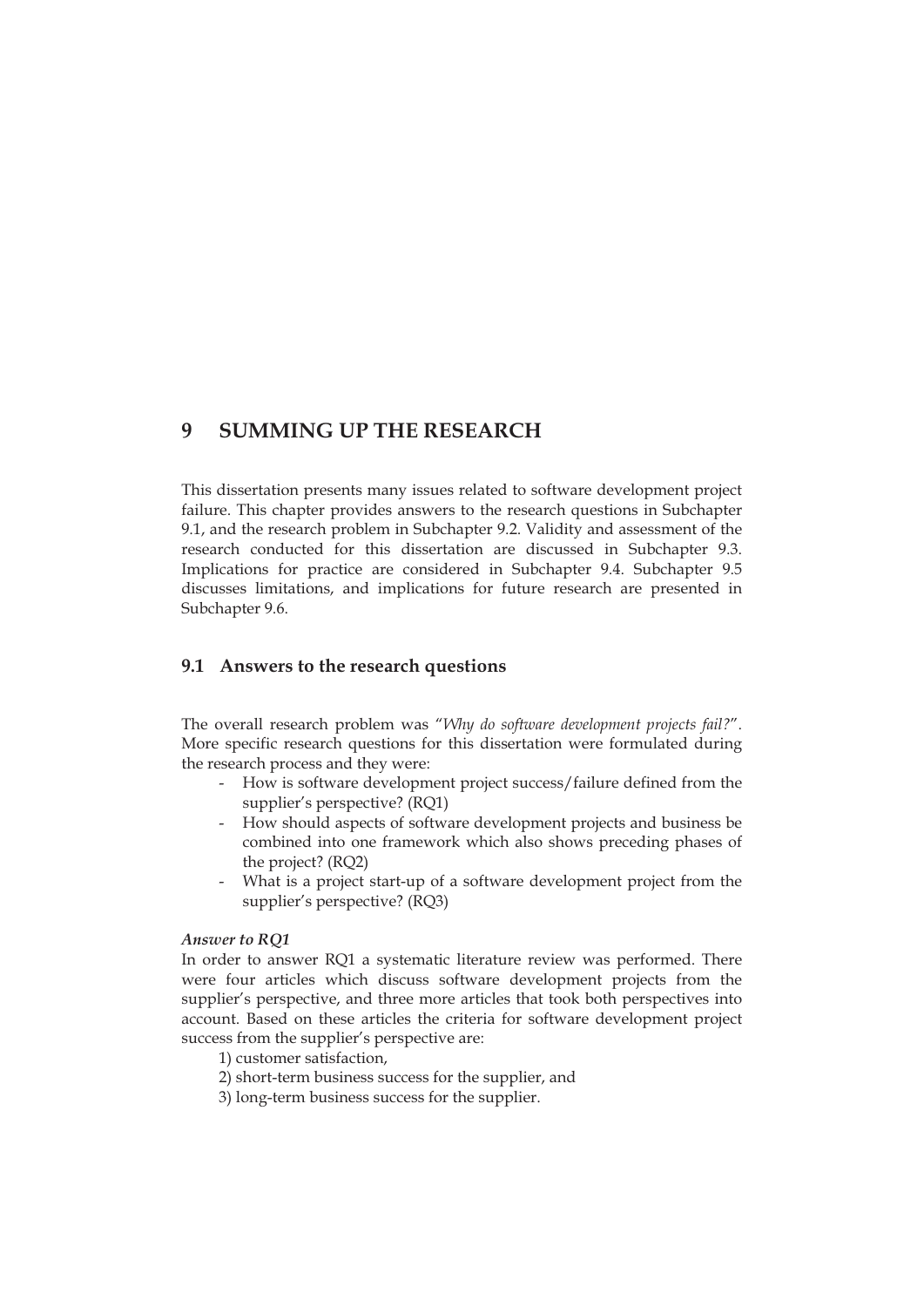Definitions for software development project failure were not provided in these seven articles which were accepted for analysis.

In conclusion, the answer for RQ1 is that, based on systematic literature review, there are no definitions for software development project failure. There were no definitions either for project success, but three project success criteria were indentified from the literature and these criteria are presented above.

In addition to presenting the identified success criteria from the supplier's perspective, usability of these criteria was evaluated. Case C, which was analyzed in Publication I, was a failure from the customer's perspective. If project success is judged against these criteria, Case C may be considered partially successful from the supplier's perspective because the project might have been successful in the short-term. Therefore these three success criteria are usable for judging software development project success from the supplier's perspective.

Moreover, it was found that distinction between *project success* and *project management success* is not commonly used regarding research on software development project success or failure. The use of traditional project success definition will easily lead to the conclusion that the software development project has failed.

#### *Answer to RQ2*

The customer-supplier framework developed during this research provides the answer to RQ2. This is described briefly in Chapter 7.1 and more thoroughly in Publication III. With help of the framework it is possible to discern different perspectives and elements which are present in sub-contracting situations, and therefore the framework supports the evaluation of project success/failure from each perspective in sub-contracting situations.

In addition to the customer-supplier framework, three examples were provided in order to show different situations where a sub-contracting situation may exist. Before it is possible to recognize whether there is a sub-contracting relationship or not, it is essential to recognize who are the organizations that participate in software development projects. If organizations are from different firms, a sub-contracting relationship exists between these parties. Consequently, software development projects made by suppliers contain business elements which should be taken into account while researching software development project failure.

#### *Answer to RQ3*

In this dissertation, Chapter 8, complemented by Publications III, IV, and V, provides the answer to RQ3. For the supplier, project start-up typically means the mobilization activities that they must engage in following the award of the contract (Morris, 1987), and these activities have been identified through a study in four software development firms. It has been noted that suppliers suffer from a contradiction because, although there is pressure to start the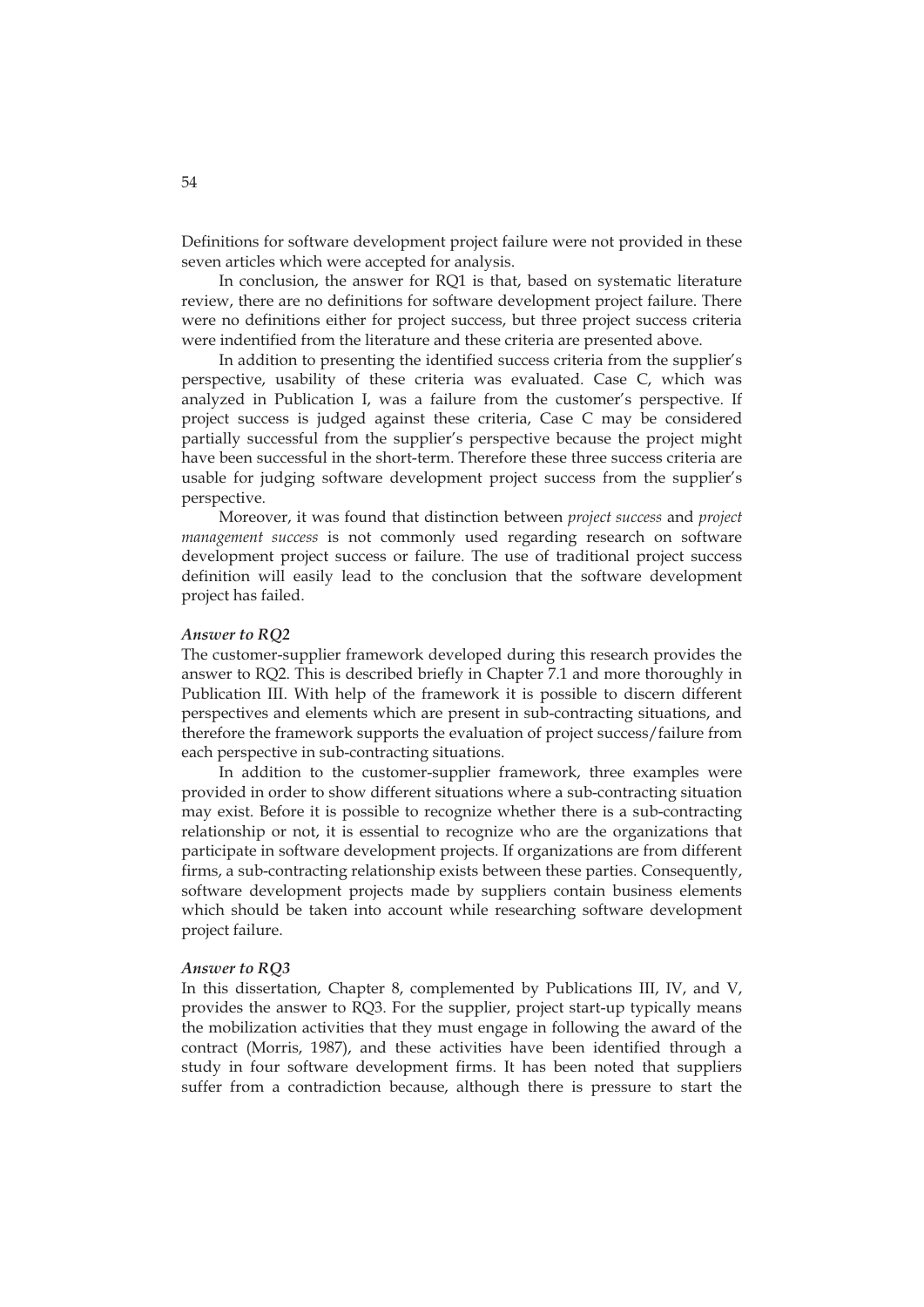project as soon as possible, the supplier should concentrate on understanding what kind of project they are starting, and that will take time. The need to gain a three-level understanding before project start was identified.

In addition to the overview, activities, and the three-level understanding discussed in Chapter 8, it was discovered that it is important to agree success criteria before project start in order to commit the project team to project goals. However, it was found that project managers did not mention spontaneously that the success criteria for their projects are defined before project start. This finding may indicate that it is not common for supplier firms to actively aim at defining success criteria for each project and encourage project teams to engage themselves in working for a project in such way that its success criteria will be met. Moreover, without defined success criteria there are not any success criteria which to pursue. This may lessen the successfulness of software development projects, and, in addition, final evaluation of the project success is not possible.

#### **9.2 Answers to the research problem**

The overall research problem was "*Why do software development projects fail?*", and it was approached by conducting a post-mortem analysis of five cancelled software engineering projects. The root causes of the cancellation decisions in these cases provide explanations for these five cases, and these were lack of understanding of the real needs of the customer, the unavailability of experienced people when the project team was selected, risks connected to tight schedules, problems with selected architecture, and a lack of understanding of the technical problem.

In addition to explanations for the failure of specific projects, this dissertation provides four other explanations for the research problem.

Firstly, a software development project may fail because of serious mistakes which were made before the project, especially in sub-contracting situations. The supplier is often under pressure to start the project as soon as possible during the project start-up phase (Silvasti, 1987), although the supplier should concentrate on understanding what kind of project they are starting, as found in Publication V. Therefore this phase is especially favourable for mistakes.

Secondly, whether a software development project has been a failure or not depends on the perspective from which the evaluation has been made especially in sub-contracting situations. If the project is a failure from the customer's perspective, it is not straightforward to evaluate whether the project is also a failure from the supplier's perspective. Three success criteria from the supplier's perspective were identified, and these are not necessarily applicable when considering software development project failure from the customer's perspective. Therefore, it is essential to define the perspective from which the failure/success is evaluated, and clearly emphasize whether a software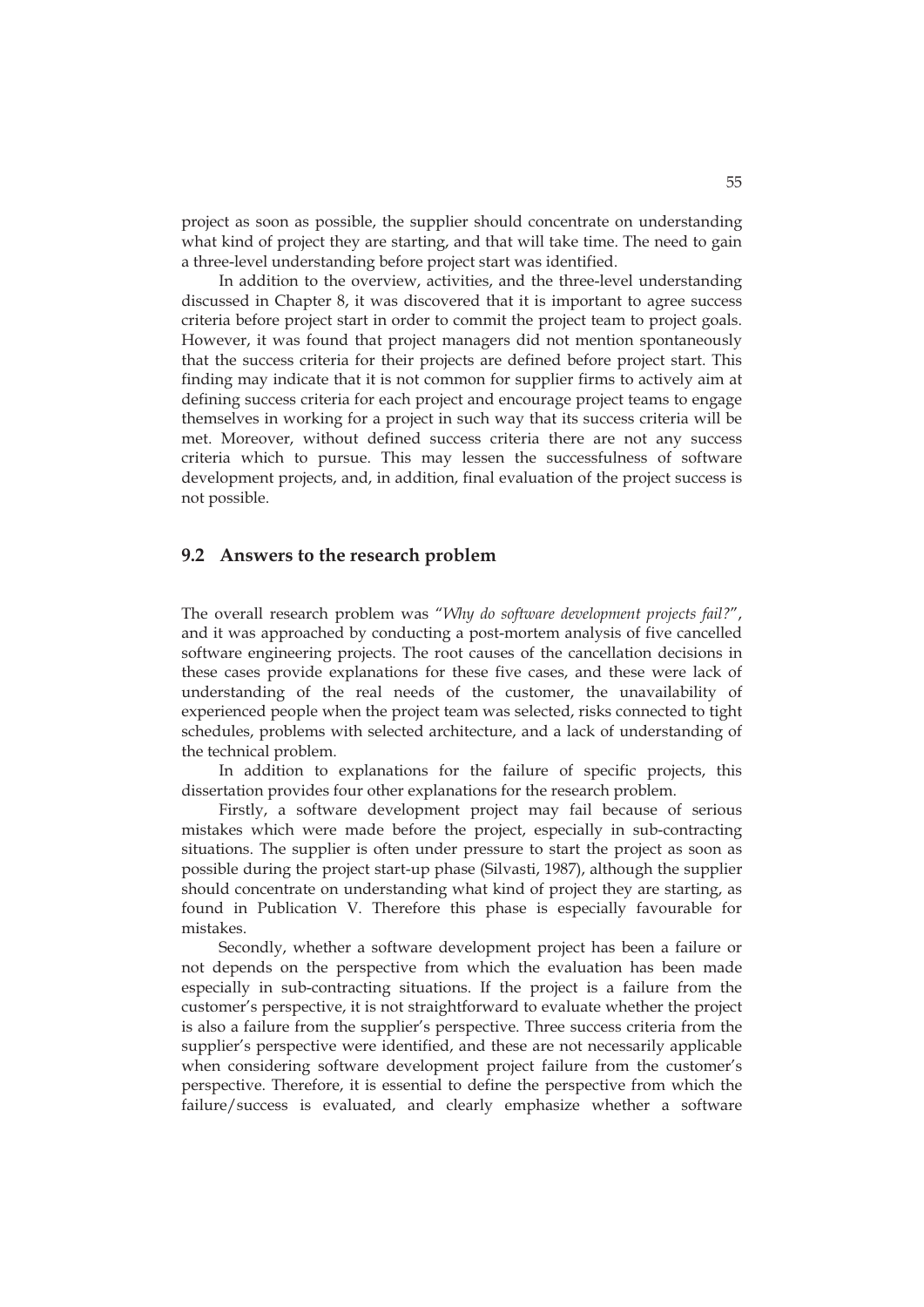development project was either a failure or success from each perspective respectively.

Thirdly, a software development project which has been considered a failure may not be a failure at all. A reason for this explanation is that the software development project may have failed against *project management* success criteria but not against *project* success criteria. Without making a distinction between project failure and project management failure it is easy to conclude that the software development project has failed.

Fourthly, software development projects may fail because supplier firms do not seem to actively aim at defining success criteria for each project during the start-up phase. Without defined success criteria different members may pursue their own goals instead of project's goals (Mahaney and Lederer, 2003), it is difficult to make such project management adjustments during the project execution which ensure project success (Thomas and Fernández, 2008), and evaluation of the project success is not possible (Kappelman et al., 2006).

## **9.3 Validity and assessment of the research**

This subsection discusses validity issues, possible weaknesses, biased perception and interpretation which were identified or which may have occurred during the course of the research. These may have had an influence on the results and therefore are discussed here. Validity issues related to the postmortem analysis of five software engineering projects are considered in Publication I and are not discussed here. Similarly, validity issues related to the three research questions are considered in Publication II and Publication III and are not discussed here.

The research on software development project failure in this dissertation is based on certain concepts and how these concepts are defined and understood. Defining and understanding of concepts refers to construct validity which means "*identifying correct operational measures for the concepts being studied*" (Yin 2009, p. 40). The main concepts of the research carried out for this dissertation are project, supplier, customer, and sub-contracting relationship.

The first concept 'projects' is considered in Chapter 2 and therefore is not discussed here. The concepts of 'supplier' and 'customer' are understood as representing organizational stakeholders of a project, and sub-contracting relationship describes the relationship between them. Standard ISO/IEC 12207 defines a supplier (or contractor, producer, seller, or vendor) as "*organization or*  individual that enters into an agreement with the acquirer for the supply of a product or *service*" (ISO/IEC 12207, 2008, p. 7). Customer (or acquirer, buyer, and purchaser) is defined in the same standard as "*organization or person that receives a product or service*" (ISO/IEC 12207, 2008, p. 3). In this standard it was noted that the supplier or the customer may be internal or external to the organization, i.e. sometimes both parties may be part of the same organization. However, when the supplier and the customer are from different organizations, there is a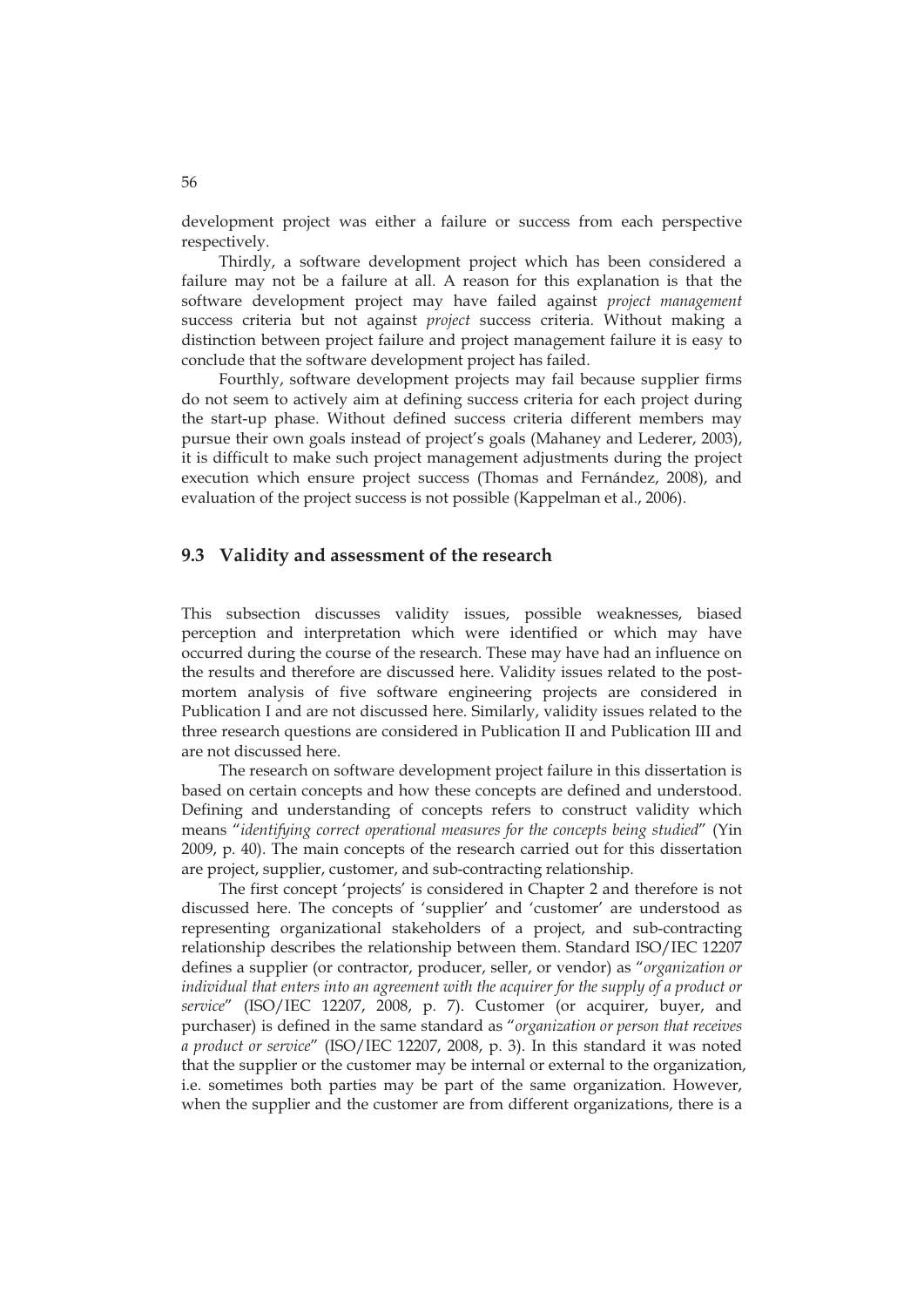sub-contracting relationship between these parties. This sub-contracting relationship is not defined more precisely in this dissertation but the nature of the relationship is commercial and therefore there are business elements which are added to every software development project made by the supplier. The developed customer-supplier framework illustrates some elements which are present in such relationships.

The customer-supplier framework which was developed during the research process is partially validated. It has been shown to project managers who have given supporting comments on it and no conflicting opinions have been received during these discussions. The customer-supplier framework is a means to understand the complicated sub-contracting situation which has an influence on software development project failures from the supplier's perspective, not a main result as such.

The customer-supplier framework includes the concepts of project, supplier, customer, and sub-contracting relationship, and there are relationships between these main concepts. When software development project failure is studied in a sub-contracting context, there is a concern of internal validity which refers to "*seeking to establish a causal relationship, whereby certain conditions are believed to lead to other conditions, as distinguished from spurious relationships*" (Yin, 2009, p. 40). Hence, it is assumed that the subcontracting relationship between customer and supplier is an explanatory factor for certain actions which may lead to software development project failure, either from the customer's or the supplier's perspective.

While no specific theories were used in this dissertation, both the research on the project start-up phase from the supplier's perspective and the customersupplier framework laid the foundation for more theoretical research in future. The main perspective of this dissertation on software development project failure has been the suppliers' perspective. Therefore, instead of being grounded on existing theories e.g. agency theory (Eisenhardt, 1989a), it may be rewarding to drawn on quite a new research area - project business (Artto and Kujala, 2008; Kujala, Artto, Aaltonen and Turkulainen, 2010). This is supported by Taylor (2007, p. 20):

However, the core business of the contracting organization or vendor is the delivery of projects to customers, and hence *vendor* firms have the additional goal of completing their projects so successfully that their reputation is enhanced and prospects for future business and on-going revenue are improved.

Hence, when software is developed by an external supplier, success/failure of these projects should be researched in the context of project business.

Both empirical parts conducted for this dissertation have been made in software firms operating mainly in Finnish markets. One exception was a firm whose project was analyzed in Publication I. That firm operates in European markets. In Finland most of the firms are small, and there are large general IT service firms that operate on a project basis and provide solutions to larger companies and the public sector (Software Industry Survey, 2011). Thus, the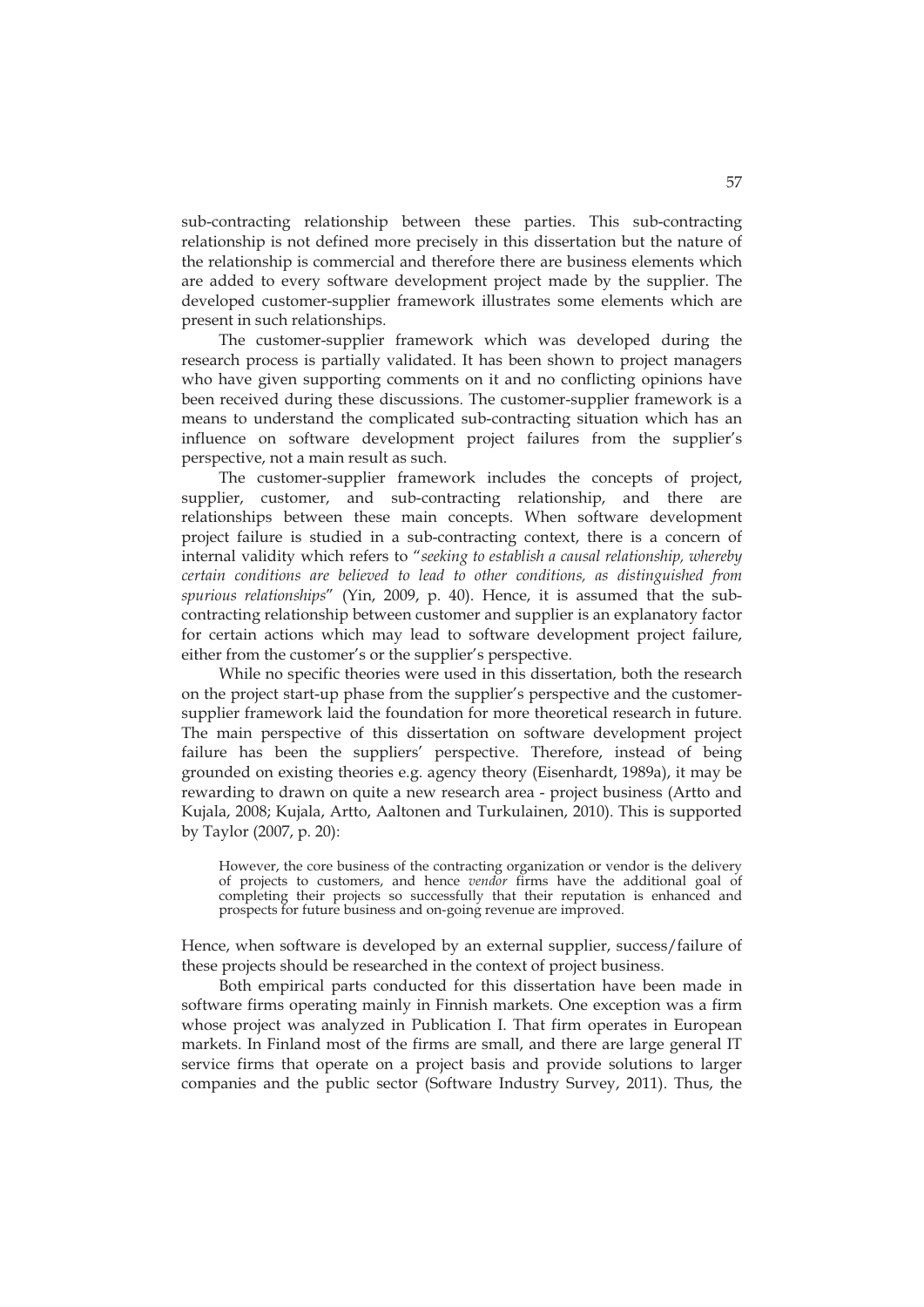results may reflect the features of Finnish business life derived from project documentation of the post-mortem analysis and interviews.

The number of interviewees (14 project managers from four software engineering firms) and the fact that only project managers were interviewed are a limitation of this research. However, each firm was selected to be valid representatives of the software industry as they develop bespoke software to external customers through projects and at least two project managers were interviewed from each firm. Although only project managers were interviewed, due to differences between project managers' roles and responsibilities a wide perspective into the project start-up phase from the supplier's perspective was attained.

Interviewees provided descriptions of the project start-up phase and these descriptions reflect the perceptions of the firms in question as well as Finnish society and culture. However, the activities identified from the project start-up interviews were compared with the activities found from literature, and no cultural characteristics were found. The reason for that may be that the literature and the interviews originate in the western world, and there is no research on the project start-up phase e.g. from Asian countries. Nevertheless, the results may be applicable in European countries having a software industry with a strong presence of SMEs, e.g. Ireland (Coleman and O'Connor, 2008), or Australia (Cater-Steel, 2001). Hence, it is suggested that results are applicable to firms which develop bespoke software for external customers in Europe and Australia.

The author's own background is in the software industry. This has affected what has been researched for this dissertation and how this has been done. The main effect has been the interest in the supplier's perspective in general, trying to have answers for supplier firms. Another embodiment has been catching the pre-project phase and especially the project start-up phase during the research process. From the supplier's perspective the start-up phase is hectic work which sometimes may seem chaotic.

#### **9.4 Implications for practice**

In addition to answers to the research questions and the overall research problem, this dissertation has many implications for practice, and these are presented as recommendations to supplier firms:

Success criteria for software development projects from the **supplier's perspective should be defined beforehand during the start-up phase, before the project has been started.** If success criteria are agreed at the start of the project, project management adjustments will be made during the project execution, and therefore project objectives are presumably easier to reach. The systematic literature review showed that success criteria may contain business objectives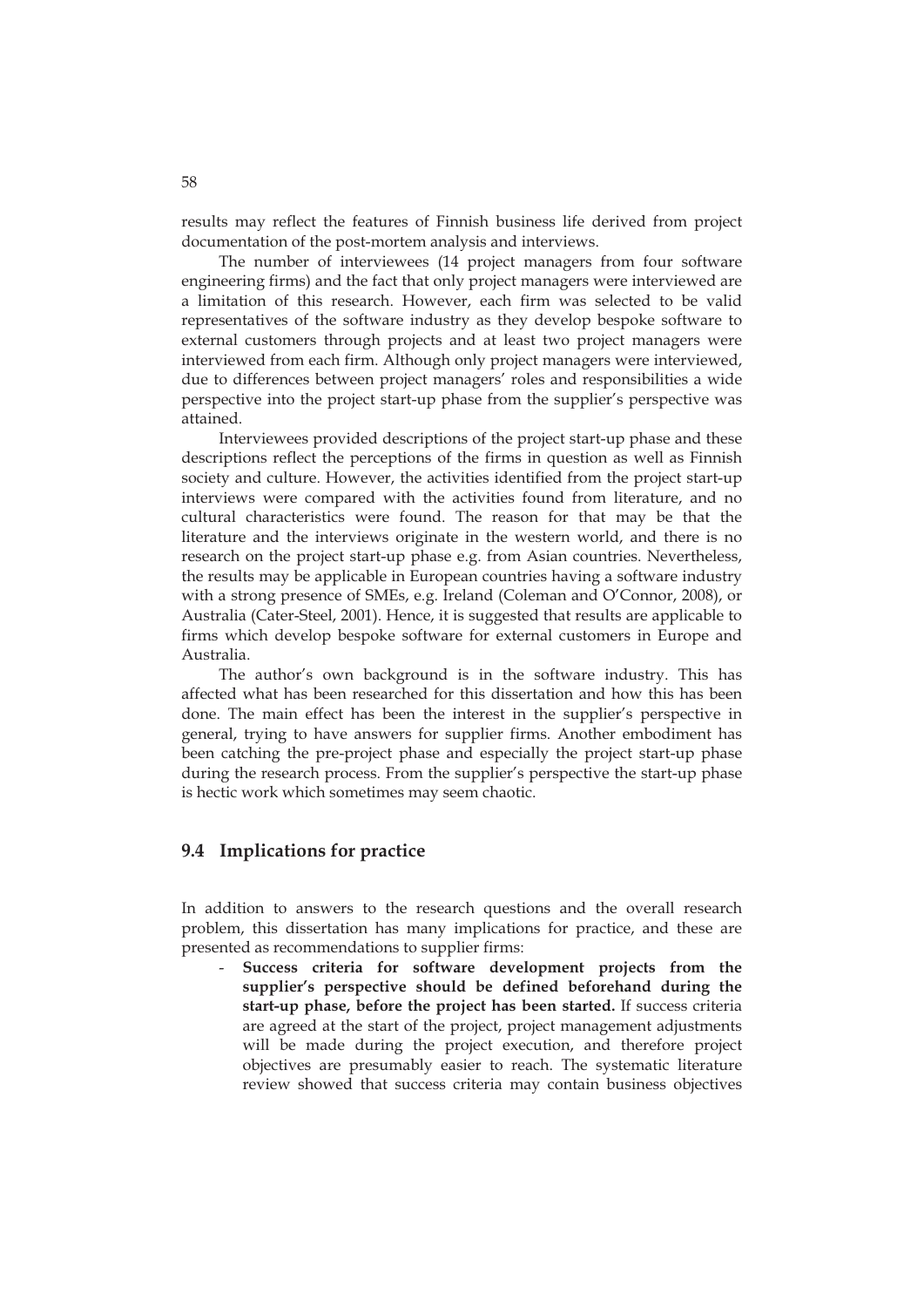both in the short- and long-term, and also other success criteria as customer satisfaction.

- The difference between project success criteria and project **management success criteria should be understood.** Instead of striving for project management success, project managers should become aware of the results expected from their projects from the business perspective. This situation is quite complicated because there may be a possible disparity between meeting short-term project goals and satisfying the customer, and a disparity between meeting shortand long-term benefits during the project execution. Although there may exist such contradictory goals, they should be recognized, and project and project managements success criteria should be agreed before project start.
- **Suppliers should keep the agreed success criteria in mind and make decisions during the project start-up phase which do not hinder project success but rather contribute to the project positively to ensure its success.** The post-mortem analysis revealed that it is possible to make mistakes during the pre-project phase that ultimately result in project cancellation. Therefore the project start-up phase was examined more closely, and it was found that many important decisions are made during the project start-up phase.
- **Supplier firms should invest in planning practicable start-up processes for different projects, and decide whether this work is included in the project or not.** During the start-up phase there is a need for a rapid start-up of the project after the customer has made an order (Silvasti, 1987), and there is pressure to start the project as soon as possible. The need for a rapid start-up may lead the supplier to rush and forget that time is needed in order to set up the project team, train them, and allow them to become familiar with the project (Barry et al., 2002). Moreover, it is tempting to start the project as soon as possible without performing adequate preparatory activities because if the project start-up activities are not chargeable there is the threat of losing profitability on the project before it has begun. Since project start-up activities are visible and there is defined and clear start-up process, it is easier to realize how much preparation effort and calendar time is required from the supplier to perform the start-up of a project. Moreover, if suppliers are prepared to carry out that phase efficiently, customers will not probably question whether that work is chargeable or not.
- **Supplier firms should carry out post-mortem analysis of their projects more often, analysing also the pre-project phase.** The postmortem analysis of five cancelled projects was a rationale for this research. Without post-mortems little understanding is gained from past projects, and therefore, it is easy to repeat the same mistakes over again.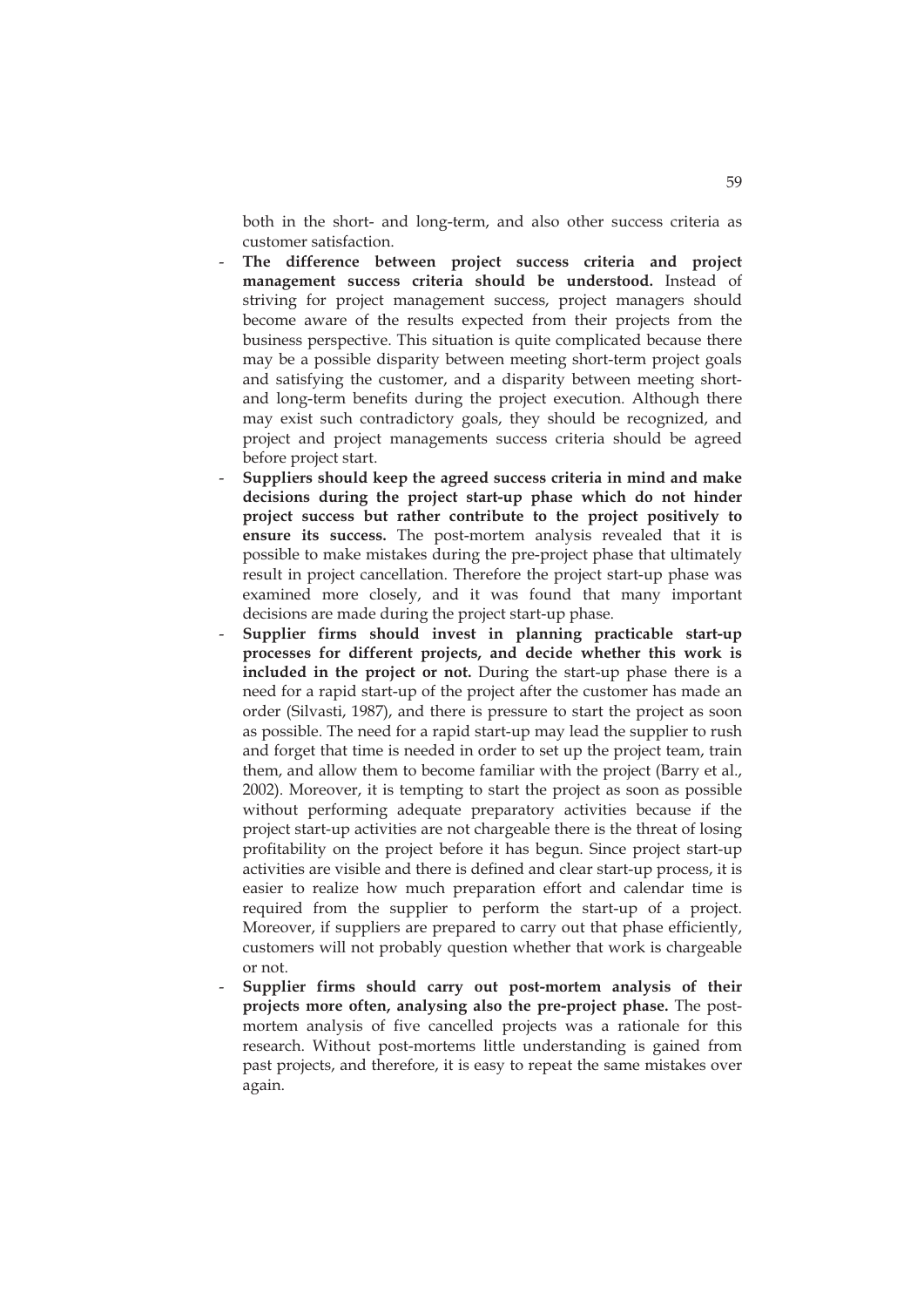In addition to the recommendations for supplier firms, this dissertation presents explanations of why five software engineering projects failed. Especially, the four cases in which there was a sub-contracting relationship between the customer and the supplier provide a benchmarking opportunity for customers and suppliers. Each case is different, and they cover a variety of aspects which are present in practice. Therefore the project results and the postmortem analysis both provide valuable information for both customers and suppliers.

The last implication for practice is the customer-supplier framework which was developed. Education and training are mostly based on situations where software is developed in internal units, through in-house projects, without recognizing commercial boundaries and their influence on software development. Moreover, project management training does not recognize projects as a mean for business. Therefore, the framework provides an alternative outlook on the situation where supplier firms operate.

### **9.5 Limitations**

Some of the limitations have been discussed in the validity sections in Publication I, II, and III, and in Subchapter 9.3 in this dissertation, but some other limitations have to be considered when assessing the results of this research. First, results from the analysis of five cancelled software engineering projects and work experience of the author of this dissertation together guided the rest of the research process. Software development has been approached from a commercial viewpoint, emphasising the business relationship between customers and suppliers. It asserts that this commercial relationship has an influence on software development projects, and concludes that the research community has almost ignored this influence. Because of this strong emphasis on linear view from sales to project closure, which is common in supplier firms, then traditional software engineering process view has almost totally been hidden. However, this process view has not been ignored but it has been understood that the reconciliation of these both approaches would demand a different stream of research. All software engineering processes have been embedded into one category, "Other software life-cycle processes", which has been mentioned in Publication III while describing development of the customer-supplier framework.

Another limitation is concentration on the project start-up phase rather than the sales phase although results from analysis of five cancelled software engineering projects showed that in three cases out of five serious mistakes were made during the sales phase. Research on the sales phase would have revealed other results.

Furthermore, a definition for software development project success/failure from the supplier's perspective based on empirical research has not been provided in this dissertation. Not including this empirical part in this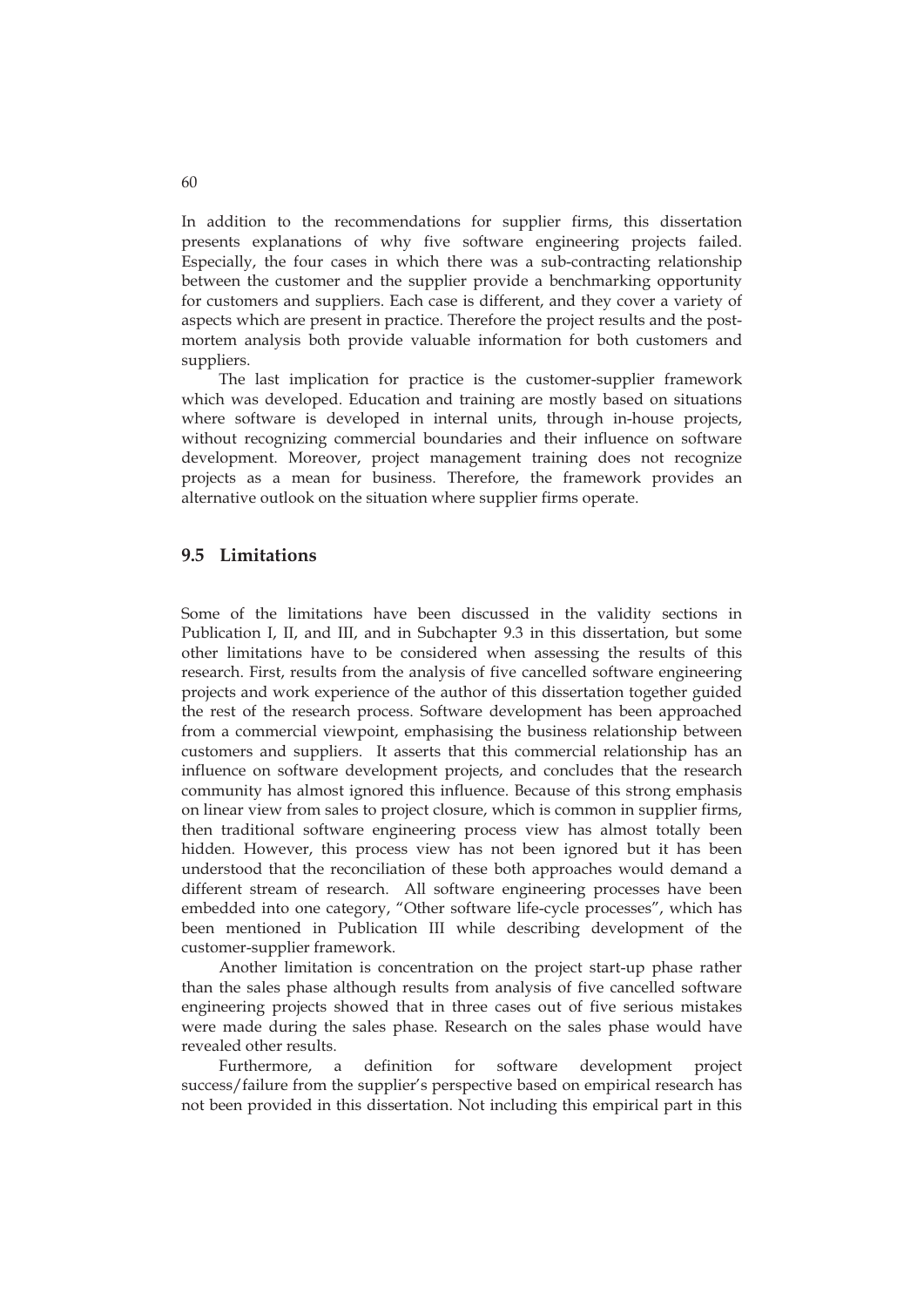dissertation was one of the decisions made during the research process. However, it was learned that understanding of the concepts project success and failure is evolving and research on software development project success/failure from the supplier's perspective has only started.

#### **9.6 Implications for future research**

This research raises many opportunities for future research and four of them are as follows:

- The project start-up phase,
- Identifying project success criteria by perspective in sub-contracting situations, and by project type,
- The customer-supplier framework, and
- Distinguishing between perspectives.

**The project start-up phase.** Potentially the most interesting track is the project start-up phase itself, its influence on the subsequent project, and the interfaces around the phase. Although the project start-up phase is recognized in practice, it is a little known concept in literature. Moreover, only one study was found presenting a study on project start-up, in a high technology innovating and manufacturing company (Halman and Burger, 2002, summarized in Publication III). It was not found in any studies concentrating on the project start-up phase of a software development project. This dissertation provides first insights into the start-up phase of a software development project, especially from the supplier's perspective, and therefore it is discussed here from the supplier's perspective only.

Eleven activities were identified from the interviews. However, the focus of this dissertation was not to build a well-defined start-up process based on the interviewees. Questions such as are some activities more important than others, are there any interrelationships between activities, or are there any causalities between activities need to be investigated further. Moreover, it was found that during the start-up phase it is possible to make such mistakes that result in project cancellation, but the connection between the project start-up phase and project success it not yet known. With the help of the customer-supplier framework it is possible to recognize some subjects which should be examined more closely. These are related to interfaces within the firm and interfaces between the supplier and the customer.

Within the firm there are interfaces before, during, and after the project start-up phase. One of the interfaces within the firm is that between two units, i.e. the sales unit and the unit which takes the responsibility of executing the project, named here as production. At the project level this means an interface between sales team and a certain project manager and the whole project team. This research has not established what information and how is transferred from the sales team to the project manager and to the project team, what difficulties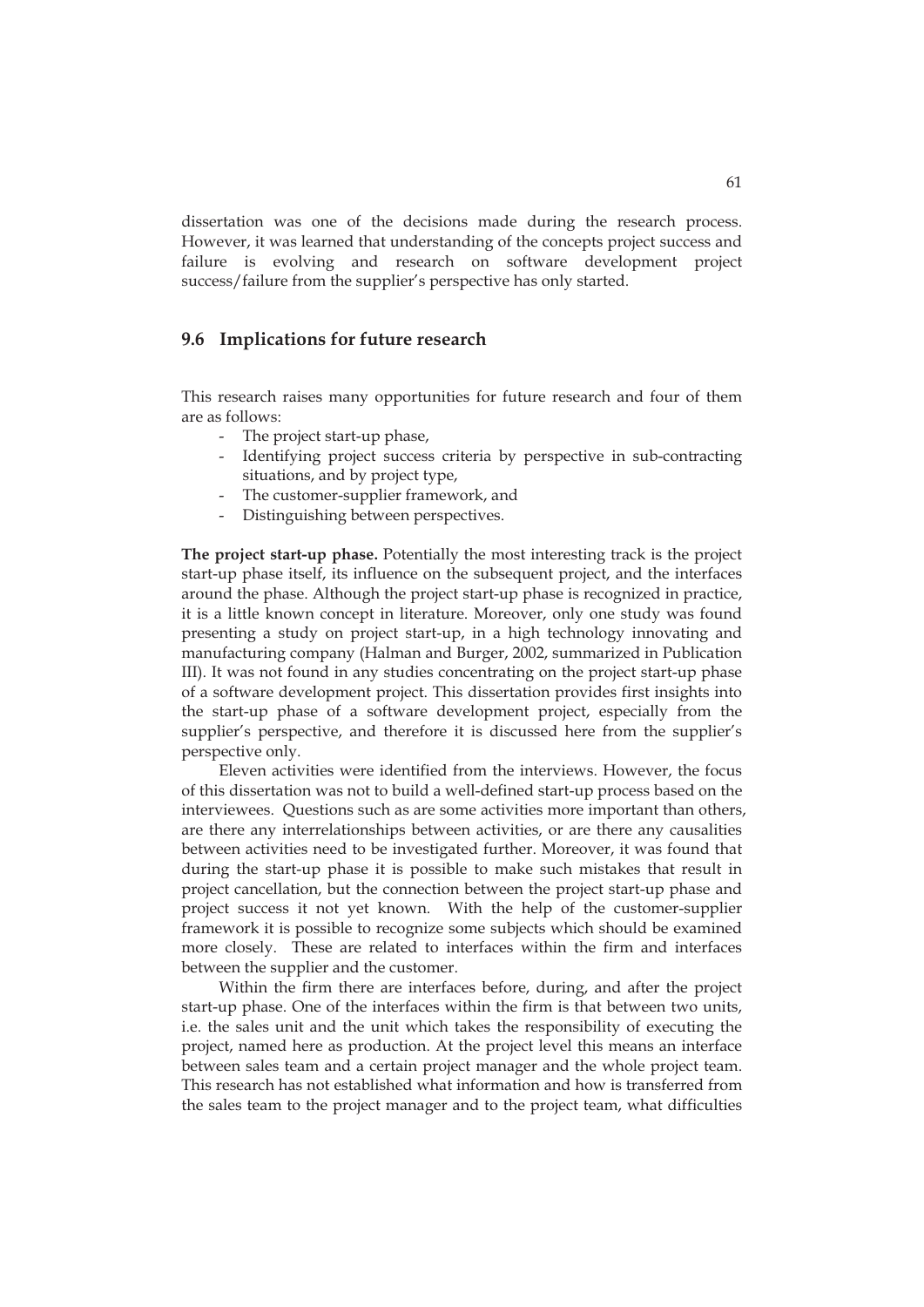are related to that interface and what should be the best practices in that interface. Moreover, it is not known whether there are difficulties related to organizational differences between two units, sales and production units.

Other interfaces within the firm are as unknown as the interface between sales and production. These are interfaces between the project start-up phase and management, the project start-up and administration, the project start-up and the project, and the start-up and other projects within the supplier firm. The interface between the start-up phase and the project is related to the threelevel understanding which should be attained at project manager and at project team levels during the start-up phase in order to enhance project success. It is not known yet what are the problems related to attaining understanding at project manager and at project team levels in sub-contracting situations, but the importance of the subject from the viewpoint of project success was recognized from the interviews.

In addition to these interfaces within the firm, there are interfaces between the supplier and the customer. Two levels were recognized and are presented in the customer-supplier framework. These are interfaces between the supplier and the customer at project level and at customer-supplier relationship level. In addition, these interfaces are related to the three-level understanding which should be attained between the customer and the supplier during the start-up phase in order to enhance project success.

**Identifying project success criteria by the perspective in sub-contracting situations and by project type.** This dissertation has discussed software development project failure/success in sub-contracting situations, mainly from the supplier's perspective but not forgetting the customer's perspective. By understanding and distinguishing different project types and perspectives and using proper success criteria it is possible to get more relevant results for practitioners who manage different projects in different organizations.

During the research process it became clear that it should be recognized whether software is developed through in-house project or through a commercial project executed by an external supplier. Taylor (2007) says that most typically project management studies in the field of information systems have investigated in-house projects, where the implementation team and the project manager belong to the organization implementing the project. Therefore, the perspective of most studies is organizations whose overall goal of a successful project is to deliver an information system that will support and strengthen the organization's own business, the customer's perspective, not the supplier's perspective which does its' own business enhancing the customer's business.

When software development is carried out by an external supplier, there are two parties which have their own goals, i.e. the aim of the customer is to minimize the costs of the project whereas the aim of the supplier is to maximize the profit (de Wit, 1988). For the supplier, software development projects are a way to do business and therefore the business context has to be taken into account. This has been mentioned by Anda et al. (2009) referring to cost and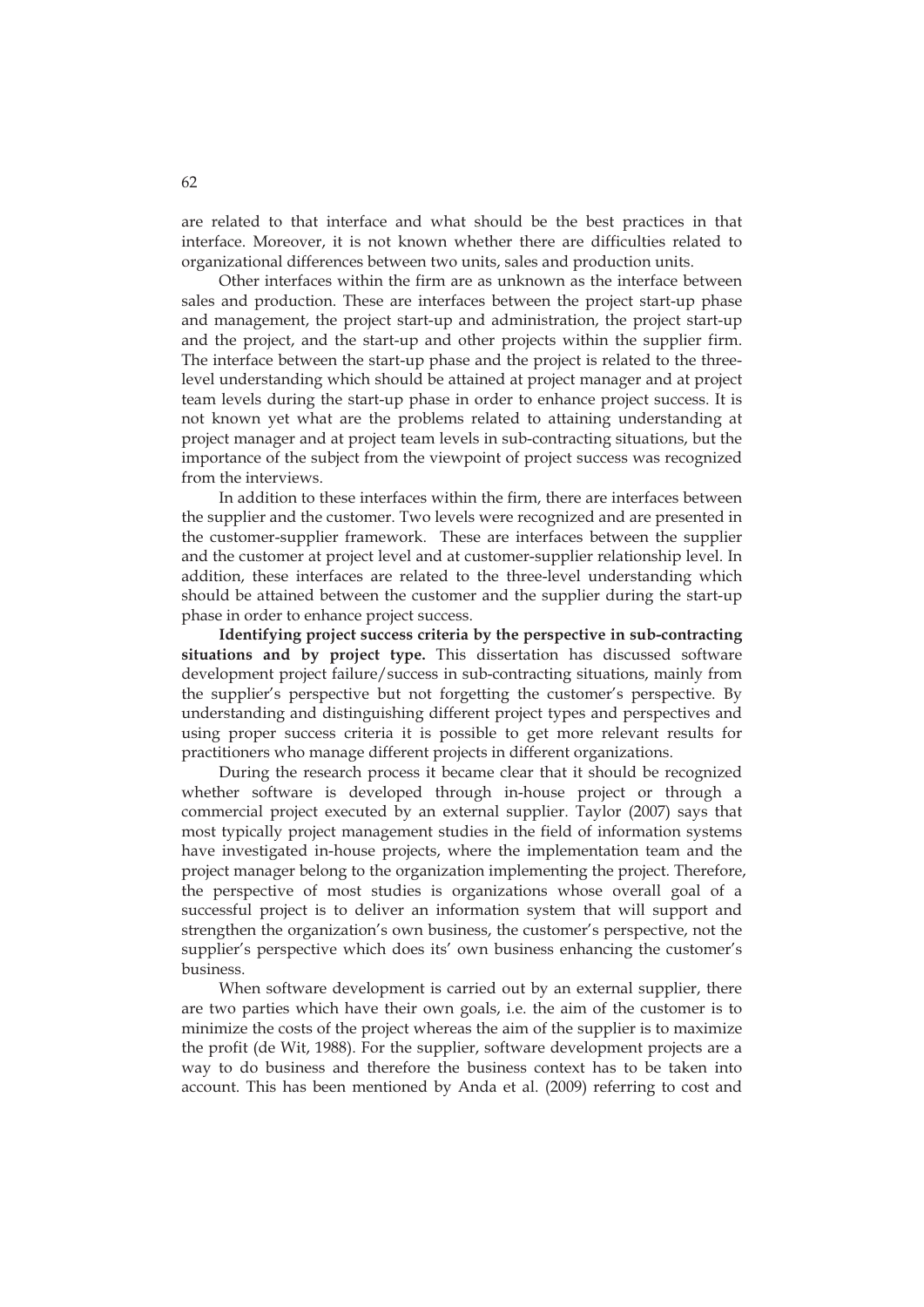effort drivers which may not be well described, and by Taylor (2007) who has found that the supplier has additional goals and new risks which are not discussed in literature.

When looking the situation from the customer's perspective there may be a large information systems development project where software development is acquired from an external supplier, and this acquired software has to be implemented into the customer's own information systems. Alternatively, the customer may acquire software which will be integrated into the customer's own software products. Hence, there are two main project types conducted by the customer, named as in-house bespoke software development project and software product development project. In both cases there may be a subcontracting relationship with one or more suppliers.

The need to distinguish between different projects has been highlighted by Pinto and Mantel (1990) who have found that the factors that predict project failure vary depending upon the project type. This is supported by Müller and Turner (2007) who claim that there are differences between success criteria by project type. Hence, in order to be able to research software development project success/failure project type and in the case of sub-contracting situations, the perspective should also be recognized and business context should be taken into account.

During the research process three project success criteria from the supplier's perspective from seven articles were identified. However, considerable interpretation was required in order to identify these success criteria. Hence, more empirical studies on software development project success or failure in practice are needed before it is possible to gain more knowledge about how suppliers perceive software development project success or failure. Moreover, more rigorous empirical research is needed before it is possible to establish concepts through which success or failure of various types of software development projects from different perspectives can be defined or assessed. When project success criteria are distinguished by perspective in subcontracting situations, and by project type, it is possible to compare e.g. different software development models, developers' motivation, and risk management between unsuccessful and successful projects.

**The customer-supplier framework.** The customer-supplier framework provides a research opportunity. For this research the customer-supplier framework has been a means to understand the complicated sub-contracting situation. The framework was partly validated during this research, but more thorough validation should be done by other researchers, as Kitchenham, Linkman and Linkman stated: "*A particular problem is the tendency for experimenters to ignore evidence that contradicts their preconceptions and resolve any ambiguous evidence in favour of their preconceptions.*" (Kitchenham et al., 2005, p. 773). Moreover, the perspective in this research has been the supplier's and therefore the customer's part needs to be extended. Other frameworks or models describing mainly the customer-supplier relationship can be found e.g. in (Bergkvist, 2011; Kern and Willcocks, 2000).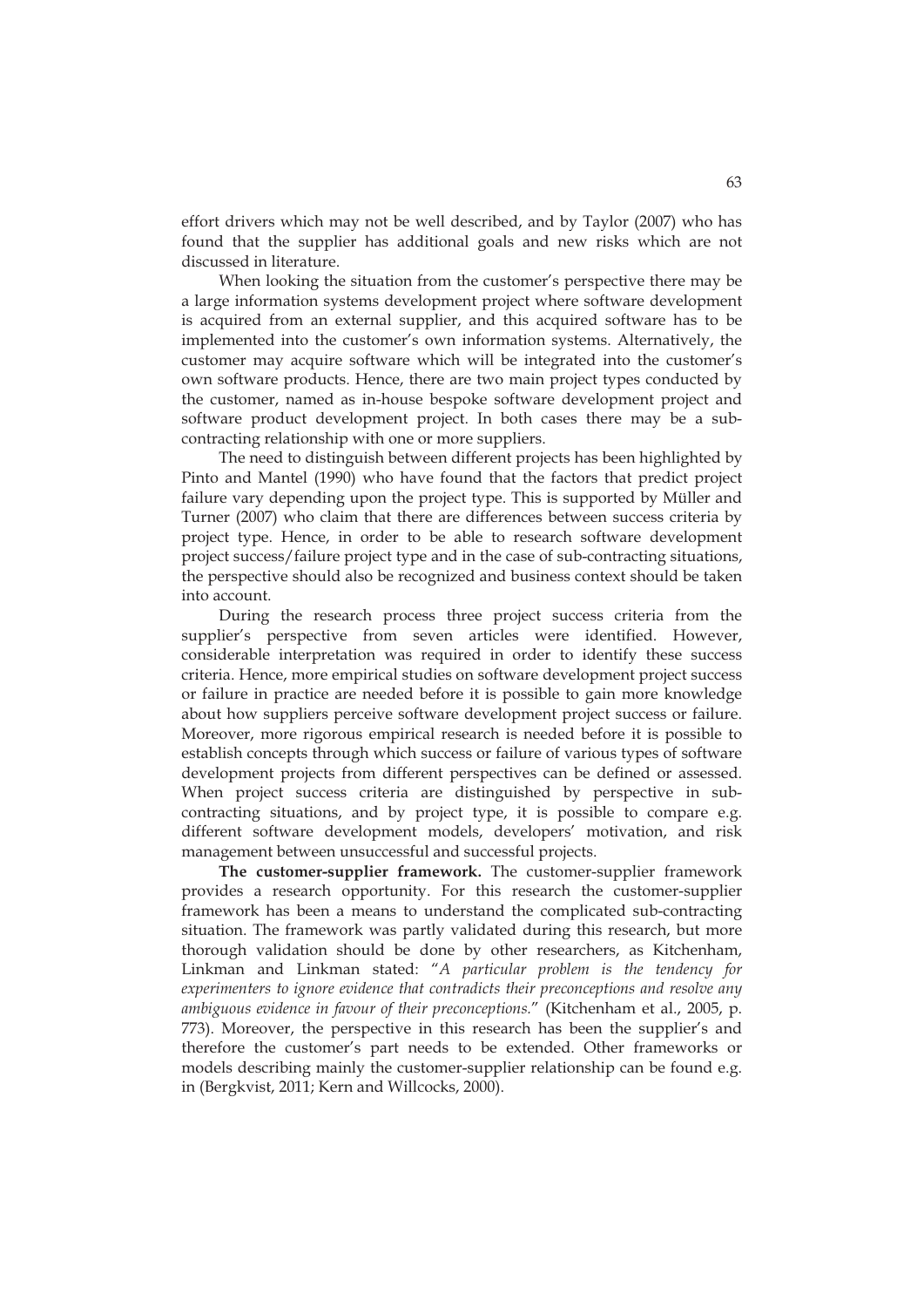**Distinguishing between perspectives.** The framework also provides support for distinguishing between perspectives in sub-contracting situations. However, the framework does not define how closely the customer is involved during this phase and how roles and responsibilities are later divided between both parties. Therefore one more research opportunity is to have more empirical research on different cases studying how roles, responsibilities, and actual software development work are divided between both parties in subcontracting situations from both perspectives especially taking into account process view as defined e.g. in (ISO/IEC 12207, 2008).

The research area of requirements engineering would be closely related to this as this distinction of responsibilities between customer and supplier in subcontracting situations is important for requirements. It has been noted that at least some requirements are defined already before the project start-up phase but it is not clear who has done that work: the customer or the supplier, sales persons or experts. Moreover, additional work for having more precise requirements is done during the start-up phase and this work continues during the course of the project. Therefore one future research context is requirements engineering, addressing the sub-contracting situation.

The division of roles, responsibilities and actual software development work between customer and supplier in practice has been published in the context of global software development (GSD), e.g. in (Prikladnicki, Audy and Evaristo, 2003; Šmite, 2005; Šmite, 2006). It seems that research on GSD does not yet emphasise properly whether software is developed globally but in-house (e.g. Lasser and Heiss, 2005), or distributed globally between two or more or firms (e.g. in Paasivaara, 2003; Prikladnicki, Audy, Damian and Oliveira, 2007). The difference between intra-organizational projects (in-house projects) and inter-organizational projects (projects with sub-contracting relationships) is addressed in (Poikolainen and Paananen, 2007) and noted also in (Šmite et al., 2010). However, the commercial sub-contracting situation has not yet been generally established as a factor which should be taken into account in GSD research and whose influence on globally distributed software development projects should be examined more closely. Hence, GSD is another research context for future research on the project start-up phase of software development projects and project success from different perspectives.

A third research context where research can be done is outsourcing. It has been observed that there is a lack of studies in the outsourcing literature on software development which consider the supplier's perspective (e.g. Dibbern et al., 2004; Goles and Chin, 2005; Levina and Ross, 2003; Taylor, 2007) and this was found also in Publication II. The newest reported research on software development outsourcing (Khan, Niazi and Ahmad, 2011a; Khan, Niazi and Ahmad, 2011b) strengthens this mainstream of selecting the customer's perspective for the research. Moreover, research focus in this dissertation has been on software development projects, not any IT projects, yearly billed software maintenance work, nor different outsourced support activities. Therefore, in carrying out outsourcing research, a focus could be taken from the

64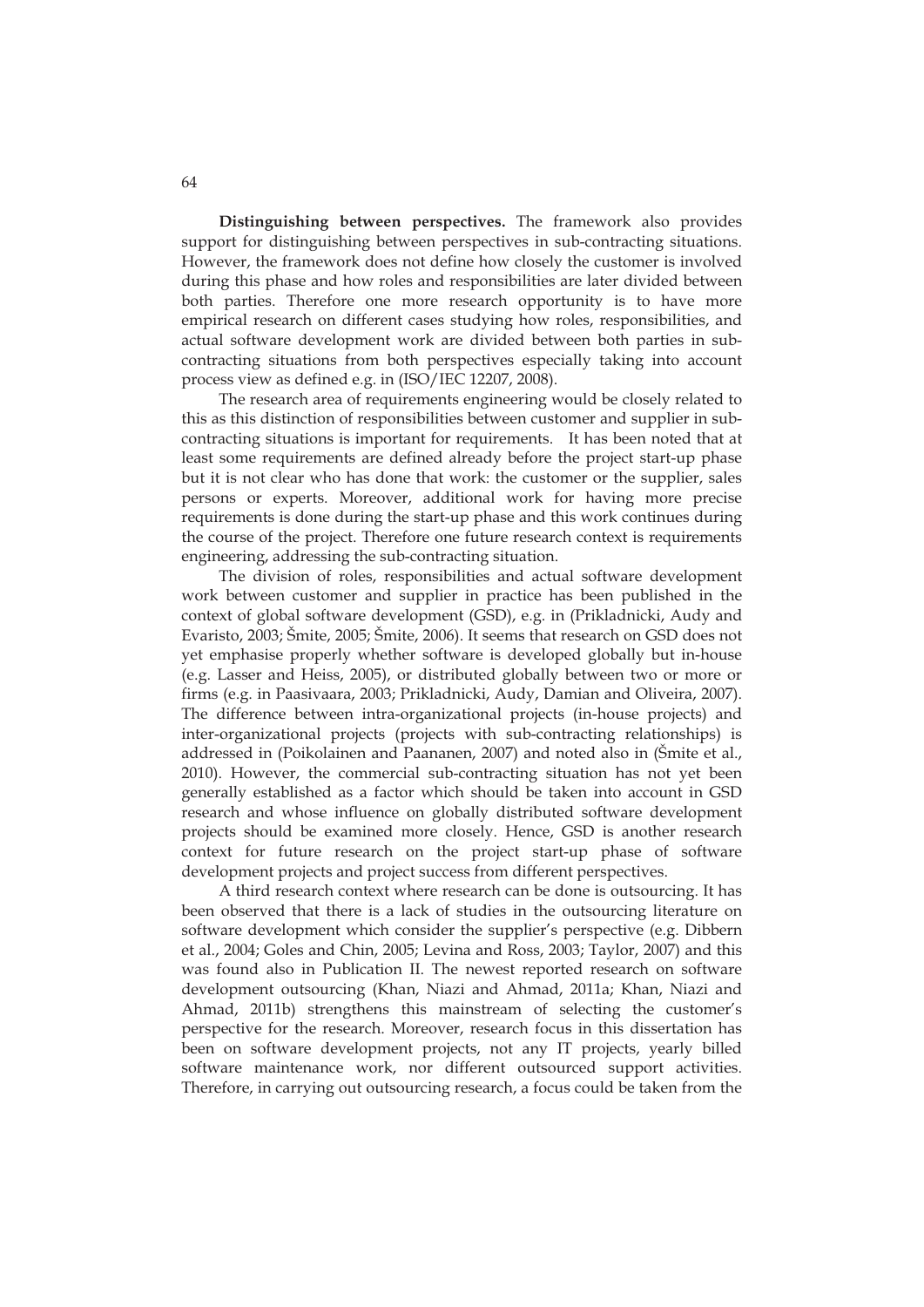supplier's perspective or on the project start-up phase of software development projects from both perspectives.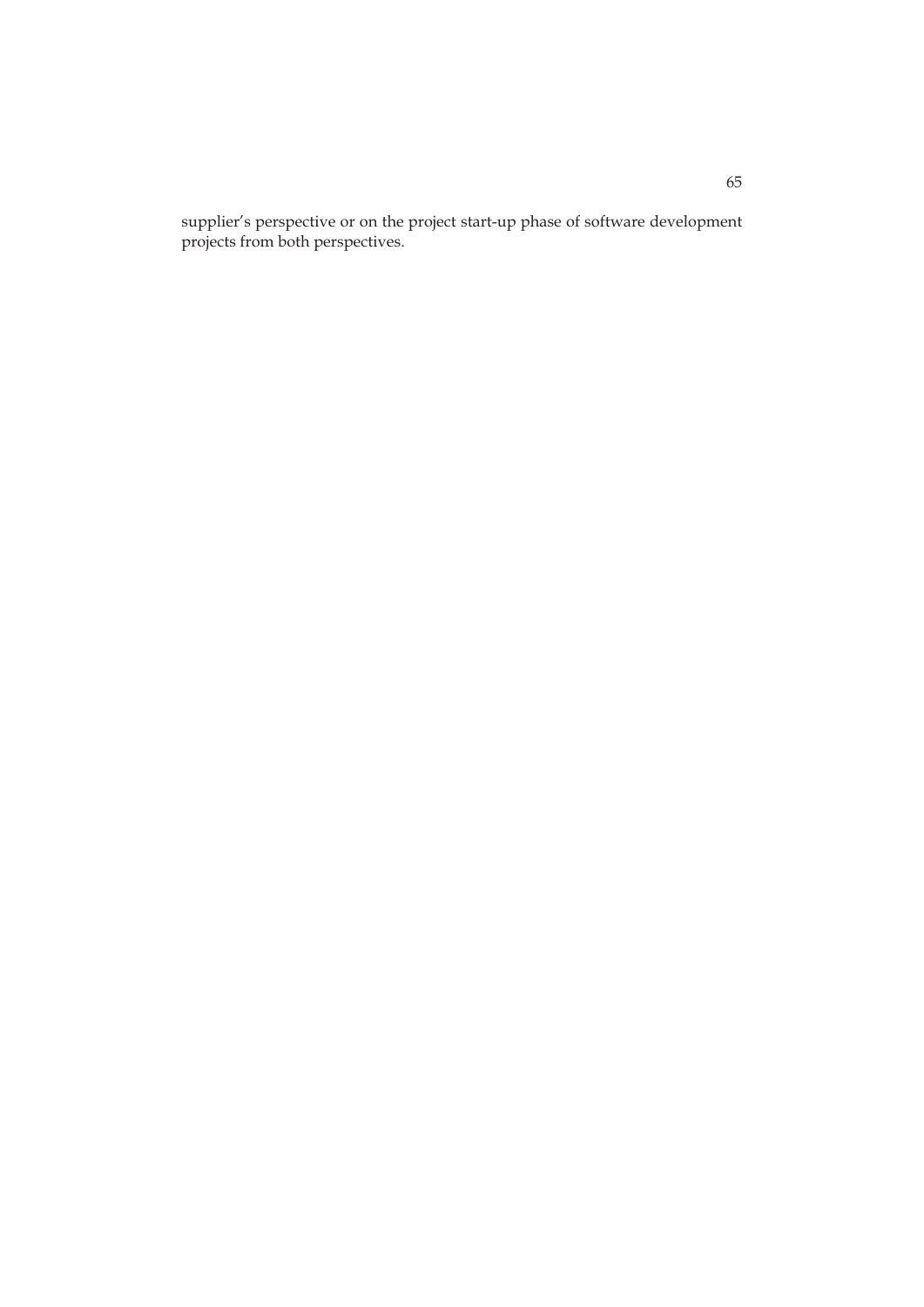# **10 CONCLUSION**

The focus of this dissertation has been on software development project failure. Despite software having been successfully applied to almost all possible areas software development projects have a reputation that they fail. Therefore, it seems that we have not yet learned enough to ensure that our software development projects are successful (Cerpa and Verner, 2009). Moreover, if the focus of a specific study has been on identification of various factors that lead to failure, the reason for the failure of a specific project is often ignored (Verner et al., 2008). There have been studies on unsuccessful software development projects which have been publicly available, but thorough studies on failed private-sector everyday projects are rare. Hence, instead of research on large and massive projects, the research for this dissertation concentrated on privatesector everyday projects that are not high profile enough to be reported in the literature or press. The aim of the research was to extend the understanding of software development project failure and to answer the research problem: Why do software development projects fail?

The research problem was approached by conducting a post-mortem analysis of five cancelled software engineering projects. The reasons for cancellation decisions and the causes behind those reasons were identified but other issues emerged. One issue was related to concern about the project failure - whether the failed project was also a failure from the supplier's perspective. Another issue was related to the pre-project phase in sub-contracting situations. Interest in that phase was based on the post-mortem analysis which revealed that in the pre-project phase it is possible to make mistakes that result in project cancellation. The study around the pre-project phase was further divided into two more specific research questions. One research question was related to the problem of how different aspects which are at present in sub-contracting software development projects are connected to each other. Another research question was related to the project start-up phase.

Answers to overall research problem and more specific research questions were sought performing a systematic literature review on software development project failure/success from the supplier's perspective,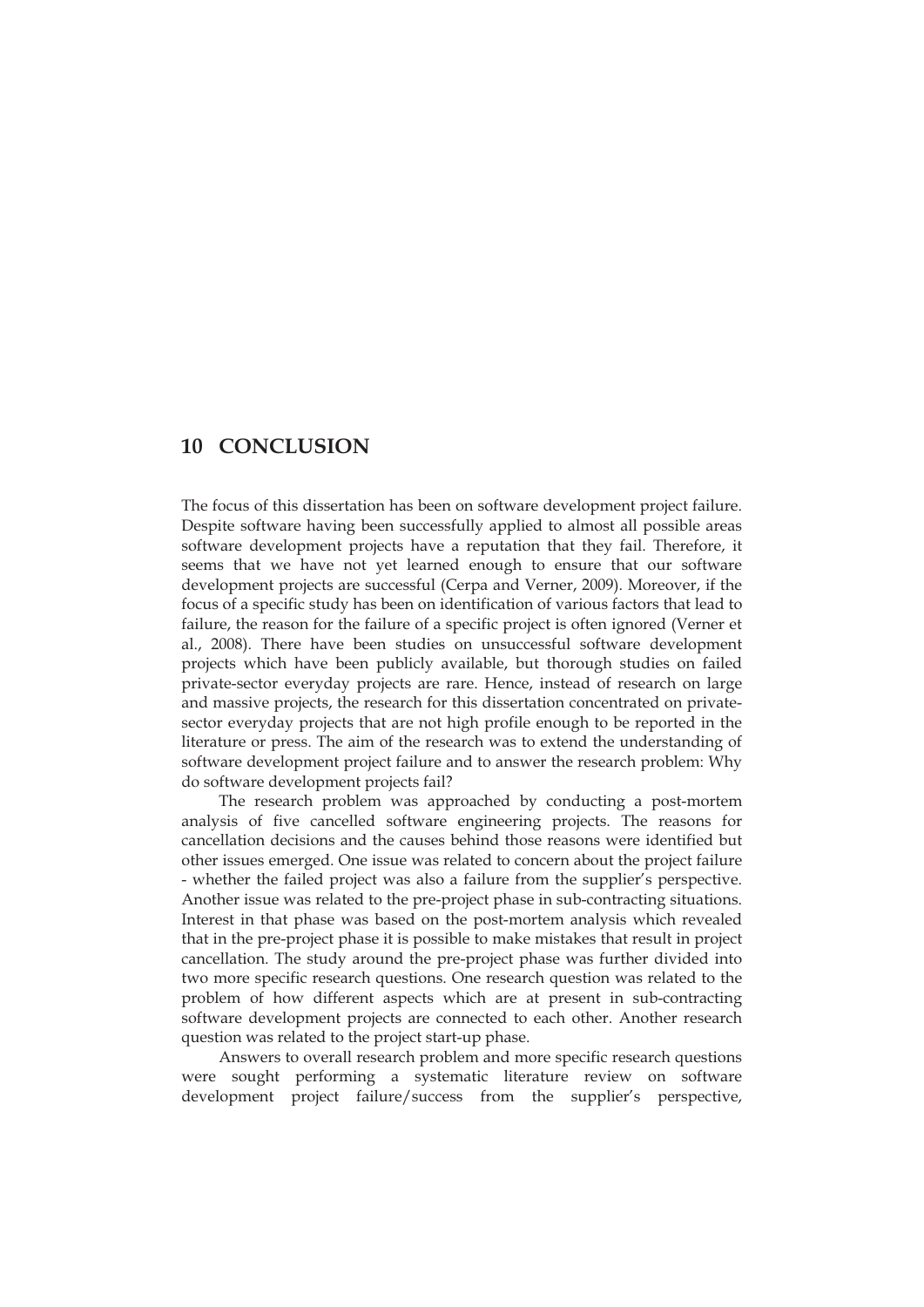interviewing project managers in four software engineering firms, and looking for literature on the preceding phases of the project in general but especially on the project start-up phase. Although the main subject of this dissertation was a research on software development project failure, the contribution of this dissertation is wider. The main contributions of this dissertation are as follows:

- **Results from post-mortem analysis of five cancelled software engineering projects.** This dissertation provided a thorough study on five cancelled software engineering projects and has given explanations as to why these projects failed. Each case was different, and they covered a variety of aspects which are present in practice. Therefore, the result of the post-mortem analysis provides valuable information for both customers and suppliers.
- **New answers to old problem of software development failure.** The viewpoint of this research was unusual and new answers were found. An important outcome was the examination of the subject from the supplier's perspective as well as distinguishing the concepts of project success/failure from project management success/failure.
- **Customer-supplier framework.** Using the framework developed during this research it is now possible to discern different perspectives and elements which are present in sub-contracting situations. Therefore, the framework provides support when researching software development projects in sub-contracting situations. Moreover, the framework provides supplier firms with an outline of the situation in which they operate.
- **Highlighting the need for distinguishing between perspectives in sub-contracting situations, between different project types and usage of proper success criteria.** Project managers of both in-house projects and supplier firms need relevant research and valid results. Given perspectives and project types while studying software development projects, this is possible.
- Project start-up phase. This research has made the project start-up phase, a very important but previously hidden phase, visible.
- **Practical recommendations to supplier firms were provided.**

In summary, this dissertation provides new information on software development project failures. In addition to having answers to research problem and research questions, this dissertation has shown research gaps not only on the research on software development project failure but also on the preceding phases of software development projects, especially the project startup phase. Moreover, this research emphasises research on software development projects from the supplier's perspective.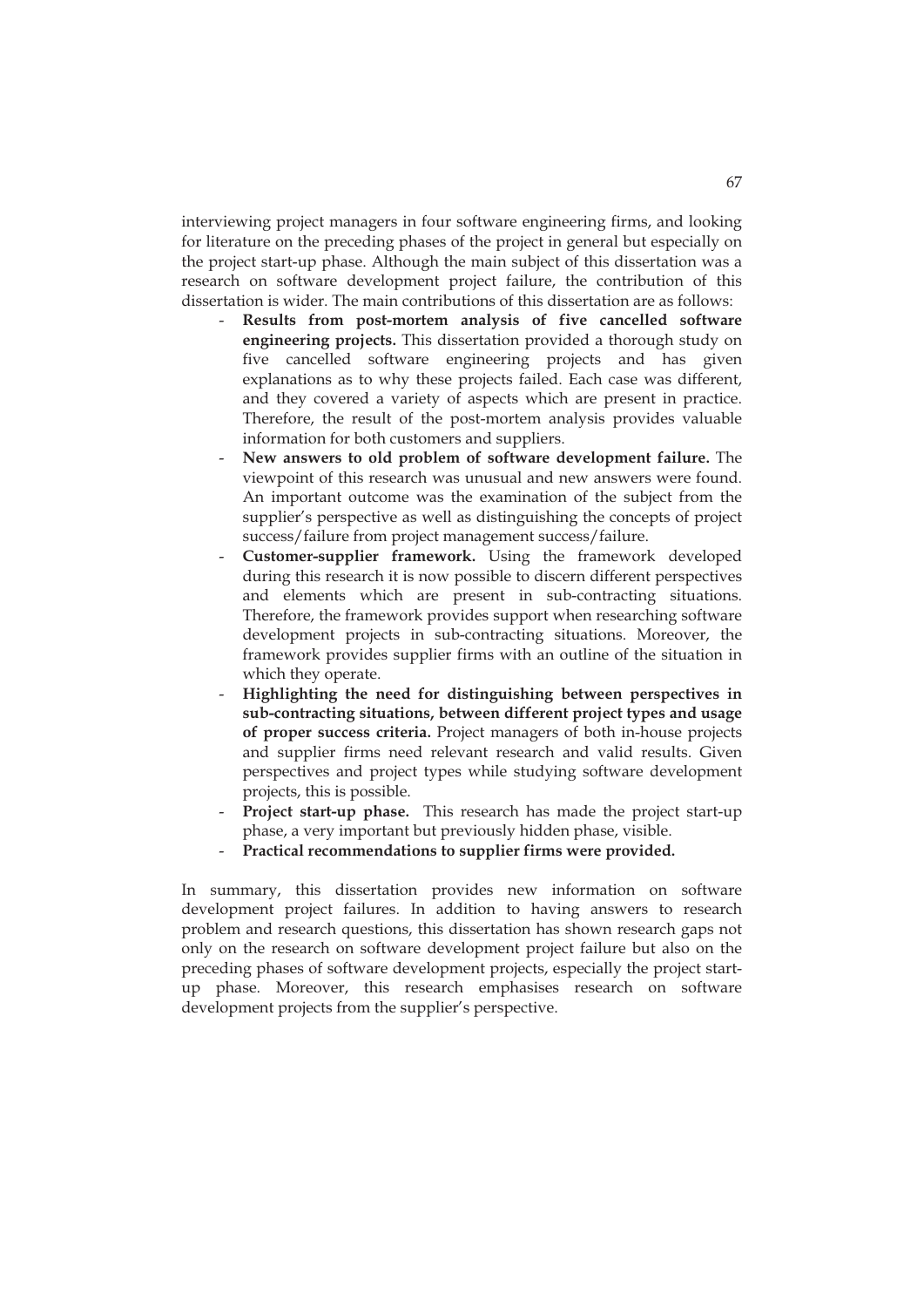#### **YHTEENVETO (FINNISH SUMMARY)**

Yli viidenkymmenen vuoden historiastaan huolimatta ohjelmistoala kärsii epäonnistuvien projektien maineesta. Intensiivisestä projektien hallintaan, riskien hallintaan, menetelmiin ja prosesseihin kohdistuvasta tutkimuksesta huolimatta ohjelmistoprojektit myöhästelevät, ylittävät budjettejaan eikä asiakaskaan ole aina tyytyväinen.

Tässä väitöskirjatutkimuksessa etsitään vastausta kysymykseen: Miksi ohjelmistoprojektit epäonnistuvat? Viiden erilaisen epäonnistuneen ohjelmistoprojektin dokumentaation analyysillä löydettiin syitä kyseisten projektien epäonnistumiselle. Yhdessä tapauksessa, joka oli sisäinen tuotekehitysprojekti, ratkaiseva virhe tehtiin projektin aloituksen jälkeen. Neljässä muussa tapauksessa ratkaisevat virheet tehtiin ennen kuin projekti oli edes alkanut. Näissä neljässä tapauksessa yhteistä oli kaupallinen asiakas-toimittaja -suhde, minkä vuoksi väitöskirjatutkimuksessa keskityttiin vain vastaaviin projekteihin.

Yhdessä edellä mainituista epäonnistuneista projekteista toimittaja onnistui toteuttamaan projektin lähes toivotussa aikataulussa, ei ylittänyt budjettia ja projektin lopputulos oli lähes se, mistä oli sovittu. Tästä huolimatta asiakas ei ottanut järjestelmää käyttöön, vaikka maksoi toimittajan laskut. Asiakkaan näkökulmasta projekti oli epäonnistunut, mutta toimittajan näkökulmasta tilanne ei ollut niin selkeä. Näkökulmien selkeyttämiseksi selvitettiin systemaattisen kirjallisuuskatsauksen avulla, miten ohjelmistoprojektin onnistuminen tai epäonnistuminen on aikaisemmissa tutkimuksissa määritelty toimittajan näkökulmasta. Näkökulma oli sama koko raportoidun väitöskirjatutkimuksen ajan.

Systemaattisessa kirjallisuuskatsauksessa löydettiin vain seitsemän tutkimusta, joissa käsiteltiin ohjelmistoprojekteja toimittajan näkökulmasta. Näistä tutkimuksista tunnistettiin kolme kriteeriä ohjelmistoprojektin onnistumiselle toimittajan näkökulmasta. Tunnistetut onnistumiskriteerit ovat asiakastyytyväisyys ja toimittajan sekä lyhyen että pitkän tähtäimen liiketoiminnallinen menestys. Mikään näistä seitsemästä tutkimuksesta ei määritellyt ohjelmistoprojektin epäonnistumista.

Onnistumiskriteerien lisäksi huomattiin, että ohjelmistoalalla ei ole tavallista erotella projektin onnistumista ja projektin hallinnan onnistumista toisistaan. Koska eroa ei tehdä, on helppo pitää ohjelmistoprojekteja epäonnistuneena.

Neljässä edellä mainitussa analysoidussa tapauksessa kyseessä oli kaupallinen suhde asiakkaan ja toimittajan välillä, millä on vaikutusta projektiin. Koska kaupallisten elementtien huomioiminen ohjelmistoprojekteihin liittyvässä tutkimuksessa on vähäistä, tutkimuksessa kehitettiin asiakas-toimittaja -viitekehys, joka tunnistaa erilaisia elementtejä, jotka ovat läsnä kaupallisessa asiakas-toimittaja -suhteessa. Viitekehyksen avulla on mahdollista tarkastella kokonaisvaltaisesti tilannetta, jossa toimittajalla on vastuu asiakkaalle toteutettavasta ohjelmistoprojektista, tunnistaa eri osapuolia ja siten arvioida ohjelmistoprojekti ja sen onnistumista tai epäonnistumista eri näkökulmista, sekä havaita projektia edeltäviä vaiheita. Tutkimuksen perusteella projektia edeltävistä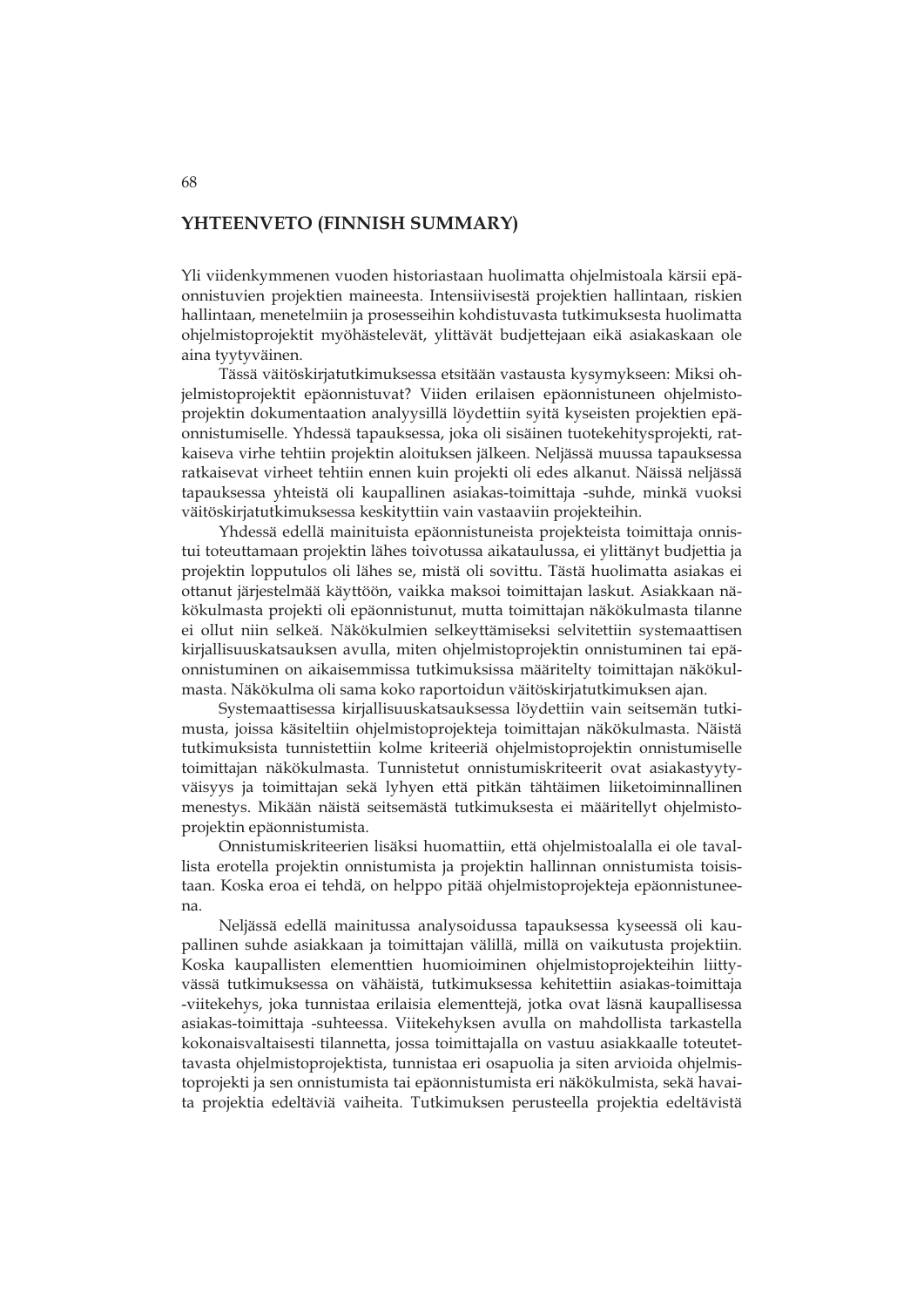vaiheista erityisesti projektin käynnistysvaihe näyttää olevan lähes tunnistamaton vaihe ohjelmistoalan kirjallisuudessa.

Tutkimuksen toinen empiirinen osa keskittyi projektia edeltäviin vaiheisiin ja erityisesti projektin käynnistysvaiheeseen. Kirjallisuuden ja tehtyjen haastattelujen perusteella projektin käynnistysvaiheen aloitus kiinnitettiin hetkeen, jolloin asiakas tekee tilauksen tai jollain muulla tavalla ilmoittaa, että tilaa projektin toimittajalta. Käynnistysvaiheen lopetus ja siten projektin virallinen aloitus kiinnitettiin asiakkaan kanssa pidettävään kick-off -tilaisuuteen.

Haastatteluista tunnistettiin 11 projektin käynnistysvaiheen aikana tehtävää aktiviteettia. Lisäksi haastatteluista tunnistettiin pyrkimys saavuttaa ymmärrys projektin sisällöstä kolmella tasolla, jotta projektilla olisi paremmat edellytykset onnistua. Nämä tasot ovat projektipäällikkö, projektiryhmä ja asiakas-toimittaja. Edelleen havaittiin, että toimittajayritykset eivät aktiivisesti pyri määrittelemään projekteille onnistumiskriteereitä.

Mikäli onnistumiskriteereitä ei määritellä, projektiryhmän jäsenet voivat tavoitella omia tavoitteitaan projektin tavoitteiden sijaan. Ilman onnistumiskriteereiden määrittelyä projektin toteutuksen aikana on vaikeampaa tehdä toimenpiteitä, joilla varmistettaisiin projektin onnistuminen. Edellä mainittujen vaikutusten lisäksi projektin onnistumisen arviointi ei ole mahdollista.

Väitöskirjatutkimuksen tavoitteena oli löytää vastauksia kysymykseen, miksi ohjelmistoprojektit epäonnistuvat. Vastaukset tiivistettynä ovat:

- Ohjelmistoprojektit voivat epäonnistua, koska ratkaisevia virheitä tehdään ennen projektin alkua.
- Ohjelmistoprojektin pitäminen epäonnistuneena riippuu näkökulmasta.
- Ohjelmistoprojektia voidaan pitää epäonnistuneena, koska se on epäonnistunut projektin hallinnan näkökulmasta.
- Ohjelmistoprojekti voi epäonnistua siksi, että yritykset eivät näytä aktiivisesti toimivan siten, että projekteille määriteltäisiin onnistumiskriteerit. Jos näitä ei määritellä, muun muassa projektin onnistumisen arviointia ei voida tehdä.

Väitöskirjatutkimuksessa annetaan lukuisia suosituksia toimittajayrityksille ja ehdotetaan useita jatkotutkimusaiheita erityisesti projektin käynnistysvaiheesta ja painottaen toimittajan näkökulmaa.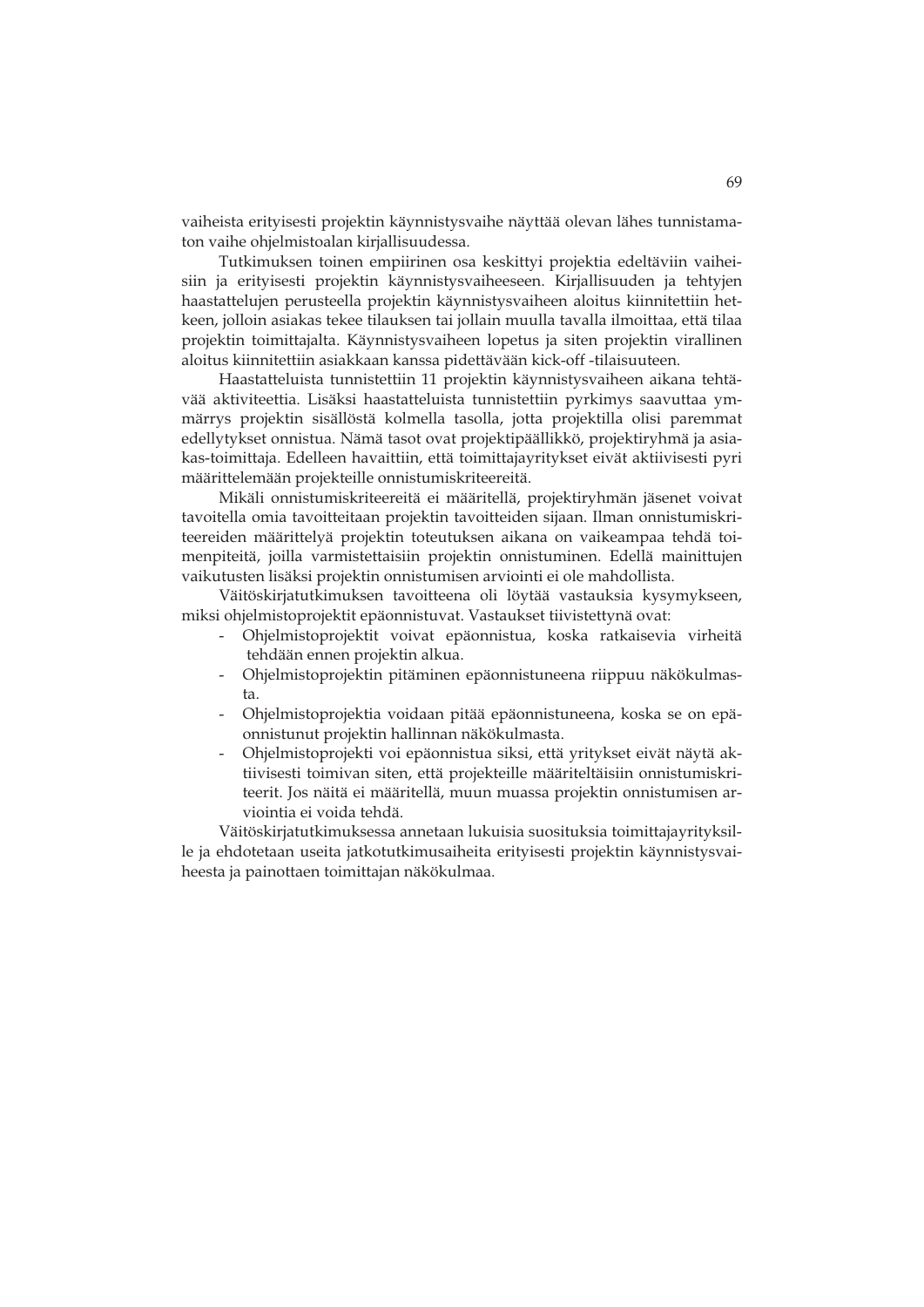## **APPENDIX A: PUBLICATIONS AND AUTHOR'S CONTRIBUTION**

This dissertation draws upon two conference papers, two journal papers, and one journal paper, which is under review. In this appendix summary of each of the publications and author's contribution are presented.

| Publication I            | Ahonen, J.J, Savolainen, P. 2010. Software engineering projects may<br>fail before they are started: Post-mortem analysis of five cancelled<br>projects. Journal of Systems and Software. 83 (11), 2175-2187.                                                                                                                                                                                                                                                                                                                                                                                                                                                                                                                                                                                                                                                                                                                                                                                                                                                                                                                                                                                                                                                                                                                                                                                                                                                                                                                                                                                                                                               |
|--------------------------|-------------------------------------------------------------------------------------------------------------------------------------------------------------------------------------------------------------------------------------------------------------------------------------------------------------------------------------------------------------------------------------------------------------------------------------------------------------------------------------------------------------------------------------------------------------------------------------------------------------------------------------------------------------------------------------------------------------------------------------------------------------------------------------------------------------------------------------------------------------------------------------------------------------------------------------------------------------------------------------------------------------------------------------------------------------------------------------------------------------------------------------------------------------------------------------------------------------------------------------------------------------------------------------------------------------------------------------------------------------------------------------------------------------------------------------------------------------------------------------------------------------------------------------------------------------------------------------------------------------------------------------------------------------|
| Abstract                 | Context: Software project cancellations are often caused by mistakes<br>made during the project, and such cancellations make a strong<br>economic impact. We analyzed five cancelled software engineering<br>projects. One case was an internal product development project of a<br>company that sells products to its customers. The other four cases<br>were different software engineering projects, and outcomes of these<br>projects were planned to be delivered to external customers.<br>Objective: This study reports a post-mortem analysis of five software<br>engineering projects with the aim of providing more knowledge<br>about the reasons for cancellation decisions and the causes behind<br>those reasons.<br>Methods: The research method is case study. A method for a<br>document-based post-mortem analysis was developed and post-<br>mortem analysis was performed. All project documentation was<br>available for analysis.<br>Results: The reasons for the cancellation decisions were well-known<br>ones. In four cases of five, the outcome of the project was to be<br>delivered to an external customer, but in these cases the causes of the<br>cancellation reasons were not found from the normal project<br>documentation. In these cases the cause of the cancellation originated<br>in a phase before the start of the project and therefore the project was<br>doomed before it was started.<br>Conclusion: It is reasonable to suggest that a remarkable portion of<br>project cancellations are due to mistakes made before the project is<br>started in the case of contract-based software engineering projects |
| Author's<br>contribution | The author of this dissertation defined the overall structure of the<br>publication and how to present the results. Ahonen developed the<br>analysis method used based on his review and analysis of post-<br>mortem analysis methods. A person with access rights to the original<br>documentation analyzed the cases. The author of this dissertation<br>jointly with Ahonen performed the final interpretation of the results<br>and wrote the conclusions.                                                                                                                                                                                                                                                                                                                                                                                                                                                                                                                                                                                                                                                                                                                                                                                                                                                                                                                                                                                                                                                                                                                                                                                              |

## 70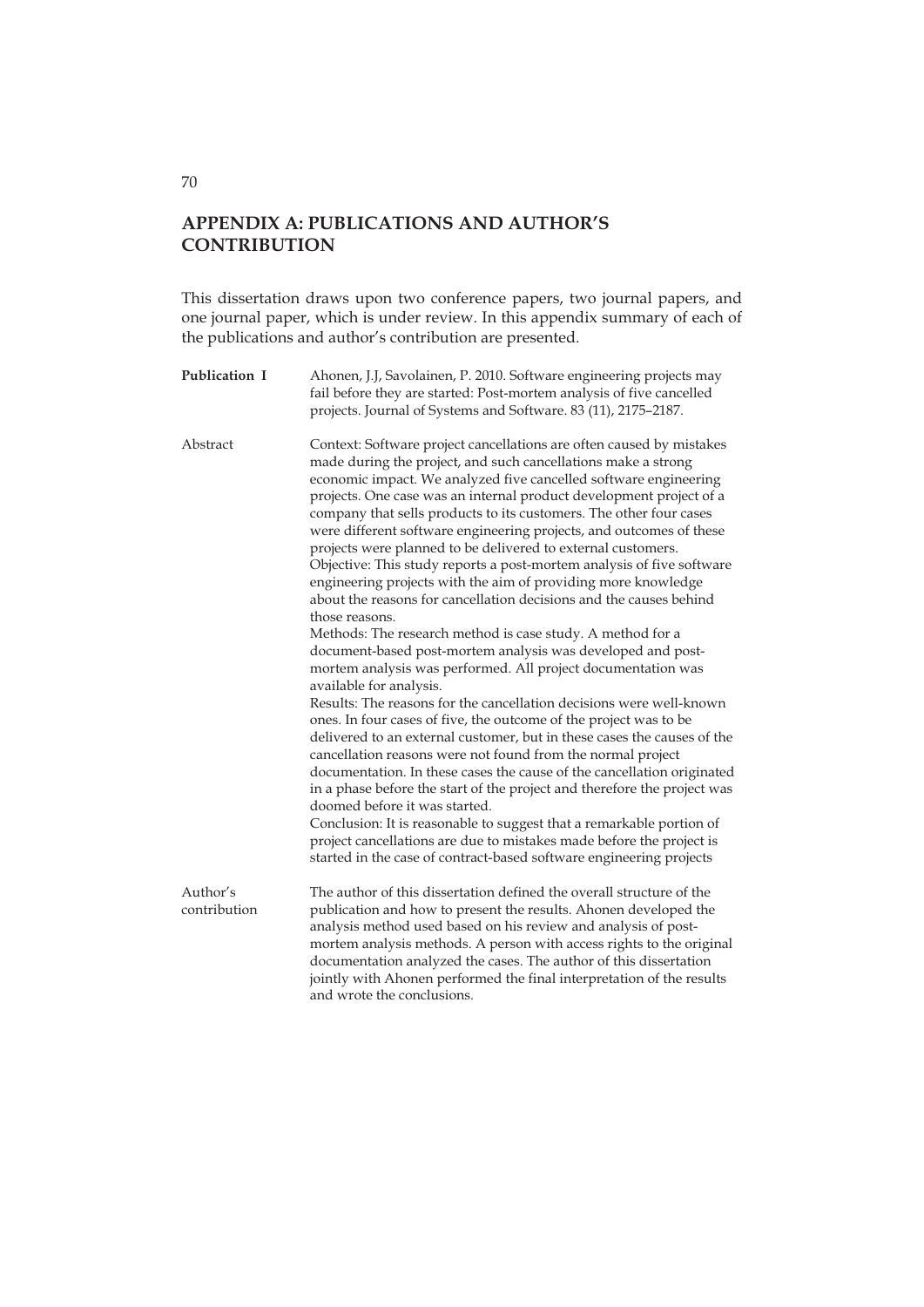| <b>Publication II</b>    | Savolainen, P., Ahonen, J. J., Richardson, I. 2011. Software<br>development project success and failure from the supplier's<br>perspective: A systematic literature review. International Journal of<br>Project Management. Accepted for publication.                                                                                                                                                                                                                                                                                                                                                                                                                                                                                                                                                                                                                                                                                                                                                                                                                                                                                                                                                                                                                                                                                                |
|--------------------------|------------------------------------------------------------------------------------------------------------------------------------------------------------------------------------------------------------------------------------------------------------------------------------------------------------------------------------------------------------------------------------------------------------------------------------------------------------------------------------------------------------------------------------------------------------------------------------------------------------------------------------------------------------------------------------------------------------------------------------------------------------------------------------------------------------------------------------------------------------------------------------------------------------------------------------------------------------------------------------------------------------------------------------------------------------------------------------------------------------------------------------------------------------------------------------------------------------------------------------------------------------------------------------------------------------------------------------------------------|
| Abstract                 | In this paper, we consider software development project success and<br>failure from the supplier's perspective. First we clarified concepts in<br>order to be able to exclude review articles on in-house projects,<br>continuous services, the customer's perspective, and software<br>product<br>development, with the aim of providing valid results for supplier<br>firms. We divided success criteria into project success and project                                                                                                                                                                                                                                                                                                                                                                                                                                                                                                                                                                                                                                                                                                                                                                                                                                                                                                          |
|                          | management (PM) success, and, in seven articles, identified three<br>success criteria from the supplier's perspective: customer satisfaction,<br>short-term business benefits, and long-term business benefits. In<br>contrast, no definition of software development project failure was<br>found. Articles were found in seven different journals, showing that<br>knowledge on software development project success from the<br>supplier's perspective is fragmented. This impedes the growth of<br>knowledge on this topic.                                                                                                                                                                                                                                                                                                                                                                                                                                                                                                                                                                                                                                                                                                                                                                                                                      |
| Author's<br>contribution | The author of this dissertation was one of the persons who searched,<br>selected, and evaluated articles for further review. She and Ahonen<br>were main contributors in the analysis and writing process;<br>Richardson reviewed the publication and made some minor changes.                                                                                                                                                                                                                                                                                                                                                                                                                                                                                                                                                                                                                                                                                                                                                                                                                                                                                                                                                                                                                                                                       |
| Publication III          | Savolainen, P., Richardson, I. The unknown project start-up and the<br>customer-supplier framework. 9.8.2011. Submitted.                                                                                                                                                                                                                                                                                                                                                                                                                                                                                                                                                                                                                                                                                                                                                                                                                                                                                                                                                                                                                                                                                                                                                                                                                             |
| Abstract                 | Context: An earlier study we conducted revealed that in sub-<br>contracting situation it is possible to make serious mistakes before the<br>actual project has started. In the study presented in this paper, we<br>concentrate on the pre-project phase, particularly the project start-up<br>phase from the supplier's perspective.<br>Objective: Our initial aim was to find out what exactly is the pre-<br>project phase of a software development project. During the research<br>process, we focused on the project start-up phase and the activities<br>performed during this phase.<br>Method: The research method was case study.<br>Results: During our research, the pre-project phase and the project<br>start-up phase seemed to be an almost non-existing area. Thus, we<br>did not find a published framework which showed these phases<br>connected to a software development project. We therefore<br>developed the customer-supplier framework in order to fill this gap.<br>The framework was developed through analysis of literature and<br>interviews which we conducted in four software engineering firms.<br>We found only one study on the project start-up phase; other articles<br>were descriptions of the phase or the start-up phase was mentioned<br>because of its connection to the main topic of the article. We |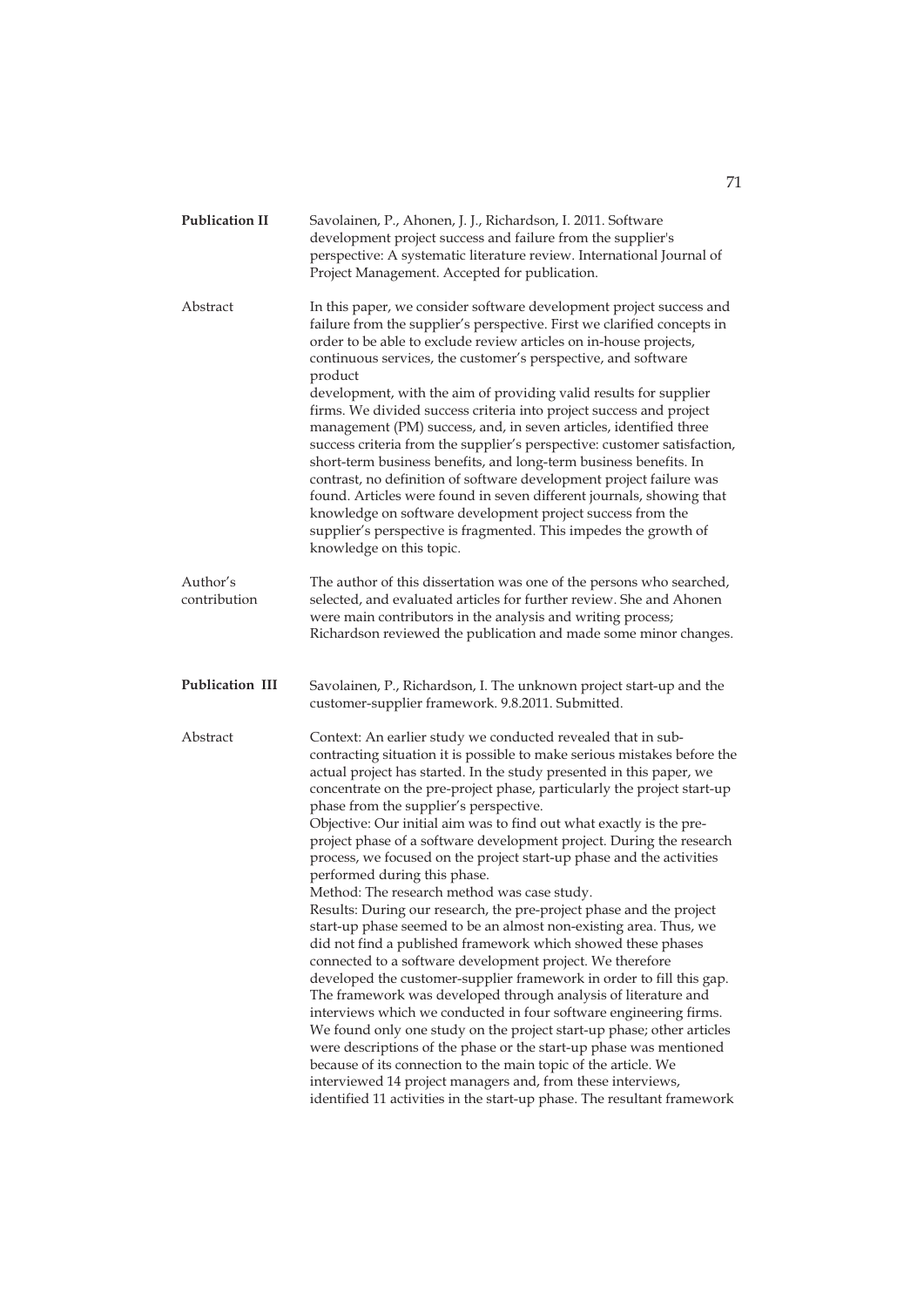|                          | provides a unified view of different aspects related to projects when<br>software is developed in sub-contracting situations. These activities<br>1) show the variety of actions undertaken in supplier firms just before<br>project start, normally a short time period, 2) describe important<br>decisions and choices which are made in a supplier firm from the<br>point of view of the project being undertaken, 3) describe how<br>unsettled the situation may be although the project is about to start,<br>and 4) reveal an interface where knowledge is transferred from the<br>sales team to the project team.<br>Conclusion: The project start-up phase is an important and complex<br>phase which has almost totally been unrecognized and unexplored<br>phase in software engineering field. The framework which we<br>present fills this significant gap.                                                                          |
|--------------------------|--------------------------------------------------------------------------------------------------------------------------------------------------------------------------------------------------------------------------------------------------------------------------------------------------------------------------------------------------------------------------------------------------------------------------------------------------------------------------------------------------------------------------------------------------------------------------------------------------------------------------------------------------------------------------------------------------------------------------------------------------------------------------------------------------------------------------------------------------------------------------------------------------------------------------------------------------|
| Author's<br>contribution | The author of this dissertation planned and conducted the research,<br>developed the framework, and was the main contributor in the<br>writing process. Richardson reviewed the publication and suggested<br>modifications.                                                                                                                                                                                                                                                                                                                                                                                                                                                                                                                                                                                                                                                                                                                      |
| Publication IV           | Savolainen, P. 2010. Vague Project Start Makes Project Success of<br>Outsourced Software Development Projects Uncertain. In Ali Babar,<br>M., Vierimaa, M., Oivo, M. (Eds.), Product-Focused Software Process<br>Development, Vol. 6156. Berlin Heidelberg: Springer, 351-365.                                                                                                                                                                                                                                                                                                                                                                                                                                                                                                                                                                                                                                                                   |
| Abstract                 | A definition of a project success includes at least three criteria: 1)<br>meeting planning goals, 2) customer benefits, and 3) supplier<br>benefits. This study aims to point out the importance of the definition<br>of the project start, the project start date, and what work should be<br>included in the project effort in order to ensure the supplier's<br>benefits. The ambiguity of the project start risks the profitability of<br>the project and therefore makes project success at least from<br>supplier's point of view uncertain. Moreover, vague project start<br>makes it more difficult to compare project management metrics, such<br>as duration and effort, between projects. There is no clear definition<br>for the project start either in literature or practice. Based on<br>interviews, the definitions are provided for project start, project start<br>date, and project start-up effort included in the project. |
| Author's<br>contribution | The author of this dissertation was the author of this publication. The<br>publication is based on the research made for Publication III.                                                                                                                                                                                                                                                                                                                                                                                                                                                                                                                                                                                                                                                                                                                                                                                                        |
| Publication V            | Savolainen, P., Verner, J. M., Land, L. P. W., Low, G. C. 2011. What<br>happens before a project starts? - Project start-up from the supplier<br>perspective. In Pokorny, J.; Repa, V.; Richta, K.; Wojtkowski, W.;<br>Linger, H.; Barry, C.; Lang, M. (Eds.), Information Systems<br>Development. Springer: New York, 647-657.                                                                                                                                                                                                                                                                                                                                                                                                                                                                                                                                                                                                                  |
| Abstract                 | Before an outsourced software project officially begins the<br>contracting or supplier organization has already expended effort.<br>Although project start and start-up effort impact on project success in                                                                                                                                                                                                                                                                                                                                                                                                                                                                                                                                                                                                                                                                                                                                      |

72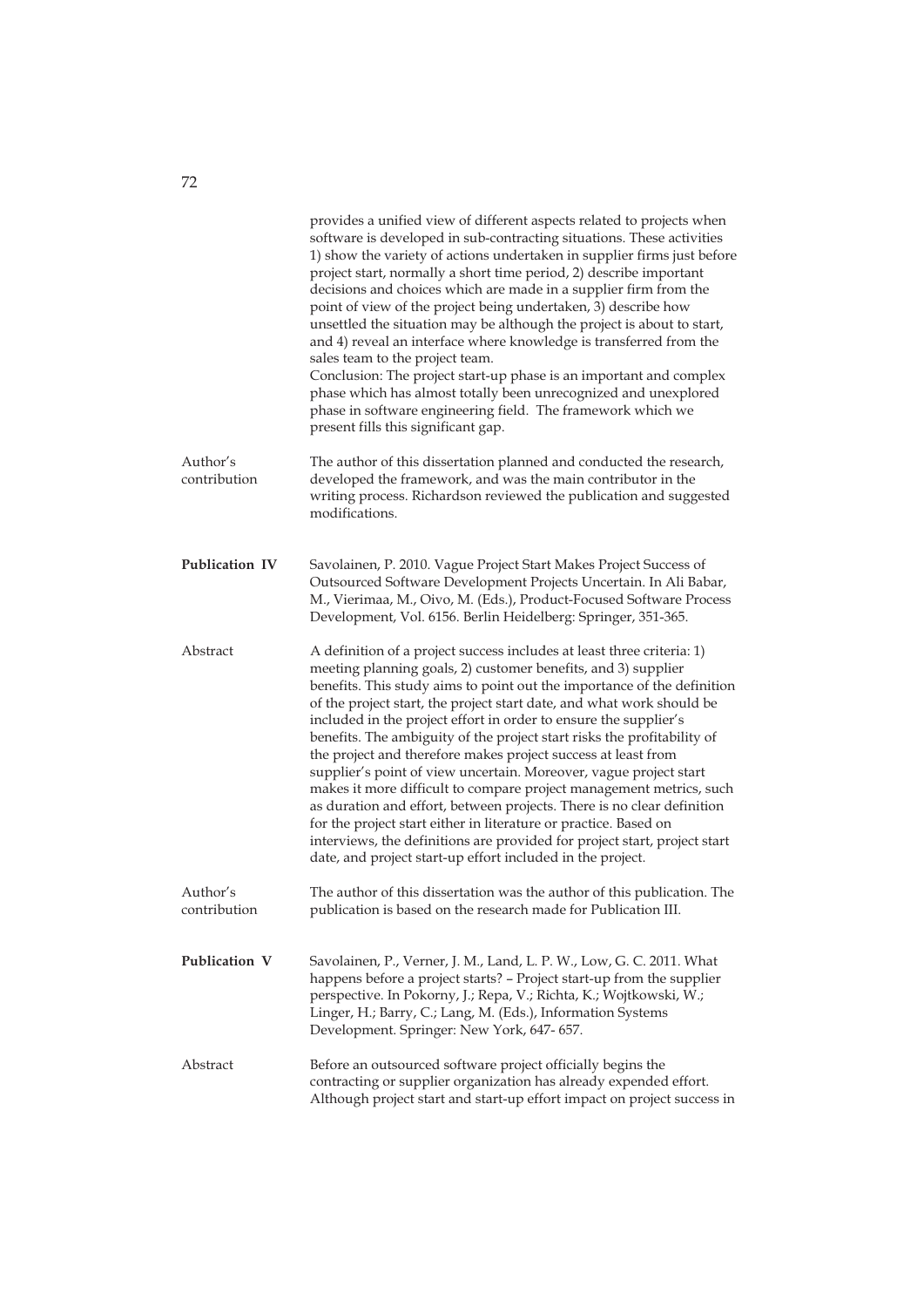|                          | most cases these are undefined concepts. There are no clear<br>definitions of project start, start-up or the activities that should be<br>completed before project start either in the literature or in practice.<br>Ambiguity around project start sets up risks to the profitability of a<br>project and therefore makes the real success of a project not only<br>uncertain but difficult to measure. A vague project start also makes<br>comparisons between projects and between organizations unreliable.<br>In this paper, we describe a pilot study that reviews project start,<br>project start-up, and project start date, and then investigates what the<br>key activities of the supplier are normally performed by the end of<br>the project start-up phase. We use interviews with software supplier<br>practitioners to define those key activities. |
|--------------------------|---------------------------------------------------------------------------------------------------------------------------------------------------------------------------------------------------------------------------------------------------------------------------------------------------------------------------------------------------------------------------------------------------------------------------------------------------------------------------------------------------------------------------------------------------------------------------------------------------------------------------------------------------------------------------------------------------------------------------------------------------------------------------------------------------------------------------------------------------------------------|
| Author's<br>contribution | The publication is based on the research made for Publication III.<br>Verner outlined the publication and the author of this dissertation<br>made analysis of the data. The author of this dissertation, Verner, and<br>Land contributed in the writing process while Low reviewed the<br>publication.                                                                                                                                                                                                                                                                                                                                                                                                                                                                                                                                                              |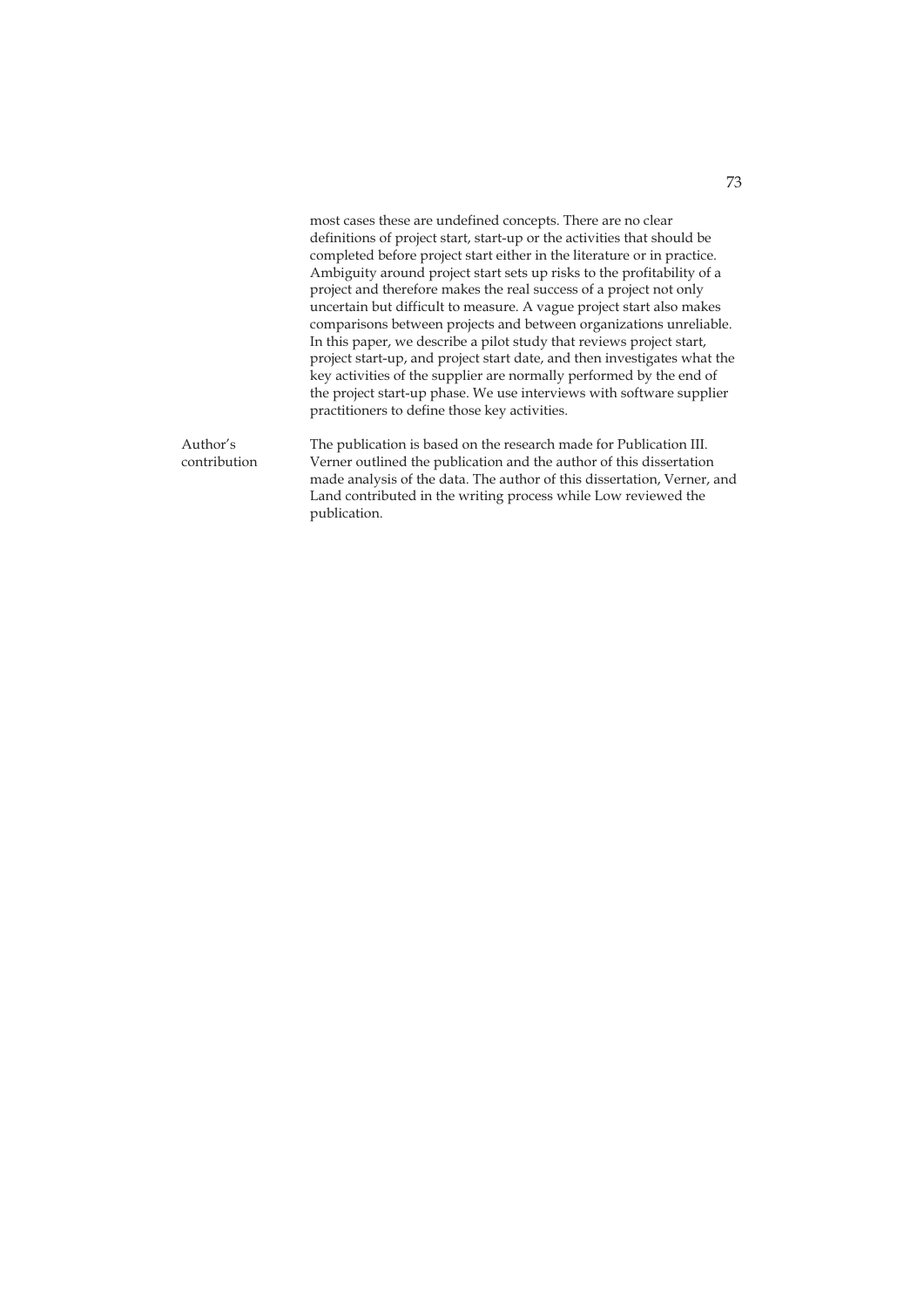## **REFERENCES**

- Anda, B.C.D., Sjøberg, D.I.K., Mockus, A. 2009. Variability and Reproducibility in Software Engineering: A Study of Four Companies that Developed the Same System. IEEE Transactions on Software Engineering. 35 (3), 407-429.
- Artto, K., Kujala, J. 2008. Project business as a research field. International Journal of Managing Projects in Business. 1 (4), 469-497.
- Artto, K., Wikström, K., Hellström, M., Kujala, J. 2008. Impact of Services on Project Business. International Journal of Project Management. 26 (5), 497- 508.
- Aundhe, M.D., Mathew, S.K. 2009. Risks in offshore IT outsourcing: A service provider perspective. European Management Journal. 27 (6), 418-428.
- Baccarini, D. 1999. The logical framework method for defining project success. Project Management Journal. 30 (4), 25-32.
- Bannerman, P.L. 2008. Risk and risk management in software projects. Journal of Systems and Software. 81 (12), 2118-2133.
- Barki, H., Rivard, S., Talbot, J. 2001. An Integrative Contingency Model of Software Project Risk Management. Journal of Management Information Systems. 17 (4), 37-69.
- Barry, E.J., Mukhopadhyay, T., Slaughter, S.A. 2002. Software Project Duration and Effort: An Empirical Study. Information Technology and Management. 3 (1-2), 113-136.
- Beecham, S., Baddoo, N., Hall, T., Robinson, H., Sharp, H. 2008. Motivation in Software Engineering: A systematic literature review. Information and Software Technology. 50 (9-10), 860-878.
- Belassi, W., Tukel, O.I. 1996. A new framework for determining critical success/failure factors in projects. International Journal of Project Management. 14 (3), 141-151.
- Bergkvist, L. 2011. Conditions Influencing Client–IS Supplier Interactions During IS Outsourcing. In J. Pokorny, V. Repa, K. Richta, W. Wojtkowski, H. Linger, C. Barry, M. Lang (Eds.) Information Systems Development. New York: Springer, 125-136.
- Betts, M., Lansley, P. 1995. International Journal of Project Management: A review of the first ten years. International Journal of Project Management. 13 (4), 207-217.
- Boehm, B.W. 1991. Software Risk Management: Principles and Practices. IEEE Software. 8 (1), 32-41.
- Briner, W., Hastings, C., Geddes, M. 2009. Project Leadership, 2nd edition. UK: Gower Publishing Company.
- Cater-Steel, A.P. 2001. Process improvement in four small software companies. In D. Grant, L. Sterling (Eds.) Proceedings of the 13th Australian Software Engineering Conference, 2001. USA:IEEE Computer Society, 262-272.
- Cerpa, N., Bardeen, M., Kitchenham, B., Verner, J. 2010. Evaluating logistic regression models to estimate software project outcomes. Information and Software Technology. 52 (9), 934-944.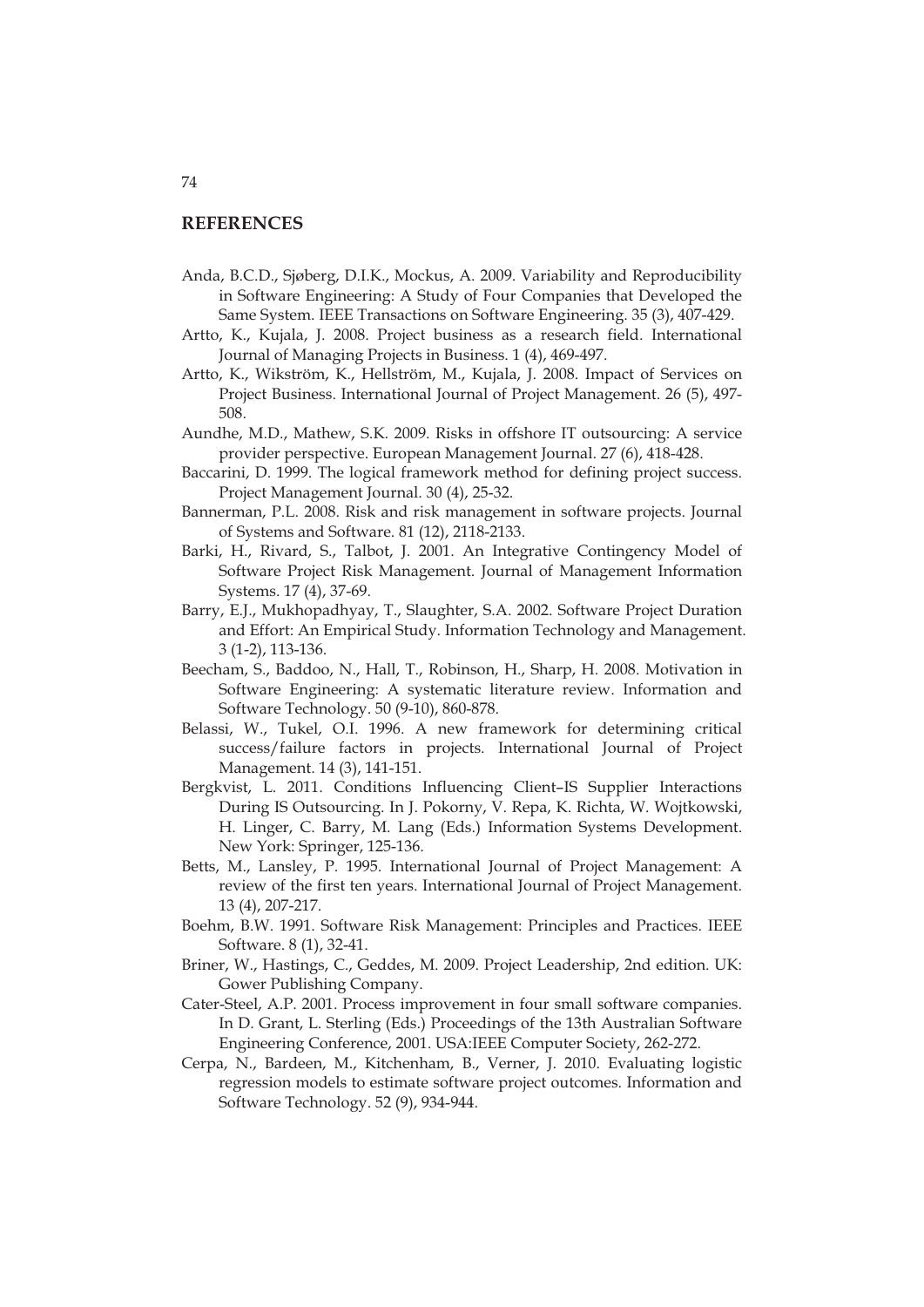Cerpa, N., Verner, J.M. 2009. Why Did Your Project Fail?. Communications of the ACM. 52 (12), 130-134.

Charette, R.N. 2005. Why Software Fails?. IEEE Spectrum. 42 (9), 42-49.

- Chua, A.Y.K. 2009. Exhuming IT Projects from Their Graves: An Analysis of Eight Failure Cases and Their Risk Factors. Journal of Computer Information Systems. (Spring 2009), 31-39.
- Coleman, G., O'Connor, R. 2008. Investigating software process in practice: A grounded theory perspective. Journal of Systems and Software. 81 (5), 772- 784.
- Collins, A., Baccarini, D. 2004. Project success A survey. Journal of Construction Research. 5 (2), 211-231.
- Cooke-Davies, T. 2002. The "real" success factors on projects. International Journal of Project Management. 20 (3), 185-190.
- Cooper, M.J., Budd, C.S. 2007. Tying the pieces together: A normative framework for integrating sales and project operations. Industrial Marketing Management. 36 (2), 173-182.
- Cova, B., Holstius, K. 1993. How to Create Competitive Advantage in Project Business. Journal of Marketing Management. 9 (2), 105-121.
- Cova, B., Salle, R. 2007. Introduction to the IMM special issue on 'Project marketing and the marketing of solutions' A comprehensive approach to project marketing and the marketing of solutions. Industrial Marketing Management. 36 (2), 138-146.
- Crawford, L., Pollack, J., England, D. 2006. Uncovering the trends in project management: Journal emphases over the last 10 years. International Journal of Project Management. 24 (2), 175-184.
- Cruzes, D.S., Dybå, T. 2011. Research synthesis in software engineering: A tertiary study. Information and Software Technology. 53 (5), 440-455.
- Cusumano, M., MacCormack, A., Kemerer, C.F., Crandall, B. 2003. Software development worldwide: the state of the practice. IEEE Software. 20 (6), 28-34.
- de Bakker, K., Boonstra, A., Wortmann, H. 2010. Does risk management contribute to IT project success? A meta-analysis of empirical evidence. International Journal of Project Management. 28 (5), 493-503.
- de Wit, A. 1988. Measurement of project success. International Journal of Project Management. 6 (3), 164-170.
- Dibbern, J., Goles, T., Hirschheim, R., Jayatilaka, B. 2004. Information systems outsourcing: A survey and analysis of the literature. The DATA BASE for Advances in Information Systems. 35 (4), 6-102.
- Dvir, D., Lipovetsky, S., Shenhar, A., Tishler, A. 1998. In search of project classification: a non-universal approach to project success factors. Research Policy. 27 (9), 915-935.
- Dvir, D., Raz, T., Shenhar, A.J. 2003. An empirical analysis of the relationship between project planning and project success. International Journal of Project Management. 21 (2), 89-95.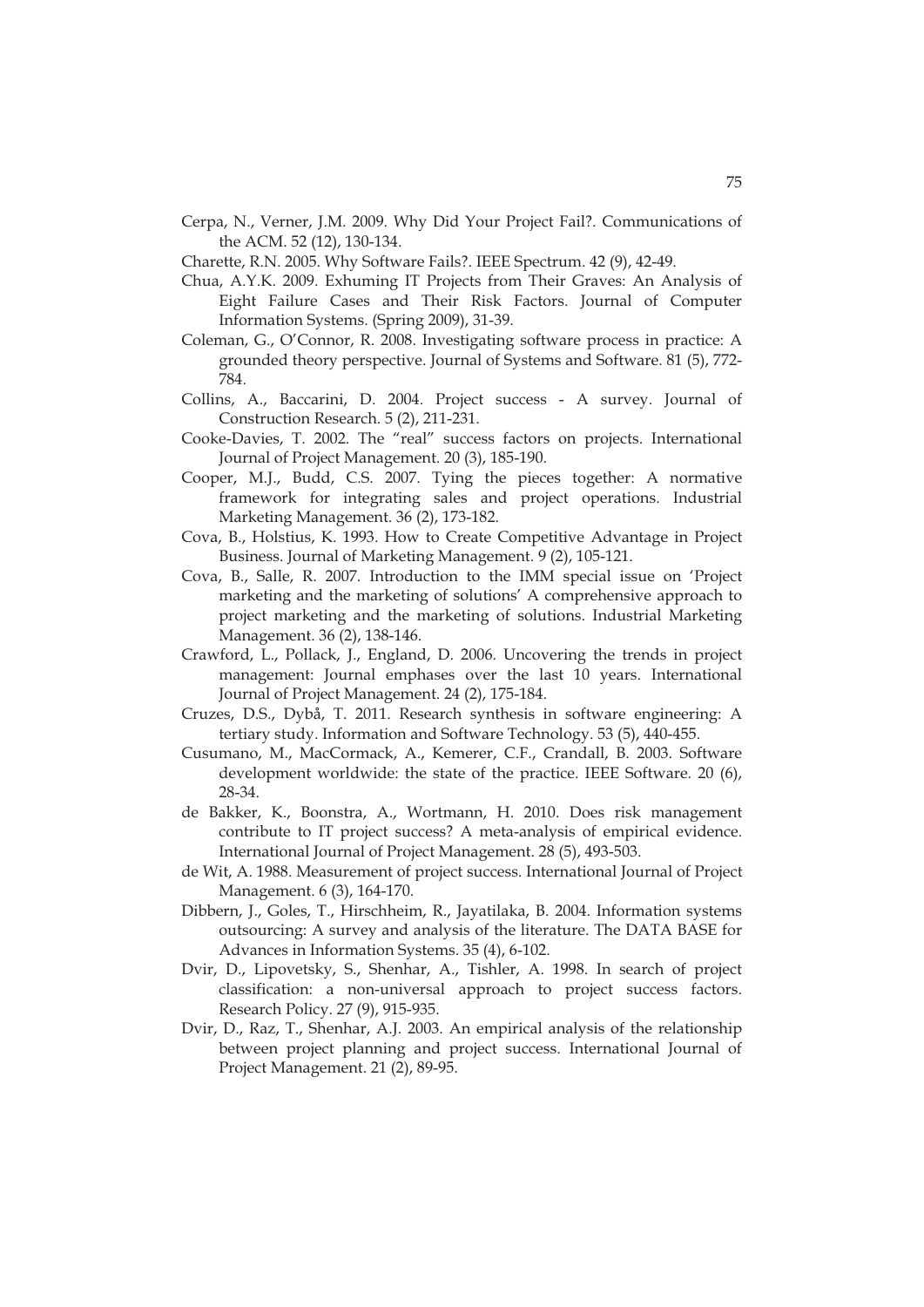- Egginton, B. 1996. The project start-up process Getting it to work better. Engineering Management Journal. 6 (2), 88-92.
- Eisenhardt, K.M. 1989a. Agency Theory: An Assessment and Review. Academy of Management Review. 14 (1), 57-74.
- Eisenhardt, K.M. 1989b. Building Theories from Case Study Research. Academy of Management Review. 14 (4), 532-550.
- Eisenhardt, K.M., Graebner, M.E. 2007. Theory Building from Cases: Opportunities and Challenges. Academy of Management Journal. 50 (1), 25-32.
- Eveleens, J.L., Verhoef, C. 2010. The rise and fall of the Chaos report figures. IEEE Software. 27 (1), 30-36.
- Ewusi-Mensah, K. 2003. Software Development Failures: Anatomy of abandoned projects. USA: MIT Press.
- Fangel, M. 1984. Planning project start-up. International Journal of Project Management. 2 (4), 242-245.
- Fangel, M. 1987. The Essence of Project Start-up. In M. Fangel (Ed.) Handbook of Project Start-Up. Denmark: INTERNET Committee on Project Start-up.
- Fangel, M. 1990. (Ed.) Handbook of Project Start-up. Denmark: INTERNET Committee on Project Start-up.
- Fangel, M. 1991. To start or to start-up?: That is the key question of project initiation. International Journal of Project Management. 9 (1), 5-9.
- Fortune, J., White, D. 2006. Framing of project critical success factors by a systems model. International Journal of Project Management. 24 (1), 53-65.
- Gillis, R.B. 1987. Strategies for successful project implementation. In M. Fangel (Ed.) Handbook of Project Start-Up. Denmark: INTERNET Committee on Project Start-up.
- Glass, R.L. 1998. Software Runaways. USA: Prentice Hall.
- Glass, R.L. 2001. Frequently forgotten fundamental facts about software engineering. IEEE Software. 18 (3), 112,110-111.
- Glass, R.L. 2005. IT Failure Rates 70% or 10-15%?. IEEE Software. 22 (3), 112- 111.
- Glass, R.L. 2006. The Standish report: does it really describe a software crisis?. Communications of the ACM. 49 (8), 15-16.
- Goles, T., Chin, W.W. 2005. Information systems outsourcing relationship factors: detailed conceptualization and initial evidence. The DATA BASE for Advances in Information Systems. 36 (4), 47-67.
- Gumm, D.C. 2006. Distribution Dimensions in Software Development Projects: A Taxonomy. IEEE Software. 23 (5), 45-51.
- Halman, J.I.M., Burger, G.T.N. 2002. Evaluating effectiveness of project startups: an exploratory study. International Journal of Project Management. 20 (1), 81-89.
- Hannay, J.E., Sjøberg, D.I.K., Dybå, T. 2007. A Systematic Review of Theory Use in Software Engineering Experiments. IEEE Transactions on Software Engineering. 33 (2), 87-107.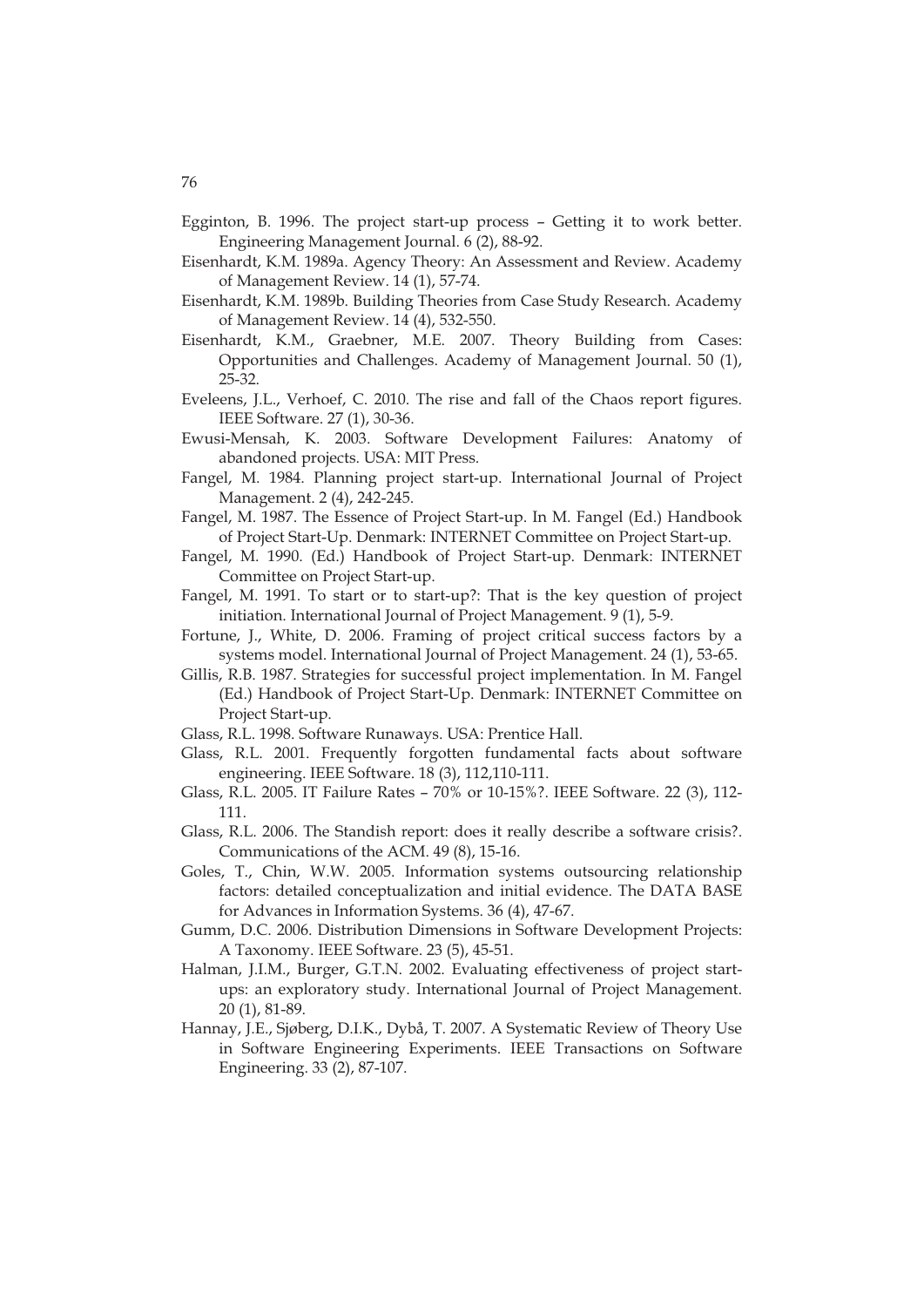- Haried, P., Ramamurthy, K. 2009. Evaluating the success in international sourcing of information technology projects: The need for a relational client-vendor approach. Project Management Journal. 40 (3), 56-71.
- Hätönen, J., Eriksson, T. 2009. 30+ years of research and practice of outsourcing – Exploring the past and anticipating the future. Journal of International Management. 15 (2), 142-155.
- Holstius, K. 1987. Project Export. Lappeenranta University of Technology.
- Ika, L.A. 2009. Project success as a topic in project management journals. Project Management Journal. 40 (4), 6-19.
- ISO/IEC 12207. 2008. ISO/IEC 12207:2008: Systems and software engineering — Software life cycle processes. Geneva, Switzerland: ISO/IEC.
- Jalkala, A., Cova, B., Salle, R., Salminen, R.T. 2010. Changing project business orientations: Towards a new logic of project marketing. European Management Journal. 28 (2), 124-138.
- Jørgensen, M., Moløkken-Østvold, K. 2006. How large are software cost overruns? A review of the 1994 CHAOS report. Information and Software Technology. 48 (4), 297-301.
- Jørgensen, M., Shepperd, M. 2007. A systematic review of software development cost estimation studies. IEEE Transactions on Software Engineering. 33 (1), 33-53.
- Jugdev, K., Müller, R. 2005. A retrospective look at our evolving understanding of project success. Project Management Journal. 36 (4), 19-31.
- Jun, L., Qiuzhen, W., Qingguo, M. 2010. The effects of project uncertainty and risk management on IS development project performance: A vendor perspective. International Journal of Project Management. (2010), in press, doi:10.1016/j.ijproman.2010.11.002.
- Kappelman, L.A., McKeeman, R., Zhang, L. 2006. Early warning signs of IT project failure: The dominant dozen. Information Systems Management. 23 (4), 31-36.
- Kern, T., Willcocks, L. 2000. Exploring information technology outsourcing relationships: theory and practice. The Journal of Strategic Information Systems. 9 (4), 321-350.
- Khan, S.U., Niazi, M., Ahmad, R. 2011a. Barriers in the selection of offshore software development outsourcing vendors: An exploratory study using a systematic literature review. Information and Software Technology. 53 (7), 693-706.
- Khan, S.U., Niazi, M., Ahmad, R. 2011b. Factors influencing clients in the selection of offshore software outsourcing vendors: An exploratory study using a systematic literature review. Journal of Systems and Software. 84 (4), 686-699.
- Kitchenham, B., Brereton, O.P., Budgen, D., Turner, M., Bailey, J., Linkman, S. 2009. Systematic literature reviews in software engineering – A systematic literature review. Information and Software Technology. 51 (1), 7-15.
- Kitchenham, B., Charters, S. 2007. Guidelines for performing systematic literature reviews in software engineering. EBSE-2007-01, School of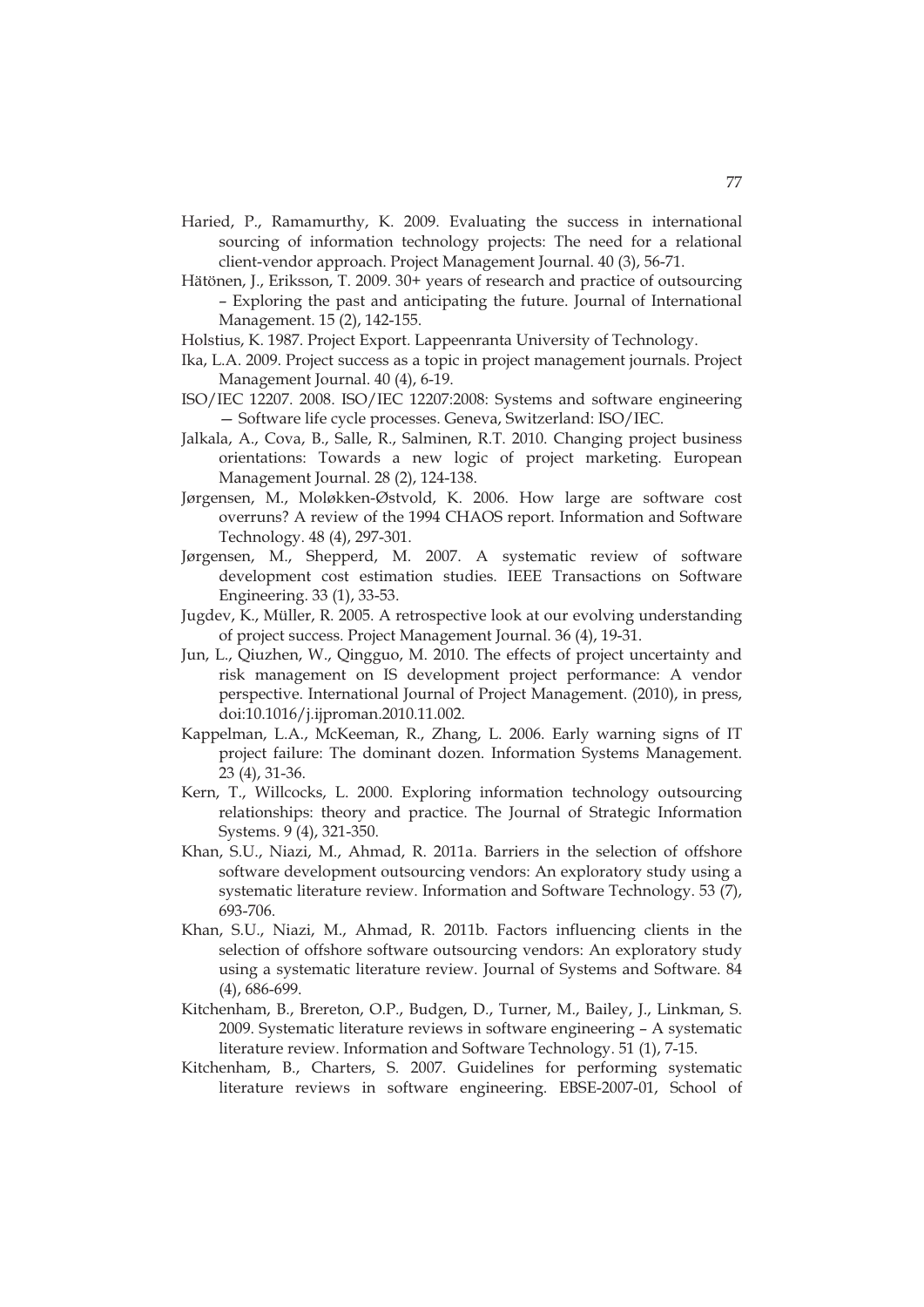Computer Science and Mathematics, Keele University, downloaded from the homepage of Information and Software Technology 2nd February 2010.

- Kitchenham, B., Linkman, S., Linkman, S. 2005. Experiences of using an evaluation framework. Information and Software Technology. 47 (11), 761- 774.
- Kujala, J., Artto, K. 2000. Criteria for Project Performance in Business Context. Project Management. 6 (1), 46-53.
- Kujala, J., Murtoaro, J., Artto, K. 2007. A Negotiation Approach to Project Sales and Implementation. Project Management Journal. 38 (4), 33-44.
- Kujala, S., Artto, K., Aaltonen, P., Turkulainen, V. 2010. Business models in project-based firms – Towards a typology of solution-specific business models. International Journal of Project Management. 28 (2), 96-106.
- Lasser, S., Heiss, M. 2005. Collaboration maturity and the offshoring cost barrier: the tradeoff between flexibility in team composition and cross-site communication effort in geographically distributed development projects. In Proceedings of the International Professional Communication Conference, IPCC 2005. Piscataway, N.J.:IEEE, 718-728.
- Levina, N., Ross, J.W. 2003. From the vendors perspective: Exploring the value proposition in information technology outsourcing. MIS Quarterly. 27 (3), 331-364.
- Linberg, K.L. 1999. Software developer perceptions about software project failure: A case study. Journal of Systems and Software. 49 (2-3), 177-192.
- Lipovetsky, S., Tishler, A., Dvir, D., Shenhar, A. 1997. The relative importance of project success dimensions. R&D Management. 27 (2), 97-106.
- Mahaney, R.C., Lederer, A.L. 2003. Information systems project management: an agency theory interpretation. Journal of Systems and Software. 68 (1), 1-9.
- Mao, J., Lee, J., Deng, C. 2008. Vendors' perspectives on trust and control in offshore information systems outsourcing. Information & Management. 45 (7), 482-492.
- Meyer, B. 2006. The unspoken revolution in software engineering. Computer. 39 (1), 124, 121-123.
- Morris, P.W.G. 1987. Introductory Paper on Project Start-up. In M. Fangel (Ed.) Handbook of Project Start-Up. Denmark: INTERNET Committee on Project Start-up.
- Müller, R., Turner, R. 2007. The influence of project managers on project success criteria and project success by type of project. European Management Journal. 25 (4), 298-309.
- Munns, A.K., Bjeirmi, B.F. 1996. The role of project management in achieving project success. International Journal of Project Management. 14 (2), 81-87.
- Myers, M.D. 2009. Qualitative Research in Business & Management. UK: SAGE Publications Ltd.
- Newton, R. 2009. The practice and theory of project management: creating value through change. UK: Palgrave Macmillan.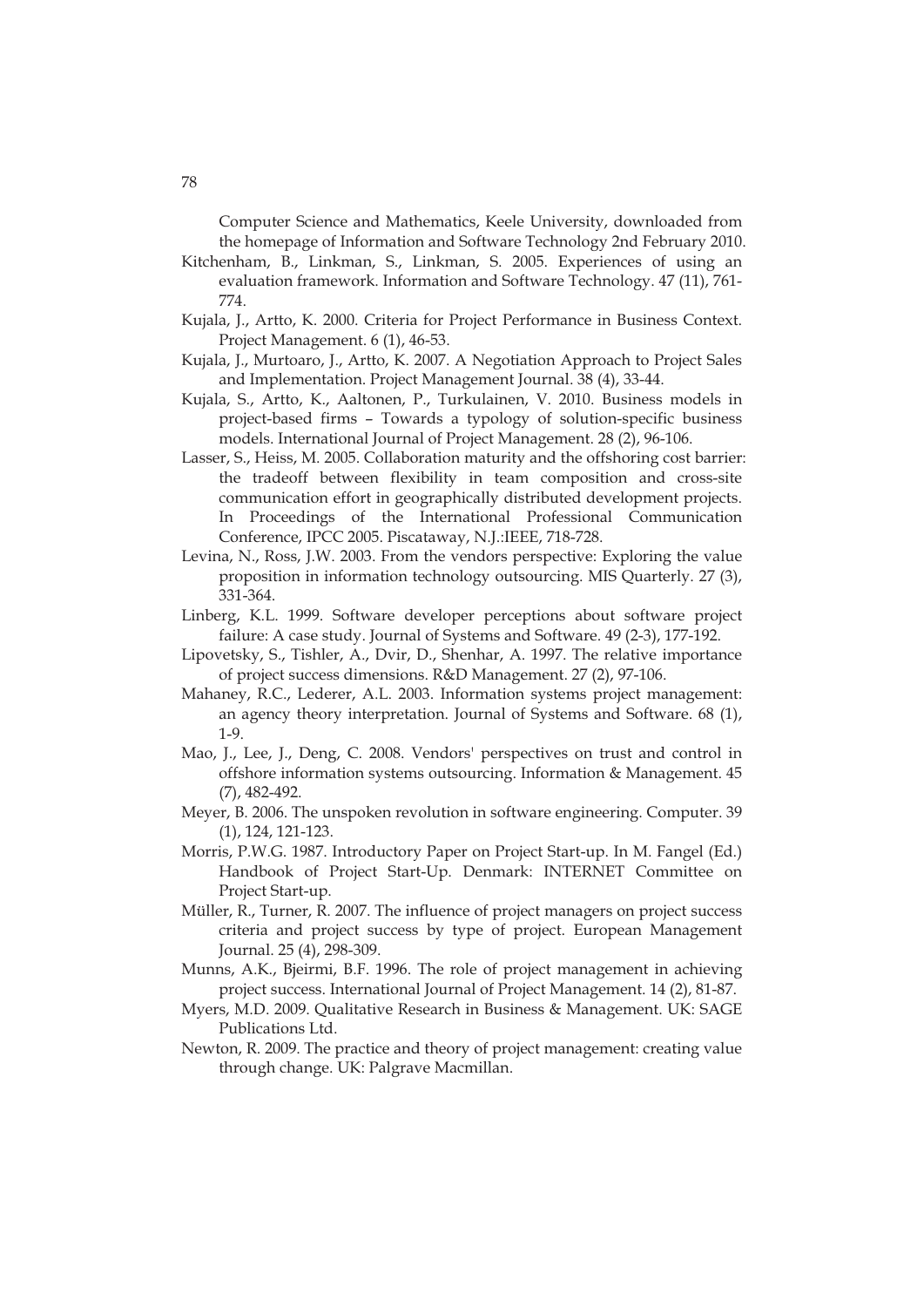- Paasivaara, M. 2003. Communication Needs, Practices and Supporting Structures in Global Inter-Organizational Software Development Projects. In Proceedings of the ICSE International Workshop on Global Software Development, GSD'03. 59-63. Available http://gsd2003.cs.uvic.ca/gsd2003proceedings.pdf
- Papke-Shields, K.E., Beise, C., Quan, J. 2010. Do project managers practice what they preach, and does it matter to project success?. International Journal of Project Management. 28 (7), 650-662.
- Passalacqua, U. 1987. Project Strart-up of Office Automation. In M. Fangel (Ed.) Handbook of Project Start-Up. Denmark: INTERNET Committee on Project Start-up.
- Pinto, J.K., Mantel Jr., S.J. 1990. The Causes of Project Failure. IEEE Transactions on Engineering Management. 37 (4), 269-276.
- Pinto, J.K., Prescott, J.E. 1990. Planning and tactical factors in the project implementation process. Journal of Management Studies. 27 (3), 305-327.
- PMBOK. 2008. A Guide to the Project Management Body of Knowledge, 4th edition. USA: Project Management Institute.
- Poikolainen, T., Paananen, J. 2007. Performance Criteria in Inter-Organizational Global Software Development Projects. In Proceedings of the International Conference on Global Software Engineering, ICGSE 2007. Los Alamitos, Calif.:IEEE Computer Society, 60-70.
- Pressman, R.S. 2005. Software Engineering: A Practitioner's Approach, 6th edition. USA: McGraw-Hill.
- Prikladnicki, R., Audy, J.L.N. 2010. Process models in the practice of distributed software development: A systematic review of the literature. Information and Software Technology. 52 (8), 779-791.
- Prikladnicki, R., Audy, J.L.N., Damian, D.de Oliveira, T.C. 2007. Distributed Software Development: Practices and challenges in different business strategies of offshoring and onshoring. In Proceedings of the International Conference on Global Software Engineering, ICGSE 2007. Los Alamitos, Calif.:IEEE Computer Society, 262-274.
- Prikladnicki, R., Aundy, J.L.N., Evaristo, R. 2003. Global software development in practice lessons learned. Software Process: Improvement and Practice. 8 (4), 267-281.
- Prikladnicki, R., Audy, J.L.N., Shull, F. 2010. Patterns in Effective Distributed Software Development. IEEE Software. 27 (2), 12-15.
- Procaccino, J.D., Verner, J.M. 2006. Software project managers and project success: An exploratory study. Journal of Systems and Software. 79 (11), 1541-1551.
- Procaccino, J.D., Verner, J.M., Lorenzet, S.J. 2006. Defining and Contributing to Software Development Success. Communications of the ACM. 49 (8), 79- 83.
- Procaccino, J.D., Verner, J.M., Shelfer, K.M., Gefen, D. 2005. What do software practitioners really think about project success: an exploratory study. Journal of Systems and Software. 78 (2), 194-203.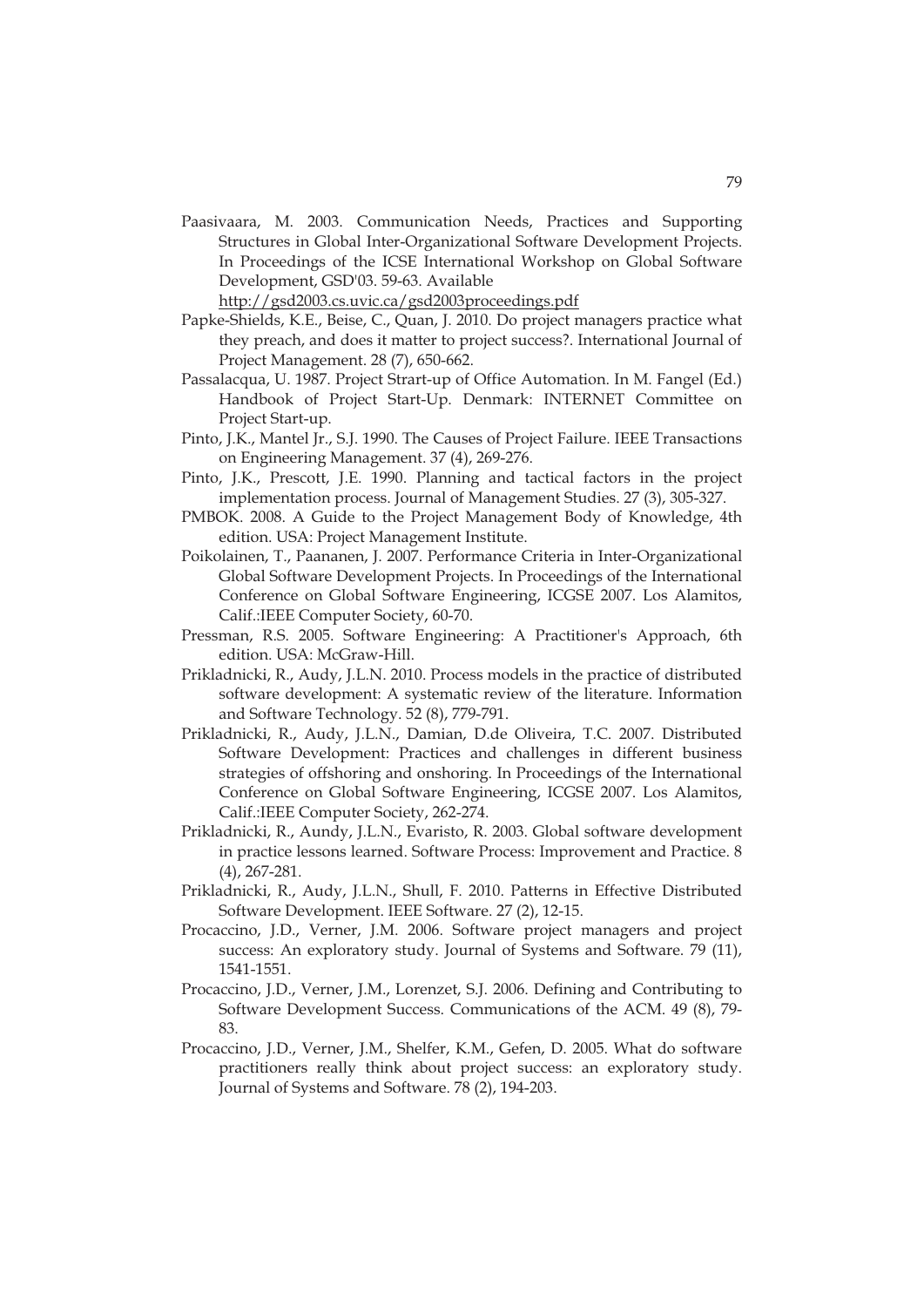- Reel, J.S. 1999. Critical Success Factors in Software Projects. IEEE Software. 16 (3), 18-23.
- Royce, W. 1998. Software project management: A Unified Framework. USA: Addison-Wesley Longman, Inc.
- Runeson, P., Höst, M. 2009. Guidelines for conducting and reporting case study research in software engineering. Empirical Software Engineering. 14 (2), 131-164.
- Sadeh, A., Dvir, D., Shenhar, A. 2000. The Role of Contract Type in the Success of R&D Defence Projects Under Increasing Uncertainty. Project Management Journal. 31 (3), 14-22.
- Schmidt, R., Lyytinen, K., Keil, M., Cule, P. 2001. Indentifying Software Project Risks: An International Delphi Study. Journal of Management Information Systems. 17 (4), 5-36.
- Sharp, H., Baddoo, N., Beecham, S., Hall, T., Robinson, H. 2009. Models of motivation in software engineering. Information and Software Technology. 51 (1), 219-233.
- Shenhar, A.J., Levy, O., Dvir, D. 1997. Mapping Dimensions of Project Success. Project Management Journal. 28 (2), 5-13.
- Silvasti, J. 1987. Start-up of Small Delivery Projects. In M. Fangel (Ed.) Handbook of Project Start-Up. Denmark: INTERNET Committee on Project Start-up.
- Sjøberg, D.I.K., Dybå, T., Anda, B.C.D., Hannay, J.E. 2008. Building Theories in Software Engineering. In F. Shull, J. Singer, D.I.K. Sjøberg (Eds.) Guide to Advanced Empirical Software Engineering. UK: Springer, 312-336.
- Sjøberg, D.I.K., Dybå, T., Jørgensen, M. 2007. The Future of Empirical Methods in Software Engineering Research. In L.C. Briand, A.L. Wolf (Eds.) Proceedings of the Future of Software Engineering, FOSE '07. Los Alamitos, CA:IEEE Computer Society, 358-378.
- Sjøberg, D.I.K., Hannay, J.E., Hansen, O., Kampenes, V.B., Karahasanovic, A., Liborg, N., Rekdal, A.C. 2005. A survey of controlled experiments in software engineering. IEEE Transactions on Software Engineering. 31 (9), 733-753.
- Šmite, D. 2005. A Case Study: Coordination Practices in Global Software Development. In F. Bomarius, S. Komi-Sirviö (Eds.) Product Focused Software Process Improvement, Vol. 3547. Berlin / Heidelberg: Springer, 25-46.
- Šmite, D. 2006. Global software development projects in one of the biggest companies in Latvia: is geographical distribution a problem?. Software Process: Improvement and Practice. 11 (1), 61-76.
- Šmite, D., Wohlin, C., Gorschek, T., Feldt, R. 2010. Empirical evidence in global software engineering: a systematic review. Empirical Software Engineering. 15 (1), 91-118.
- Sumner, M., Bock, D., Giamartino, G. 2006. Exploring the linkage between the characteristics of it project leaders and project success. Information Systems Management. 23 (4), 43-49.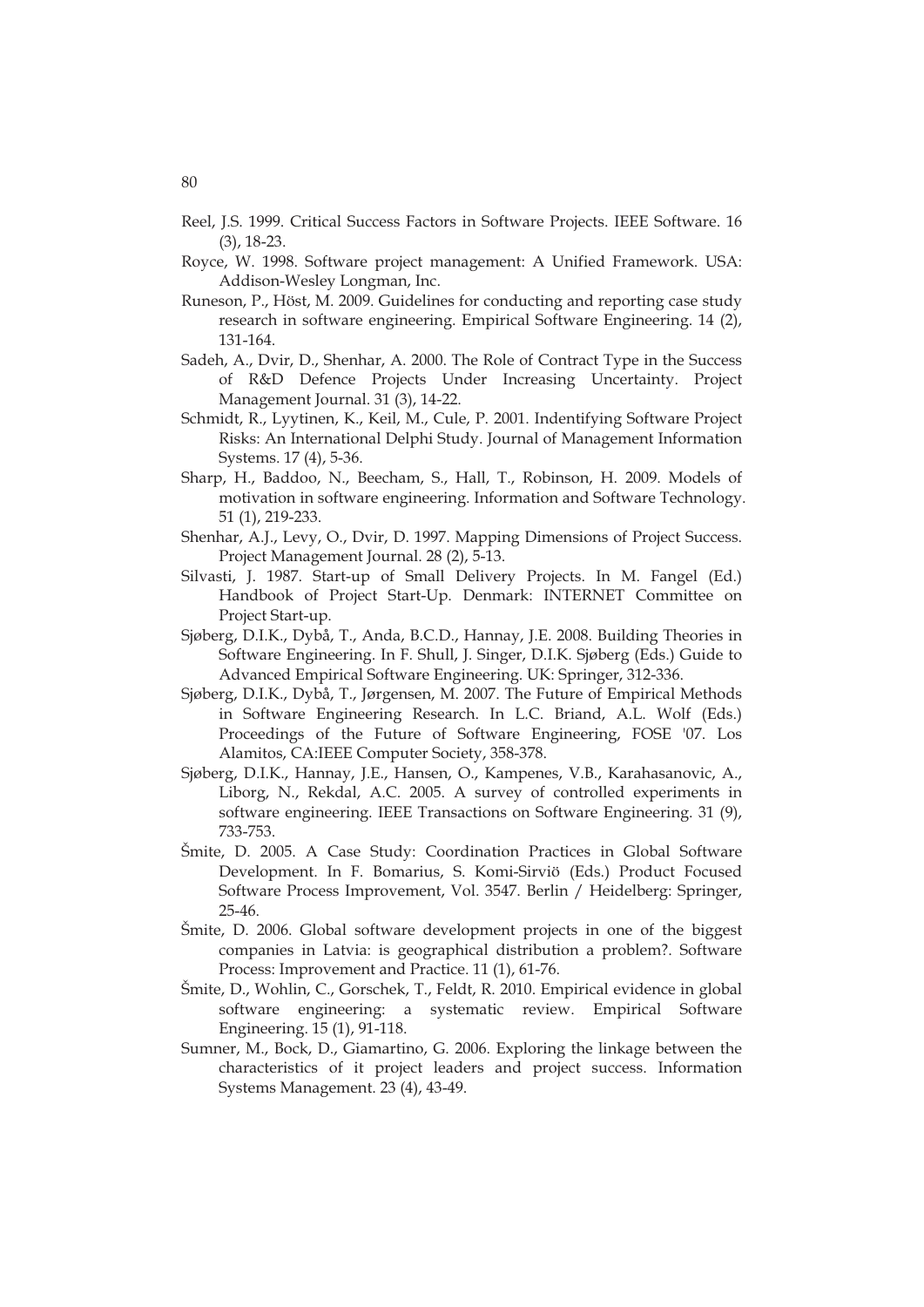- Software Industry Survey 2011. [Accessed 5/26/2011]. Available http://www.softwareindustrysurvey.org/.
- Taylor, H. 2005. Congruence between risk management theory and practice in Hong Kong vendor-driven IT projects. International Journal of Project Management. 23 (6), 437-444.
- Taylor, H. 2007. Outsourced IT Projects from the Vendor Perspective: Different Goals, Different Risks. Journal of Global Information Management. 15 (2), 1-27.
- Themistocleous, G., Wearne, S.H. 2000. Project management topic coverage in journals. International Journal of Project Management. 18 (1), 7-11.
- Thomas, G., Fernández, W. 2008. Success in IT projects: A matter of definition?. International Journal of Project Management. 26 (7), 733-742.
- Turner, J.R. 2009. The Handbook of Project Based Management, 3rd edition. eBook: McGraw-Hill.
- Turner, J.R., Cochrane, R.A. 1993. Goals-and-methods matrix: coping with projects with ill defined goals and/or methods of achieving them. International Journal of Project Management. 11 (2), 93-102.
- Verner, J.M., Evanco, W.M. 2005. In-House Software Development: What Project Management Practices Lead to Success?. IEEE Software. 22 (1), 85- 93.
- Verner, J.M., Sampson, J.Cerpa, N. 2008. What factors lead to software project failure? In C. Rolland (Ed) Proceedings of the 2nd International Conference on Research Challenges in Information Science, RCIS 2008. Piscataway, NJ:IEEE, 71-80.
- Wateridge, J. 1998. How can IS/IT projects be measured for success?. International Journal of Project Management. 16 (1), 59-63.
- Whittaker, B. 1999. What went wrong? Unsuccessful information technology projects. Information Management & Computer Security. 7 (1), 23-29.
- Yin, R.K. 2009. Case study research: design and methods, 4rd edition. USA: Sage Publications.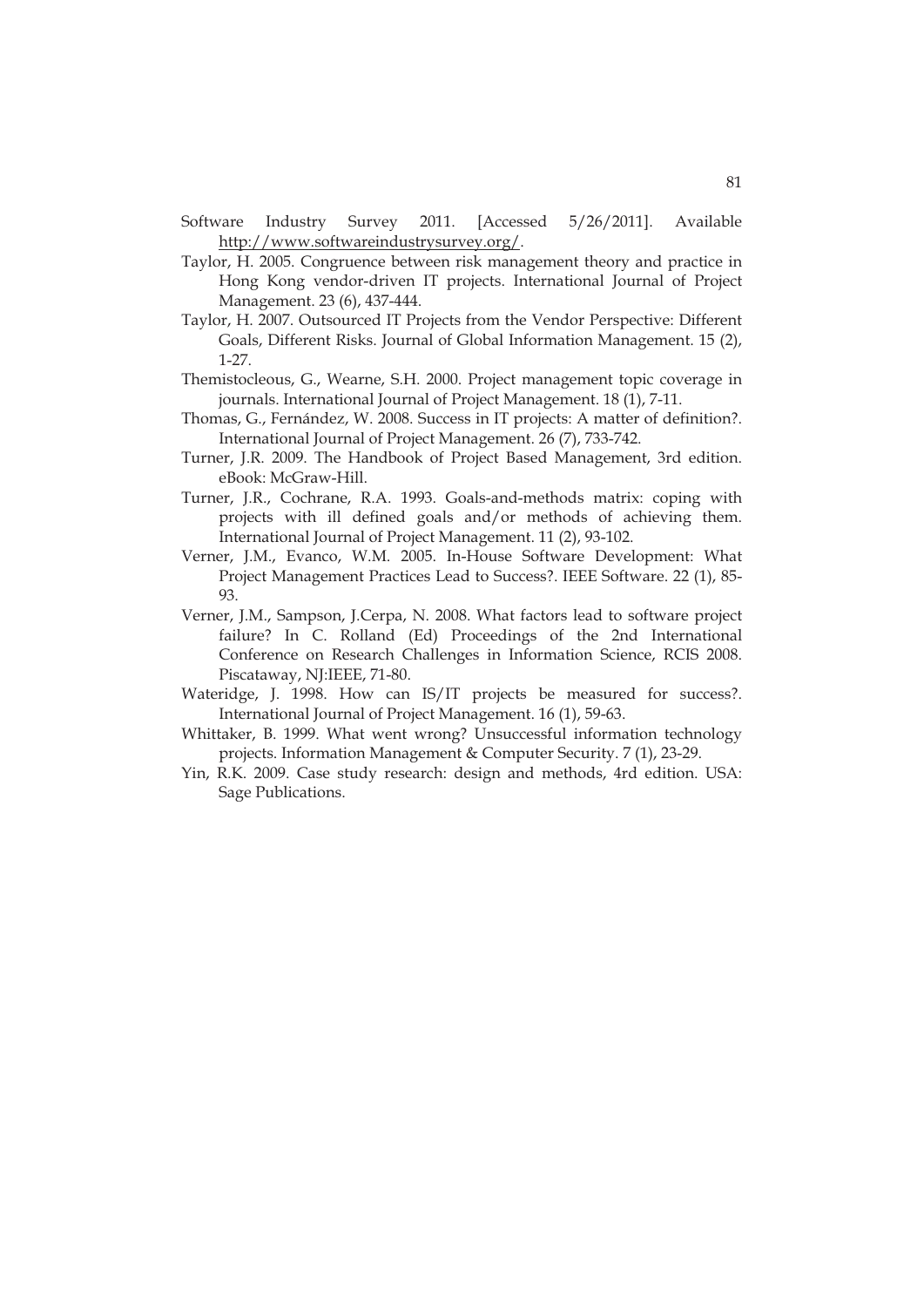- $\mathbf{1}$ ROPPONEN, JANNE, Software risk management foundations, principles and empirical findings. 273 p. Yhteenveto 1 p. 1999.
- KUZMIN, DMITRI, Numerical simulation of reactive bubbly flows. 110 p. Yhteenveto 1 p. 1999
- KARSTEN, HELENA, Weaving tapestry:  $\mathcal{R}$ collaborative information technology and organisational change. 266 p. Yhteenveto 3 p. 2000.
- KOSKINEN, JUSSI, Automated transient hypertext support for software maintenance. 98 p. (250 p.) Yhteenveto 1 p. 2000.
- 5 RISTANIEMI, TAPANI, Synchronization and blind signal processing in CDMA systems. Synkronointi ja sokea signaalinkäsittely CDMA järjestelmässä. 112 p. Yhteenveto 1 p. 2000.
- $\overline{6}$ LAITINEN, MIKA, Mathematical modelling of conductive-radiative heat transfer. 20 p. (108 p.) Yhteenveto 1 p. 2000.
- KOSKINEN, MINNA, Process metamodelling. Conceptual foundations and application. 213 p. Yhteenveto 1 p. 2000.<br>SMOLIANSKI, ANTON, Numerical modeling of
- two-fluid interfacial flows. 109 p. Yhteenveto  $1 p. 2001.$
- NAHAR, NAZMUN, Information technology supported technology transfer process. A multi-site case study of high-tech enterprises. 377 p. Yhteenveto 3 p. 2001.
- 10 FOMIN, VLADISLAV V., The process of standard making. The case of cellular mobile telephony. - Standardin kehittämisen prosessi. Tapaustutkimus solukkoverkkoon perustuvasta matkapuhelintekniikasta. 107 p. (208 p.) Yhteenveto 1 p. 2001.
- 11 PÄIVÄRINTA, TERO, A genre-based approach to developing electronic document management in the organization. 190 p. Yhteenveto 1 p. 2001.
- 12 HÄKKINEN, ERKKI, Design, implementation and evaluation of neural data analysis environment. 229 p. Yhteenveto 1 p. 2001.
- 13 HIRVONEN, KULLERVO, Towards better employment using adaptive control of labour costs of an enterprise. 118 p. Yhteenveto 4 p. 2001.
- 14 MAJAVA, KIRSI, Optimization-based techniques for image restoration. 27 p. (142 p.) Yhteenveto 1 p. 2001.
- SAARINEN, KARI, Near infra-red measurement 15 based control system for thermo-mechanical refiners. 84 p. (186 p.) Yhteenveto 1 p. 2001.
- 16 FORSELL, MARKO, Improving component reuse in software development. 169 p. Yhteenveto 1 p. 2002.
- VIRTANEN, PAULI, Neuro-fuzzy expert systems 17 in financial and control engineering. 245 p. Yhteenveto 1 p. 2002.
- KOVALAINEN, MIKKO, Computer mediated 18 organizational memory for process control.

Moving CSCW research from an idea to a product. 57 p. (146 p.) Yhteenveto 4 p. 2002.

- 19 HÄMÄLÄINEN, TIMO, Broadband network quality of service and pricing. 140 p. Yhteenveto 1 p. 2002.
- $20<sup>o</sup>$ MARTIKAINEN, JANNE, Efficient solvers for discretized elliptic vector-valued problems. 25 p. (109 p.) Yhteenveto 1 p. 2002.
- 21 MURSU, ANJA, Information systems development in developing countries. Risk management and sustainability analysis in Nigerian software companies. 296 p. Yhteenveto 3 p. 2002.
- $22$ SELEZNYOV, ALEXANDR, An anomaly intrusion detection system based on intelligent user recognition. 186 p. Yhteenveto 3 p. 2002.
- 23 LENSU, ANSSI, Computationally intelligent methods for qualitative data analysis. 57 p. (180 p.) Yhteenveto 1 p. 2002.
- 24 RYABOV, VLADIMIR, Handling imperfect temporal relations. 75 p.  $(145 p.)$  Yhteenveto 2 p. 2002.
- $25$ TSYMBAL, ALEXEY, Dynamic integration of data mining methods in knowledge discovery systems. 69 p. (170 p.) Yhteenveto 2 p. 2002.
- 26 AKIMOV, VLADIMIR, Domain decomposition methods for the problems with boundary layers. 30 p. (84 p.). Yhteenveto 1 p. 2002.
- 27 SEYUKOVA-RIVKIND, LUDMILA, Mathematical and numerical analysis of boundary value problems for fluid flow. 30 p. (126 p.) Yhteenveto 1 p. 2002.
- 28 HÄMÄLÄINEN, SEPPO, WCDMA Radio network performance. 235 p. Yhteenveto 2 p. 2003.
- 29 PEKKOLA, SAMULI, Multiple media in group work. Emphasising individual users in distributed and real-time CSCW systems. 210 p. Yhteenveto 2 p. 2003.
- 30 MARKKULA, JOUNI, Geographic personal data, its privacy protection and prospects in a location-based service environment. 109 p. Yhteenveto 2 p. 2003.
- 31 HONKARANTA, ANNE, From genres to content analysis. Experiences from four case organizations. 90 p. (154 p.) Yhteenveto 1 p. 2003
- 32 RAITAMÄKI, JOUNI, An approach to linguistic pattern recognition using fuzzy systems. 169 p. Yhteenveto 1 p. 2003.
- 33 SAALASTI, SAMI, Neural networks for heart rate time series analysis. 192 p. Yhteenveto 5 p. 2003.
- $34$ NIEMELÄ, MARKETTA, Visual search in graphical interfaces: a user psychological approach. 61 p.  $(148 p.)$  Yhteenveto 1 p. 2003. You, Yu, Situation Awareness on the world 35
- wide web. 171 p. Yhteenveto 2 p. 2004. 36
- TAATILA, VESA, The concept of organizational competence - A foundational analysis. - Perusteanalyysi organisaation kompetenssin käsitteestä. 111 p. Yhteenveto 2 p. 2004.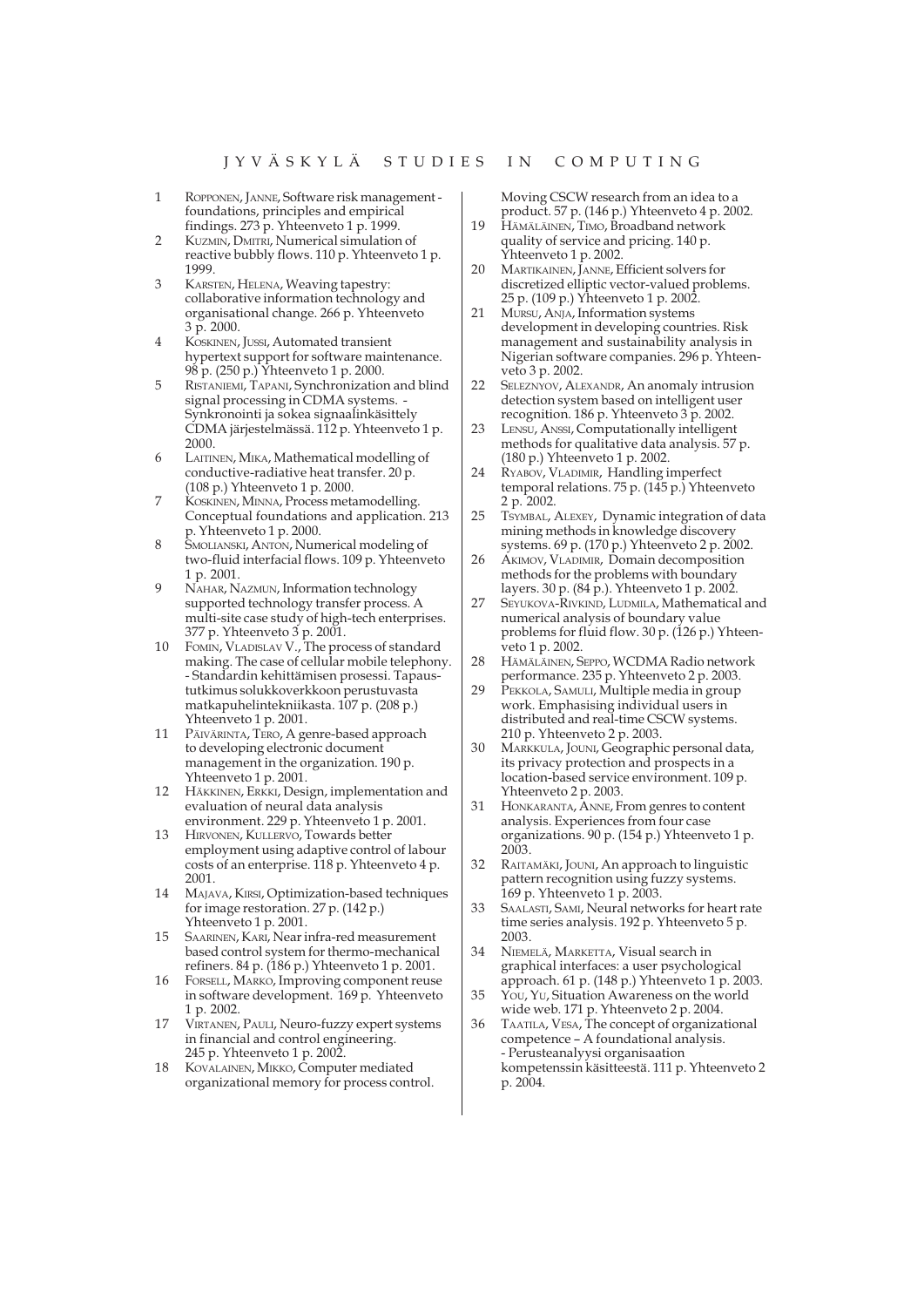- 37 LYYTIKÄINEN, VIRPI, Contextual and structural metadata in enterprise document management. - Konteksti- ja rakennemetatieto organisaation dokumenttien hallinnassa. 73 p. (143 p.) Yhteenveto 1 p. 2004.
- KAARIO, KIMMO, Resource allocation and load 38 balancing mechanisms for providing quality of service in the Internet. 171 p. Yhteenveto 1 p. 2004.
- ZHANG, ZHEYING, Model component reuse. Conceptual foundations and application in the metamodeling-based systems analysis and design environment. 76 p. (214 p.) Yhteenveto 1 p. 2004.
- $40$ HAARALA, MARJO, Large-scale nonsmooth optimization variable metric bundle method with limited memory. 107 p. Yhteenveto 1 p. 2004
- 41 KALVINE, VIKTOR, Scattering and point spectra for elliptic systems in domains with cylindrical ends. 82 p. 2004.
- 42 DEMENTIEVA, MARIA, Regularization in multistage cooperative games. 78 p. 2004.
- MAARANEN, HEIKKI, On heuristic hybrid 43 methods and structured point sets in global continuous optimization. 42 p. (168 p.) Yhteenveto 1 p. 2004.
- 44 FROLOV, MAXIM, Reliable control over approximation errors by functional type a posteriori estimates. 39 p. (112 p.) 2004.
- 45 ZHANG, JIAN, Qos- and revenue-aware resource allocation mechanisms in multiclass IP networks. 85 p. (224 p.) 2004.
- KUJALA, JANNE, On computation in statistical  $46$ models with a psychophysical application. 40 p. (104 p.) 2004.
- 47 SOLBAKOV, VIATCHESLAV, Application of mathematical modeling for water environment problems. 66 p. (118 p.) 2004.
- 48 HIRVONEN, ARI P., Enterprise architecture planning in practice. The Perspectives of information and communication technology service provider and end-user. 44 p. (135 p.) Yhteenveto 2 p. 2005.
- 49 VARTIAINEN, TERO, Moral conflicts in a project course in information systems education. 320 p. Yhteenveto 1p. 2005.
- HUOTARI, JOUNI, Integrating graphical 50 information system models with visualization techniques. - Graafisten tietojärjestelmäkuvausten integrointi visualisointitekniikoilla. 56 p. (157 p.) Yhteenveto 1p. 2005.
- 51 WALLENIUS, EERO R., Control and management of multi-access wireless networks. 91 p. (192 p.) Yhteenveto 3 p. 2005.
- 52 LEPPÄNEN, MAURI, An ontological framework and a methodical skeleton for method engineering - A contextual approach. 702 p. Yhteenveto 2 p. 2005.
- 53 MATYUKEVICH, SERGEY, The nonstationary Maxwell system in domains with edges and conical points. 131 p. Yhteenveto 1 p. 2005.
- 54 SAYENKO, ALEXANDER, Adaptive scheduling for the OoS supported networks,  $120 p$ ,  $(217 p)$ 2005
- 55 KURJENNIEMI, JANNE, A study of TD-CDMA and WCDMA radio network enhancements. 144 p. (230 p.) Yhteenveto 1 p. 2005.
- 56 PECHENIZKIY, MYKOLA, Feature extraction for supervised learning in knowledge discovery systems. 86 p. (174 p.) Yhteenveto 2 p. 2005.
- 57 IKONEN, SAMULI, Efficient numerical methods for pricing American options. 43 p. (155 p.) Yhteenveto 1 p. 2005.
- 58 KÄRKKÄINEN, KARI, Shape sensitivity analysis for numerical solution of free boundary problems. 83 p. (119 p.) Yhteenveto 1 p. 2005.
- 59 HELFENSTEIN, SACHA, Transfer, Review, reconstruction, and resolution. 114 p. (206 p.)
- Yhteenveto 2 p. 2005. NEVALA, KALEVI, Content-based design 60 engineering thinking. In the search for approach. 64 p. (126 p.) Yhteenveto 1 p. 2005.
- 61 KATASONOV, ARTEM, Dependability aspects in the development and provision of locationbased services. 157 p. Yhteenveto 1 p. 2006.
- 62 SARKKINEN, JARMO, Design as discourse: Representation, representational practice, and social practice. 86 p. (189 p.) Yhteenveto 1 p. 2006.
- 63 ÄYRÄMÖ, SAMI, Knowledge mining using robust clustering. 296 p. Yhteenveto 1 p. 2006.
- 64 IFINEDO, PRINCELY EMILI, Enterprise resource planning systems success assessment: An integrative framework. 133 p. (366 p.) Yhteenveto 3 p. 2006.
- 65 VIINIKAINEN, ARI, Quality of service and pricingin future multiple service class networks. 61 p. (196 p.) Yhteenveto 1 p. 2006.
- 66 Wu, Rui, Methods for space-time parameter estimation in DS-CDMA arrays.  $73 p$ . (121 p.) 2006.
- 67 PARKKOLA, HANNA, Designing ICT for mothers. User psychological approach. - Tieto-ja viestintätekniikoiden suunnittelu äideille. Käyttäjäpsykologinen näkökulma. 77 p. (173 p.) Yhteenveto 3 p. 2006.
- 68 HAKANEN, JUSSI, On potential of interactive multiobjective optimization in chemical process design. 75 p. (160 p.) Yhteenveto 2 p.<br>2006.
- PUTTONEN, JANI, Mobility management in 69 wireless networks.  $112 p. (215 p.)$ Yhteenveto 1 p. 2006.
- 70 LUOSTARINEN, KARI, Resource, management methods for QoS supported networks. 60 p.  $(131 p.) 2006.$
- 71 TURCHYN, PAVLO, Adaptive meshes in computer graphics and model-based simulation. 27 p.<br>(79 p.) Yhteenveto 1 p.
- 72 ZHOVTOBRYUKH, DMYTRO, Context-aware web service composition. 290 p. Yhteenveto 2 p. 2006.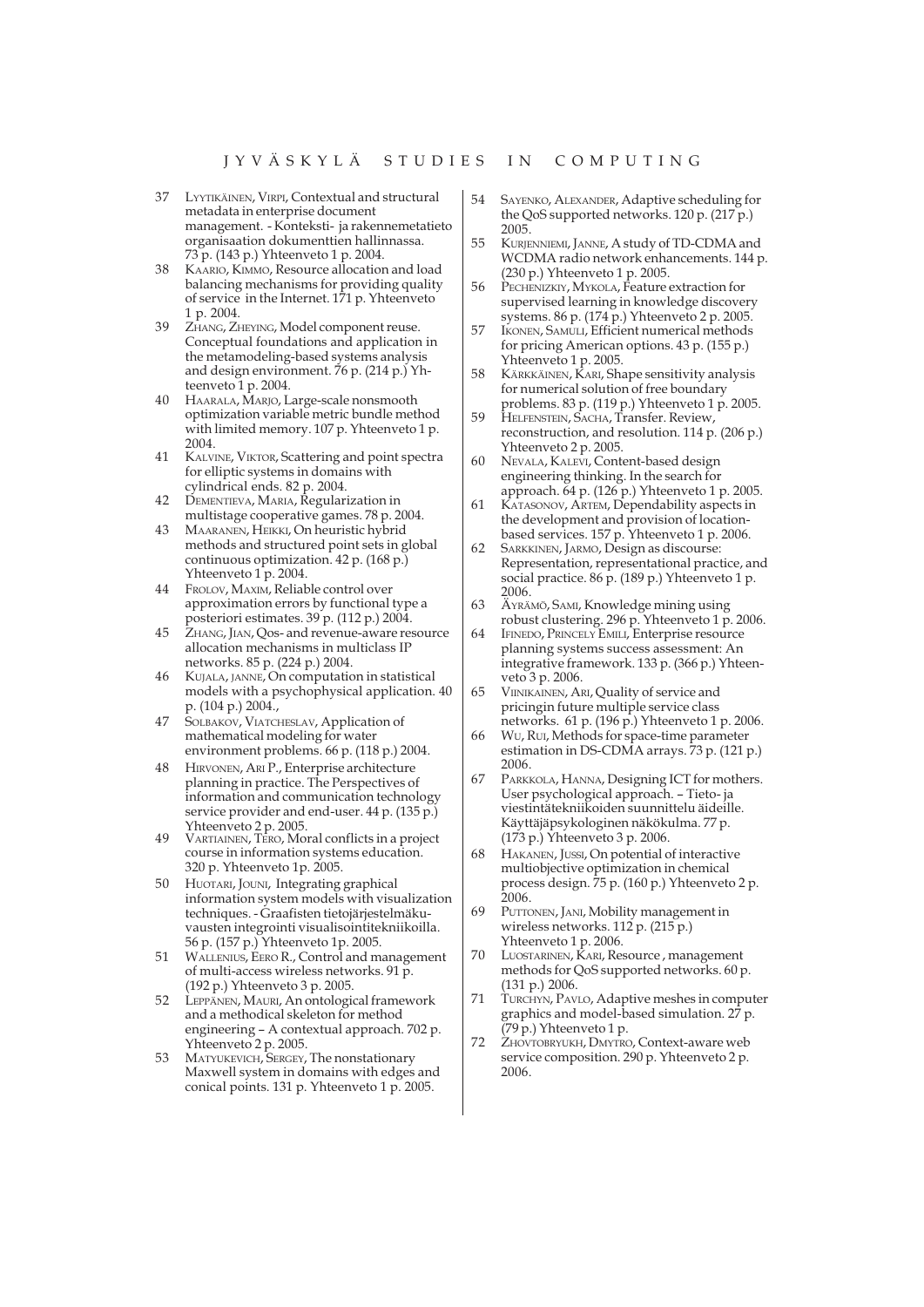- 73 KOHVAKKO, NATALIYA, Context modeling and utilization in heterogeneous networks. 154 p. Yhteenveto 1 p. 2006.
- 74 MAZHELIS, OLEKSIY, Masquerader detection in mobile context based on behaviour and environment monitoring. 74 p. (179 p). Yhteenveto 1 p. 2007.
- SILTANEN, JARMO, Quality of service and 75 dynamic scheduling for traffic engineering in next generation networks. 88 p. (155 p.) 2007.
- KUUVA, SARI, Content-based approach to 76 experiencing visual art. - Sisältöperustainen lähestymistapa visuaalisen taiteen kokemiseen. 203 p. Yhteenveto 3 p. 2007.
- 77 RUOHONEN, TONI, Improving the operation of an emergency department by using a simulation model. 164 p. 2007.
- NAUMENKO, ANTON, Semantics-based access 78 control in business networks. 72 p. (215 p.) Yhteenveto 1 p. 2007.
- 79 WAHLSTEDT, ARI, Stakeholders' conceptions of learning in learning management systems development. - Osallistujien käsitykset oppimisesta oppimisympäristöjen kehittämisessä. 83 p. (130 p.) Yhteenveto 1 p. 2007.
- $80$ ALANEN, OLLI, Quality of service for triple play services in heterogeneous networks. 88 p. (180 p.) Yhteenveto 1 p. 2007.
- 81 NERI, FERRANTE, Fitness diversity adaptation in memetic algorithms. 80 p. (185 p.) Yhteenveto 1 p. 2007.
- KURHINEN, JANI, Information delivery in mobile 82 peer-to-peer networks. 46 p. (106 p.) Yhteenveto 1 p. 2007.
- KILPELÄINEN, TURO, Genre and ontology based 83 business information architecture framework (GOBIAF). 74 p. (153 p.) Yhteenveto 1 p. 2007.
- $84$ YEVSEYEVA, IRYNA, Solving classification problems with multicriteria decision aiding approaches. 182 p. Yhteenveto 1 p. 2007.
- KANNISTO, ISTO, Optimized pricing, QoS and 85 segmentation of managed ICT services. 45 p. (111 p.) Yhteenveto 1 p. 2007.
- 86 GORSHKOVA, ELENA, A posteriori error estimates and adaptive methods for incompressible viscous flow problems. 72 p. (129 p.) Yhteenveto 1 p. 2007.
- LEGRAND, STEVE, Use of background real-world knowledge in ontologies for word sense disambiguation in the semantic web. 73 p. (144 p.) Yhteenveto 1 p. 2008.
- 88 HÄMÄLÄINEN, NIINA, Evaluation and measurement in enterprise and software architecture management. - Arviointi ja mittaaminen kokonais- ja ohjelmistoarkkitehtuurien hallinnassa. 91 p. (175 p.) Yhteenveto 1 p. 2008.
- 89 OJALA, ARTO, Internationalization of software firms: Finnish small and medium-sized software firms in Japan. 57 p. (180 p.) Yhteenveto 2 p. 2008.
- 90 LAITILA, ERKKI, Symbolic Analysis and Atomistic Model as a Basis for a Program Comprehension Methodology. 321 p. Yhteenveto 3 p. 2008.
- 91 NIHTILÄ, TIMO, Performance of Advanced Transmission and Reception Algorithms for High Speed Downlink Packet Access. 93 p.  $(186 p.)$  Yhteenveto 1 p. 2008.
- 92 SETÄMAA-KÄRKKÄINEN, ANNE, Network connection selection-solving a new multiobjective optimization problem. 52 p. (111p.) Yhteenveto 1 p. 2008
- $Q<sub>3</sub>$ PULKKINEN, MIRJA, Enterprise architecture as a collaboration tool. Discursive process for enterprise architecture management, planning and development. 130 p. (215 p.) Yhteenveto 2 p. 2008.
- 94 PAVLOVA, YULIA, Multistage coalition formation game of a self-enforcing international environmental agreement. 127 p. Yhteenveto 1 p. 2008.
- NOUSIAINEN, TUULA, Children's involvement in 95 the design of game-based learning
- environments. 297 p. Yhteenveto 2 p. 2008.<br>KUZNETSOV, NIKOLAY V., Stability and 96 oscillations of dynamical systems. Theory and applications. 116 p. Yhteenveto 1 p. 2008.
- 97 KHRIYENKO, OLEKSIY, Adaptive semantic Web based environment for web resources. 193 p. Yhteenveto 1 p. 2008.
- TIRRONEN, VILLE, Global optimization using memetic differential evolution with applications to low level machine vision. 98 p. (248 p.) Yhteenveto 1 p. 2008.
- 99 VALKONEN, TUOMO, Diff-convex combinations of Euclidean distances: A search for optima. 148 p. Yhteenveto 1 p. 2008.
- 100 SARAFANOV, OLEG, Asymptotic theory of resonant tunneling in quantum waveguides of variable cross-section. 69 p. Yhteenveto 1 p. 2008
- 101 POZHARSKIY, ALEXEY, On the electron and phonon transport in locally periodical waveguides. 81 p. Yhteenveto 1 p. 2008.
- 102 AITTOKOSKI, TIMO, On challenges of simulationbased globaland multiobjective optimization. 80 p. (204 p.) Yhteenveto 1 p. 2009.
- 103 YALAHO, ANICET, Managing offshore outsourcing of software development using the ICT-supported unified process model: A cross-case analysis. 91 p. (307 p.) Yhteenveto 4 p. 2009.
- 104 K OLLANUS, SAMI, Tarkastuskäytänteiden kehittäminen ohielmistoja tuottavissa organisaatioissa. - Improvement of inspection practices in software organizations. 179 p. Summary 4 p. 2009.
- 105 LEIKAS, JAANA, Life-Based Design. 'Form of life' as a foundation for ICT design for older adults. - Elämälähtöinen suunnittelu. Elämänmuoto ikääntyville tarkoitettujen ICT tuotteiden ja palvelujen suunnittelun lähtökohtana. 218 p. (318 p.) Yhteenveto 4 p. 2009.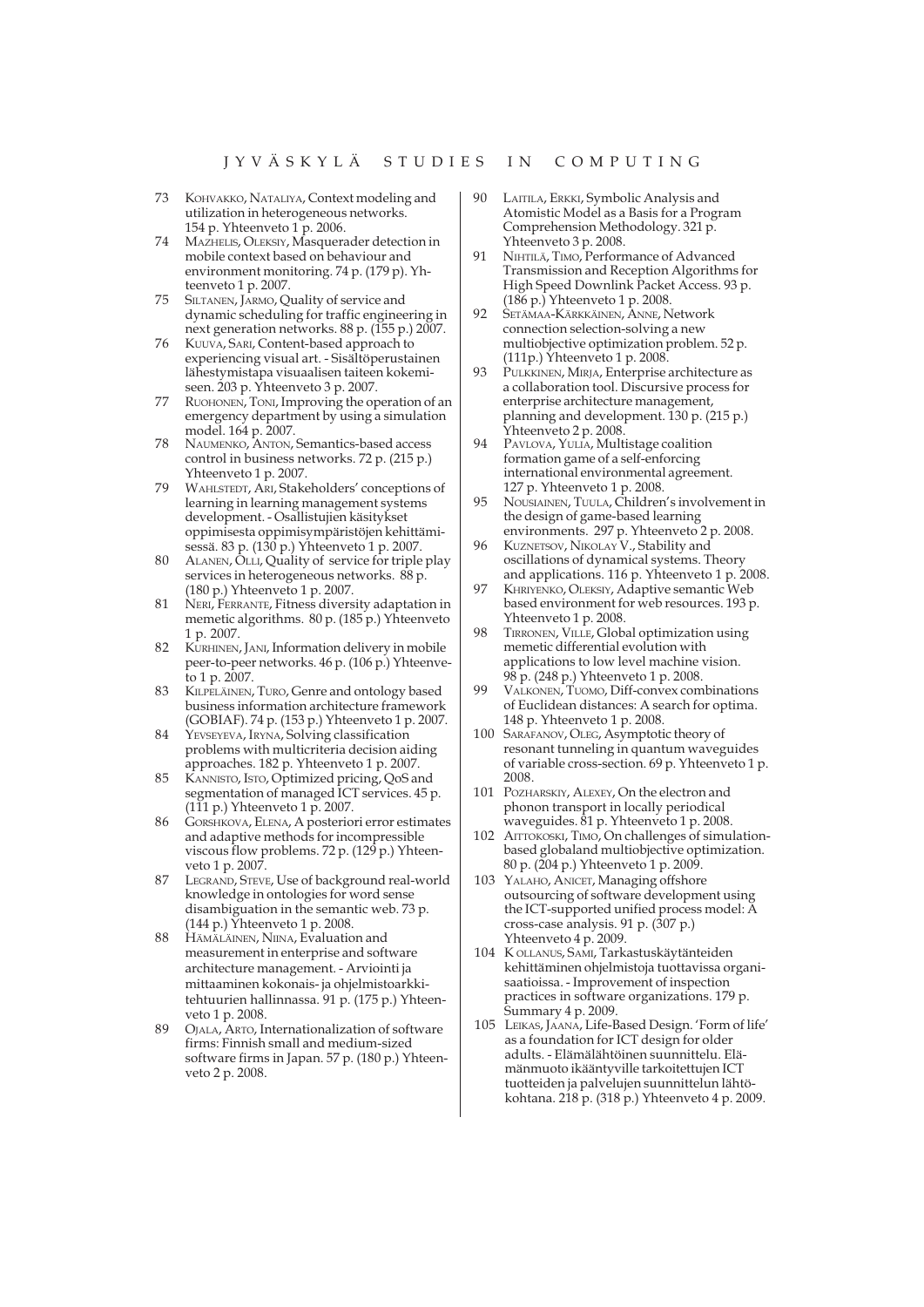- 106 VASILYEVA, EKATERINA, Tailoring of feedback in web-based learning systems: Certitude-based assessment with online multiple choice questions. 124 p. (184 p.) Yhteenveto 2 p.  $2009$
- 107 KUDRYASHOVA, ELENAV., Cycles in continuous and discrete dynamical systems. Computations, computer assisted proofs, and computer experiments. 79 p. (152 p.) Yhteenveto 1 p. 2009.
- 108 BLACKLEDGE, JONATHAN, Electromagnetic scattering and inverse scattering solutions for the analysis and processing of digital signals and images. 297 p. Yhteenveto 1 p. 2009.
- 109 IVANNIKOV, ANDRIY, Extraction of event-related potentials from electroencephalography data. - Herätepotentiaalien laskennallinen eristäminen EEG-havaintoaineistosta. 108 p. (150 p.) Yhteenveto 1 p. 2009.
- 110 KALYAKIN, IGOR, Extraction of mismatch negativity from electroencephalography data. - Poikkeavuusnegatiivisuuden erottaminen EEG-signaalista. 47 p. (156 p.) Yhteenveto 1 p. 2010.
- 111 HEIKKILÄ, MARIKKA, Coordination of complex operations over organisational boundaries. 265 p. Yhteenveto 3 p. 2010.
- 112 FEKETE, GÁBOR, Network interface management in mobile and multihomed nodes. 94 p. (175 p.) Yhteenveto 1 p. 2010.
- 113 KUJALA, TUOMO, Capacity, workload and mental contents - Exploring the foundations of driver distraction. 146 p. (253 p.) Yhteenveto 2 p. 2010.
- 114 LUGANO, GIUSEPPE, Digital community design-Exploring the role of mobile social software in the process of digital convergence. 253 p. (316 p.) Yhteenveto 4 p. 2010.
- 115 KAMPYLIS, PANAGIOTIS, Fostering creative thinking. The role of primary teachers. Luovaa ajattelua kehittämässä. Alakoulun opettajien rooli. 136 p. (268 p.) Yhteenveto 2 p. 2010.
- 116 TOIVANEN, JUKKA, Shape optimization utilizing consistent sensitivities. - Muodon optimointi käyttäen konsistentteja herkkyyksiä. 55 p. (130p.) Yhteenveto 1 p. 2010.
- 117 MATTILA, KEIJO, Implementation techniques for the lattice Boltzmann method. -Virtausdynamiikan tietokonesimulaatioita Hila-Boltzmann-menetelmällä: implementointi ja reunaehdot. 177 p. (233 p.) Yhteenveto 1 p. 2010.
- 118 CONG, FENGYU, Evaluation and extraction of mismatch negativity through exploiting temporal, spectral, time-frequency, and spatial features. - Poikkeavuusnegatiivisuuden (MMN) erottaminen aivosähkönauhoituksista käyttäen ajallisia, spektraalisia, aikataajuus - ja tilapiirteitä. 57 p. (173 p.) Yhteenveto 1 p. 2010.
- 119 LIU, SHENGHUA, Interacting with intelligent agents. Key issues in agent-based decision support system design. 90 p. (143 p.) Yhteenveto 2 p. 2010.
- 120 AIRAKSINEN, TUOMAS, Numerical methods for acoustics and noise control. - Laskennallisia menetelmiä akustisiin ongelmiin ja melunvaimennukseen. 58 p. (133 p.) Yhteenveto 2 p. 2010.
- 121 WEBER, MATTHIEU, Parallel global optimization Structuring populations in differential evolution. - Rinnakkainen globaalioptimointi. Populaation rakenteen määrittäminen differentiaalievoluutiossa. 70 p. (185 p.) Yhteenveto 2 p. 2010.
- 122 VÄÄRÄMÄKI, TAPIO, Next generation networks, mobility management and appliances in intelligent transport systems. - Seuraavan sukupolven tietoverkot, liikkuvuuden hallinta ja sovellutukset älykkäässä liikenteessä. 50 p. (111 p.) Yhteenveto 1 p. 2010.
- 123 VIUKARI, LEENA, Tieto- ja viestintätekniikkavälitteisen palvelun kehittämisen kolme diskurssia. - Three discourses for an ICTservice development. 304 p. Summary 5 p. 2010.
- 124 PUURTINEN, TUOMAS, Numerical simulation of low temperature thermal conductance of corrugated nanofibers. - Poimutettujen nanokuitujen lämmönjohtavuuden numeerinen simulointi matalissa lämpötiloissa. 114 p. Yhteenveto 1 p. 2010.
- 125 HILTUNEN, LEENA, Enhancing web course design using action research. - Verkkoopetuksen suunnittelun kehittäminen toimintatutkimuksen keinoin. 192 p. Yhteenveto 2 p. 2010.
- 126 AHO, KARI, Enhancing system level performance of third generation cellular networks through VoIP and MBMS services. 121 p. (221 p.). Yhteenveto 2 p. 2010.
- 127 HÄKKINEN, MARKKU, Why alarms fail. A cognitive explanatory model. 102 p. (210 p.). Yhteenveto 1 p. 2010.
- 128 PENNANEN, ANSSI, A graph-based multigrid with applications. - Graafipohjainen monihilamenetelmä sovelluksineen. 52 p. (128 p.). Yhteenveto 2 p. 2010.
- 129 AHLGREN, RIIKKA, Software patterns, organizational learning and software process improvement. 70 p. (137 p.). Yhteenveto 1 p. 2011.
- 130 NIKITIN, SERGIY, Dynamic aspects of industrial middleware architectures 52 p. (114 p.). Yhteenveto 1 p. 2011.
- 131 SINDHYA, KARTHIK, Hybrid Evolutionary Multi-Objective Optimization with Enhanced Convergence and Diversity. 64 p. (160 p.). Yhteenveto 1 p. 2011.